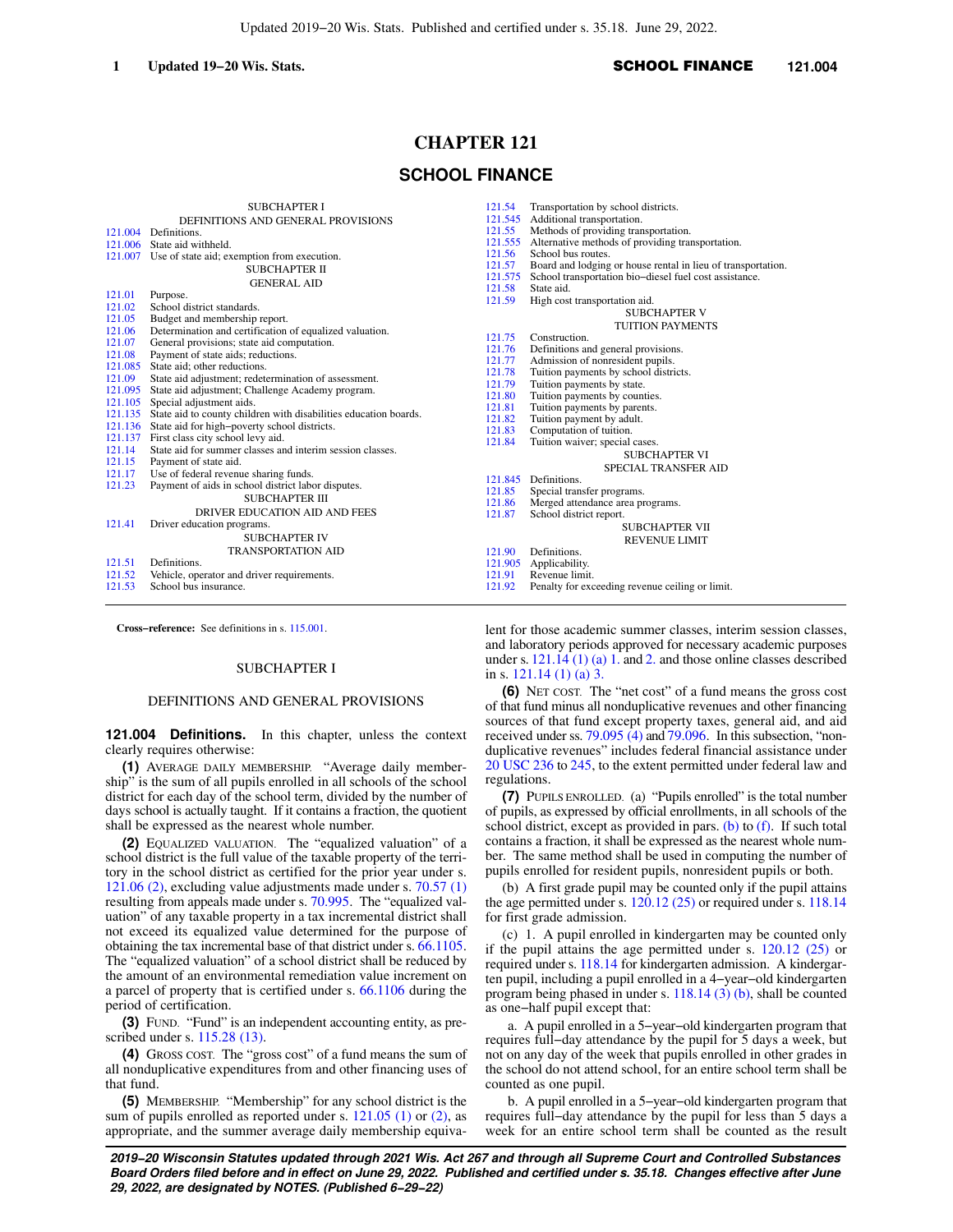# **121.004** SCHOOL FINANCE **Updated 19−20 Wis. Stats. 2**

obtained by multiplying the number of hours in each day in which the pupil is enrolled by the total number of days for which the pupil is enrolled, and dividing the result by the total number of hours of attendance required of first grade pupils in the school district.

2. In subd. [1. a.](https://docs.legis.wisconsin.gov/document/statutes/121.004(7)(c)1.a.) and [b.,](https://docs.legis.wisconsin.gov/document/statutes/121.004(7)(c)1.b.) "full−day" means the length of the school day for pupils in the first grade of the school district operating the 5−year−old kindergarten program.

(cm) A pupil enrolled in a 4−year−old kindergarten program, including a 4−year−old kindergarten program being phased in under s. [118.14 \(3\) \(b\),](https://docs.legis.wisconsin.gov/document/statutes/118.14(3)(b)) that provides the required number of hours of direct pupil instruction under s.  $121.02$  (1) (f) shall be counted as 0.6 pupil if the program annually provides at least 87.5 additional hours of outreach activities.

(d) A pupil enrolled in a preschool program under subch. [V of](https://docs.legis.wisconsin.gov/document/statutes/subch.%20V%20of%20ch.%20115) [ch. 115](https://docs.legis.wisconsin.gov/document/statutes/subch.%20V%20of%20ch.%20115) who is 3 years of age or older shall be counted as one−half pupil.

(e) A pupil attending public school under s. [118.145 \(4\)](https://docs.legis.wisconsin.gov/document/statutes/118.145(4)) shall be counted as the result obtained by dividing the number of hours of direct pupil instruction scheduled for the pupil at the public school during the school year by the number of hours of direct pupil instruction that the school district scheduled for a pupil in the same grade during the school year.

(em) A pupil attending public school outside his or her school district of residence under s. [118.53](https://docs.legis.wisconsin.gov/document/statutes/118.53) shall be counted as 0.25 pupil for each course the pupil attends at the public school during the school year. A pupil attending public school in his or her school district of residence under s. [118.53](https://docs.legis.wisconsin.gov/document/statutes/118.53) shall be counted as the result obtained by dividing the number of hours of direct pupil instruction scheduled for the pupil at the public school during the school year by the number of hours of direct pupil instruction that the school district scheduled for a pupil in the same grade during the school year.

(f) A pupil who transfers from one school district to another under s. [121.85 \(3\) \(a\)](https://docs.legis.wisconsin.gov/document/statutes/121.85(3)(a)) shall be counted by the school district in which the pupil resides as 0.75 pupil or, if appropriate, as a number equal to the result obtained by multiplying 0.75 by the appropriate fraction under par.  $(c)$ ,  $(cm)$  or  $(d)$ .

**(8)** SUMMER AVERAGE DAILY MEMBERSHIP EQUIVALENT. "Summer average daily membership equivalent" is a number determined by dividing the sum of the following by 48,600:

(a) The total number of minutes in which pupils are enrolled in academic summer classes, interim session classes, or laboratory periods, as defined by the state superintendent under s. [121.14](https://docs.legis.wisconsin.gov/document/statutes/121.14).

(b) The sum of the number of minutes of online class instruction completed per pupil for each high school pupil and each pupil in the 7th or 8th grade who completes an online summer class or an online interim session class offered by a school district if all of the following are satisfied:

1. The online class is offered by a school district.

2. The pupil receiving instruction in the online class resides in the school district under subd. [1.](https://docs.legis.wisconsin.gov/document/statutes/121.004(8)(b)1.) or is attending that school district under s. [118.51](https://docs.legis.wisconsin.gov/document/statutes/118.51).

3. a. If the pupil receiving instruction in the online class is enrolled in a high school grade, the pupil receives credit for completion of the class.

b. If the pupil receiving instruction in the online class is enrolled in the 7th or 8th grade, the pupil successfully completed the class.

4. The school board of the school district under subd. [1.](https://docs.legis.wisconsin.gov/document/statutes/121.004(8)(b)1.) determines that the online class fulfills a requirement for high school graduation specified under s. [118.33 \(1\) \(a\) 1.](https://docs.legis.wisconsin.gov/document/statutes/118.33(1)(a)1.) or [2.](https://docs.legis.wisconsin.gov/document/statutes/118.33(1)(a)2.) or established by the school board under s.  $118.33$  (1) (am) or the authority of the department.

**(9)** TEACHER−PUPIL RATIO. "Teacher−pupil ratio" is the quotient of the number of pupils enrolled divided by the number of teachers employed.

**(10)** TEACHERS EMPLOYED. "Teacher" means a person holding a license or certificate under s. [115.28 \(7\),](https://docs.legis.wisconsin.gov/document/statutes/115.28(7)) but does not include any

person under s. [115.29 \(3\).](https://docs.legis.wisconsin.gov/document/statutes/115.29(3)) In computing the number of teachers employed, professional workers who devote less than full time to their professional duties shall be counted in proportion to the time devoted to such duties. Teachers who devote full time to children with disabilities shall not be counted.

**History:** [1977 c. 29](https://docs.legis.wisconsin.gov/document/acts/1977/29) ss. [1081](https://docs.legis.wisconsin.gov/document/acts/1977/29,%20s.%201081), [1085e](https://docs.legis.wisconsin.gov/document/acts/1977/29,%20s.%201085e), [1085m](https://docs.legis.wisconsin.gov/document/acts/1977/29,%20s.%201085m); [1977 c. 418](https://docs.legis.wisconsin.gov/document/acts/1977/418), [429](https://docs.legis.wisconsin.gov/document/acts/1977/429); [1979 c. 34](https://docs.legis.wisconsin.gov/document/acts/1979/34), [221](https://docs.legis.wisconsin.gov/document/acts/1979/221);<br>[1979 c. 346](https://docs.legis.wisconsin.gov/document/acts/1979/346) s. [15;](https://docs.legis.wisconsin.gov/document/acts/1979/346,%20s.%2015) [1981 c. 20,](https://docs.legis.wisconsin.gov/document/acts/1981/20) [317;](https://docs.legis.wisconsin.gov/document/acts/1981/317) [1983 a. 27,](https://docs.legis.wisconsin.gov/document/acts/1983/27) [189;](https://docs.legis.wisconsin.gov/document/acts/1983/189) [1985 a. 29;](https://docs.legis.wisconsin.gov/document/acts/1985/29) [1987 a. 27;](https://docs.legis.wisconsin.gov/document/acts/1987/27) [1991 a.](https://docs.legis.wisconsin.gov/document/acts/1991/39)<br>[39](https://docs.legis.wisconsin.gov/document/acts/1991/39), [48;](https://docs.legis.wisconsin.gov/document/acts/1991/48) [1993 a. 16;](https://docs.legis.wisconsin.gov/document/acts/1993/16) [1997 a. 27,](https://docs.legis.wisconsin.gov/document/acts/1997/27) [164,](https://docs.legis.wisconsin.gov/document/acts/1997/164) [240](https://docs.legis.wisconsin.gov/document/acts/1997/240); [1999 a. 9;](https://docs.legis.wisconsin.gov/document/acts/1999/9) 199 [2007 a. 226;](https://docs.legis.wisconsin.gov/document/acts/2007/226) [2009 a. 28](https://docs.legis.wisconsin.gov/document/acts/2009/28); [2013 a. 20](https://docs.legis.wisconsin.gov/document/acts/2013/20), [257](https://docs.legis.wisconsin.gov/document/acts/2013/257); [2017 a. 59,](https://docs.legis.wisconsin.gov/document/acts/2017/59) [151.](https://docs.legis.wisconsin.gov/document/acts/2017/151)

**121.006 State aid withheld. (1)** (a) The state superintendent may withhold state aid from any school district in which the scope and character of the work are not maintained in such manner as to meet the state superintendent's approval.

(b) No state aid may be paid in any year under this chapter to a school district which fails to meet the requirements under sub. [\(2\).](https://docs.legis.wisconsin.gov/document/statutes/121.006(2))

(c) If the state superintendent withholds state aid from a school district under this subsection, the school board may request a hearing under s. [227.42.](https://docs.legis.wisconsin.gov/document/statutes/227.42)

**(2)** Unless the state superintendent is satisfied that the failure to meet the requirements of pars.  $(a)$  and  $(b)$  was occasioned by some extraordinary cause not arising from intention or neglect on the part of the responsible officers, every school district shall:

(a) Hold school for the minimum number of hours of direct pupil instruction required for the grade in which a pupil is enrolled as specified in s. [121.02 \(1\) \(f\)](https://docs.legis.wisconsin.gov/document/statutes/121.02(1)(f)).

(b) Employ teachers qualified under s. [118.19.](https://docs.legis.wisconsin.gov/document/statutes/118.19)

(c) File all reports as required by state law.

(d) Comply with a directive issued by the state superintendent under s. [118.42 \(3\) \(a\)](https://docs.legis.wisconsin.gov/document/statutes/118.42(3)(a)) or [\(b\)](https://docs.legis.wisconsin.gov/document/statutes/118.42(3)(b)).

**(5)** In the event of a school district labor dispute, s. [121.23](https://docs.legis.wisconsin.gov/document/statutes/121.23) shall apply.

**History:** [1973 c. 90,](https://docs.legis.wisconsin.gov/document/acts/1973/90) [157;](https://docs.legis.wisconsin.gov/document/acts/1973/157) [1977 c. 26](https://docs.legis.wisconsin.gov/document/acts/1977/26); [1977 c. 29](https://docs.legis.wisconsin.gov/document/acts/1977/29) s. [1097](https://docs.legis.wisconsin.gov/document/acts/1977/29,%20s.%201097); [1977 c. 178,](https://docs.legis.wisconsin.gov/document/acts/1977/178) [203,](https://docs.legis.wisconsin.gov/document/acts/1977/203) [206](https://docs.legis.wisconsin.gov/document/acts/1977/206), [273,](https://docs.legis.wisconsin.gov/document/acts/1977/273) [447](https://docs.legis.wisconsin.gov/document/acts/1977/447); Stats. 1977 s. 121.006; [1979 c. 221;](https://docs.legis.wisconsin.gov/document/acts/1979/221) [1995 a. 27](https://docs.legis.wisconsin.gov/document/acts/1995/27) ss. [4031](https://docs.legis.wisconsin.gov/document/acts/1995/27,%20s.%204031), [9145 \(1\)](https://docs.legis.wisconsin.gov/document/acts/1995/27,%20s.%209145); [1997 a.](https://docs.legis.wisconsin.gov/document/acts/1997/27) [27](https://docs.legis.wisconsin.gov/document/acts/1997/27); [2009 a. 215;](https://docs.legis.wisconsin.gov/document/acts/2009/215) [2013 a. 257](https://docs.legis.wisconsin.gov/document/acts/2013/257).

**121.007 Use of state aid; exemption from execution.** All moneys paid to a school district under s. [20.255 \(2\) \(ac\)](https://docs.legis.wisconsin.gov/document/statutes/20.255(2)(ac)), [\(bc\),](https://docs.legis.wisconsin.gov/document/statutes/20.255(2)(bc)) [\(cg\),](https://docs.legis.wisconsin.gov/document/statutes/20.255(2)(cg)) and [\(cr\),](https://docs.legis.wisconsin.gov/document/statutes/20.255(2)(cr)) shall be used by the school district solely for the purposes for which paid. Such moneys are exempt from execution, attachment, garnishment, or other process in favor of creditors, except as to claims for salaries or wages of teachers and other school employees and as to claims for school materials, supplies, fuel, and current repairs.

**History:** [1971 c. 125](https://docs.legis.wisconsin.gov/document/acts/1971/125) s. [522 \(1\)](https://docs.legis.wisconsin.gov/document/acts/1971/125,%20s.%20522); [1973 c. 90](https://docs.legis.wisconsin.gov/document/acts/1973/90); [1975 c. 39,](https://docs.legis.wisconsin.gov/document/acts/1975/39) [220;](https://docs.legis.wisconsin.gov/document/acts/1975/220) [1977 c. 29](https://docs.legis.wisconsin.gov/document/acts/1977/29) s. [1099](https://docs.legis.wisconsin.gov/document/acts/1977/29,%20s.%201099); Stats. 1977 s. 121.007; [1979 c. 34](https://docs.legis.wisconsin.gov/document/acts/1979/34) s. [2102 \(43\) \(a\);](https://docs.legis.wisconsin.gov/document/acts/1979/34,%20s.%202102) [1979 c. 221](https://docs.legis.wisconsin.gov/document/acts/1979/221); [1981 c. 20](https://docs.legis.wisconsin.gov/document/acts/1981/20); [1983 a.](https://docs.legis.wisconsin.gov/document/acts/1983/27) [27](https://docs.legis.wisconsin.gov/document/acts/1983/27) s. [2202 \(42\);](https://docs.legis.wisconsin.gov/document/acts/1983/27,%20s.%202202) [1983 a. 538;](https://docs.legis.wisconsin.gov/document/acts/1983/538) [1989 a. 31,](https://docs.legis.wisconsin.gov/document/acts/1989/31) [336](https://docs.legis.wisconsin.gov/document/acts/1989/336); [1993 a. 16](https://docs.legis.wisconsin.gov/document/acts/1993/16); [1997 a. 27,](https://docs.legis.wisconsin.gov/document/acts/1997/27) [113;](https://docs.legis.wisconsin.gov/document/acts/1997/113) [2001 a.](https://docs.legis.wisconsin.gov/document/acts/2001/16) [16](https://docs.legis.wisconsin.gov/document/acts/2001/16); [2003 a. 33](https://docs.legis.wisconsin.gov/document/acts/2003/33); [2005 a. 25](https://docs.legis.wisconsin.gov/document/acts/2005/25).

## SUBCHAPTER II

### GENERAL AID

**121.01 Purpose.** It is declared to be the policy of this state that education is a state function and that some relief should be afforded from the local general property tax as a source of public school revenue where such tax is excessive, and that other sources of revenue should contribute a larger percentage of the total funds needed. It is further declared that in order to provide reasonable equality of educational opportunity for all the children of this state, the state must guarantee that a basic educational opportunity be available to each pupil, but that the state should be obligated to contribute to the educational program only if the school district provides a program which meets state standards. It is the purpose of the state aid formula set forth in this subchapter to cause the state to assume a greater proportion of the costs of public education and to relieve the general property of some of its tax burden.

The school finance system under ch. 121 is constitutional under both Art. I, sec. 1 and Art. X, s. 3. Students have a fundamental right to an equal opportunity for a sound basic education. Uniform revenue−raising capacity among districts is not required. Vincent v. Voight, [2000 WI 93](https://docs.legis.wisconsin.gov/document/courts/2000%20WI%2093), [236 Wis. 2d 588,](https://docs.legis.wisconsin.gov/document/courts/236%20Wis.%202d%20588) [614 N.W.2d 388](https://docs.legis.wisconsin.gov/document/courts/614%20N.W.2d%20388), [97−3174](https://docs.legis.wisconsin.gov/document/wisupremecourt/97-3174).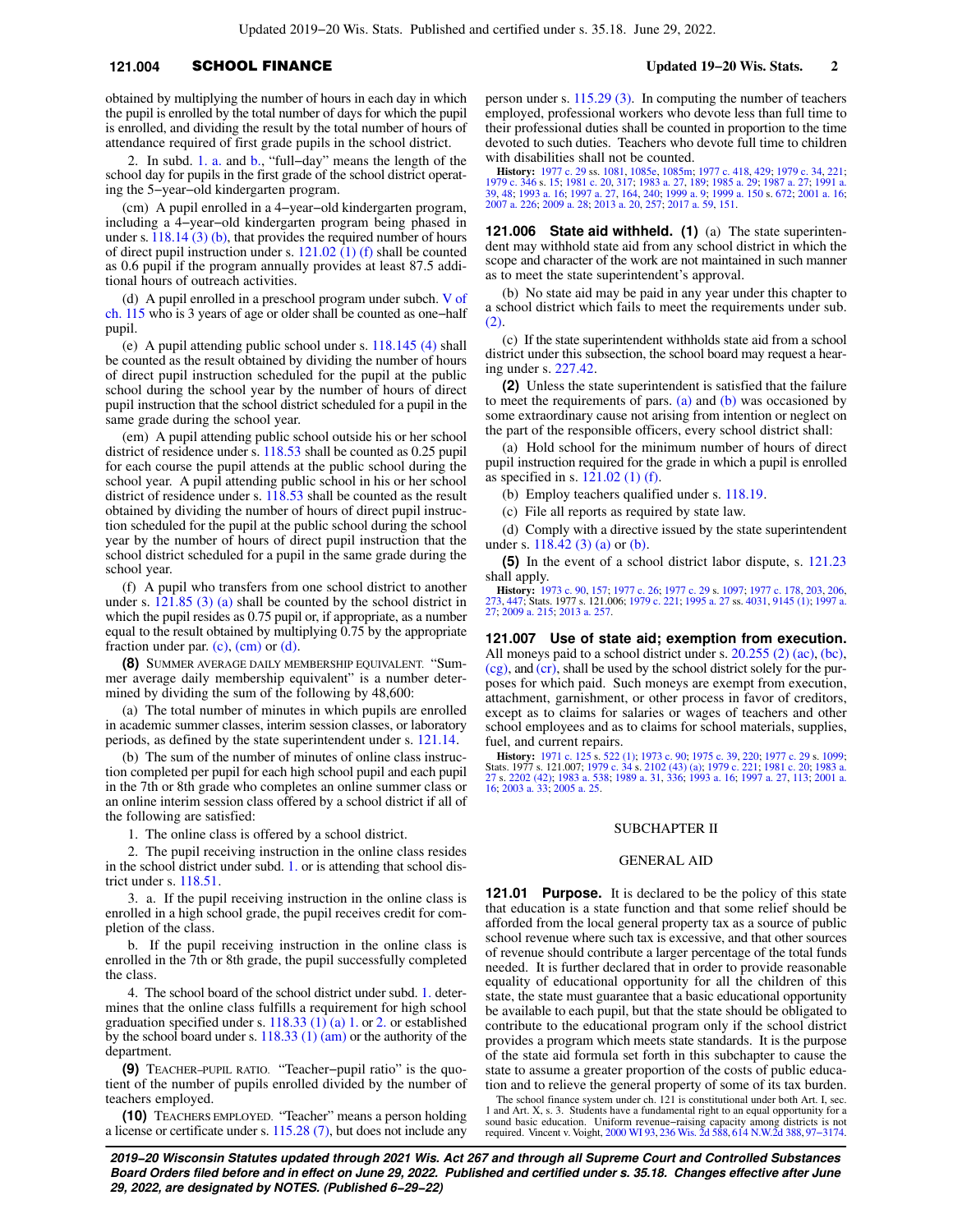A "uniform" education: reform of local property tax school finance systems through state constitutions. 62 MLR 565.

**121.02 School district standards. (1)** Except as provided in s. [118.40 \(2r\) \(d\)](https://docs.legis.wisconsin.gov/document/statutes/118.40(2r)(d)), each school board shall:

(a) 1. Ensure that every teacher, supervisor, administrator and professional staff member holds a certificate, license or permit to teach issued by the department before entering on duties for such position.

2. Subject to s. [118.40 \(8\) \(b\) 1.,](https://docs.legis.wisconsin.gov/document/statutes/118.40(8)(b)1.) [2.](https://docs.legis.wisconsin.gov/document/statutes/118.40(8)(b)2.), and [3.](https://docs.legis.wisconsin.gov/document/statutes/118.40(8)(b)3.), ensure that all instructional staff of charter schools located in the school district hold a license or permit to teach issued by the department. For purposes of this subdivision, a virtual charter school is located in the school district specified in s. [118.40 \(8\) \(a\)](https://docs.legis.wisconsin.gov/document/statutes/118.40(8)(a)) and a charter school established under s. [118.40 \(3\) \(c\) 1. c.](https://docs.legis.wisconsin.gov/document/statutes/118.40(3)(c)1.c.) is located in the school district specified in s.  $118.40$  (3) (c) 1. c. The state superintendent shall promulgate rules defining "instructional staff" for purposes of this subdivision.

3. Ensure that an individual who provides instruction in a subject and level through an online course offered from another state to pupils enrolled in a school in the school district holds a valid license or permit to teach the subject and level in the state from which the online course is provided.

(b) Annually, establish with school board employees a professional staff development plan designed to meet the needs of individuals or curriculum areas in each school.

(c) Provide interventions or remedial reading services for a pupil in grades kindergarten to 4 if any of the following occurs:

1. The pupil fails to meet the reading objectives specified in the reading curriculum plan maintained by the school board under par. [\(k\).](https://docs.legis.wisconsin.gov/document/statutes/121.02(1)(k))

2. The pupil fails to score above the state minimum perfor-mance standard on the reading test under par. [\(r\)](https://docs.legis.wisconsin.gov/document/statutes/121.02(1)(r)) and:

a. A teacher in the school district and the pupil's parent or guardian agree that the pupil's test performance accurately reflects the pupil's reading ability; or

b. A teacher in the school district determines, based on other objective evidence of the pupil's reading comprehension, that the pupil's test performance accurately reflects the pupil's reading ability.

3. The pupil's reading assessment under s. [118.016](https://docs.legis.wisconsin.gov/document/statutes/118.016) indicates that the pupil is at risk of reading difficulty. If this subdivision applies, the interventions or services provided the pupil shall be scientifically based and shall address all areas in which the pupil is deficient in a manner consistent with the state standards in reading and language arts.

(d) Operate a 5−year−old kindergarten program, except in union high school districts.

(e) Provide guidance and counseling services.

(f) Annually, schedule at least 437 hours of direct pupil instruction in kindergarten, at least 1,050 hours of direct pupil instruction in grades 1 to 6 and at least 1,137 hours of direct pupil instruction in grades 7 to 12. Scheduled hours under this paragraph include recess and time for pupils to transfer between classes but do not include the lunch period. Scheduled hours under this paragraph do not include hours of direct pupil instruction offered during an interim session. Scheduled hours under this paragraph may include hours on Saturdays. A school board operating a 4−year− old kindergarten program may use up to 87.5 of the scheduled hours for outreach activities.

(g) Provide for emergency nursing services.

(h) Provide adequate instructional materials, texts and library services which reflect the cultural diversity and pluralistic nature of American society.

(i) Provide safe and healthful facilities. The facilities shall comply with ss. [254.11](https://docs.legis.wisconsin.gov/document/statutes/254.11) to [254.178](https://docs.legis.wisconsin.gov/document/statutes/254.178) and any rule promulgated under those sections.

(j) Ensure that instruction in elementary and high schools in health, physical education, art and music is provided by qualified teachers.

(k) 1. Maintain a written, sequential curriculum plan in at least 3 of the following subject areas: reading, language arts, mathematics, social studies, science, health, computer literacy, environmental education, vocational education, physical education, art and music. The plan shall specify objectives, course content and resources and shall include a program evaluation method.

2. Maintain a written, sequential curriculum plan in at least 3 additional subject areas specified in subd. [1.](https://docs.legis.wisconsin.gov/document/statutes/121.02(1)(k)1.)

3. Maintain a written, sequential curriculum plan in all of the remaining subject areas specified in subd. [1.](https://docs.legis.wisconsin.gov/document/statutes/121.02(1)(k)1.)

(L) 1. In the elementary grades, provide regular instruction in reading, language arts, social studies, mathematics, science, health, physical education, art and music.

2. In grades 5 to 8, provide regular instruction in language arts, social studies, mathematics, science, health, physical education, art and music. The school board shall also provide pupils with an introduction to career exploration and planning.

3. In grades 9 to 12, provide access to an educational program that enables pupils each year to study English, social studies, mathematics, science, vocational education, foreign language, physical education, art and music. In this subdivision, "access" means an opportunity to study through school district course offerings, independent study, cooperative educational service agencies, or cooperative arrangements between school boards or between school boards and postsecondary educational institutions.

4. Beginning September 1, 1991, as part of the social studies curriculum, include instruction in the history, culture and tribal sovereignty of the federally recognized American Indian tribes and bands located in this state at least twice in the elementary grades and at least once in the high school grades.

5. Provide regular instruction in foreign language in grades 7 and 8 beginning in the 1996−97 school year.

6. In one of grades 5 to 8 and in one of grades 10 to 12, provide pupils with the instruction on shaken baby syndrome and impacted babies described in s. [253.15 \(5\).](https://docs.legis.wisconsin.gov/document/statutes/253.15(5))

7. Adopt academic standards for financial literacy and incorporate instruction in financial literacy into the curriculum in grades kindergarten to 12.

8. a. In this subdivision, "Holocaust" means the systematic state−sponsored killing of 6 million Jewish men, women, and children and millions of others by Nazi Germany and its collaborators between 1933 and 1945.

b. By July 1, 2022, as a part of the social studies curriculum, include instruction on the Holocaust and other genocides at least once in grades 5 to 8 and at least once in grades 9 to 12.

(m) Provide access to an education for employment program approved by the state superintendent. Beginning in the 1997−98 school year, the program shall incorporate applied curricula; guidance and counseling services under par. [\(e\)](https://docs.legis.wisconsin.gov/document/statutes/121.02(1)(e)); technical preparation under s. [118.34](https://docs.legis.wisconsin.gov/document/statutes/118.34); college preparation; youth apprenticeship under s. [106.13](https://docs.legis.wisconsin.gov/document/statutes/106.13) or other job training and work experience; and instruction in skills relating to employment. The state superintendent shall assist school boards in complying with this paragraph.

**Cross−reference:** See also ch. [PI 26](https://docs.legis.wisconsin.gov/document/administrativecode/ch.%20PI%2026), Wis. adm. code. (n) Develop a plan for children at risk under s. [118.153](https://docs.legis.wisconsin.gov/document/statutes/118.153).

(o) Annually comply with the requirements of s. [115.38 \(2\).](https://docs.legis.wisconsin.gov/document/statutes/115.38(2)) The school board may include additional information in the report under s. [115.38 \(2\)](https://docs.legis.wisconsin.gov/document/statutes/115.38(2)).

(p) Comply with high school graduation standards under s. [118.33 \(1\)](https://docs.legis.wisconsin.gov/document/statutes/118.33(1)).

(q) Evaluate, in writing, the performance of all certified school personnel at the end of their first year and at least every 3rd year thereafter.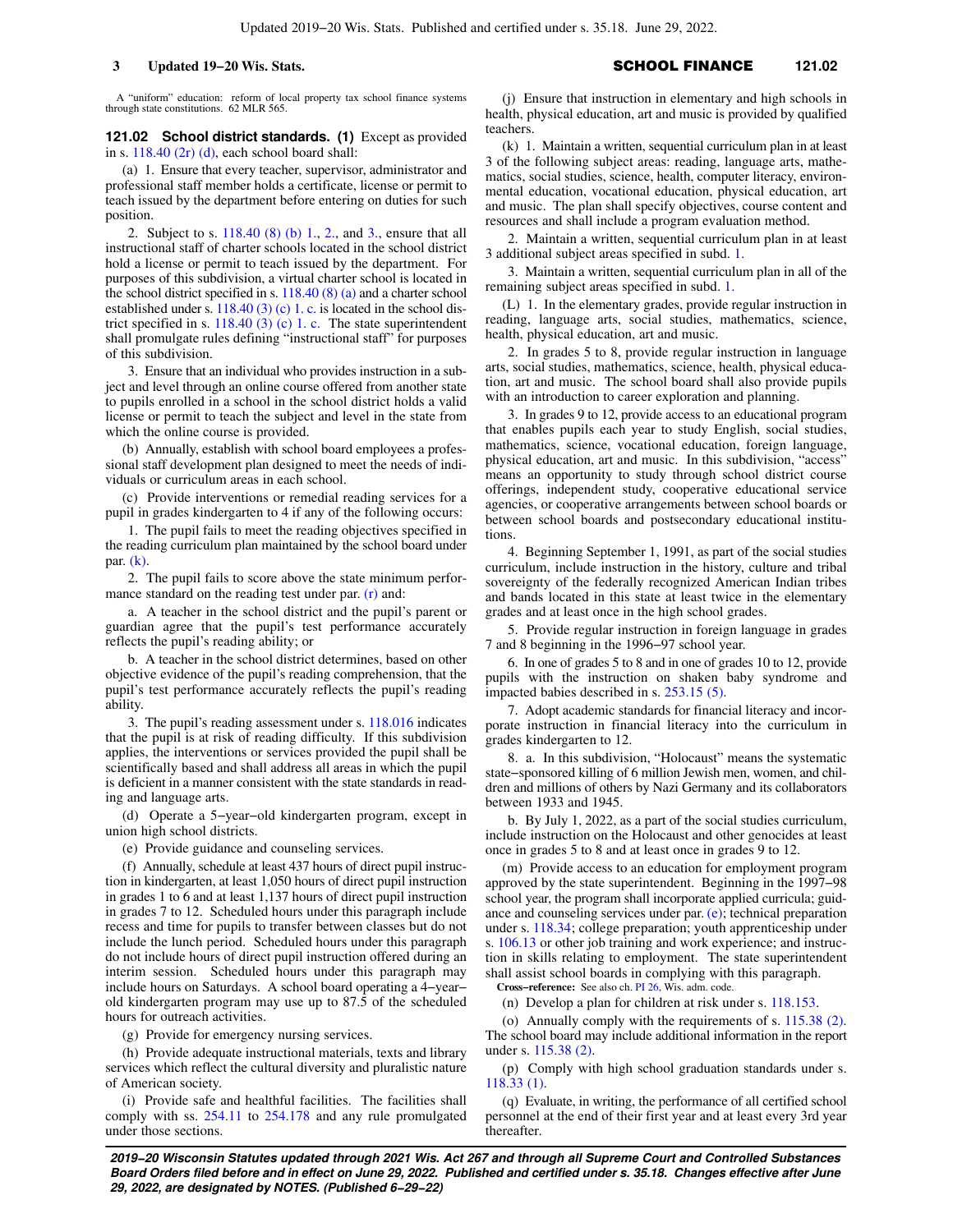# **121.02 SCHOOL FINANCE** Updated 19−20 Wis. Stats. 4

(r) Except as provided in s.  $118.40$  (2r) (d) 2., annually administer a standardized reading test developed by the department to all pupils enrolled in the school district in grade 3, including pupils enrolled in charter schools located in the school district, except that if a charter school is established under s.  $118.40$  (3) (c) 1. c., the school board specified in s.  $118.40(3)(c)$  1. c. shall administer the test to pupils enrolled in the charter school regardless of the location of the charter school.

(s) Administer the examinations as required under s. [118.30](https://docs.legis.wisconsin.gov/document/statutes/118.30).

(t) Provide access to an appropriate program for pupils identified as gifted or talented.

**(1m)** A school district may provide for scoring the test administered under sub. (1)  $(r)$  or have it scored by the department. If the school district provides for scoring the test, the department shall reimburse the school district for the cost of scoring the test, not exceeding what the department's cost would be to score the test. Costs of scoring the tests and reimbursing school districts for scoring the tests shall be paid from the appropriation under s. [20.255 \(1\) \(a\).](https://docs.legis.wisconsin.gov/document/statutes/20.255(1)(a))

**(2)** In order to ensure compliance with the standards under sub. [\(1\)](https://docs.legis.wisconsin.gov/document/statutes/121.02(1)), the department shall conduct an inquiry into compliance with the standards upon receipt of a complaint and may, on its own initiative, conduct an audit of a school district.

**(3)** Prior to any finding that a school district is not in compliance with the standards under sub.  $(1)$ , the state superintendent shall, upon request of the school board or upon receipt of a petition signed by the maximum number of electors allowed for nomination papers of school district officers under s.  $8.10(3)(i)$ , [\(km\)](https://docs.legis.wisconsin.gov/document/statutes/8.10(3)(km)) or [\(ks\),](https://docs.legis.wisconsin.gov/document/statutes/8.10(3)(ks)) conduct a public hearing in the school district. If the state superintendent, after the hearing, finds that the district is not in compliance with the standards, the state superintendent may develop with the school board a plan which describes methods of achieving compliance. The plan shall specify the time within which compliance shall be achieved. The state superintendent shall withhold up to 25 percent of state aid from any school district that fails to achieve compliance within the specified period.

**(4)** Any school district which is completely surrounded by water may meet the requirements of this section by being in substantial compliance with the standards in sub.  $(1)$ . Annually by August 15, the school district shall submit to the state superintendent for approval a report describing the methods by which the school district intends to substantially comply with the standards. The state superintendent shall allow any such school district maximum flexibility in the school district's substantial compliance plans.

**(5)** The state superintendent shall promulgate rules to implement and administer this section, including rules defining "regular instruction" for the purpose of sub.  $(1)$  (L) 1. and [2.](https://docs.legis.wisconsin.gov/document/statutes/121.02(1)(L)2.)

**History:** [1973 c. 90](https://docs.legis.wisconsin.gov/document/acts/1973/90), [115,](https://docs.legis.wisconsin.gov/document/acts/1973/115) [243](https://docs.legis.wisconsin.gov/document/acts/1973/243), [333](https://docs.legis.wisconsin.gov/document/acts/1973/333); [1975 c. 39](https://docs.legis.wisconsin.gov/document/acts/1975/39), [198;](https://docs.legis.wisconsin.gov/document/acts/1975/198) [1977 c. 29,](https://docs.legis.wisconsin.gov/document/acts/1977/29) [178](https://docs.legis.wisconsin.gov/document/acts/1977/178), [206](https://docs.legis.wisconsin.gov/document/acts/1977/206), [418](https://docs.legis.wisconsin.gov/document/acts/1977/418), [429](https://docs.legis.wisconsin.gov/document/acts/1977/429), [447](https://docs.legis.wisconsin.gov/document/acts/1977/447); [1979 c. 34,](https://docs.legis.wisconsin.gov/document/acts/1979/34) [221;](https://docs.legis.wisconsin.gov/document/acts/1979/221) [1985 a. 29](https://docs.legis.wisconsin.gov/document/acts/1985/29), [228](https://docs.legis.wisconsin.gov/document/acts/1985/228); [1987 a. 27,](https://docs.legis.wisconsin.gov/document/acts/1987/27) [399;](https://docs.legis.wisconsin.gov/document/acts/1987/399) [1989 a. 31](https://docs.legis.wisconsin.gov/document/acts/1989/31), [285](https://docs.legis.wisconsin.gov/document/acts/1989/285); [1991](https://docs.legis.wisconsin.gov/document/acts/1991/48) [a. 48](https://docs.legis.wisconsin.gov/document/acts/1991/48), [269](https://docs.legis.wisconsin.gov/document/acts/1991/269); [1993 a. 16,](https://docs.legis.wisconsin.gov/document/acts/1993/16) [339,](https://docs.legis.wisconsin.gov/document/acts/1993/339) [430,](https://docs.legis.wisconsin.gov/document/acts/1993/430) [450](https://docs.legis.wisconsin.gov/document/acts/1993/450); [1995 a. 27](https://docs.legis.wisconsin.gov/document/acts/1995/27) ss. [4036](https://docs.legis.wisconsin.gov/document/acts/1995/27,%20s.%204036) to [4038,](https://docs.legis.wisconsin.gov/document/acts/1995/27,%20s.%204038) [9145 \(1\)](https://docs.legis.wisconsin.gov/document/acts/1995/27,%20s.%209145); [1997 a.](https://docs.legis.wisconsin.gov/document/acts/1997/27) [27,](https://docs.legis.wisconsin.gov/document/acts/1997/27) [113](https://docs.legis.wisconsin.gov/document/acts/1997/113); [1999 a. 9](https://docs.legis.wisconsin.gov/document/acts/1999/9); [2001 a. 16;](https://docs.legis.wisconsin.gov/document/acts/2001/16) [2005 a. 165,](https://docs.legis.wisconsin.gov/document/acts/2005/165) [220](https://docs.legis.wisconsin.gov/document/acts/2005/220); [2007 a. 222;](https://docs.legis.wisconsin.gov/document/acts/2007/222) [2009 a. 28](https://docs.legis.wisconsin.gov/document/acts/2009/28); [2011 a. 166](https://docs.legis.wisconsin.gov/document/acts/2011/166); [2013 a. 20](https://docs.legis.wisconsin.gov/document/acts/2013/20), [257](https://docs.legis.wisconsin.gov/document/acts/2013/257); [2015 a. 55](https://docs.legis.wisconsin.gov/document/acts/2015/55); [2017 a. 59,](https://docs.legis.wisconsin.gov/document/acts/2017/59) [94](https://docs.legis.wisconsin.gov/document/acts/2017/94); [2021 a. 30](https://docs.legis.wisconsin.gov/document/acts/2021/30). **Cross−reference:** See also ch. [PI 8,](https://docs.legis.wisconsin.gov/document/administrativecode/ch.%20PI%208) Wis. adm. code.

**121.05 Budget and membership report. (1)** The school district clerk shall include, as part of the annual school district report under s. [120.18,](https://docs.legis.wisconsin.gov/document/statutes/120.18) all of the following:

(a) The average of the number of pupils enrolled on the 3rd Friday of September and the 2nd Friday of January of the previous school year, including all of the following:

1. Pupils enrolled concurrently in the school district and in a special education program operated by a county children with disabilities education board and in facilities of the school district. This subdivision does not apply beginning on the effective date of a resolution adopted under s. [115.817 \(9\) \(c\).](https://docs.legis.wisconsin.gov/document/statutes/115.817(9)(c))

2. Pupils enrolled in home instruction or any other school district special education program.

3. Pupils for whom tuition is paid under s. [121.78.](https://docs.legis.wisconsin.gov/document/statutes/121.78)

5. Pupils attending a technical college under s. [118.15 \(1\) \(b\)](https://docs.legis.wisconsin.gov/document/statutes/118.15(1)(b)) and pupils attending an institution of higher education under s. [118.55.](https://docs.legis.wisconsin.gov/document/statutes/118.55)

6. Pupils enrolled in a special education program operated by a county children with disabilities education board under contract with the school board. This subdivision applies beginning on the effective date of a resolution adopted under s. [115.817 \(9\) \(c\).](https://docs.legis.wisconsin.gov/document/statutes/115.817(9)(c))

7. Pupils enrolled in a nonsectarian private school or program or tribal school under s. [118.15 \(1\) \(d\) 4.](https://docs.legis.wisconsin.gov/document/statutes/118.15(1)(d)4.)

8. Pupils enrolled in the school operated by the Wisconsin Educational Services Program for the Deaf and Hard of Hearing or the school operated by the Wisconsin Center for the Blind and Visually Impaired under subch. [III of ch. 115](https://docs.legis.wisconsin.gov/document/statutes/subch.%20III%20of%20ch.%20115) for whom the school district is paying tuition under s. [115.53 \(2\)](https://docs.legis.wisconsin.gov/document/statutes/115.53(2)) determined by multiplying the total number of periods in each day in which the pupils are enrolled in the local public school by the total number of days for which the pupils are enrolled in the local public school and dividing the product by 1,080.

9. Pupils enrolled in a charter school, other than a charter school under s. [118.40 \(2r\)](https://docs.legis.wisconsin.gov/document/statutes/118.40(2r)) or [\(2x\)](https://docs.legis.wisconsin.gov/document/statutes/118.40(2x)).

10. Pupils attending a private school or agency under contract with the board under s. [119.235.](https://docs.legis.wisconsin.gov/document/statutes/119.235)

11. Pupils residing in the school district but attending a public school in another school district under s. [118.50,](https://docs.legis.wisconsin.gov/document/statutes/118.50) [118.51,](https://docs.legis.wisconsin.gov/document/statutes/118.51) [121.84](https://docs.legis.wisconsin.gov/document/statutes/121.84(4)) [\(4\),](https://docs.legis.wisconsin.gov/document/statutes/121.84(4)) or [121.85 \(3\) \(a\).](https://docs.legis.wisconsin.gov/document/statutes/121.85(3)(a))

12. Pupils attending public school under s. [118.145 \(4\).](https://docs.legis.wisconsin.gov/document/statutes/118.145(4))

12m. Pupils attending a public school under s. [118.53.](https://docs.legis.wisconsin.gov/document/statutes/118.53)

13. Pupils attending the Challenge Academy program under s. [321.03 \(1\) \(c\)](https://docs.legis.wisconsin.gov/document/statutes/321.03(1)(c)).

(b) The number of teachers employed in the school district on the 3rd Friday of September of the previous school year.

(c) The estimated budget for the current school year which shall be based upon the uniform accounting system prescribed by the department.

(d) The number of pupils for whom contracts with private education services are entered into under s. [120.13 \(26\).](https://docs.legis.wisconsin.gov/document/statutes/120.13(26))

**(2)** Notwithstanding sub. [\(1\)](https://docs.legis.wisconsin.gov/document/statutes/121.05(1)), the school district clerk of the school district operating under ch. [119](https://docs.legis.wisconsin.gov/document/statutes/ch.%20119) shall include, as part of the annual report under s. [119.44 \(2\),](https://docs.legis.wisconsin.gov/document/statutes/119.44(2)) the number of pupils enrolled on the 3rd Friday of September, the 2nd Friday of January, or the first Friday of May, whichever is highest, including the pupils specified in sub.  $(1)$  (a), and the information described in sub.  $(1)$ [\(b\)](https://docs.legis.wisconsin.gov/document/statutes/121.05(1)(b)) to [\(d\).](https://docs.legis.wisconsin.gov/document/statutes/121.05(1)(d))

**(3)** If a school district is unable to hold school on any of the dates specified in sub. [\(1\) \(a\)](https://docs.legis.wisconsin.gov/document/statutes/121.05(1)(a)) or [\(2\),](https://docs.legis.wisconsin.gov/document/statutes/121.05(2)) the state superintendent shall designate alternative membership counting dates.

**(3m)** If pupils enrolled in a school will not be in attendance at the school on any of the dates specified in sub.  $(1)$   $(a)$  or  $(2)$ because of a regularly scheduled holiday or for a reason approved by the school board, the state superintendent shall permit the membership counting date to occur on the 3rd weekday that follows the next school day on which school is in session.

**(4)** The school board of a school district in which a foster or group home that is not exempt under s. [70.11](https://docs.legis.wisconsin.gov/document/statutes/70.11) is located may submit a report to the state superintendent. If the school board submits a report, it shall submit it by June 30. The report shall indicate, on a full−time equivalent basis, the number of pupils residing in such foster or group homes who were provided educational services by the school district during the current school year but were not included in the September, January, or May membership count under sub.  $(1)$  (a) or  $(2)$ . The state superintendent shall adjust the school district's membership based on the report. The state superintendent shall make proportional adjustments to the memberships of the school districts in which the pupil was previously enrolled during that school year. The state superintendent shall obtain from such school districts the information necessary to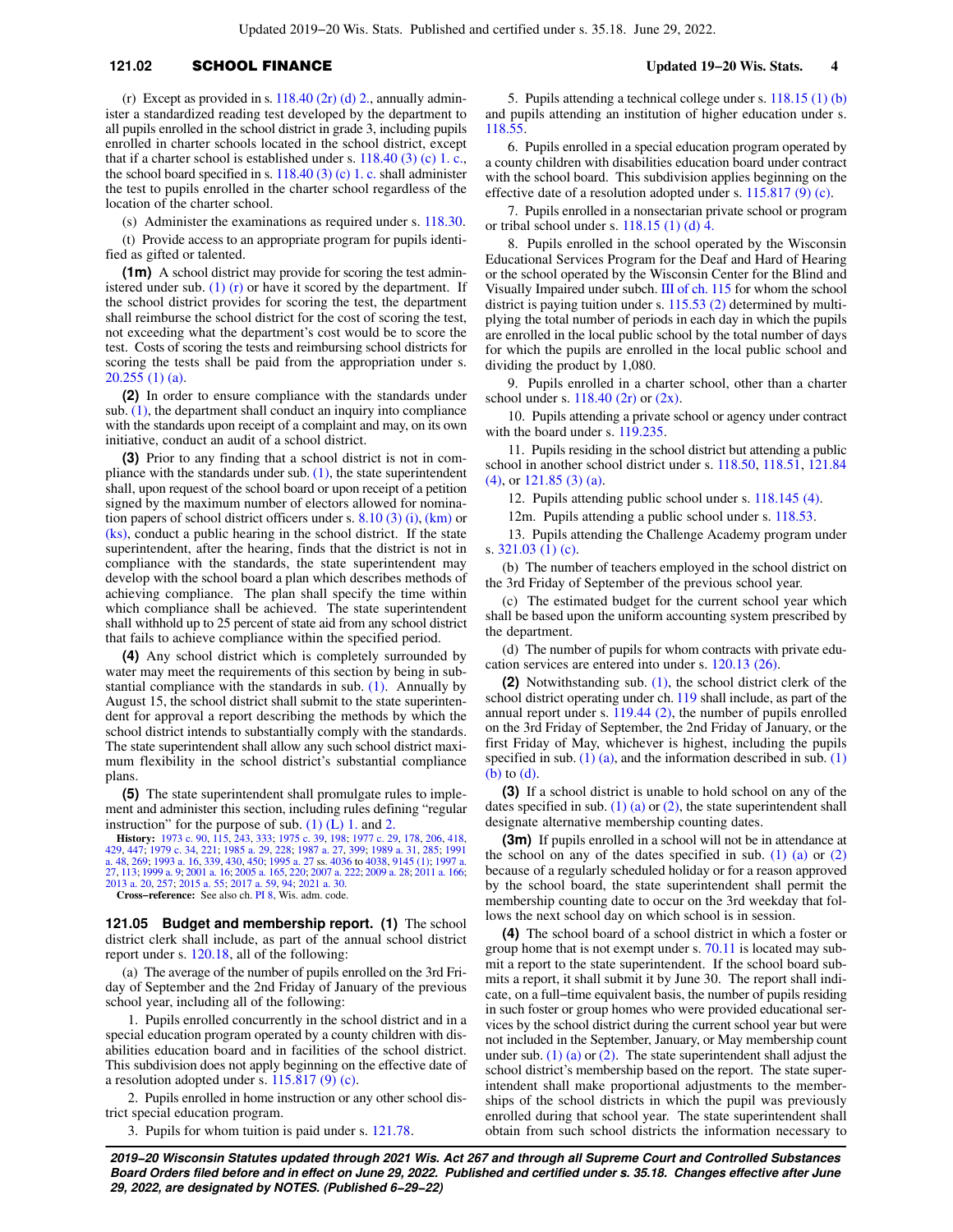make such adjustments. The state superintendent shall promulgate rules to implement and administer this subsection.

**History:** [1971 c. 125;](https://docs.legis.wisconsin.gov/document/acts/1971/125) [1973 c. 89;](https://docs.legis.wisconsin.gov/document/acts/1973/89) [1975 c. 224;](https://docs.legis.wisconsin.gov/document/acts/1975/224) [1977 c. 29,](https://docs.legis.wisconsin.gov/document/acts/1977/29) [418;](https://docs.legis.wisconsin.gov/document/acts/1977/418) [1979 c. 34](https://docs.legis.wisconsin.gov/document/acts/1979/34), [221](https://docs.legis.wisconsin.gov/document/acts/1979/221), [244](https://docs.legis.wisconsin.gov/document/acts/1979/244); [1981 c. 20](https://docs.legis.wisconsin.gov/document/acts/1981/20), [251](https://docs.legis.wisconsin.gov/document/acts/1981/251); [1983 a. 27](https://docs.legis.wisconsin.gov/document/acts/1983/27), [192,](https://docs.legis.wisconsin.gov/document/acts/1983/192) [509;](https://docs.legis.wisconsin.gov/document/acts/1983/509) [1985 a. 29,](https://docs.legis.wisconsin.gov/document/acts/1985/29) [218](https://docs.legis.wisconsin.gov/document/acts/1985/218); [1985 a. 225](https://docs.legis.wisconsin.gov/document/acts/1985/225) s. [100;](https://docs.legis.wisconsin.gov/document/acts/1985/225,%20s.%20100) [1987](https://docs.legis.wisconsin.gov/document/acts/1987/27) [a. 27,](https://docs.legis.wisconsin.gov/document/acts/1987/27) [399;](https://docs.legis.wisconsin.gov/document/acts/1987/399) [1989 a. 336;](https://docs.legis.wisconsin.gov/document/acts/1989/336) [1991 a. 39;](https://docs.legis.wisconsin.gov/document/acts/1991/39) [1993 a. 16](https://docs.legis.wisconsin.gov/document/acts/1993/16), [395;](https://docs.legis.wisconsin.gov/document/acts/1993/395) [1995 a. 27](https://docs.legis.wisconsin.gov/document/acts/1995/27) ss. [4040x,](https://docs.legis.wisconsin.gov/document/acts/1995/27,%20s.%204040x) [4042,](https://docs.legis.wisconsin.gov/document/acts/1995/27,%20s.%204042) [9145](https://docs.legis.wisconsin.gov/document/acts/1995/27,%20s.%209145) [\(1\);](https://docs.legis.wisconsin.gov/document/acts/1995/27,%20s.%209145) [1995 a. 225;](https://docs.legis.wisconsin.gov/document/acts/1995/225) [1997 a. 27](https://docs.legis.wisconsin.gov/document/acts/1997/27), [113,](https://docs.legis.wisconsin.gov/document/acts/1997/113) [164](https://docs.legis.wisconsin.gov/document/acts/1997/164); [1999 a. 9,](https://docs.legis.wisconsin.gov/document/acts/1999/9) [83](https://docs.legis.wisconsin.gov/document/acts/1999/83), [117](https://docs.legis.wisconsin.gov/document/acts/1999/117); [2001 a. 57,](https://docs.legis.wisconsin.gov/document/acts/2001/57) [109;](https://docs.legis.wisconsin.gov/document/acts/2001/109) [2003 a.](https://docs.legis.wisconsin.gov/document/acts/2003/321) [321](https://docs.legis.wisconsin.gov/document/acts/2003/321); [2007 a. 200;](https://docs.legis.wisconsin.gov/document/acts/2007/200) [2009 a. 28](https://docs.legis.wisconsin.gov/document/acts/2009/28), [302](https://docs.legis.wisconsin.gov/document/acts/2009/302); [2013 a. 20](https://docs.legis.wisconsin.gov/document/acts/2013/20); [2015 a. 55;](https://docs.legis.wisconsin.gov/document/acts/2015/55) [2017 a. 59.](https://docs.legis.wisconsin.gov/document/acts/2017/59)

**Cross−reference:** See also s. [PI 14.01,](https://docs.legis.wisconsin.gov/document/administrativecode/PI%2014.01) Wis. adm. code.

**121.06 Determination and certification of equalized valuation.** (1) Annually on or before October 1, the full value of the taxable property in each part of each city, village and town in each school district shall be determined by the department of revenue according to its best judgment from all sources of information available to it and shall be certified by the department of revenue to the state superintendent.

**(2)** The state superintendent shall certify to each school district clerk the appropriate full values certified to the state superintendent under sub. [\(1\)](https://docs.legis.wisconsin.gov/document/statutes/121.06(1)).

**(3)** For purposes of computing state aid under s. [121.08](https://docs.legis.wisconsin.gov/document/statutes/121.08) equalized valuations calculated under sub. [\(1\)](https://docs.legis.wisconsin.gov/document/statutes/121.06(1)) and certified under sub. [\(2\)](https://docs.legis.wisconsin.gov/document/statutes/121.06(2)) shall exclude property taxed under s. [70.114,](https://docs.legis.wisconsin.gov/document/statutes/1981/70.114) 1981 stats., s. [70.116](https://docs.legis.wisconsin.gov/document/statutes/1981/70.116), 1981 stats., s. [70.117](https://docs.legis.wisconsin.gov/document/statutes/1981/70.117), 1981 stats., or s. [70.175,](https://docs.legis.wisconsin.gov/document/statutes/1981/70.175) 1981 stats.

**(4)** For purposes of computing state aid under s. [121.08,](https://docs.legis.wisconsin.gov/document/statutes/121.08) equalized valuations calculated under sub. [\(1\)](https://docs.legis.wisconsin.gov/document/statutes/121.06(1)) and certified under sub. [\(2\)](https://docs.legis.wisconsin.gov/document/statutes/121.06(2)) shall include the full value of property that is exempt under s. [70.11 \(39\)](https://docs.legis.wisconsin.gov/document/statutes/70.11(39)) and [\(39m\)](https://docs.legis.wisconsin.gov/document/statutes/70.11(39m)) as determined under s. [79.095 \(3\)](https://docs.legis.wisconsin.gov/document/statutes/79.095(3)) for 2016.

**History:** [1973 c. 61,](https://docs.legis.wisconsin.gov/document/acts/1973/61) [90](https://docs.legis.wisconsin.gov/document/acts/1973/90); [1977 c. 29](https://docs.legis.wisconsin.gov/document/acts/1977/29) ss. [1084,](https://docs.legis.wisconsin.gov/document/acts/1977/29,%20s.%201084) [1647 \(13\)](https://docs.legis.wisconsin.gov/document/acts/1977/29,%20s.%201647); [1977 c. 300](https://docs.legis.wisconsin.gov/document/acts/1977/300) s. [8](https://docs.legis.wisconsin.gov/document/acts/1977/300,%20s.%208); [1981 c.](https://docs.legis.wisconsin.gov/document/acts/1981/20) [20;](https://docs.legis.wisconsin.gov/document/acts/1981/20) [1983 a. 27;](https://docs.legis.wisconsin.gov/document/acts/1983/27) [1985 a. 225;](https://docs.legis.wisconsin.gov/document/acts/1985/225) [1987 a. 403](https://docs.legis.wisconsin.gov/document/acts/1987/403) s. [256](https://docs.legis.wisconsin.gov/document/acts/1987/403,%20s.%20256); [1989 a. 336](https://docs.legis.wisconsin.gov/document/acts/1989/336); [1993 a. 307;](https://docs.legis.wisconsin.gov/document/acts/1993/307) [1995 a. 27](https://docs.legis.wisconsin.gov/document/acts/1995/27) ss. [4044,](https://docs.legis.wisconsin.gov/document/acts/1995/27,%20s.%204044) [9145 \(1\)](https://docs.legis.wisconsin.gov/document/acts/1995/27,%20s.%209145); [1997 a. 27](https://docs.legis.wisconsin.gov/document/acts/1997/27), [113](https://docs.legis.wisconsin.gov/document/acts/1997/113), [237](https://docs.legis.wisconsin.gov/document/acts/1997/237); [2001 a. 16](https://docs.legis.wisconsin.gov/document/acts/2001/16); [2017 a. 59.](https://docs.legis.wisconsin.gov/document/acts/2017/59)

**121.07 General provisions; state aid computation.** In this subchapter:

**(1)** BASIS FOR STATISTICS. (a) The membership of the school district in the previous school year and the shared cost for the previous school year shall be used in computing general aid. If a school district has a state trust fund loan as a result of s. [24.61 \(3\)](https://docs.legis.wisconsin.gov/document/statutes/2009/24.61(3)(c)2.) [\(c\) 2.,](https://docs.legis.wisconsin.gov/document/statutes/2009/24.61(3)(c)2.) 2009 stats., the school district's debt service costs shall be based upon current school year costs for the term of the loan and for one additional school year.

(b) If the school district valuation is increased or decreased due to an alteration in school district boundaries before the 3rd Friday in September, the estimated shared cost for the current school year and the estimated mill levy rate shall be based on the school district equalized valuation of the territory comprising the altered school district.

(c) If an order of school district reorganization under ch. [117](https://docs.legis.wisconsin.gov/document/statutes/ch.%20117) is not effective due to litigation until after the 3rd Friday in September but takes effect before April 1 of the current school year, state aid for any affected school district for the first year of operation shall be computed after the order takes effect using calculations by the state superintendent of the number of pupils enrolled and teacher−pupil ratio for the territory in the affected school district, which shall be made as if the school district had been in existence on the 3rd Friday in September.

**(2)** MEMBERSHIP. For the purposes of ss. [121.08,](https://docs.legis.wisconsin.gov/document/statutes/121.08) [121.09,](https://docs.legis.wisconsin.gov/document/statutes/121.09) [121.095](https://docs.legis.wisconsin.gov/document/statutes/121.095), [121.105,](https://docs.legis.wisconsin.gov/document/statutes/121.105) and [121.137](https://docs.legis.wisconsin.gov/document/statutes/121.137), a school district's membership is the sum of all of the following:

(a) The school district's membership, as defined in s. [121.004](https://docs.legis.wisconsin.gov/document/statutes/121.004(5)) [\(5\)](https://docs.legis.wisconsin.gov/document/statutes/121.004(5)), in the previous school year.

(b) The number of pupils residing in the school district in the previous school year who were incoming choice pupils, as defined in s. [118.60 \(4d\) \(a\)](https://docs.legis.wisconsin.gov/document/statutes/118.60(4d)(a)), and for whom a payment was made under s. [118.60 \(4\) \(bg\)](https://docs.legis.wisconsin.gov/document/statutes/118.60(4)(bg)) in the previous school year.

(c) The number of pupils residing in the school district in the previous school year for whom a payment was made under s. 115.7915  $(4m)$  (a) or [\(e\)](https://docs.legis.wisconsin.gov/document/statutes/115.7915(4m)(e)) in the previous school year.

(d) The number of pupils residing in the school district in the previous school year for whom a payment was made under s. [118.40 \(2r\) \(e\)](https://docs.legis.wisconsin.gov/document/statutes/118.40(2r)(e)) to an operator of a charter school established under contract with an entity under s.  $118.40$  (2r) (b) 1. e. to [h.](https://docs.legis.wisconsin.gov/document/statutes/118.40(2r)(b)1.h.) in the previous school year.

**NOTE: Par. (d) is shown as amended eff. 7−1−22 by [2021 Wis. Act 219.](https://docs.legis.wisconsin.gov/document/acts/2021/219) Prior to 7−1−22 it reads:**

**(d) The number of pupils residing in the school district in the previous school year for whom a payment was made under s. 118.40 (2r) (e) to an operator of a charter school established under contract with an entity under s. 118.40 (2r) (b) 1. e., eg., or f. in the previous school year.**

(e) The number of pupils residing in the school district in the previous school year for whom a payment was made under s. [118.40 \(2r\) \(f\),](https://docs.legis.wisconsin.gov/document/statutes/2019/118.40(2r)(f)) 2019 stats., in the previous school year.

**NOTE: Par. (e) is repealed eff. 7−1−22 by [2021 Wis. Act 219.](https://docs.legis.wisconsin.gov/document/acts/2021/219)**

(f) The number of pupils residing in the school district in the previous school year for whom a payment was made under s. 118.40  $(2x)$  (e) in the previous school year.

**(6)** SHARED COST. (a) "Shared cost" is the sum of the net cost of the general fund and the net cost of the debt service fund, except that "shared cost" excludes any costs, including attorney fees, incurred by a school district as a result of its participation in a lawsuit commenced against the state, beginning with such costs incurred in the fiscal year in which the lawsuit is commenced, excludes any expenditures from a capital improvement fund created under s. [120.135](https://docs.legis.wisconsin.gov/document/statutes/120.135) or a capital improvement trust fund created under s. [120.137,](https://docs.legis.wisconsin.gov/document/statutes/120.137) excludes any debt service costs associated with an environmental remediation project under s. [67.05 \(7\) \(er\),](https://docs.legis.wisconsin.gov/document/statutes/67.05(7)(er)) and excludes the costs of transporting those transfer pupils for whom the school district operating under ch. [119](https://docs.legis.wisconsin.gov/document/statutes/ch.%20119) does not receive intradistrict transfer aid under s.  $121.85(6)$  as a result of s.  $121.85(6)$ [\(am\)](https://docs.legis.wisconsin.gov/document/statutes/121.85(6)(am)). In this paragraph:

1m. "Net cost of the debt service fund" includes all of the following amounts:

a. If a school board makes an expenditure from a capital expansion fund created under s. [120.10 \(10m\)](https://docs.legis.wisconsin.gov/document/statutes/120.10(10m)), an amount determined by dividing the expenditure by the number of years in which the school district levied a tax for the capital project. This subd. [1m. a.](https://docs.legis.wisconsin.gov/document/statutes/121.07(6)(a)1m.a.) applies for the number of years equal to the number of years in which the school district levied a tax for the capital project.

b. The annual cost of leasing a school or other school district facility if the lease provides for construction of the school or facility and the lease either provides that ownership of the school or facility transfers to the school district at the termination of the lease or provides an option for such a transfer.

2m. "Net cost of the general fund" includes money deposited in a long−term capital improvement trust fund created under s. [120.137](https://docs.legis.wisconsin.gov/document/statutes/120.137).

(am) In par. [\(a\)](https://docs.legis.wisconsin.gov/document/statutes/121.07(6)(a)), for the purpose of calculating state aid paid to a school district in the 2006−07 and 2007−08 school years, "shared cost" excludes any amount expended in the previous school year from the school district's fund balance to pay the school district's unfunded pension liability under the Wisconsin Retirement System or to pay debt service for debt issued to refinance the balance of the unfunded pension liability if the result of excluding such expenditures is an increase in state aid paid to the school district under s. [121.08](https://docs.legis.wisconsin.gov/document/statutes/121.08).

(b) The "primary ceiling cost per member" is \$1,000.

(c) The "primary shared cost" is that portion of a district's shared cost which is less than or equal to the primary ceiling cost per member multiplied by its membership.

(d) The "secondary ceiling cost per member" in the 2001−02 school year and in each school year thereafter is an amount determined by dividing the state total shared cost in the previous school year by the state total membership in the previous school year and multiplying the result by 0.90.

(dg) The "secondary shared cost" is that portion of a school district's shared cost which is greater than the primary ceiling cost per member multiplied by its membership and less than or equal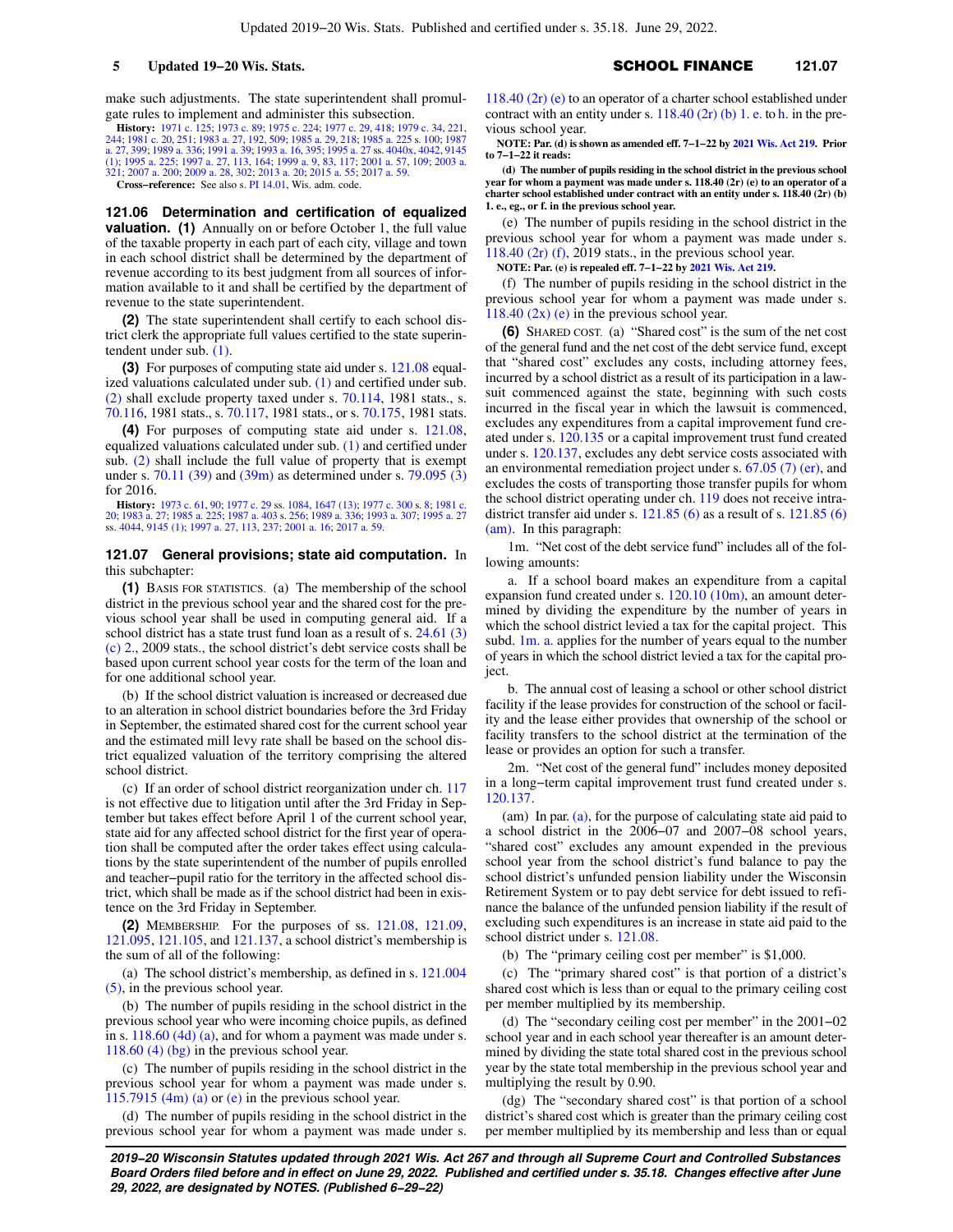## **121.07 SCHOOL FINANCE b 121.07** Updated 19−20 Wis. Stats. 6

to the secondary ceiling cost per member multiplied by its membership.

(dr) The "tertiary shared cost" is that portion of a school district's shared cost which is greater than the secondary ceiling cost per member multiplied by its membership.

(e) 1. For a school district created by a consolidation under s. [117.08](https://docs.legis.wisconsin.gov/document/statutes/117.08) or [117.09](https://docs.legis.wisconsin.gov/document/statutes/117.09) that takes effect before July 1, 2019, in the school year in which the consolidation takes effect and in each of the sub-sequent 4 school years, the amounts under pars. [\(b\)](https://docs.legis.wisconsin.gov/document/statutes/121.07(6)(b)) and [\(d\)](https://docs.legis.wisconsin.gov/document/statutes/121.07(6)(d)) shall be multiplied by 1.15 and rounded to the next lowest dollar.

2. For a school district from which territory was detached to create a school district under s. [117.105,](https://docs.legis.wisconsin.gov/document/statutes/117.105) in each of the 3 school years beginning on the July 1 following the effective date of the reorganization under s. [117.105,](https://docs.legis.wisconsin.gov/document/statutes/117.105) the amounts under pars. [\(b\)](https://docs.legis.wisconsin.gov/document/statutes/121.07(6)(b)) and [\(d\)](https://docs.legis.wisconsin.gov/document/statutes/121.07(6)(d)) shall be multiplied by 1.05 and rounded to the next lower dollar.

**(7)** GUARANTEED VALUATION PER MEMBER. (a) The "primary guaranteed valuation per member" is \$1,930,000.

(b) The "secondary guaranteed valuation per member" is an amount, rounded to the next lower dollar, that, after subtraction of payments under ss. [121.09](https://docs.legis.wisconsin.gov/document/statutes/121.09) and [121.85 \(6\) \(b\) 2.](https://docs.legis.wisconsin.gov/document/statutes/121.85(6)(b)2.) and [3.](https://docs.legis.wisconsin.gov/document/statutes/121.85(6)(b)3.) and [\(c\),](https://docs.legis.wisconsin.gov/document/statutes/121.85(6)(c)) fully distributes an amount equal to the amount remaining in the appropriation under s. [20.255 \(2\) \(ac\).](https://docs.legis.wisconsin.gov/document/statutes/20.255(2)(ac))

(bm) The "tertiary guaranteed valuation per member" is the amount rounded to the next lower dollar determined by dividing the equalized valuation of the state by the state total membership.

(c) For districts operating only high school grades, the amounts in pars. [\(a\)](https://docs.legis.wisconsin.gov/document/statutes/121.07(7)(a)) to  $(bm)$  shall be multiplied by 3 and rounded to the next lower dollar.

(d) For districts operating only elementary grades, the amounts in pars. [\(a\)](https://docs.legis.wisconsin.gov/document/statutes/121.07(7)(a)) to  $(bm)$  shall be multiplied by 1.5 and rounded to the next lower dollar.

(e) 1. For a school district created by a consolidation under s. [117.08](https://docs.legis.wisconsin.gov/document/statutes/117.08) or [117.09](https://docs.legis.wisconsin.gov/document/statutes/117.09) that takes effect before July 1, 2019, in the school year in which the consolidation takes effect and in each of the sub-sequent 4 school years, the amounts under pars. [\(a\)](https://docs.legis.wisconsin.gov/document/statutes/121.07(7)(a)) to [\(bm\)](https://docs.legis.wisconsin.gov/document/statutes/121.07(7)(bm)) shall be multiplied by 1.15 and rounded to the next lower dollar.

2. For a school district from which territory was detached to create a school district under s. [117.105,](https://docs.legis.wisconsin.gov/document/statutes/117.105) in each of the 3 school years beginning on the July 1 following the effective date of the reorganization under s. [117.105,](https://docs.legis.wisconsin.gov/document/statutes/117.105) the amounts under pars. [\(a\)](https://docs.legis.wisconsin.gov/document/statutes/121.07(7)(a)) to [\(bm\)](https://docs.legis.wisconsin.gov/document/statutes/121.07(7)(bm)) shall be multiplied by 1.05 and rounded to the next lower dollar.

**(8)** GUARANTEED VALUATION. A school district's primary, secondary and tertiary guaranteed valuations are determined by multiplying the amounts in sub. [\(7\)](https://docs.legis.wisconsin.gov/document/statutes/121.07(7)) by the district's membership.

**(10)** REQUIRED LEVY RATE. (a) The "required levy rate" is the sum of the rates derived in pars. [\(b\)](https://docs.legis.wisconsin.gov/document/statutes/121.07(10)(b)) to  $(d)$ .

(b) The "primary required levy rate" is the primary shared cost divided by the primary guaranteed valuation.

(c) The "secondary required levy rate" is the secondary shared cost divided by the secondary guaranteed valuation.

(d) The "tertiary required levy rate" is the tertiary shared cost divided by the tertiary guaranteed valuation.

**History:** [1971 c. 125](https://docs.legis.wisconsin.gov/document/acts/1971/125); [1973 c. 61,](https://docs.legis.wisconsin.gov/document/acts/1973/61) [90](https://docs.legis.wisconsin.gov/document/acts/1973/90), [190,](https://docs.legis.wisconsin.gov/document/acts/1973/190) [333;](https://docs.legis.wisconsin.gov/document/acts/1973/333) [1975 c. 39](https://docs.legis.wisconsin.gov/document/acts/1975/39); [1977 c. 29](https://docs.legis.wisconsin.gov/document/acts/1977/29), [178](https://docs.legis.wisconsin.gov/document/acts/1977/178), [418](https://docs.legis.wisconsin.gov/document/acts/1977/418);<br>[1979 c. 34,](https://docs.legis.wisconsin.gov/document/acts/1979/34) [221;](https://docs.legis.wisconsin.gov/document/acts/1979/221) [1981 c. 20](https://docs.legis.wisconsin.gov/document/acts/1981/20), [317](https://docs.legis.wisconsin.gov/document/acts/1981/317), [385;](https://docs.legis.wisconsin.gov/document/acts/1981/385) [1983 a. 27](https://docs.legis.wisconsin.gov/document/acts/1983/27), [212](https://docs.legis.wisconsin.gov/document/acts/1983/212); [1985 a. 29;](https://docs.legis.wisconsin.gov/document/acts/1985/29) [1987 a. 27;](https://docs.legis.wisconsin.gov/document/acts/1987/27) [1989](https://docs.legis.wisconsin.gov/document/acts/1989/31)<br>[a. 31,](https://docs.legis.wisconsin.gov/document/acts/1989/31) [114](https://docs.legis.wisconsin.gov/document/acts/1989/114), [309,](https://docs.legis.wisconsin.gov/document/acts/1989/309) [336](https://docs.legis.wisconsin.gov/document/acts/1989/336), [359;](https://docs.legis.wisconsin.gov/document/acts/1989/359) [1991 a. 39,](https://docs.legis.wisconsin.gov/document/acts/1991/39) [269](https://docs.legis.wisconsin.gov/document/acts/1991/269), [315;](https://docs.legis.wisconsin.gov/document/acts/1991/315) 1993 to [4064](https://docs.legis.wisconsin.gov/document/acts/1995/27,%20s.%204064), [9145 \(1\);](https://docs.legis.wisconsin.gov/document/acts/1995/27,%20s.%209145) [1997 a. 27,](https://docs.legis.wisconsin.gov/document/acts/1997/27) [113](https://docs.legis.wisconsin.gov/document/acts/1997/113), [286;](https://docs.legis.wisconsin.gov/document/acts/1997/286) [1999 a. 9](https://docs.legis.wisconsin.gov/document/acts/1999/9), [17;](https://docs.legis.wisconsin.gov/document/acts/1999/17) [2001 a. 16,](https://docs.legis.wisconsin.gov/document/acts/2001/16) [109;](https://docs.legis.wisconsin.gov/document/acts/2001/109) [2003 a. 33](https://docs.legis.wisconsin.gov/document/acts/2003/33); [2005 a. 25](https://docs.legis.wisconsin.gov/document/acts/2005/25); [2009 a. 28](https://docs.legis.wisconsin.gov/document/acts/2009/28); [2011 a. 71;](https://docs.legis.wisconsin.gov/document/acts/2011/71) [2013 a. 20,](https://docs.legis.wisconsin.gov/document/acts/2013/20) [336;](https://docs.legis.wisconsin.gov/document/acts/2013/336) [2015 a. 55;](https://docs.legis.wisconsin.gov/document/acts/2015/55) [2017 a. 59;](https://docs.legis.wisconsin.gov/document/acts/2017/59) [2021 a.](https://docs.legis.wisconsin.gov/document/acts/2021/219) [219](https://docs.legis.wisconsin.gov/document/acts/2021/219).

**121.08 Payment of state aids; reductions. (1)** The state shall pay to the school district the sum of the following amounts:

(a) The amount by which the primary guaranteed valuation exceeds the school district equalized valuation, multiplied by the primary required levy rate.

(b) The amount by which the secondary guaranteed valuation exceeds the school district equalized valuation multiplied by the secondary required levy rate.

(c) The amount by which the tertiary guaranteed valuation exceeds the school district equalized valuation multiplied by the tertiary required levy rate.

**(2)** The aid computed under sub. [\(1\)](https://docs.legis.wisconsin.gov/document/statutes/121.08(1)) shall be reduced by the sum of the amount by which the school district equalized valuation exceeds the secondary guaranteed valuation, multiplied by the secondary required levy rate, and the amount by which the school district equalized valuation exceeds the tertiary guaranteed valuation, multiplied by the tertiary required levy rate. In no case may the aid under this section be less than the amount under sub. [\(1\) \(a\).](https://docs.legis.wisconsin.gov/document/statutes/121.08(1)(a))

**(3)** The aid computed under sub. [\(1\)](https://docs.legis.wisconsin.gov/document/statutes/121.08(1)) shall be reduced by the amount by which the aid that the school district is receiving under sub. [\(1\)](https://docs.legis.wisconsin.gov/document/statutes/121.08(1)) as a result of the number of pupils reported as enrolled in the school district under s.  $121.05$  (1) (a) 7. exceeds the amount paid by the school district for tuition for those pupils.

**(4)** (b) The amount of state aid that the school district operating under ch. [119](https://docs.legis.wisconsin.gov/document/statutes/ch.%20119) is eligible to be paid from the appropriation under s. [20.255 \(2\) \(ac\)](https://docs.legis.wisconsin.gov/document/statutes/20.255(2)(ac)) shall be reduced by the amount calculated as follows:

1. Multiply the amounts paid under s. [119.23 \(4\)](https://docs.legis.wisconsin.gov/document/statutes/119.23(4)) and [\(4m\)](https://docs.legis.wisconsin.gov/document/statutes/119.23(4m)) in the 2009−10 school year by 41.6 percent, and multiply the amounts paid under s. [119.23 \(4\)](https://docs.legis.wisconsin.gov/document/statutes/119.23(4)) and  $(4m)$  in the 2010–11 to 2012−13 school years by 38.4 percent. Beginning in the 2013−14 school year, multiply the amounts paid under s. [119.23 \(4\)](https://docs.legis.wisconsin.gov/document/statutes/119.23(4)) and  $(4m)$  in the current school year by a percentage determined by subtracting 3.2 percentage points from the percentage that was applied under this subdivision in the previous school year. This subdivision does not apply after the 2024−25 school year.

2. Multiply the amounts paid under s.  $119.23$  (4) and [\(4m\)](https://docs.legis.wisconsin.gov/document/statutes/119.23(4m)) in the 2009−10 school year by 3.4 percent, and multiply the amounts paid under s.  $119.23$  (4) and [\(4m\)](https://docs.legis.wisconsin.gov/document/statutes/119.23(4m)) in the 2010–11 school year and in each school year thereafter by 6.6 percent.

3. Add the amounts determined under subds. [1.](https://docs.legis.wisconsin.gov/document/statutes/121.08(4)(b)1.) and [2.](https://docs.legis.wisconsin.gov/document/statutes/121.08(4)(b)2.)

(d) The state superintendent shall ensure that the total amount of aid reduction under par.  $(b)$  lapses to the general fund.

**History:** [1973 c. 90;](https://docs.legis.wisconsin.gov/document/acts/1973/90) [1977 c. 29;](https://docs.legis.wisconsin.gov/document/acts/1977/29) [1983 a. 509](https://docs.legis.wisconsin.gov/document/acts/1983/509); [1985 a. 29](https://docs.legis.wisconsin.gov/document/acts/1985/29); [1987 a. 27,](https://docs.legis.wisconsin.gov/document/acts/1987/27) [399;](https://docs.legis.wisconsin.gov/document/acts/1987/399) [1995](https://docs.legis.wisconsin.gov/document/acts/1995/27) [a. 27](https://docs.legis.wisconsin.gov/document/acts/1995/27); [1999 a. 9](https://docs.legis.wisconsin.gov/document/acts/1999/9), [185;](https://docs.legis.wisconsin.gov/document/acts/1999/185) [2001 a. 16;](https://docs.legis.wisconsin.gov/document/acts/2001/16) [2003 a. 33](https://docs.legis.wisconsin.gov/document/acts/2003/33); [2005 a. 25;](https://docs.legis.wisconsin.gov/document/acts/2005/25) [2007 a. 100;](https://docs.legis.wisconsin.gov/document/acts/2007/100) [2009 a. 28](https://docs.legis.wisconsin.gov/document/acts/2009/28); [2011](https://docs.legis.wisconsin.gov/document/acts/2011/32) [a. 32,](https://docs.legis.wisconsin.gov/document/acts/2011/32) [157;](https://docs.legis.wisconsin.gov/document/acts/2011/157) [2013 a. 20;](https://docs.legis.wisconsin.gov/document/acts/2013/20) [2015 a. 55](https://docs.legis.wisconsin.gov/document/acts/2015/55); [2021 a. 58](https://docs.legis.wisconsin.gov/document/acts/2021/58).

**121.085 State aid; other reductions. (1)** The department shall make state aid adjustments under s. [118.51 \(16\)](https://docs.legis.wisconsin.gov/document/statutes/118.51(16)) and [\(17\)](https://docs.legis.wisconsin.gov/document/statutes/118.51(17)) before making a reduction under s. [115.7915 \(4m\) \(f\)](https://docs.legis.wisconsin.gov/document/statutes/115.7915(4m)(f)), [118.40 \(2r\)](https://docs.legis.wisconsin.gov/document/statutes/118.40(2r)(g)) [\(g\)](https://docs.legis.wisconsin.gov/document/statutes/118.40(2r)(g)) or  $(2x)$  (f), or  $118.60$  (4d) (b).

**(2)** For purposes of ss. [115.7915 \(4m\) \(f\) 2.](https://docs.legis.wisconsin.gov/document/statutes/115.7915(4m)(f)2.), [118.40 \(2r\) \(g\) 2.](https://docs.legis.wisconsin.gov/document/statutes/118.40(2r)(g)2.) and  $(2x)$  (f) 2., and [118.60 \(4d\) \(b\) 2.,](https://docs.legis.wisconsin.gov/document/statutes/118.60(4d)(b)2.) a school district's aid under s. [121.08](https://docs.legis.wisconsin.gov/document/statutes/121.08) is insufficient to cover a reduction if, after making state aid adjustments under s. [118.51 \(16\)](https://docs.legis.wisconsin.gov/document/statutes/118.51(16)) and [\(17\)](https://docs.legis.wisconsin.gov/document/statutes/118.51(17)), the amount of the school district's aid under s. [121.08](https://docs.legis.wisconsin.gov/document/statutes/121.08) is insufficient to cover all of the reductions under ss. [115.7915 \(4m\) \(f\) 1.,](https://docs.legis.wisconsin.gov/document/statutes/115.7915(4m)(f)1.) [118.40 \(2r\) \(g\) 1.](https://docs.legis.wisconsin.gov/document/statutes/118.40(2r)(g)1.) and  $(2x)$  (f) 1., and [118.60 \(4d\) \(b\) 1.](https://docs.legis.wisconsin.gov/document/statutes/118.60(4d)(b)1.)

**(3)** The state superintendent shall ensure that the aid reductions under ss. [115.7915 \(4m\) \(f\) 1.](https://docs.legis.wisconsin.gov/document/statutes/115.7915(4m)(f)1.), [118.40 \(2r\) \(g\) 1.](https://docs.legis.wisconsin.gov/document/statutes/118.40(2r)(g)1.) and [\(2x\) \(f\)](https://docs.legis.wisconsin.gov/document/statutes/118.40(2x)(f)1.) [1.,](https://docs.legis.wisconsin.gov/document/statutes/118.40(2x)(f)1.) and [118.60 \(4d\) \(b\) 1.](https://docs.legis.wisconsin.gov/document/statutes/118.60(4d)(b)1.) lapse to the general fund. **History:** [2015 a. 55](https://docs.legis.wisconsin.gov/document/acts/2015/55).

**121.09 State aid adjustment; redetermination of assessment. (1)** If, on or after July 1, 1980, the tax appeals commission or a court makes a final redetermination on the assessment of property subject to taxation under s. [70.995](https://docs.legis.wisconsin.gov/document/statutes/70.995) that is lower than the previous assessment, or if, on or after January 1, 1982, the state board of assessors makes a final redetermination on the assessment of property subject to taxation under s. [70.995](https://docs.legis.wisconsin.gov/document/statutes/70.995) that is lower than the previous assessment, the school board of the school district in which the property is located may, within 4 years after the date of the determination, decision, or judgment, file the determination of the state board of assessors, the decision of the tax appeals commission, or the judgment of the court with the state superintendent, requesting an adjustment in state aid to the school district. If the state superintendent determines that the determination, decision, or judgment is final and that it has been filed within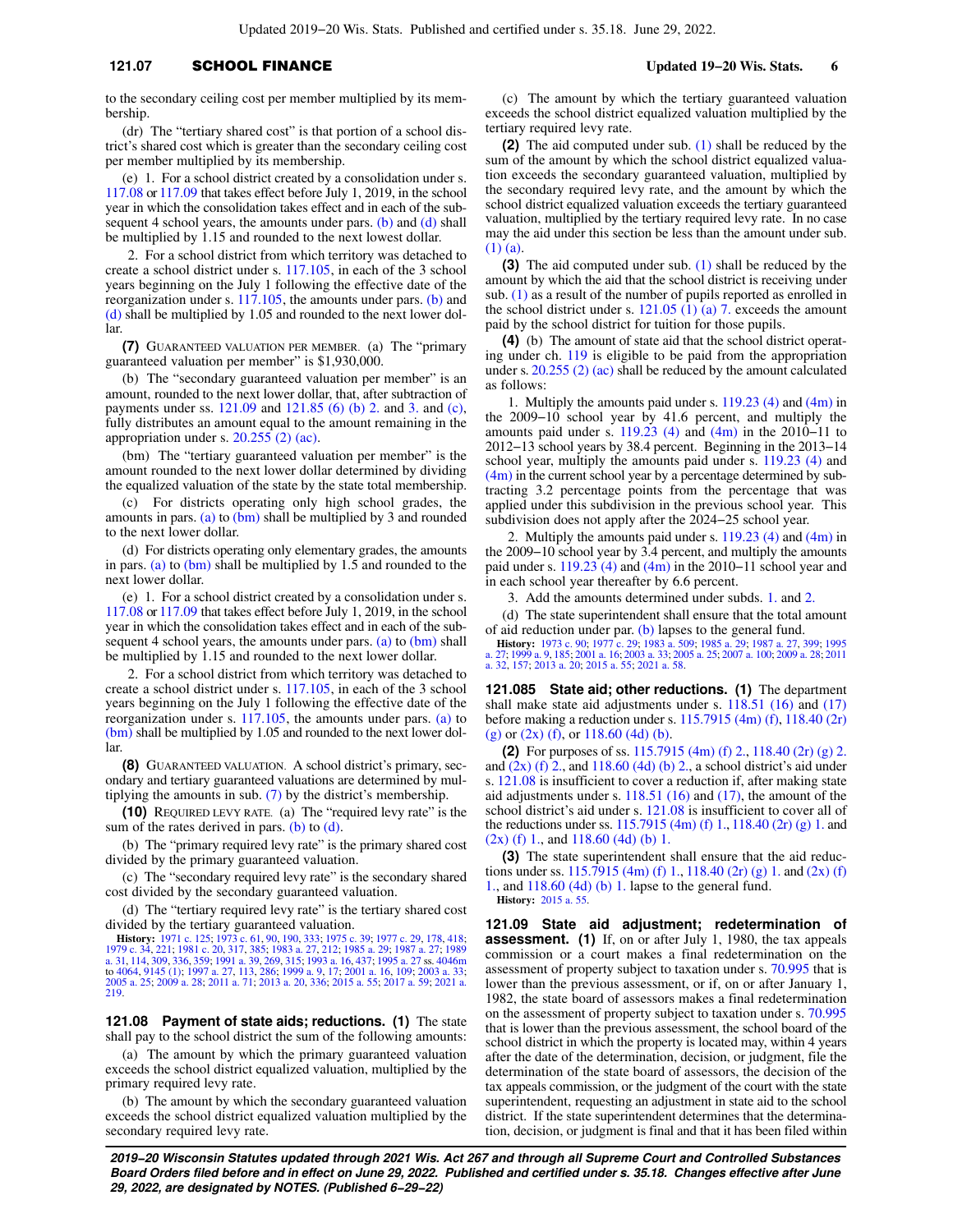the 4−year period, the state shall pay to the school district in the subsequent fiscal year, from the appropriation under s. [20.255 \(2\)](https://docs.legis.wisconsin.gov/document/statutes/20.255(2)(ac)) [\(ac\),](https://docs.legis.wisconsin.gov/document/statutes/20.255(2)(ac)) an amount equal to the difference between the state aid computed under s. [121.08](https://docs.legis.wisconsin.gov/document/statutes/121.08) for the school year commencing after the year subject to the valuation recertification, using the school district's equalized valuation as originally certified, and the state aid computed under s. [121.08](https://docs.legis.wisconsin.gov/document/statutes/121.08) for that school year using the school district's equalized valuation as recertified under s. [70.57 \(2\)](https://docs.legis.wisconsin.gov/document/statutes/70.57(2)).

**(2)** If, on or after May 3, 1984, the state board of assessors, the tax appeals commission or a court makes a final redetermination on the assessment of property subject to taxation under s. [70.995](https://docs.legis.wisconsin.gov/document/statutes/70.995) that is higher than the previous assessment, the state superintendent shall notify the school district in which the property is located of the recertification by the department of revenue under s. [70.57](https://docs.legis.wisconsin.gov/document/statutes/70.57(2)) [\(2\)](https://docs.legis.wisconsin.gov/document/statutes/70.57(2)). The state superintendent shall, in the subsequent fiscal year, withhold from the school district's state aid entitlement under s. [121.08](https://docs.legis.wisconsin.gov/document/statutes/121.08) an amount equal to the difference between the state aid computed under s. [121.08](https://docs.legis.wisconsin.gov/document/statutes/121.08) for the school year commencing after the year subject to the valuation recertification, using the school district's equalized valuation as originally certified, and the state aid computed under s. [121.08](https://docs.legis.wisconsin.gov/document/statutes/121.08) for that school year, using the school district's equalized valuation as recertified under s. [70.57 \(2\)](https://docs.legis.wisconsin.gov/document/statutes/70.57(2)).

**(2m)** If after June 30, 1995, and before July 26, 2003, the state board of assessors, the tax appeals commission, or a court makes a final redetermination on the assessment of telephone company property subject to taxation under s. [70.112 \(4\)](https://docs.legis.wisconsin.gov/document/statutes/70.112(4)) and subch. [IV of](https://docs.legis.wisconsin.gov/document/statutes/subch.%20IV%20of%20ch.%2076) [ch. 76](https://docs.legis.wisconsin.gov/document/statutes/subch.%20IV%20of%20ch.%2076) that is lower than the previous assessment, the school board of the school district in which the property is located may, within 4 years after July 26, 2003, file the redetermination with the state superintendent, requesting an adjustment in state aid to the school district. If the state superintendent determines that the redetermination is final and that it has been filed within the 4−year period, the state shall pay to the school district in the subsequent fiscal year, from the appropriation under s. [20.255 \(2\) \(ac\)](https://docs.legis.wisconsin.gov/document/statutes/20.255(2)(ac)), an amount equal to the difference between the state aid computed under s. [121.08](https://docs.legis.wisconsin.gov/document/statutes/121.08) for the school year commencing after the year subject to the valuation recertification, using the school district's equalized valuation as originally certified, and the state aid computed under s. [121.08](https://docs.legis.wisconsin.gov/document/statutes/121.08) for that school year using the school district's equalized valuation as recertified under s. [70.57 \(2\)](https://docs.legis.wisconsin.gov/document/statutes/70.57(2)).

**(2r)** If after July 26, 2003, the state board of assessors, the tax appeals commission, or a court makes a final redetermination on the assessment of telephone company property subject to taxation under s. [70.112 \(4\)](https://docs.legis.wisconsin.gov/document/statutes/70.112(4)) and subch. [IV of ch. 76](https://docs.legis.wisconsin.gov/document/statutes/subch.%20IV%20of%20ch.%2076) that is lower than the previous assessment, the school board of the school district in which the property is located may, within 4 years after the redetermination, file the redetermination with the state superintendent, requesting an adjustment in state aid to the school district. If the state superintendent determines that the redetermination is final and that it has been filed within the 4−year period, the state shall pay to the school district in the subsequent fiscal year, from the appropriation under s.  $20.255$  (2) (ac), an amount equal to the difference between the state aid computed under s. [121.08](https://docs.legis.wisconsin.gov/document/statutes/121.08) for the school year commencing after the year subject to the valuation recertification, using the school district's equalized valuation as originally certified, and the state aid computed under s. [121.08](https://docs.legis.wisconsin.gov/document/statutes/121.08) for that school year using the school district's equalized valuation as recertified under s. [70.57 \(2\)](https://docs.legis.wisconsin.gov/document/statutes/70.57(2)).

**History:** [1983 a. 372;](https://docs.legis.wisconsin.gov/document/acts/1983/372) [1985 a. 29](https://docs.legis.wisconsin.gov/document/acts/1985/29); [1995 a. 27](https://docs.legis.wisconsin.gov/document/acts/1995/27) s. [9145 \(1\);](https://docs.legis.wisconsin.gov/document/acts/1995/27,%20s.%209145) [1997 a. 27](https://docs.legis.wisconsin.gov/document/acts/1997/27); [2001 a. 16](https://docs.legis.wisconsin.gov/document/acts/2001/16); 2003 a. 3

School districts may obtain adjustments in state aid payments whether their equalized valuation is changed either as a result of a reassessment of or a finding of exemption of manufacturing property. [73 Atty. Gen. 119.](https://docs.legis.wisconsin.gov/document/oag/vol73-119)

**121.095 State aid adjustment; Challenge Academy program. (1)** Annually the department shall reduce each school district's state aid payment under s. [121.08](https://docs.legis.wisconsin.gov/document/statutes/121.08), or other state aid payments, if necessary, by an amount calculated as follows:

(a) Determine the number of pupils counted in the school district's membership who are attending the Challenge Academy program under s. [321.03 \(1\) \(c\).](https://docs.legis.wisconsin.gov/document/statutes/321.03(1)(c))

(b) Multiply the result under par.  $(a)$  by the lesser of the following:

1. The amount determined by the department of military affairs under s. [321.03 \(1\) \(c\) 1.](https://docs.legis.wisconsin.gov/document/statutes/321.03(1)(c)1.)

2. The amount determined for the school district under s. 121.91  $(2m)$  (e) 3. for the current school year.

**(2)** From the appropriation under s. [20.255 \(2\) \(ac\),](https://docs.legis.wisconsin.gov/document/statutes/20.255(2)(ac)) annually the department of public instruction shall pay to the department of military affairs an amount equal to the sum of the reductions under sub. [\(1\).](https://docs.legis.wisconsin.gov/document/statutes/121.095(1)) The department of public instruction shall ensure that the aid adjustment under sub. [\(1\)](https://docs.legis.wisconsin.gov/document/statutes/121.095(1)) does not affect the amount determined to be received by a school district as state aid under s. [121.08](https://docs.legis.wisconsin.gov/document/statutes/121.08) or for any other purpose.

**History:** [2001 a. 109;](https://docs.legis.wisconsin.gov/document/acts/2001/109) [2007 a. 200](https://docs.legis.wisconsin.gov/document/acts/2007/200).

**121.105 Special adjustment aids. (1)** In this section "state aid" means the sum of the payments provided to a school district under this section and ss. [121.08](https://docs.legis.wisconsin.gov/document/statutes/121.08), [121.85](https://docs.legis.wisconsin.gov/document/statutes/121.85) and [121.86](https://docs.legis.wisconsin.gov/document/statutes/121.86).

**(2)** (am) 1. Except as provided in subd. [2.,](https://docs.legis.wisconsin.gov/document/statutes/121.105(2)(am)2.) if a school district would receive less in state aid in the current school year before any adjustment is made under s.  $121.15$  (4) (b) than an amount equal to 85 percent of the amount of state aid that it received in the previous school year, as adjusted under s. [121.15 \(4\) \(b\)](https://docs.legis.wisconsin.gov/document/statutes/121.15(4)(b)) in the current school year, its state aid for the current school year shall be increased to an amount equal to 85 percent of the state aid received in the previous school year.

2. If a school district from which territory was detached to create a new school district under s. [117.105](https://docs.legis.wisconsin.gov/document/statutes/117.105) would receive in state aid in the school year beginning on the first July 1 following the effective date of the reorganization less than 85 percent of the amount determined as follows, its state aid in the school year beginning on the first July 1 following the effective date of the reorganization shall be increased to an amount equal to 85 percent of the amount determined as follows:

a. Divide the school district's membership in the preceding school year by the school district's membership in the 2nd preceding school year.

b. Multiply the amount of state aid received by the school district in the preceding school year, as adjusted under s. [121.15 \(4\)](https://docs.legis.wisconsin.gov/document/statutes/121.15(4)(b)) [\(b\)](https://docs.legis.wisconsin.gov/document/statutes/121.15(4)(b)) in the current school year, by the quotient under subd. [2. a.](https://docs.legis.wisconsin.gov/document/statutes/121.105(2)(am)2.a.)

(b) A school district is eligible to receive additional aid under par. [\(am\)](https://docs.legis.wisconsin.gov/document/statutes/121.105(2)(am)) only if additional aid does not result in a state aid payment greater than the school district's shared cost.

**(3)** In the school year in which a school district consolidation takes effect under s. [117.08](https://docs.legis.wisconsin.gov/document/statutes/117.08) or [117.09](https://docs.legis.wisconsin.gov/document/statutes/117.09) and in each of the subsequent 4 school years, the consolidated school district's state aid shall be an amount that is not less than the aggregate state aid to which the consolidating school districts were eligible in the school year prior to the school year in which the consolidation takes effect. The additional state aid shall be paid from the appropriation under s. [20.255 \(2\) \(ac\)](https://docs.legis.wisconsin.gov/document/statutes/20.255(2)(ac)).

**(4)** In the school year in which a whole grade sharing agreement under s. [118.50](https://docs.legis.wisconsin.gov/document/statutes/118.50) first takes effect and in each of the subsequent 4 school years, the department shall pay additional aid to each school district that is participating in the agreement to ensure that the school district receives no less state aid than the amount of state aid to which the school district was eligible in the school year prior to the school year in which the whole grade sharing agreement took effect. In the 5th school year following the school year in which a whole grade sharing agreement first takes effect, the department shall pay additional aid to each school district that is participating in the whole grade sharing agreement in an amount that is equal to 66 percent of the payment that the school district received under this subsection in the prior school year. In the 6th school year following the school year in which the whole grade sharing agreement first takes effect, the department shall pay to each school district that is participating in the whole grade sharing agreement an amount that is equal to 33 percent of the payment that the school district received in the 4th school year following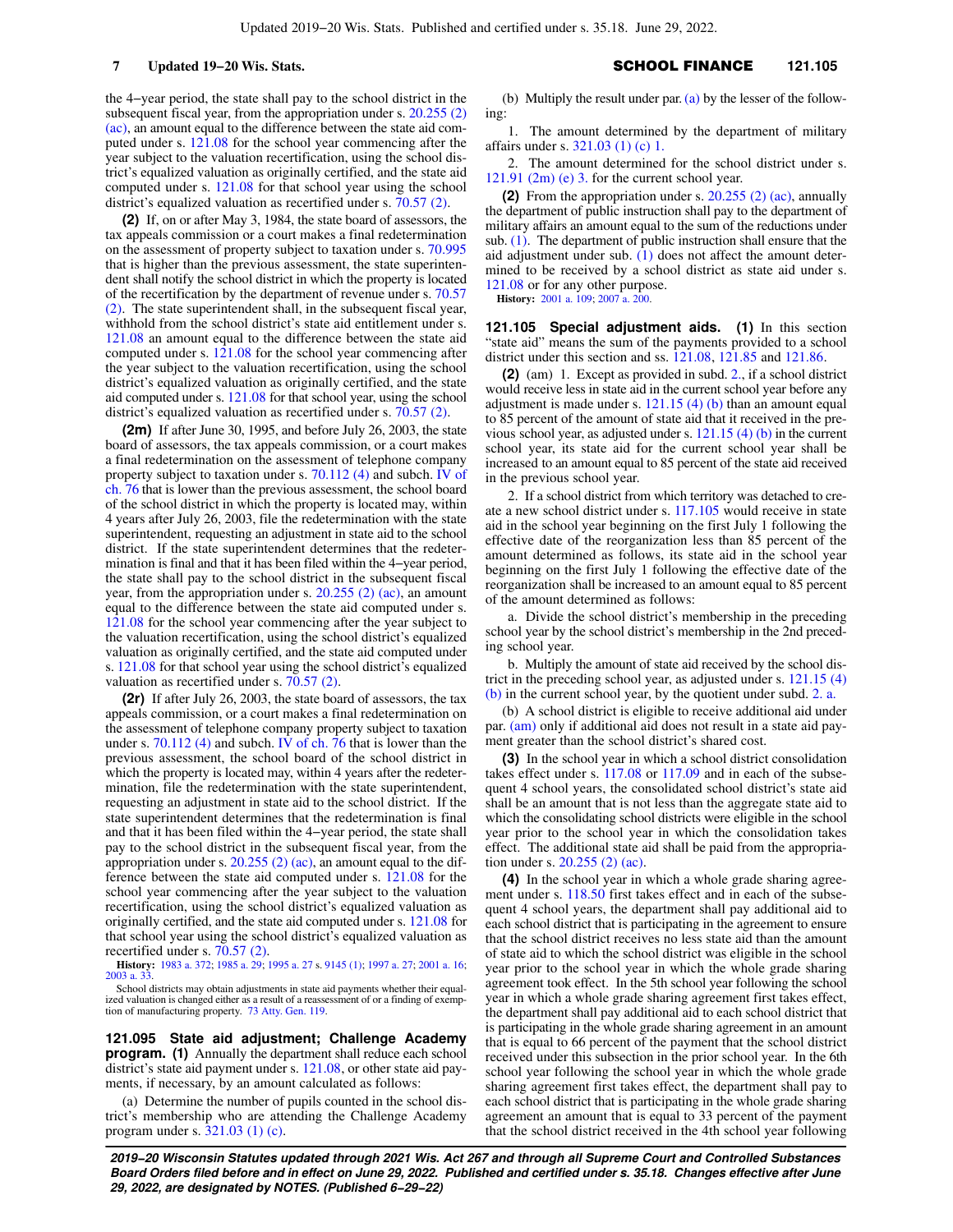## **121.105** SCHOOL FINANCE **Updated 19−20 Wis. Stats. 8**

the school year in which the whole grade sharing agreement took effect. The department shall pay additional aid under this paragraph from the appropriation under s. [20.255 \(2\) \(ac\)](https://docs.legis.wisconsin.gov/document/statutes/20.255(2)(ac)). This subsection does not apply to the renewal of an existing whole grade sharing agreement under s. [118.50](https://docs.legis.wisconsin.gov/document/statutes/118.50).

**History:** [1985 a. 29](https://docs.legis.wisconsin.gov/document/acts/1985/29), [251](https://docs.legis.wisconsin.gov/document/acts/1985/251); [1987 a. 27](https://docs.legis.wisconsin.gov/document/acts/1987/27); [1989 a. 31](https://docs.legis.wisconsin.gov/document/acts/1989/31), [114,](https://docs.legis.wisconsin.gov/document/acts/1989/114) [336;](https://docs.legis.wisconsin.gov/document/acts/1989/336) [1991 a. 39,](https://docs.legis.wisconsin.gov/document/acts/1991/39) [269;](https://docs.legis.wisconsin.gov/document/acts/1991/269) [1993](https://docs.legis.wisconsin.gov/document/acts/1993/16) [a. 16](https://docs.legis.wisconsin.gov/document/acts/1993/16), [437;](https://docs.legis.wisconsin.gov/document/acts/1993/437) [1997 a. 27](https://docs.legis.wisconsin.gov/document/acts/1997/27), [113;](https://docs.legis.wisconsin.gov/document/acts/1997/113) [1999 a. 9;](https://docs.legis.wisconsin.gov/document/acts/1999/9) [2001 a. 16](https://docs.legis.wisconsin.gov/document/acts/2001/16), [104](https://docs.legis.wisconsin.gov/document/acts/2001/104); [2005 a. 219,](https://docs.legis.wisconsin.gov/document/acts/2005/219) [222;](https://docs.legis.wisconsin.gov/document/acts/2005/222) [2013 a. 20](https://docs.legis.wisconsin.gov/document/acts/2013/20); [2015 a. 55](https://docs.legis.wisconsin.gov/document/acts/2015/55).

**121.135 State aid to county children with disabilities education boards.** (1) If, upon receipt of the plan under s. [115.77 \(4\),](https://docs.legis.wisconsin.gov/document/statutes/115.77(4)) the state superintendent is satisfied that there are children participating in a special education program provided by a county children with disabilities education board, the state superintendent shall certify to the department of administration from the appropriation under s.  $20.255$  (2) (bh) in favor of the county children with disabilities education board the amount determined under sub. [\(2\)](https://docs.legis.wisconsin.gov/document/statutes/121.135(2)), except as provided under sub. [\(3\).](https://docs.legis.wisconsin.gov/document/statutes/121.135(3))

**(2)** (a) In this subsection:

1. "Additional general aid" means the amount determined by calculating the percentage of a school district's shared costs that would be paid under s. [121.08](https://docs.legis.wisconsin.gov/document/statutes/121.08) if its membership included each pupil who is a resident of the school district or is attending the school district under s. [118.51](https://docs.legis.wisconsin.gov/document/statutes/118.51) and solely enrolled in a special education program provided by the county children with disabilities education board that includes the school district in its program under s. [115.817 \(2\)](https://docs.legis.wisconsin.gov/document/statutes/115.817(2)) and the school district's shared costs were increased by the costs of the county children with disabilities education board program for all pupils participating in the county children with disabilities education board program who are residents of the school district or attending the school district under s. [118.51,](https://docs.legis.wisconsin.gov/document/statutes/118.51) and multiplying the costs of the county children with disabilities education board program by that percentage.

2. "Costs of the county children with disabilities education board program" means the gross cost of the county children with disabilities education board program minus all nonduplicative revenues and other financing sources except property taxes and state aid paid under this section in the previous school year.

(c) The state superintendent shall pay the additional general aid to the county children with disabilities education board.

**(3)** This section does not apply beginning on the effective date of a resolution adopted under s.  $115.817(9)(c)$ , except that in the school year beginning July 1 of the year prior to the effective date of the resolution, the state superintendent shall certify to the department of administration from the appropriation under s. [20.255 \(2\) \(bh\)](https://docs.legis.wisconsin.gov/document/statutes/20.255(2)(bh)) in favor of the county children with disabilities education board an amount equal to one−half the amount specified under sub. [\(2\)](https://docs.legis.wisconsin.gov/document/statutes/121.135(2)) for each pupil enrolled.

**History:** [1973 c. 89](https://docs.legis.wisconsin.gov/document/acts/1973/89), [243](https://docs.legis.wisconsin.gov/document/acts/1973/243); [1979 c. 34](https://docs.legis.wisconsin.gov/document/acts/1979/34) s. [2102 \(43\) \(a\)](https://docs.legis.wisconsin.gov/document/acts/1979/34,%20s.%202102); [1979 c. 176;](https://docs.legis.wisconsin.gov/document/acts/1979/176) [1981 c. 20;](https://docs.legis.wisconsin.gov/document/acts/1981/20) [1983](https://docs.legis.wisconsin.gov/document/acts/1983/27)<br>[a. 27](https://docs.legis.wisconsin.gov/document/acts/1983/27) ss. [1482g](https://docs.legis.wisconsin.gov/document/acts/1983/27,%20s.%201482g), [1482r,](https://docs.legis.wisconsin.gov/document/acts/1983/27,%20s.%201482r) [2202 \(42\);](https://docs.legis.wisconsin.gov/document/acts/1983/27,%20s.%202202) [1987 a. 27;](https://docs.legis.wisconsin.gov/document/acts/1987/27) [1989 a. 336,](https://docs.legis.wisconsin.gov/document/acts/1989/336) [359;](https://docs.legis.wisconsin.gov/document/acts/1989/359) [1991 a. 39;](https://docs.legis.wisconsin.gov/document/acts/1991/39) [1993 a.](https://docs.legis.wisconsin.gov/document/acts/1993/16)<br>[16;](https://docs.legis.wisconsin.gov/document/acts/1993/16) [1995 a. 27](https://docs.legis.wisconsin.gov/document/acts/1995/27) ss. [4072,](https://docs.legis.wisconsin.gov/document/acts/1995/27,%20s.%204072) [9145 \(1\)](https://docs.legis.wisconsin.gov/document/acts/1995/27,%20s.%209145); [1997 a. 27](https://docs.legis.wisconsin.gov/document/acts/1997/27), [113](https://docs.legis.wisconsin.gov/document/acts/1997/113)

**121.136 State aid for high−poverty school districts. (1)** In this section, "membership" means the membership used by the department to calculate state aid to the school district under s. [121.08](https://docs.legis.wisconsin.gov/document/statutes/121.08) in the first school year of a fiscal biennium.

**(2)** (a) In the 2009−10 school year and annually thereafter, the department shall pay additional state aid to a school district if at least 50 percent of the district's enrollment on the 3rd Friday of September in the immediately preceding even−numbered year, as rounded to the nearest whole percentage point, satisfied the income eligibility criteria for a free or reduced−price lunch in the federal school lunch program under [42 USC 1758](https://docs.legis.wisconsin.gov/document/usc/42%20USC%201758) (b) (1).

(b) The amount paid to each eligible school district in the 2009−10 school year and annually thereafter shall be determined as follows:

1. Divide the amount appropriated under s. [20.255 \(2\) \(bb\)](https://docs.legis.wisconsin.gov/document/statutes/20.255(2)(bb)) by the total membership in all eligible school districts.

4. Multiply the result under subd. [1.](https://docs.legis.wisconsin.gov/document/statutes/121.136(2)(b)1.) by the school district's membership.

**History:** [2007 a. 20;](https://docs.legis.wisconsin.gov/document/acts/2007/20) [2009 a. 28;](https://docs.legis.wisconsin.gov/document/acts/2009/28) [2015 a. 55](https://docs.legis.wisconsin.gov/document/acts/2015/55).

**121.137 First class city school levy aid. (1)** In this section:

(a) "Board" has the meaning given in s. [119.02 \(1\)](https://docs.legis.wisconsin.gov/document/statutes/119.02(1)).

(b) "City" has the meaning given in s. [119.02 \(2\)](https://docs.legis.wisconsin.gov/document/statutes/119.02(2)).

**(2)** Annually, the department shall calculate the amount of the state aid reduction under s.  $121.08$  (4) (b) 2. in the current school year and shall notify the board, in writing, of the result.

**(3)** From the appropriation under s. [20.255 \(2\) \(ac\),](https://docs.legis.wisconsin.gov/document/statutes/20.255(2)(ac)) annually the department shall pay the amount calculated under sub. [\(2\)](https://docs.legis.wisconsin.gov/document/statutes/121.137(2)) to the city in installments according to the schedule used by the board for the distribution of state aid under s.  $121.15$  (1) or [\(1g\)](https://docs.legis.wisconsin.gov/document/statutes/121.15(1g)). The city shall pay an amount equal to the amount received under this subsection to the board.

**History:** [2009 a. 28](https://docs.legis.wisconsin.gov/document/acts/2009/28).

**121.14 State aid for summer classes and interim session classes.** (1) (a) State aid shall be paid to each district or county children with disabilities education board for all of the following:

1. Subject to par. [\(b\),](https://docs.legis.wisconsin.gov/document/statutes/121.14(1)(b)) those academic summer classes or laboratory periods that are for necessary academic purposes, as defined by the state superintendent by rule.

2. Subject to par. [\(b\),](https://docs.legis.wisconsin.gov/document/statutes/121.14(1)(b)) for a school district or county children with disabilities education board that provides year−round school, those interim session classes or laboratory periods that are for necessary academic purposes, as defined by the state superintendent by rule.

3. Those online classes offered as summer classes or interim session classes to high school pupils and pupils in grade 7 or 8 who reside in the school district, or who are attending the online class in the school district under s. [118.51](https://docs.legis.wisconsin.gov/document/statutes/118.51), provided a pupil enrolled in a high school grade receives a credit for the class, a pupil enrolled in the 7th or 8th grade successfully completes the class, and the school board of the school district determines the online class fulfills a requirement for high school graduation specified under s. [118.33 \(1\) \(a\) 1.](https://docs.legis.wisconsin.gov/document/statutes/118.33(1)(a)1.) or [2.](https://docs.legis.wisconsin.gov/document/statutes/118.33(1)(a)2.) or established by the school board under s. [118.33 \(1\) \(am\)](https://docs.legis.wisconsin.gov/document/statutes/118.33(1)(am)) or the authority of the department.

(b) Recreational programs and team sports shall not be eligible for aid under this section, and pupils participating in such programs shall not be counted as pupils enrolled under s. [121.004 \(5\)](https://docs.legis.wisconsin.gov/document/statutes/121.004(5)) nor shall costs associated with such programs be included in shared costs under s. [121.07 \(6\).](https://docs.legis.wisconsin.gov/document/statutes/121.07(6))

**(2)** (a) State aid for summer classes, laboratory periods, or interim session classes under sub. [\(1\)](https://docs.legis.wisconsin.gov/document/statutes/121.14(1)) shall be incorporated into the state aid paid for regular classes under this subchapter.

(b) Annually on or before October 1, the school district clerk or chairperson of the county children with disabilities education board shall file with the department a report stating the summer average daily membership equivalent.

**(3)** References to county children with disabilities education boards under subs.  $(1)$  and  $(2)$   $(b)$  do not apply beginning on the effective date of a resolution adopted under s. [115.817 \(9\) \(c\).](https://docs.legis.wisconsin.gov/document/statutes/115.817(9)(c))

**History:** [1973 c. 89](https://docs.legis.wisconsin.gov/document/acts/1973/89), [90,](https://docs.legis.wisconsin.gov/document/acts/1973/90) [243](https://docs.legis.wisconsin.gov/document/acts/1973/243), [333;](https://docs.legis.wisconsin.gov/document/acts/1973/333) [1975 c. 39;](https://docs.legis.wisconsin.gov/document/acts/1975/39) [1977 c. 29;](https://docs.legis.wisconsin.gov/document/acts/1977/29) [1983 a. 27;](https://docs.legis.wisconsin.gov/document/acts/1983/27) [1983 a. 189](https://docs.legis.wisconsin.gov/document/acts/1983/189) s. [329 \(17m\);](https://docs.legis.wisconsin.gov/document/acts/1983/189,%20s.%20329) [1995 a. 27](https://docs.legis.wisconsin.gov/document/acts/1995/27) s. [9145 \(1\)](https://docs.legis.wisconsin.gov/document/acts/1995/27,%20s.%209145); [1997 a. 27](https://docs.legis.wisconsin.gov/document/acts/1997/27), [164](https://docs.legis.wisconsin.gov/document/acts/1997/164), [240;](https://docs.legis.wisconsin.gov/document/acts/1997/240) [1999 a. 32;](https://docs.legis.wisconsin.gov/document/acts/1999/32) [2013 a. 257](https://docs.legis.wisconsin.gov/document/acts/2013/257); [2017 a. 151.](https://docs.legis.wisconsin.gov/document/acts/2017/151)

**Cross−reference:** See also ch. [PI 17](https://docs.legis.wisconsin.gov/document/administrativecode/ch.%20PI%2017), Wis. adm. code.

**121.15 Payment of state aid. (1)** Except as provided under sub. [\(1g\),](https://docs.legis.wisconsin.gov/document/statutes/121.15(1g)) state aid under s. [121.08](https://docs.legis.wisconsin.gov/document/statutes/121.08) shall be paid to school districts according to the following distribution schedule:

(a) Each school district shall receive 15 percent of its total aid entitlement in September, 25 percent of its total aid entitlement in December, 25 percent of its total aid entitlement in March and 35 percent of its total aid entitlement in June.

(b) For the September payment, the total aid entitlement for each district shall be estimated based upon the total aid payment in the previous year.

(c) For the payments from December to June, the total aid entitlement for each district shall be computed on the basis of the school district's membership, as calculated under s. [121.07 \(2\).](https://docs.legis.wisconsin.gov/document/statutes/121.07(2))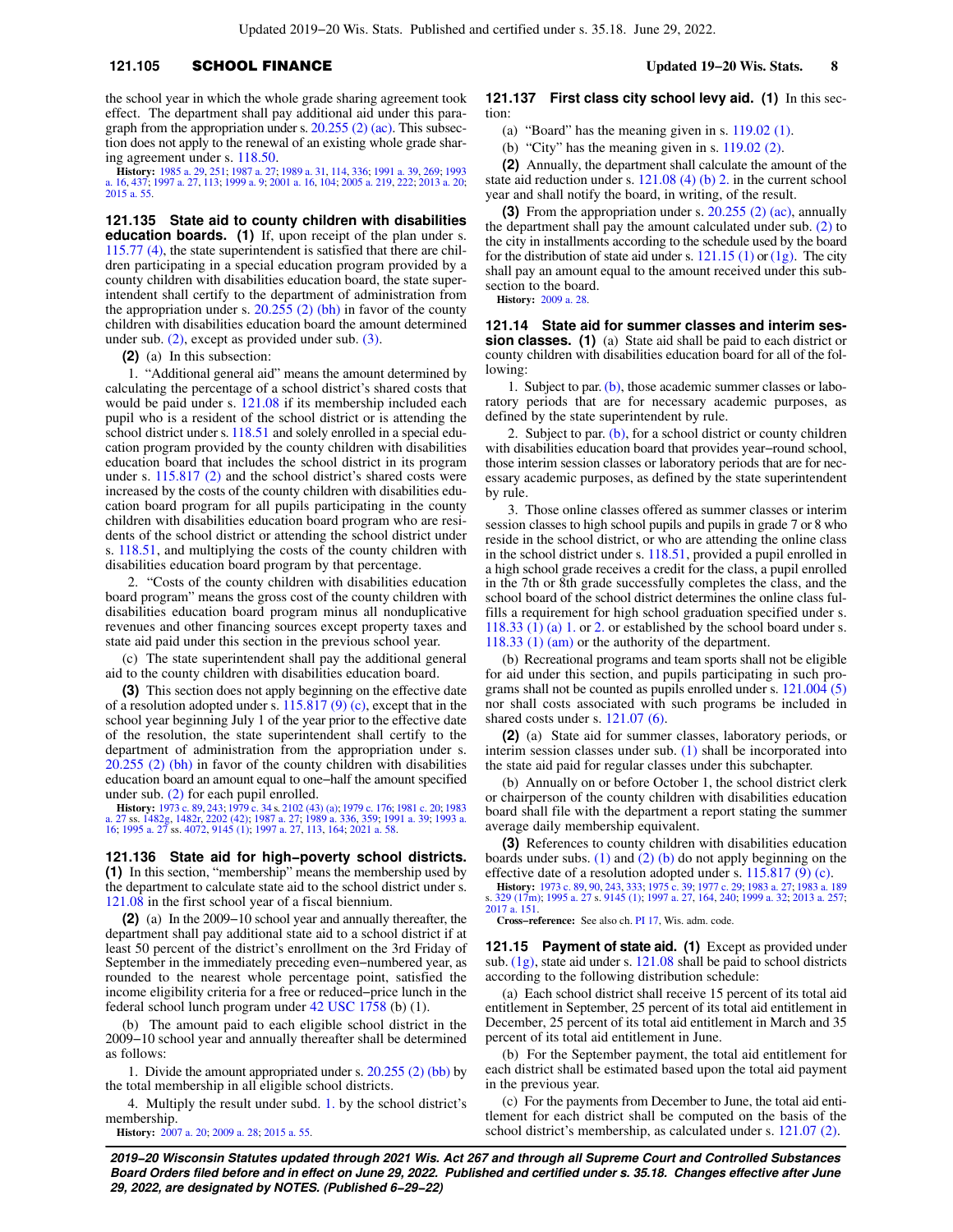(e) Payments under this subsection shall be made on the first Monday of the month for the December payment, on the 3rd Monday of the month for the September and June payments and on the 4th Monday of the month for the March payment.

**(1g)** (a) If a school board submits a written request to the department before May 1, in the following school year the department shall pay to that school district an amount equal to 10 percent of the school district's total aid entitlement under s. [121.08](https://docs.legis.wisconsin.gov/document/statutes/121.08) in each month from September to June.

(b) For the September and October payments, the total aid entitlement shall be estimated based upon the total aid payment in the previous year.

(c) For the payments from November to June, the total aid entitlement shall be computed on the basis of the school district's membership, as calculated under s. [121.07 \(2\)](https://docs.legis.wisconsin.gov/document/statutes/121.07(2)).

(d) Payments under this subsection shall be made on the 3rd Monday of the month, except that payment shall be made on the first Monday of the month for the December payment and on the 4th Monday of the month for the March payment.

(e) If a school board chooses the distribution schedule under this subsection, it shall pay to the department of public instruction an amount equal to the earnings that the school district's aid entitlement would have accrued had the school district's aid been distributed under sub.  $(1)$ , as determined by the department of administration.

**(1m)** (a) Notwithstanding subs. [\(1\)](https://docs.legis.wisconsin.gov/document/statutes/121.15(1)) and [\(1g\),](https://docs.legis.wisconsin.gov/document/statutes/121.15(1g)) beginning in the 1999−2000 school year and ending in the 2020−21 school year, annually the state shall distribute a portion of state aid to school districts by paying to school districts, from the appropriation under s. [20.255 \(2\) \(ac\),](https://docs.legis.wisconsin.gov/document/statutes/20.255(2)(ac)) \$75,000,000 on the 4th Monday in July of the following school year.

(b) The percentages under subs.  $(1)$  (a) and  $(1g)$  (a) shall be reduced proportionally to reflect the payments made under par. [\(a\).](https://docs.legis.wisconsin.gov/document/statutes/121.15(1m)(a)) School districts shall treat the payments made in July under par. [\(a\)](https://docs.legis.wisconsin.gov/document/statutes/121.15(1m)(a)) as if they had been received in the previous school year.

**(2)** (a) No state aid payments may be made to any district until the annual report under s. [120.18](https://docs.legis.wisconsin.gov/document/statutes/120.18) has been filed with the department.

(b) No state aid payments may be made to any district in the months of November to June until the budget and membership report under s. [121.05](https://docs.legis.wisconsin.gov/document/statutes/121.05) is filed with the department.

(c) If the state superintendent notifies a school district that a state aid payment may be withheld under par.  $(a)$  or  $(b)$ , the state superintendent shall notify each member of the school board or the school district clerk. If the state superintendent notifies the school district clerk, the school district clerk shall promptly distribute a copy of the notice to each member of the school board.

**(4)** (a) In this subsection, "state aid" has the meaning given in s. [121.90 \(2\)](https://docs.legis.wisconsin.gov/document/statutes/121.90(2)) except that it excludes aid paid to school districts under ss. [79.095 \(4\)](https://docs.legis.wisconsin.gov/document/statutes/79.095(4)) and [79.096.](https://docs.legis.wisconsin.gov/document/statutes/79.096)

(b) On July 1 and October 15, using the most accurate data available, the state superintendent shall provide the department of revenue and each school district with an estimate of the total amount of state aid the school district will receive in the current school year. On October 15, using the most accurate data available, the state superintendent shall calculate the total amount of state aid that each school district will receive in the current school year. Any adjustments to that calculation shall be made by increasing or decreasing the payment made in September of the following school year.

**History:** [1977 c. 29](https://docs.legis.wisconsin.gov/document/acts/1977/29) s. [1098](https://docs.legis.wisconsin.gov/document/acts/1977/29,%20s.%201098); [1977 c. 273](https://docs.legis.wisconsin.gov/document/acts/1977/273); Stats. 1977 s. 121.15; [1979 c. 34;](https://docs.legis.wisconsin.gov/document/acts/1979/34) [1985](https://docs.legis.wisconsin.gov/document/acts/1985/29) [a. 29](https://docs.legis.wisconsin.gov/document/acts/1985/29), [120](https://docs.legis.wisconsin.gov/document/acts/1985/120); [1987 a. 27](https://docs.legis.wisconsin.gov/document/acts/1987/27); [1989 a. 207;](https://docs.legis.wisconsin.gov/document/acts/1989/207) [1993 a. 16](https://docs.legis.wisconsin.gov/document/acts/1993/16), [437](https://docs.legis.wisconsin.gov/document/acts/1993/437); [1995 a. 27](https://docs.legis.wisconsin.gov/document/acts/1995/27) ss. [4073](https://docs.legis.wisconsin.gov/document/acts/1995/27,%20s.%204073) to [4075m](https://docs.legis.wisconsin.gov/document/acts/1995/27,%20s.%204075m), [9145 \(1\)](https://docs.legis.wisconsin.gov/document/acts/1995/27,%20s.%209145); [1997 a. 27,](https://docs.legis.wisconsin.gov/document/acts/1997/27) [113](https://docs.legis.wisconsin.gov/document/acts/1997/113), [228;](https://docs.legis.wisconsin.gov/document/acts/1997/228) [1997 a. 237](https://docs.legis.wisconsin.gov/document/acts/1997/237) ss. [368v](https://docs.legis.wisconsin.gov/document/acts/1997/237,%20s.%20368v) t [a. 16](https://docs.legis.wisconsin.gov/document/acts/2001/16), [106](https://docs.legis.wisconsin.gov/document/acts/2001/106), [109;](https://docs.legis.wisconsin.gov/document/acts/2001/109) [2003 a. 33;](https://docs.legis.wisconsin.gov/document/acts/2003/33) [2015 a. 55;](https://docs.legis.wisconsin.gov/document/acts/2015/55) [2017 a. 59](https://docs.legis.wisconsin.gov/document/acts/2017/59); [2021 a. 58](https://docs.legis.wisconsin.gov/document/acts/2021/58).

**121.17 Use of federal revenue sharing funds.** It is the intent of the legislature that school districts receiving federal revenue sharing funds through the state under this subchapter shall utilize these funds in compliance with the federal revenue sharing

9 **Updated 19−20 Wis. Stats.** SCHOOL FINANCE 121.51

requirements as defined in the state and local fiscal assistance act of 1972 (P.L. [92−512\)](https://docs.legis.wisconsin.gov/document/publiclaw/92-512), as amended by P.L. [94−488.](https://docs.legis.wisconsin.gov/document/publiclaw/94-488) The department shall assure compliance with this section.

**History:** [1973 c. 90;](https://docs.legis.wisconsin.gov/document/acts/1973/90) [1977 c. 29](https://docs.legis.wisconsin.gov/document/acts/1977/29) s. [1101](https://docs.legis.wisconsin.gov/document/acts/1977/29,%20s.%201101); Stats. 1977 s. 121.17; [1995 a. 27;](https://docs.legis.wisconsin.gov/document/acts/1995/27) [1997](https://docs.legis.wisconsin.gov/document/acts/1997/27) [a. 27.](https://docs.legis.wisconsin.gov/document/acts/1997/27)

**121.23 Payment of aids in school district labor disputes. (1)** In the event that the state superintendent finds that school is not held, or educational standards are not maintained in accordance with s. [121.02 \(1\) \(f\)](https://docs.legis.wisconsin.gov/document/statutes/121.02(1)(f)) as the result of a strike by school district employees, make−up days are authorized to be scheduled but no make−up days are required.

**(2)** If a school district fails to provide the number of hours of direct pupil instruction specified under s. [121.02 \(1\) \(f\)](https://docs.legis.wisconsin.gov/document/statutes/121.02(1)(f)) as the result of a strike by school district employees, for the purposes of computing general aid, the state superintendent shall compute the school district's primary and secondary ceiling costs per member in accordance with the procedure specified in pars. [\(a\)](https://docs.legis.wisconsin.gov/document/statutes/121.23(2)(a)) to  $(e)$ . In making the calculation, the state superintendent shall:

(a) Determine the amount of shared cost not incurred by the school district because of the strike.

(b) Determine the amount of shared cost that the school district would have incurred had the strike not occurred.

(c) Divide the amount determined under par.  $(a)$  by the amount determined under par. [\(b\).](https://docs.legis.wisconsin.gov/document/statutes/121.23(2)(b))

(d) Multiply the quotient determined under par. [\(c\)](https://docs.legis.wisconsin.gov/document/statutes/121.23(2)(c)) by the amount determined under s. [121.07 \(6\) \(b\).](https://docs.legis.wisconsin.gov/document/statutes/121.07(6)(b))

(e) Subtract the product determined under par. [\(d\)](https://docs.legis.wisconsin.gov/document/statutes/121.23(2)(d)) from the amount determined under s. [121.07 \(6\) \(b\).](https://docs.legis.wisconsin.gov/document/statutes/121.07(6)(b))

**History:** [1977 c. 178](https://docs.legis.wisconsin.gov/document/acts/1977/178); [1979 c. 221](https://docs.legis.wisconsin.gov/document/acts/1979/221) s. [2202 \(43\)](https://docs.legis.wisconsin.gov/document/acts/1979/221,%20s.%202202); [1995 a. 27](https://docs.legis.wisconsin.gov/document/acts/1995/27) ss. [4077,](https://docs.legis.wisconsin.gov/document/acts/1995/27,%20s.%204077) [9145 \(1\)](https://docs.legis.wisconsin.gov/document/acts/1995/27,%20s.%209145); [1997](https://docs.legis.wisconsin.gov/document/acts/1997/27) [a. 27;](https://docs.legis.wisconsin.gov/document/acts/1997/27) [2013 a. 257](https://docs.legis.wisconsin.gov/document/acts/2013/257).

## SUBCHAPTER III

### DRIVER EDUCATION AID AND FEES

**121.41 Driver education programs.** A school board or the technical college system board may establish and collect reasonable fees for any driver education program or part of a program which is neither required for nor credited toward graduation. The school board or the technical college system board may waive any fee established under this subsection for any indigent pupil.

**History:** [1971 c. 125](https://docs.legis.wisconsin.gov/document/acts/1971/125) s. [522 \(1\)](https://docs.legis.wisconsin.gov/document/acts/1971/125,%20s.%20522); [1971 c. 154,](https://docs.legis.wisconsin.gov/document/acts/1971/154) [211](https://docs.legis.wisconsin.gov/document/acts/1971/211); [1973 c. 89,](https://docs.legis.wisconsin.gov/document/acts/1973/89) [90](https://docs.legis.wisconsin.gov/document/acts/1973/90), [309,](https://docs.legis.wisconsin.gov/document/acts/1973/309) [336;](https://docs.legis.wisconsin.gov/document/acts/1973/336) [1977](https://docs.legis.wisconsin.gov/document/acts/1977/29) [c. 29](https://docs.legis.wisconsin.gov/document/acts/1977/29) s. [1096](https://docs.legis.wisconsin.gov/document/acts/1977/29,%20s.%201096); Stats. 1977 s. 121.41; [1983 a. 22;](https://docs.legis.wisconsin.gov/document/acts/1983/22) [1983 a. 27](https://docs.legis.wisconsin.gov/document/acts/1983/27) s. [2202 \(42\);](https://docs.legis.wisconsin.gov/document/acts/1983/27,%20s.%202202) [1985 a. 29](https://docs.legis.wisconsin.gov/document/acts/1985/29), [218;](https://docs.legis.wisconsin.gov/document/acts/1985/218) [1991 a. 269](https://docs.legis.wisconsin.gov/document/acts/1991/269); [1993 a. 399,](https://docs.legis.wisconsin.gov/document/acts/1993/399) [455,](https://docs.legis.wisconsin.gov/document/acts/1993/455) [491](https://docs.legis.wisconsin.gov/document/acts/1993/491); [1997 a. 27](https://docs.legis.wisconsin.gov/document/acts/1997/27), [164](https://docs.legis.wisconsin.gov/document/acts/1997/164); [1999 a. 9;](https://docs.legis.wisconsin.gov/document/acts/1999/9) [2003 a. 33](https://docs.legis.wisconsin.gov/document/acts/2003/33). **Cross−reference:** See also ch. [PI 21](https://docs.legis.wisconsin.gov/document/administrativecode/ch.%20PI%2021), Wis. adm. code.

### SUBCHAPTER IV

### TRANSPORTATION AID

### **121.51 Definitions.** In this subchapter:

**(1)** "Attendance area" is the geographic area designated by the governing body of a private school as the area from which its pupils attend and approved by the school board of the district in which the private school is located. If the private school and the school board cannot agree on the attendance area, the state superintendent shall, upon the request of the private school and the board, make a final determination of the attendance area. The attendance areas of private schools affiliated with the same religious denomination shall not overlap unless one school limits its enrollment to pupils of the same sex and the other school limits its enrollment to pupils of the opposite sex or admits pupils of both sexes.

**(3)** "School board" has the meaning designated in s. [115.001](https://docs.legis.wisconsin.gov/document/statutes/115.001(7)) [\(7\)](https://docs.legis.wisconsin.gov/document/statutes/115.001(7)) and includes any governmental agency transporting children to and from public schools.

**(4)** "School bus" has the meaning designated in s. [340.01 \(56\).](https://docs.legis.wisconsin.gov/document/statutes/340.01(56)) **History:** [1975 c. 120;](https://docs.legis.wisconsin.gov/document/acts/1975/120) [1983 a. 189](https://docs.legis.wisconsin.gov/document/acts/1983/189) ss. [185,](https://docs.legis.wisconsin.gov/document/acts/1983/189,%20s.%20185) [329 \(17\)](https://docs.legis.wisconsin.gov/document/acts/1983/189,%20s.%20329); [1983 a. 512](https://docs.legis.wisconsin.gov/document/acts/1983/512); [1989 a. 31](https://docs.legis.wisconsin.gov/document/acts/1989/31); [1995](https://docs.legis.wisconsin.gov/document/acts/1995/27) [a. 27](https://docs.legis.wisconsin.gov/document/acts/1995/27) s. [9145 \(1\);](https://docs.legis.wisconsin.gov/document/acts/1995/27,%20s.%209145) [1997 a. 27.](https://docs.legis.wisconsin.gov/document/acts/1997/27)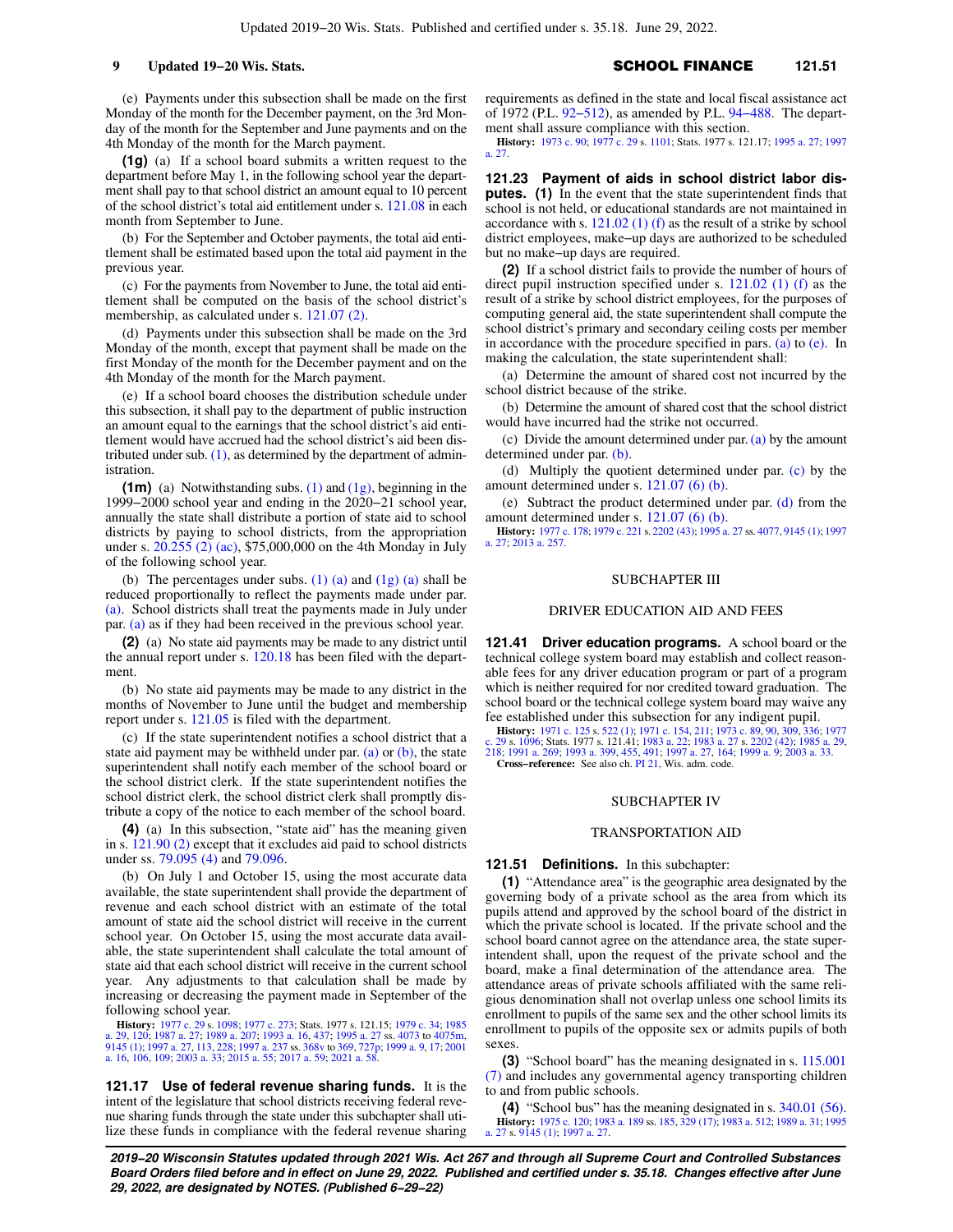# **121.51 SCHOOL FINANCE Updated 19−20 Wis. Stats. 10**

The provision for the transportation, at public expense, of students to and from private schools on an attendance area basis is constitutional. Vanko v. Kahl, [52 Wis. 2d](https://docs.legis.wisconsin.gov/document/courts/52%20Wis.%202d%20206) [206](https://docs.legis.wisconsin.gov/document/courts/52%20Wis.%202d%20206), [188 N.W.2d 460](https://docs.legis.wisconsin.gov/document/courts/188%20N.W.2d%20460) (1971).

For purposes of sub. (4) [now sub. (1)], and in the absence of fraud or collusion, when a religious school demonstrates by its corporate charter and bylaws that it is independent of, and unaffiliated with, a religious denomination, further inquiry by the state would violate Art. I, sec. 18. Holy Trinity Community School, Inc. v. Kahl, [82](https://docs.legis.wisconsin.gov/document/courts/82%20Wis.%202d%20139) [Wis. 2d 139,](https://docs.legis.wisconsin.gov/document/courts/82%20Wis.%202d%20139) [262 N.W.2d 210](https://docs.legis.wisconsin.gov/document/courts/262%20N.W.2d%20210) (1978).

As construed by the Wisconsin Supreme Court, sub. (1) is a facially neutral and generally applicable law that deprives all private schools—religious and secular<br>alike—of receiving transportation funding already claimed by the free exercise clause of the 1st amendment when they denied a Catholic private school's busing application in reliance on sub. (1) because another school shared its institutional affiliation and served the same catchment zone. St. Augustine School v. Evers, [906 F.3d 591](https://docs.legis.wisconsin.gov/document/courts/906%20F.3d%20591) (2018).

In applying the test of affiliation with a single sponsoring group under sub. (1), state officials must accept a religious organization's self−characterization. In this case, the defendants did not consider the private school's theology or religious practices in violation of the establishment clause of the 1st amendment. Rather, the defen-dants read and credited the school's statements on its website and busing request form that the school was a Catholic school. The defendants were not required to consider statements in the school's articles of incorporation and bylaws, which purportedly<br>would have shown that the school's leadership disclaimed affiliation with the<br>Catholic Church. St. Augustine School v. Evers, [906 F.3d 591](https://docs.legis.wisconsin.gov/document/courts/906%20F.3d%20591) 

First amendment−based attacks on Wisconsin "attendance area" statutes. 1980 WLR 409.

**121.52 Vehicle, operator and driver requirements. (1)** (a) Rules governing the design, construction, inspection and operation of school buses adopted by the secretary of transportation under s. [110.06 \(2\)](https://docs.legis.wisconsin.gov/document/statutes/110.06(2)) shall by reference be made part of any contract for the transportation of pupils.

(b) The school board may adopt additional rules, not inconsistent with law or with rules of the secretary of transportation or the state superintendent, for the protection of the pupils or to govern the conduct of the person in charge of the motor vehicle used for transportation of pupils for compensation.

**(2)** (a) All drivers of motor vehicles owned by the school district and used for the transportation of pupils shall be under written contract with the school board of the district.

(b) The owner or lessee of all privately owned motor vehicles transporting pupils for compensation shall be under written contract with the school board of the district for which such transportation is provided. The contract shall require the owner or lessee to perform any action necessary for the owner or lessee or the school board to fulfill any obligation specified in sub. [\(5\)](https://docs.legis.wisconsin.gov/document/statutes/121.52(5)) or s. [121.555](https://docs.legis.wisconsin.gov/document/statutes/121.555).

(c) The form of contract shall be prescribed by the department and shall provide that all parties to the contract are subject at all times to rules adopted by the secretary of transportation under s. [110.06 \(2\)](https://docs.legis.wisconsin.gov/document/statutes/110.06(2)) and by the department.

**(3)** (a) If the contract is made under sub. [\(2\) \(b\)](https://docs.legis.wisconsin.gov/document/statutes/121.52(2)(b)), the contract shall provide that the owner or lessee require his or her bus drivers, as a condition of employment, to take a physical examination, including a chest X−ray or tuberculin test, and to submit the physical examination report to the school board. If the reaction to the tuberculin test is positive, a chest X−ray shall be required. Freedom from tuberculosis in a communicable form is a condition of employment as a bus driver. Additional physical examinations shall be required thereafter at intervals determined by the school board.

(b) The contract shall provide that a physical examination report may be submitted on forms prescribed by the federal authority regulating motor carriers or the department and that a copy of a physical examination report obtained for other purposes within one year of the date of the contract may be substituted for the examination, if the report contains substantially the same information required by the department.

(c) Such physical examinations, chest X−rays or tuberculin tests shall not be required of a bus driver who files with the school board an affidavit setting forth that the bus driver depends exclusively upon prayer or spiritual means for healing in accordance with the teachings of a bona fide religious sect, denomination or organization and that the bus driver is to the best of the bus driver's knowledge and belief in good health and that the bus driver claims exemption from health examination on these grounds. Notwith-

standing the filing of such affidavit, if there is reasonable cause to believe that the bus driver is suffering from an illness detrimental to the health of the pupils, the school board may require a health examination of the bus driver sufficient to indicate whether or not the bus driver is suffering from such an illness. No bus driver may be discriminated against by reason of filing such affidavit.

**(4)** The use of any motor vehicle to transport pupils shall be discontinued upon receipt of an order signed by the state superintendent or the secretary of transportation ordering such discontinuance. Personnel under the state superintendent or the secretary of transportation may ride any school bus at any time for the purpose of inspection.

**(5)** Upon written request of a parent or guardian of a pupil for whom the school district provides transportation, the school board shall disclose the name of each driver who transports the pupil under sub.  $(2)$  (a) or [\(b\)](https://docs.legis.wisconsin.gov/document/statutes/121.52(2)(b)).

**History:** [1977 c. 29](https://docs.legis.wisconsin.gov/document/acts/1977/29) s. [1654 \(7\) \(d\);](https://docs.legis.wisconsin.gov/document/acts/1977/29,%20s.%201654) [1985 a. 218](https://docs.legis.wisconsin.gov/document/acts/1985/218); [1993 a. 492;](https://docs.legis.wisconsin.gov/document/acts/1993/492) [1995 a. 27](https://docs.legis.wisconsin.gov/document/acts/1995/27) ss. [4079](https://docs.legis.wisconsin.gov/document/acts/1995/27,%20s.%204079), [9145 \(1\);](https://docs.legis.wisconsin.gov/document/acts/1995/27,%20s.%209145) [1997 a. 27](https://docs.legis.wisconsin.gov/document/acts/1997/27); [2003 a. 280.](https://docs.legis.wisconsin.gov/document/acts/2003/280)

Sub. (1) (b) is permissive. It neither governs driver conduct nor requires school districts to adopt rules to that end. It merely allows districts to do so. Reuter v. Mur-phy, [2000 WI App 276](https://docs.legis.wisconsin.gov/document/courts/2000%20WI%20App%20276), [240 Wis. 2d 110,](https://docs.legis.wisconsin.gov/document/courts/240%20Wis.%202d%20110) [622 N.W.2d 464](https://docs.legis.wisconsin.gov/document/courts/622%20N.W.2d%20464), [99−3349.](https://docs.legis.wisconsin.gov/document/wicourtofappeals/99-3349)

**121.53 School bus insurance. (1)** No motor vehicle may be used as a school bus unless a policy of bodily injury and property damage liability insurance, issued by an insurer authorized to transact business in this state, is maintained thereon. The policy shall provide property damage liability coverage with a limit of not less than \$10,000. The policy also shall provide bodily injury liability coverage with limits of not less than \$75,000 for each person and, subject to such limit for each person, total limits as follows:

(a) \$150,000 for each accident for each such motor vehicle having a seating capacity of 7 passengers or less.

(b) \$200,000 for each accident for each such motor vehicle having a seating capacity of 8 to 15 passengers.

(c) \$250,000 for each accident for each such motor vehicle having a seating capacity of 16 to 24 passengers.

(d) \$375,000 for each accident for each such motor vehicle having a seating capacity of 25 to 36 passengers.

(e) \$1,000,000 for each accident for each such motor vehicle having a seating capacity of 37 or more passengers.

**(2)** The policy under this section shall cover the transportation of pupils, their parents or guardians, authorized chaperones, school district officers, faculty and employees and school doctors, dentists and nurses:

(a) To and from the school or school district which operates the school bus or contracts for its operation.

(b) In connection with any extracurricular school activity authorized by and made in compliance with s. [121.54 \(7\)](https://docs.legis.wisconsin.gov/document/statutes/121.54(7)).

**(3)** An insurer issuing a policy under this section may exclude coverage for public or livery use of the school bus, but any such exclusion does not apply:

(a) When the school bus, while regularly used as such, also is used to transport pupils of another public or private school, whether or not a charge is made for such transportation.

(b) When used in accordance with sub. [\(2\),](https://docs.legis.wisconsin.gov/document/statutes/121.53(2)) whether or not any person lawfully transported is required to pay a charge therefor.

(c) When the school bus is used as specified in s. [340.01 \(56\)](https://docs.legis.wisconsin.gov/document/statutes/340.01(56)(am)) [\(am\)](https://docs.legis.wisconsin.gov/document/statutes/340.01(56)(am)) for the purpose of transporting seniors or individuals with disabilities in connection with a transportation assistance program for such persons.

**(4)** Every school board shall require that there be filed with it and with the department of transportation a certificate of insurance showing that an insurance policy has been procured and is in effect which covers the owner and operator of the school bus and the school board or shall procure an insurance policy and file such certificate with the department of transportation. Unless such certificate is on file with the department of transportation, no registration plates for a school bus may be issued by the department of transportation. No such policy may be terminated prior to its expi-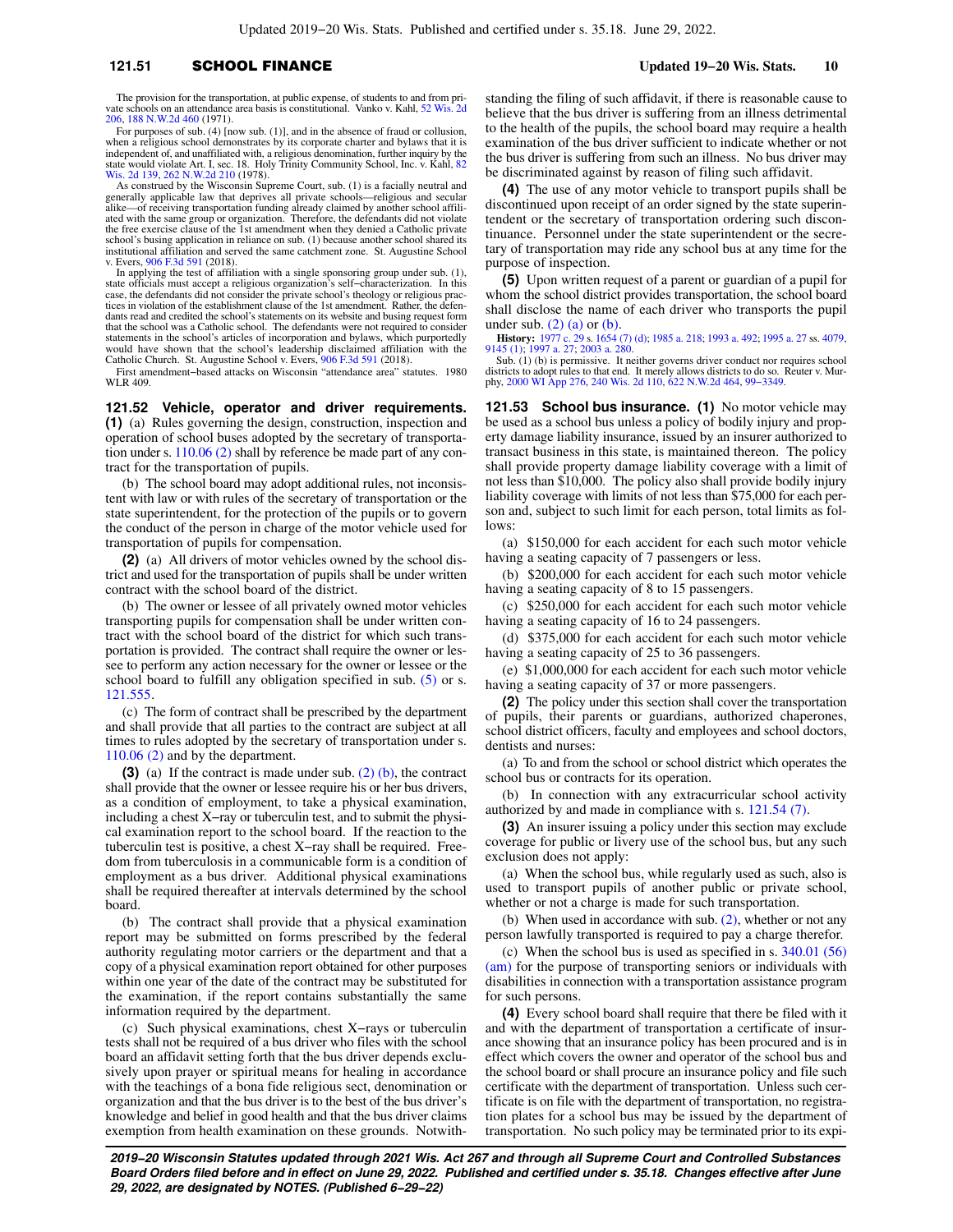ration or canceled for any reason, unless a notice thereof is filed with the department of transportation and with the school board by the insurer at least 10 days prior to the date of termination or cancellation. The department of transportation shall revoke the registration of a school bus on which the policy has been terminated or canceled, effective on the date of termination or cancellation.

**(5)** Subsections [\(1\)](https://docs.legis.wisconsin.gov/document/statutes/121.53(1)) to [\(4\)](https://docs.legis.wisconsin.gov/document/statutes/121.53(4)) do not apply to:

(a) A motor vehicle owned or operated by a parent or guardian transporting only the parent's or guardian's own children, whether or not any contract is made with or compensation paid to the parent or guardian for such transportation by a school board.

(b) A motor vehicle operated by a common carrier certificated under ch. [194](https://docs.legis.wisconsin.gov/document/statutes/ch.%20194), where such motor vehicle is used under contract pursuant to this subchapter, if the common carrier has complied with s. [194.41](https://docs.legis.wisconsin.gov/document/statutes/194.41) or [194.42](https://docs.legis.wisconsin.gov/document/statutes/194.42)

(c) A taxicab regulated by a municipal ordinance under s. [349.24](https://docs.legis.wisconsin.gov/document/statutes/349.24) when used to transport pupils.

**(6)** Within 10 days after its occurrence, every accident involving a motor vehicle while providing transportation under this subchapter shall be reported to the appropriate school board.

**History:** [1975 c. 60](https://docs.legis.wisconsin.gov/document/acts/1975/60); [1977 c. 29](https://docs.legis.wisconsin.gov/document/acts/1977/29) s. [1654 \(7\) \(b\);](https://docs.legis.wisconsin.gov/document/acts/1977/29,%20s.%201654) [1979 c. 281;](https://docs.legis.wisconsin.gov/document/acts/1979/281) [1981 c. 25;](https://docs.legis.wisconsin.gov/document/acts/1981/25) [1985 a.](https://docs.legis.wisconsin.gov/document/acts/1985/287) [287](https://docs.legis.wisconsin.gov/document/acts/1985/287); [1991 a. 239](https://docs.legis.wisconsin.gov/document/acts/1991/239); [1993 a. 492](https://docs.legis.wisconsin.gov/document/acts/1993/492); [1995 a. 27](https://docs.legis.wisconsin.gov/document/acts/1995/27) s. [9145 \(1\)](https://docs.legis.wisconsin.gov/document/acts/1995/27,%20s.%209145); [1997 a. 27;](https://docs.legis.wisconsin.gov/document/acts/1997/27) [2005 a. 220;](https://docs.legis.wisconsin.gov/document/acts/2005/220) [2015](https://docs.legis.wisconsin.gov/document/acts/2015/55) [a. 55](https://docs.legis.wisconsin.gov/document/acts/2015/55).

**121.54 Transportation by school districts. (1) CITY** OPTION. (a) Subsections  $(2)$  and  $(6)$  and s. [121.57](https://docs.legis.wisconsin.gov/document/statutes/121.57) do not apply to pupils who reside in a school district that contains all or part of a city unless the school they attend is located outside the city but within the boundaries of the school district.

(b) If a school district elects under sub. [\(2\) \(c\)](https://docs.legis.wisconsin.gov/document/statutes/121.54(2)(c)) to provide transportation for the pupils under par. [\(a\)](https://docs.legis.wisconsin.gov/document/statutes/121.54(1)(a)), state aid shall be paid in accordance with s. [121.58,](https://docs.legis.wisconsin.gov/document/statutes/121.58) and there shall be reasonable uniformity in the transportation furnished to the pupils, whether they attend public or private schools.

(c) Paragraph [\(a\)](https://docs.legis.wisconsin.gov/document/statutes/121.54(1)(a)) does not apply to pupils who reside in a school district that contains all or part of a 1st, 2nd or 3rd class city with a population exceeding 40,000 unless transportation for the pupils is available through a common carrier of passengers operating under s. [85.20](https://docs.legis.wisconsin.gov/document/statutes/85.20) or ch. [194.](https://docs.legis.wisconsin.gov/document/statutes/ch.%20194)

**(2)** GENERAL TRANSPORTATION. (a) Except as provided in sub. [\(1\)](https://docs.legis.wisconsin.gov/document/statutes/121.54(1)), every school board shall provide transportation to and from public school for all pupils who reside in the school district 2 miles or more from the nearest public school they are entitled to attend.

(am) In lieu of transporting a pupil who is eligible for transportation under par. [\(a\)](https://docs.legis.wisconsin.gov/document/statutes/121.54(2)(a)) to and from his or her residence, a school district may transport the pupil to or from, or both, a before− and after−school child care program under s. [120.125](https://docs.legis.wisconsin.gov/document/statutes/120.125), a child care program under s.  $120.13$  ( $14$ ), or any other child care program, family child care home, or child care provider.

(b) 1. Except as provided in sub. [\(1\)](https://docs.legis.wisconsin.gov/document/statutes/121.54(1)) or otherwise provided in this subsection, the school board of each district operating high school grades shall provide transportation to and from the school a pupil attends for each pupil residing in the school district who attends any elementary grade, including kindergarten, or high school grade at a private school located 2 miles or more from the pupil's residence, if such private school is a school within whose attendance area the pupil resides and is situated within the school district or not more than 5 miles beyond the boundaries of the school district measured along the usually traveled route.

2. In lieu of transporting students under subd. [1.](https://docs.legis.wisconsin.gov/document/statutes/121.54(2)(b)1.) and paying for transportation under sub.  $(8)$  (b), an underlying elementary school district of a union high school district may elect, by resolution adopted at its annual or special meeting, to transport elementary school children who reside within the underlying district and qualify for transportation under subd. [1.](https://docs.legis.wisconsin.gov/document/statutes/121.54(2)(b)1.), in vehicles owned, operated or contracted for by the district. Once adopted, such a resolution may be repealed only upon one year's notice to the board of the union high school district of which the underlying district is a part. An elementary school district shall notify the union high school district of any action under this paragraph no later than June 15 preceding the school year in which the elementary school district's action takes effect.

3. Annually by April 1, each private school shall submit its proposed attendance area for the ensuing school year to the school board of each school district having territory within the proposed attendance area. If a proposal is not submitted by April 1, the existing attendance area shall remain in effect for the ensuing school year.

4. No later than May 15 in each year, each private school shall notify each school board of the names, grade levels and locations of all pupils, if any, eligible to have transportation provided by such school board under this paragraph and planning to attend such private school during the forthcoming school term. The school board may extend the notification deadline.

**Cross−reference:** See also s. [PI 35.06](https://docs.legis.wisconsin.gov/document/administrativecode/PI%2035.06), Wis. adm. code.

(c) An annual or special meeting of a common or union high school district, or the school board of a unified school district, may elect to provide transportation for pupils who are not required to be transported under this section, including pupils attending public school under s. [118.145 \(4\)](https://docs.legis.wisconsin.gov/document/statutes/118.145(4)) or [118.53.](https://docs.legis.wisconsin.gov/document/statutes/118.53) Transportation may be provided for all or some of the pupils who reside in the school district to and from the public school they are entitled to attend or the private school, within or outside the school district, within whose attendance area they reside. If transportation is provided for less than all such pupils there shall be reasonable uniformity in the minimum distance that pupils attending public and private schools will be transported. Except for elementary school districts electing to furnish transportation under par. [\(b\) 2.,](https://docs.legis.wisconsin.gov/document/statutes/121.54(2)(b)2.) this paragraph does not permit a school district operating only elementary grades to provide transportation for pupils attending private schools.

(d) A school board may provide transportation for teachers to and from public school, subject to the same controls and limitations as apply to the transportation of pupils.

(e) Notwithstanding par. [\(a\)](https://docs.legis.wisconsin.gov/document/statutes/121.54(2)(a)), if a pupil is living outside the school district in which he or she is enrolled because the pupil's parents or guardians have joint legal custody, as defined in s. [767.001 \(1s\),](https://docs.legis.wisconsin.gov/document/statutes/767.001(1s)) of the pupil, upon the request of the pupil's parent or guardian the school district shall transport the pupil to and from an agreed−upon location within the school district.

**(3)** TRANSPORTATION FOR CHILDREN WITH DISABILITIES. Every school board shall provide transportation for children with disabilities, as defined in s.  $115.76$  (5), to any public or private elementary or high school, to the school operated by the Wisconsin Center for the Blind and Visually Impaired or the school operated by the Wisconsin Educational Services Program for the Deaf and Hard of Hearing or to any special education program for children with disabilities sponsored by a state tax−supported institution of higher education, including a technical college, regardless of distance, if the request for such transportation is approved by the state superintendent. Approval shall be based on whether or not the child can walk to school with safety and comfort. Section [121.53](https://docs.legis.wisconsin.gov/document/statutes/121.53) shall apply to transportation provided under this subsection.

**(4)** SUMMER CLASS TRANSPORTATION. A school board may provide transportation for pupils residing in the school district and attending summer classes. If the school board provides transportation for less than all pupils, there shall be reasonable uniformity in the minimum and maximum distances pupils are transported.

**(5)** TRANSPORTATION TO TECHNICAL COLLEGES. The school board of a district operating high school grades may provide for the transportation or board and lodging of residents of the school district attending technical colleges outside the school district who are not high school graduates, are less than 20 years of age and attend such colleges full time. The school board of such a district may also provide transportation for residents of the district participating in vocational education programs organized cooperatively between school districts under s. [66.0301](https://docs.legis.wisconsin.gov/document/statutes/66.0301). The school district shall be paid state aid for such transportation or board and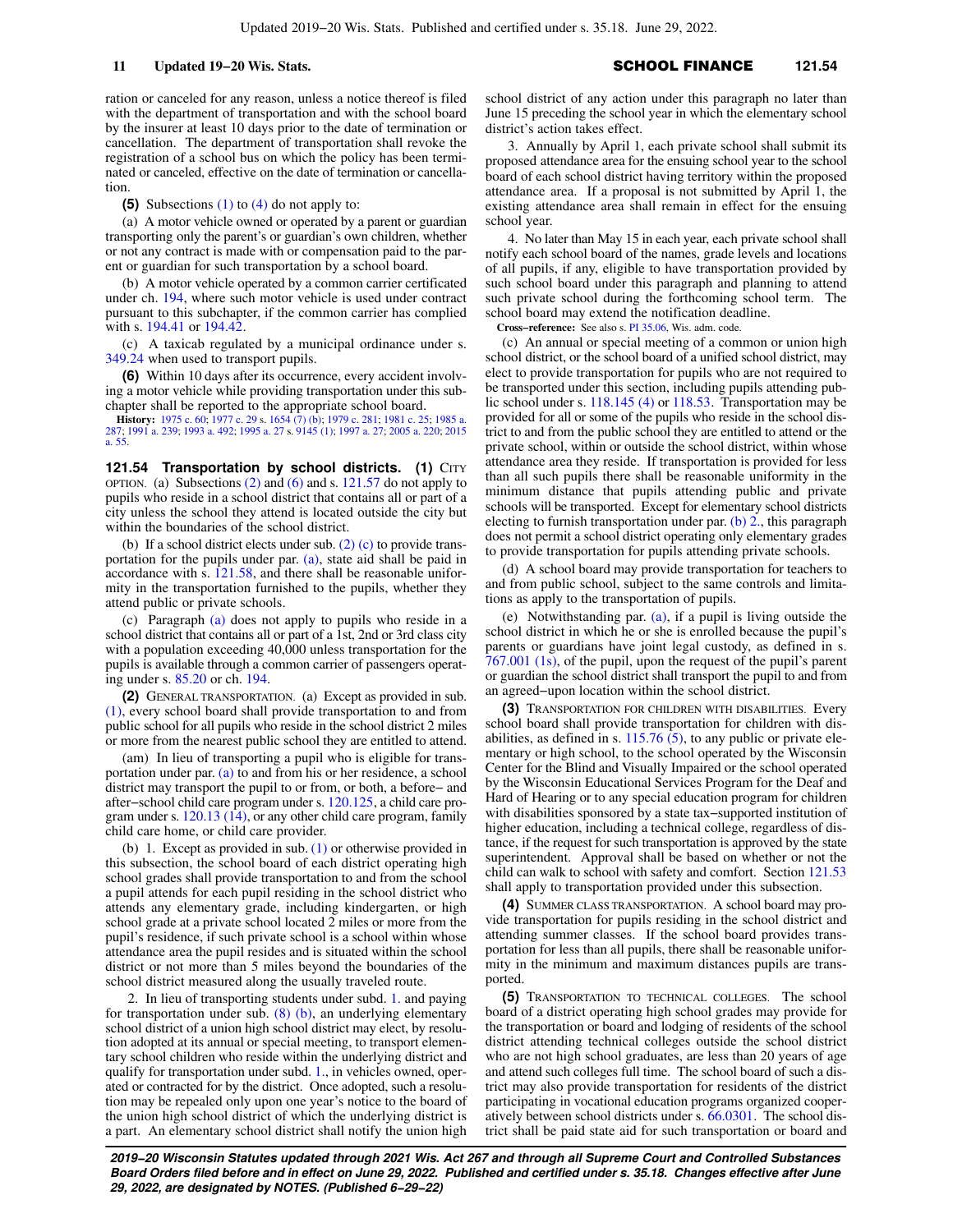## **121.54** SCHOOL FINANCE **Updated 19−20 Wis. Stats. 12**

lodging in accordance with s. [121.58.](https://docs.legis.wisconsin.gov/document/statutes/121.58) This subsection does not apply if the distance between a pupil's home and the technical college along the usually traveled public highway is more than 15 miles, unless the pupil resides on an approved bus route or board and lodging are provided.

**(6)** TRANSPORTATION IN SPECIAL CASES. The school board of a district operating high school grades which, under s. [121.78 \(2\)](https://docs.legis.wisconsin.gov/document/statutes/121.78(2)(a)) [\(a\),](https://docs.legis.wisconsin.gov/document/statutes/121.78(2)(a)) must permit a pupil to attend high school outside the school district shall provide transportation for such pupil if the pupil resides 2 or more miles from the high school that the pupil attends.

**(7)** TRANSPORTATION FOR EXTRACURRICULAR ACTIVITIES. (a) A school board may provide transportation for pupils attending public or private schools, their parents or guardians, authorized chaperones, school officers, faculty and employees and school doctors, dentists and nurses in connection with any extracurricular activity of the public or private school, such as a school athletic contest, school game, after school practice, late activity, school outing or school field trip or any other similar trip when:

1. A school bus or motor bus or a motor vehicle under s. [121.555 \(1\) \(a\)](https://docs.legis.wisconsin.gov/document/statutes/121.555(1)(a)) is used and such transportation is under the immediate supervision of a competent adult.

2. A school operated by the school district or the private school has an actual interest in the safety and welfare of the children transported to the activity;

4. The school principal or other person with comparable authority authorizes such use.

(b) 1. If transportation is provided to pupils and other persons in connection with any extracurricular activity of a public school under par. [\(a\)](https://docs.legis.wisconsin.gov/document/statutes/121.54(7)(a)), the school board may make a charge for such transportation, to be paid by the persons transported, sufficient to reimburse it for the cost of providing the transportation. If transportation is provided to pupils and other persons in connection with any extracurricular activity of a private school under par. [\(a\),](https://docs.legis.wisconsin.gov/document/statutes/121.54(7)(a)) the school board shall make a charge for such transportation, to be paid by the private school or the persons transported, sufficient to reimburse it for the cost of providing the transportation.

2. The school board may contract under s. [121.52 \(2\) \(b\)](https://docs.legis.wisconsin.gov/document/statutes/121.52(2)(b)) for transportation authorized under par.  $(a)$  for pupils attending public schools. The school board may authorize a charge for the transportation, to be paid by the persons transported, sufficient to make reimbursement for the cost of providing the transportation.

**(8)** PAYMENT OF TRANSPORTATION COSTS. (a) The cost of pro-viding transportation for pupils under subs. [\(1\)](https://docs.legis.wisconsin.gov/document/statutes/121.54(1)) to  $(6)$  and s. [121.57](https://docs.legis.wisconsin.gov/document/statutes/121.57) shall be paid by the school district in which they reside, and no part of such cost may be charged to the pupils or their parents or guardians.

(b) At the end of the school term, every union high school district shall submit to each of its underlying school districts operating only elementary grades a certified statement of the actual cost for the school year, less the amount to be paid for such pupils for that school year under s. [121.58 \(2\)](https://docs.legis.wisconsin.gov/document/statutes/121.58(2)), of transporting the private school pupils residing in the underlying school district under sub. [\(2\) \(b\).](https://docs.legis.wisconsin.gov/document/statutes/121.54(2)(b)) On or before June 30 in each year each underlying school district shall reimburse the union high school district for the net cost of transporting its resident private school pupils as so reported in the statement.

**(9)** TRANSPORTATION IN AREAS OF UNUSUAL HAZARDS. (a) In school districts in which unusual hazards exist for pupils in walking to and from the school where they are enrolled, the school board shall develop a plan which shall show by map and explanation the nature of the unusual hazards to pupil travel and propose a plan of transportation if such transportation is necessary, which will provide proper safeguards for the school attendance of such pupils. Copies of the plan shall be filed with the sheriff of the county in which the principal office of the school district is located. The sheriff shall review the plan and may make suggestions for revision deemed appropriate. The sheriff shall investigate the site and plan and make a determination as to whether unusual hazards exist which cannot be corrected by local government and shall report the findings in writing to the state superintendent and the school board concerned. Within 60, but not less than 30, days from the day on which the state superintendent receives the sheriff's report, the state superintendent shall determine whether unusual hazards to pupil travel exist and whether the plan provides proper safeguards for such pupils. If the state superintendent makes findings which support the plan and the determination that unusual hazards exist which seriously jeopardize the safety of the pupils in their travel to and from school, the school board shall put the plan into effect and state aid shall be paid under s.  $121.58$  (2) (c) for any transportation of pupils under this subsection. Any city, village or town may reimburse, in whole or in part, a school district for costs incurred in providing transportation under this subsection for pupils who reside in the city, village or town.

(am) Any person aggrieved by the failure of a school board to file a plan with the sheriff as provided in par. [\(a\)](https://docs.legis.wisconsin.gov/document/statutes/121.54(9)(a)) may notify the school board in writing that an area of unusual hazard exists. The school board shall reply to the aggrieved person in writing within 30 days of receipt of the aggrieved person's notice. The school board shall send a copy of the board's reply to the sheriff of the county in which the principal office of the school district is located and to the state superintendent. Upon receipt of the school board's reply, the aggrieved person may request a hearing before the state superintendent for a determination as to whether an area of unusual hazard exists. If the state superintendent determines that an area of unusual hazard exists, the state superintendent shall direct the school board to proceed as provided in par. [\(a\)](https://docs.legis.wisconsin.gov/document/statutes/121.54(9)(a)).

(b) Within 30 days after the sheriff's report is received by the state superintendent, any aggrieved person may request a hearing before the state superintendent on the determination by the sheriff and on the plan. After such hearing, the state superintendent shall proceed as provided in par. [\(a\)](https://docs.legis.wisconsin.gov/document/statutes/121.54(9)(a)).

(c) The state superintendent and the department of transportation shall establish a definition of "unusual hazards" and "area of unusual hazards" for the implementation of this subsection. Such definition shall be promulgated, as a rule, by the state superintendent.

**Cross−reference:** See also ch. [PI 7,](https://docs.legis.wisconsin.gov/document/administrativecode/ch.%20PI%207) Wis. adm. code.

**(10)** ATTENDANCE IN NONRESIDENT SCHOOL DISTRICT. Subject to s. [118.51 \(14\) \(a\) 2.,](https://docs.legis.wisconsin.gov/document/statutes/118.51(14)(a)2.) a school board may elect to provide transportation, including transportation to and from summer classes, for nonresident pupils who are attending public school in the school district under s. [118.51](https://docs.legis.wisconsin.gov/document/statutes/118.51) or [121.84 \(4\),](https://docs.legis.wisconsin.gov/document/statutes/121.84(4)) or its resident pupils who are attending public school in another school district under s. [118.51](https://docs.legis.wisconsin.gov/document/statutes/118.51) or [121.84 \(4\),](https://docs.legis.wisconsin.gov/document/statutes/121.84(4)) or both, except that a school board may not provide transportation under this subsection for a nonresident pupil to or from a location within the boundaries of the school district in which the pupil resides unless the school board of that school district approves.

**History:** [1971 c. 162](https://docs.legis.wisconsin.gov/document/acts/1971/162); [1973 c. 89](https://docs.legis.wisconsin.gov/document/acts/1973/89), [107,](https://docs.legis.wisconsin.gov/document/acts/1973/107) [333](https://docs.legis.wisconsin.gov/document/acts/1973/333); [1975 c. 60,](https://docs.legis.wisconsin.gov/document/acts/1975/60) [392,](https://docs.legis.wisconsin.gov/document/acts/1975/392) [421](https://docs.legis.wisconsin.gov/document/acts/1975/421); [1977 c. 227](https://docs.legis.wisconsin.gov/document/acts/1977/227), [252](https://docs.legis.wisconsin.gov/document/acts/1977/252), [418;](https://docs.legis.wisconsin.gov/document/acts/1977/418) [1981 c. 20](https://docs.legis.wisconsin.gov/document/acts/1981/20) s. [2202 \(51\) \(e\);](https://docs.legis.wisconsin.gov/document/acts/1981/20,%20s.%202202) [1983 a. 27](https://docs.legis.wisconsin.gov/document/acts/1983/27), [175](https://docs.legis.wisconsin.gov/document/acts/1983/175); [1985 a. 29](https://docs.legis.wisconsin.gov/document/acts/1985/29) s. [3202 \(43\)](https://docs.legis.wisconsin.gov/document/acts/1985/29,%20s.%203202); [1985 a. 218](https://docs.legis.wisconsin.gov/document/acts/1985/218), [225,](https://docs.legis.wisconsin.gov/document/acts/1985/225) [240](https://docs.legis.wisconsin.gov/document/acts/1985/240); [1993 a. 399,](https://docs.legis.wisconsin.gov/document/acts/1993/399) [492](https://docs.legis.wisconsin.gov/document/acts/1993/492); [1995 a. 27](https://docs.legis.wisconsin.gov/document/acts/1995/27) s. [9145 \(1\)](https://docs.legis.wisconsin.gov/document/acts/1995/27,%20s.%209145); [1995 a. 439](https://docs.legis.wisconsin.gov/document/acts/1995/439); [1997 a. 27](https://docs.legis.wisconsin.gov/document/acts/1997/27), [113,](https://docs.legis.wisconsin.gov/document/acts/1997/113) [164](https://docs.legis.wisconsin.gov/document/acts/1997/164); [1999 a. 9](https://docs.legis.wisconsin.gov/document/acts/1999/9), [117](https://docs.legis.wisconsin.gov/document/acts/1999/117); [1999 a. 150](https://docs.legis.wisconsin.gov/document/acts/1999/150) s. [672](https://docs.legis.wisconsin.gov/document/acts/1999/150,%20s.%20672); [2001 a. 57;](https://docs.legis.wisconsin.gov/document/acts/2001/57) [2005 a. 68](https://docs.legis.wisconsin.gov/document/acts/2005/68), [224](https://docs.legis.wisconsin.gov/document/acts/2005/224); [2009 a. 185](https://docs.legis.wisconsin.gov/document/acts/2009/185); [2013 a.](https://docs.legis.wisconsin.gov/document/acts/2013/20) [20](https://docs.legis.wisconsin.gov/document/acts/2013/20).

Section 121.51 (4) [now s. 121.51 (1)] and sub. (2) (b) 1., as enacted in 1969, are constitutional. Vanko v. Kahl, [52 Wis. 2d 206,](https://docs.legis.wisconsin.gov/document/courts/52%20Wis.%202d%20206) [188 N.W.2d 460](https://docs.legis.wisconsin.gov/document/courts/188%20N.W.2d%20460) (1971).

Exceptions to the mandatory provision of transportation should be narrowly construed. The exception for children who "reside in cities" should be confined to its common and approved usage. Morrissette v. DeZonia, [63 Wis. 2d 429](https://docs.legis.wisconsin.gov/document/courts/63%20Wis.%202d%20429), [217 N.W.2d](https://docs.legis.wisconsin.gov/document/courts/217%20N.W.2d%20377) [377](https://docs.legis.wisconsin.gov/document/courts/217%20N.W.2d%20377) (1974).

Although a private school was only 127 feet beyond the 5−mile limit of sub. (2) (b) 1., statutory construction was not available to extend the limit. Young v. Mukwonago Board of Education, [74 Wis. 2d 144](https://docs.legis.wisconsin.gov/document/courts/74%20Wis.%202d%20144), [246 N.W.2d 230](https://docs.legis.wisconsin.gov/document/courts/246%20N.W.2d%20230) (1976).

A public school board's refusal to transport parochial pupils during a public school vacation violated sub. (2) (b) 1. Hahner v. Wisconsin Rapids Board of Education, [89](https://docs.legis.wisconsin.gov/document/courts/89%20Wis.%202d%20180) [Wis. 2d 180,](https://docs.legis.wisconsin.gov/document/courts/89%20Wis.%202d%20180) [278 N.W.2d 474](https://docs.legis.wisconsin.gov/document/courts/278%20N.W.2d%20474) (Ct. App. 1979).

Common carrier passenger service need not be available to all city pupils for school board to possess the option under sub. (1). The "reasonable uniformity" requirement was directed at the distance that pupils are transported, not at the means of transportation that is chosen. St. John Vianney School v. Janesville Board of Education, [114 Wis. 2d 140](https://docs.legis.wisconsin.gov/document/courts/114%20Wis.%202d%20140), [336 N.W.2d 387](https://docs.legis.wisconsin.gov/document/courts/336%20N.W.2d%20387) (Ct. App. 1983).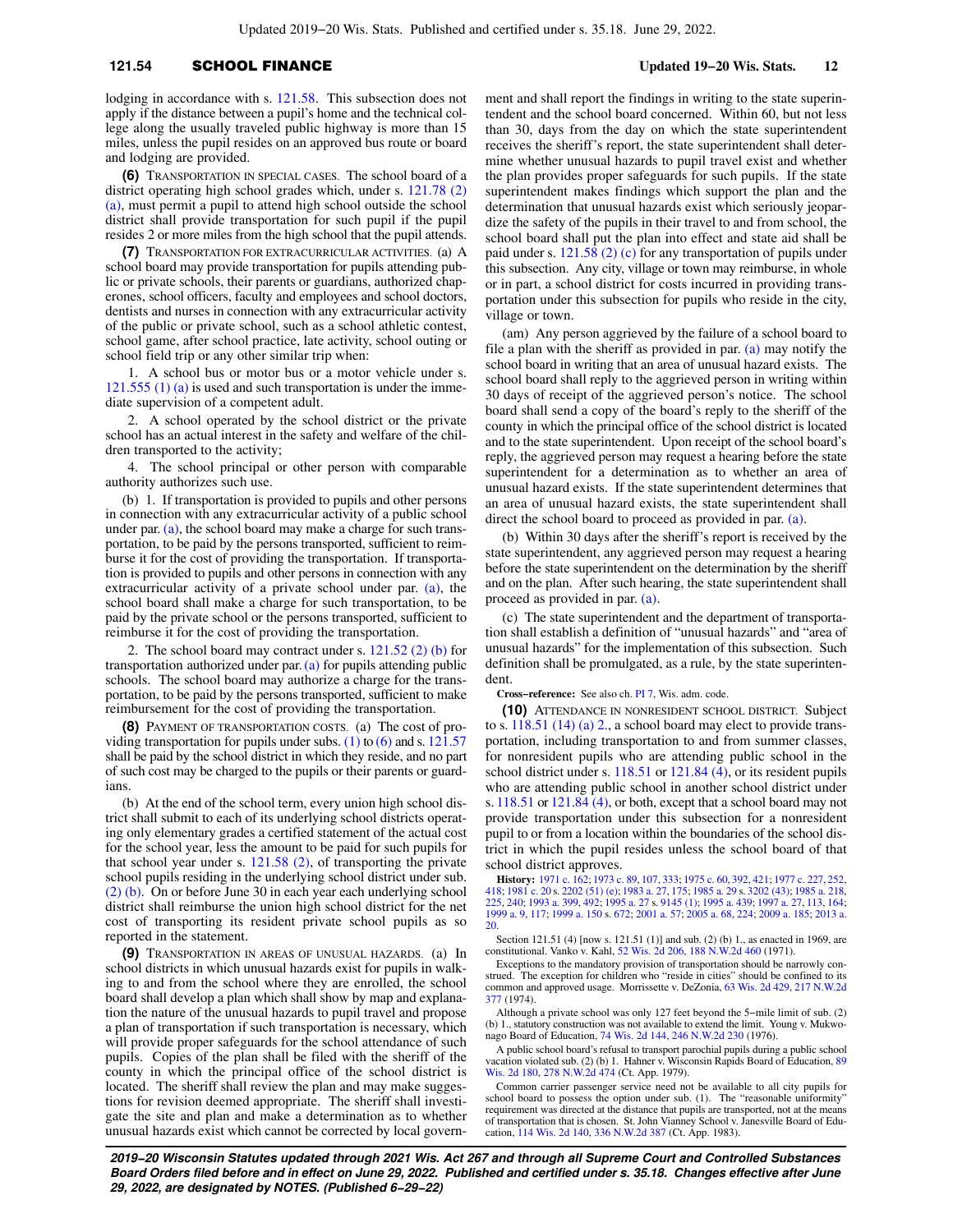Students within a private school's attendance area under s. 121.51 (1) were entitled to transportation under sub. (2) (b) 1. although the campus they attended was not within the public school's 5−mile transportation radius, but another campus to which they could be transported was. Providence Catholic School v. Bristol School District<br>No. 1, [231 Wis. 2d 159,](https://docs.legis.wisconsin.gov/document/courts/231%20Wis.%202d%20159) [605 N.W.2d 238](https://docs.legis.wisconsin.gov/document/courts/605%20N.W.2d%20238) (Ct. App. 1999), 98–3390.<br>Reading sub. (2) (b) 2. with s. 121.55, elementary schools are not restr

viding transportation vehicles owned, operated, or contracted for by the district, but<br>they also have the alternatives available under s. 121.55. Providence Catholic School<br>v. Bristol School District No. 1, [231 Wis. 2d 159](https://docs.legis.wisconsin.gov/document/courts/231%20Wis.%202d%20159) [98−3390](https://docs.legis.wisconsin.gov/document/wicourtofappeals/98-3390).

Transportation must be on a reasonably uniform basis to all children attending either public or private schools. 61 Atty. Gen. 240.

Students may have bus riding privileges suspended without being suspended or expelled from school. However, both public and private school students must be afforded due process under s. 120.13 (1) before such a suspension can take place. 63 Atty. Gen. 526. A public school district did not violate the equal protection clause of the U.S. con-

stitution by refusing to bus the students of charter school created under s. 118.20 (2r) located within its geographical boundaries. Racine Charter One, Inc. v. Racine Uni-<br>fied School District, [424 F.3d 677](https://docs.legis.wisconsin.gov/document/courts/424%20F.3d%20677) (2005).

Under sub. (1) (b), the Milwaukee Public School District offered free transportation to public school students who attended certain schools outside of their neighbor-hoods. All other students—including private school students—were only eligible if they lived farther than one mile from the nearest public transportation stop. That restriction does not violate the equal protection clause. St. Joan Antida High School Inc. v. Milwaukee Public School District, [919 F.3d 1003](https://docs.legis.wisconsin.gov/document/courts/919%20F.3d%201003) (2019).

City school busing policies adopted pursuant to subs. (1) and (2) (b) 1. were without rational basis and violated the equal protection rights of city resident private school students who resided more than 2 miles from the school but were denied trans-portation solely because the school was located 400 feet outside the city and school district boundaries. Deutsch v. Teel, [400 F. Supp. 598](https://docs.legis.wisconsin.gov/document/courts/400%20F.%20Supp.%20598) (1975).

Sub. (2) (b) 1. does not deny equal protection to students attending parochial school beyond 5−mile limit. O'Connel v. Kniskern, [484 F. Supp. 896](https://docs.legis.wisconsin.gov/document/courts/484%20F.%20Supp.%20896) (1980).

**121.545 Additional transportation. (1)** The parent or guardian of a pupil who attends a public or private school and who is not required to be transported under s. [121.54](https://docs.legis.wisconsin.gov/document/statutes/121.54) may contract with the school board of the district for transportation under this subsection. The school board of the district may provide transportation under this subsection to a pupil not required to be transported under s. [121.54,](https://docs.legis.wisconsin.gov/document/statutes/121.54) if requested to do so by the parent or guardian of the pupil. The school board may charge a fee for the cost of providing transportation under this subsection and may waive the fee or any portion of the fee for any person who is unable to pay the fee. State aid shall not be provided for transportation under this subsection.

**(2)** A school board may provide transportation for children residing in the school district whom the school district is not required to transport under s. [121.54](https://docs.legis.wisconsin.gov/document/statutes/121.54) to or from, or both, a before− and after−school child care program under s. [120.125,](https://docs.legis.wisconsin.gov/document/statutes/120.125) a prekindergarten class under s. [120.13 \(13\),](https://docs.legis.wisconsin.gov/document/statutes/120.13(13)) a child care program under s. [120.13 \(14\),](https://docs.legis.wisconsin.gov/document/statutes/120.13(14)) or any other child care program, family child care home, child care provider, or prekindergarten class. The school board may charge a fee for the cost of providing such transportation. The school board may waive the fee or any portion of the fee for any person who is unable to pay the fee. State aid shall not be provided for transportation under this subsection.

**History:** [1979 c. 221](https://docs.legis.wisconsin.gov/document/acts/1979/221); [1991 a. 39;](https://docs.legis.wisconsin.gov/document/acts/1991/39) [1995 a. 439](https://docs.legis.wisconsin.gov/document/acts/1995/439); [2005 a. 223;](https://docs.legis.wisconsin.gov/document/acts/2005/223) [2009 a. 185.](https://docs.legis.wisconsin.gov/document/acts/2009/185)

**121.55 Methods of providing transportation. (1)** School boards may provide transportation by any of the following methods:

(a) By contract with a common carrier, a taxi company or other parties.

(b) By contract with the parent or guardian of the pupil to be transported. If the school board and the parent or guardian cannot agree upon the amount of compensation, the department shall determine the amount of compensation to be designated in the contract.

(c) By contract with another school board, board of control of a cooperative educational service agency or the proper officials of any private school or private school association.

(d) By contract between 2 or more school boards and an individual or a common carrier.

(e) By the purchase and operation of a motor vehicle.

**(3)** (a) If the estimated cost of transporting a pupil under s. [121.54 \(2\) \(b\) 1.](https://docs.legis.wisconsin.gov/document/statutes/121.54(2)(b)1.) is more than 1.5 times the school district's average cost per pupil for bus transportation in the previous year, exclusive of transportation for kindergarten pupils during the noon hour and for pupils with disabilities, the school board may fulfill its obligation to transport a pupil under s.  $121.54$  (2) (b) 1. by offering to contract with the parent or guardian of the pupil. Except as provided in pars. [\(b\)](https://docs.legis.wisconsin.gov/document/statutes/121.55(3)(b)) and  $(c)$ , the contract shall provide for an annual payment for each pupil of not less than \$5 times the distance in miles between the pupil's residence and the private school he or she attends, or the school district's average cost per pupil for bus transportation in the previous year exclusive of transportation for kindergarten pupils during the noon hour and for pupils with disabilities, whichever is greater.

(b) Except as provided in par. [\(c\),](https://docs.legis.wisconsin.gov/document/statutes/121.55(3)(c)) if 2 or more pupils reside in the same household and attend the same private school, the contract under par. [\(a\)](https://docs.legis.wisconsin.gov/document/statutes/121.55(3)(a)) may, at the discretion of the school board of the school district operating under ch. [119,](https://docs.legis.wisconsin.gov/document/statutes/ch.%20119) provide for a total annual payment for all such pupils of not less than \$5 times the distance in miles between the pupils' residence and the private school they attend, or the school district's average cost per pupil for bus transportation in the previous year exclusive of transportation for kindergarten pupils during the noon hour and for pupils with disabilities, whichever is greater.

(c) The payment under this subsection shall not exceed the actual cost nor may the aids paid under s. [121.58 \(2\) \(a\)](https://docs.legis.wisconsin.gov/document/statutes/121.58(2)(a)) for the pupil exceed the cost thereof. A school board which intends to offer a contract under par. [\(a\)](https://docs.legis.wisconsin.gov/document/statutes/121.55(3)(a)) shall notify the parent or guardian of the private school pupil of its intention at least 30 days before the commencement of the school term of the public school district.

**History:** [1979 c. 34](https://docs.legis.wisconsin.gov/document/acts/1979/34), [221](https://docs.legis.wisconsin.gov/document/acts/1979/221); [1981 c. 263;](https://docs.legis.wisconsin.gov/document/acts/1981/263) [1983 a. 264](https://docs.legis.wisconsin.gov/document/acts/1983/264); [1997 a. 164](https://docs.legis.wisconsin.gov/document/acts/1997/164); [2009 a. 28](https://docs.legis.wisconsin.gov/document/acts/2009/28). **Cross−reference:** See also ch. [PI 7,](https://docs.legis.wisconsin.gov/document/administrativecode/ch.%20PI%207) Wis. adm. code.

Notice under sub. (3) only must be given to parents if the school board seeks to use the reduced formula under sub. (3) and not when the standard parental contract method under sub. (1) is pursued. Providence Catholic School v. Bristol School Dis-trict No. 1, [231 Wis. 2d 159](https://docs.legis.wisconsin.gov/document/courts/231%20Wis.%202d%20159), [605 N.W.2d 238](https://docs.legis.wisconsin.gov/document/courts/605%20N.W.2d%20238) (Ct. App. 1999), [98−3390](https://docs.legis.wisconsin.gov/document/wicourtofappeals/98-3390).

**121.555 Alternative methods of providing transportation. (1)** A school board or the governing body of a private school may provide pupil transportation services by the following alternative methods:

(a) A motor vehicle transporting 9 or less passengers in addition to the operator.

(b) A motor vehicle transporting 10 or more passengers in addition to the operator and used temporarily to provide transportation for purposes specified under s. [340.01 \(56\) \(a\)](https://docs.legis.wisconsin.gov/document/statutes/340.01(56)(a)) when the school board or the governing body requests the secretary of transportation to determine that an emergency exists because no regular transportation is available. The secretary of transportation shall approve or deny the request in writing. Any authorization granted under this paragraph shall specify the purpose and need for the emergency transportation service.

**(2)** The school board or governing body of a private school shall determine that any motor vehicle used under sub. [\(1\)](https://docs.legis.wisconsin.gov/document/statutes/121.555(1)) complies with the following conditions:

(a) *Insurance.* If the vehicle is owned or leased by a school or a school bus contractor, or is a vehicle authorized under sub. [\(1\)](https://docs.legis.wisconsin.gov/document/statutes/121.555(1)(b)) [\(b\),](https://docs.legis.wisconsin.gov/document/statutes/121.555(1)(b)) it shall comply with s. [121.53.](https://docs.legis.wisconsin.gov/document/statutes/121.53) If the vehicle is transporting 9 or fewer persons in addition to the operator and is not owned or leased by a school or by a school bus contractor, it shall be insured by a policy providing property damage coverage with a limit of not less than \$10,000 and bodily injury liability coverage with limits of not less than \$25,000 for each person, and, subject to the limit for each person, a total limit of not less than \$50,000 for each accident.

(b) *Inspection.* If the vehicle is owned or leased by a school or a school bus contractor or is operated by a school district employee, it shall be inspected annually for compliance with the requirements of s. [110.075](https://docs.legis.wisconsin.gov/document/statutes/110.075), ch. [347,](https://docs.legis.wisconsin.gov/document/statutes/ch.%20347) and the rules of the department of transportation. The owner or lessee of the vehicle is responsible for the annual inspection.

(c) *Operator requirements.* The operator:

1. Shall possess a valid Wisconsin operator's license or a valid operator's license issued by another jurisdiction, as defined in s.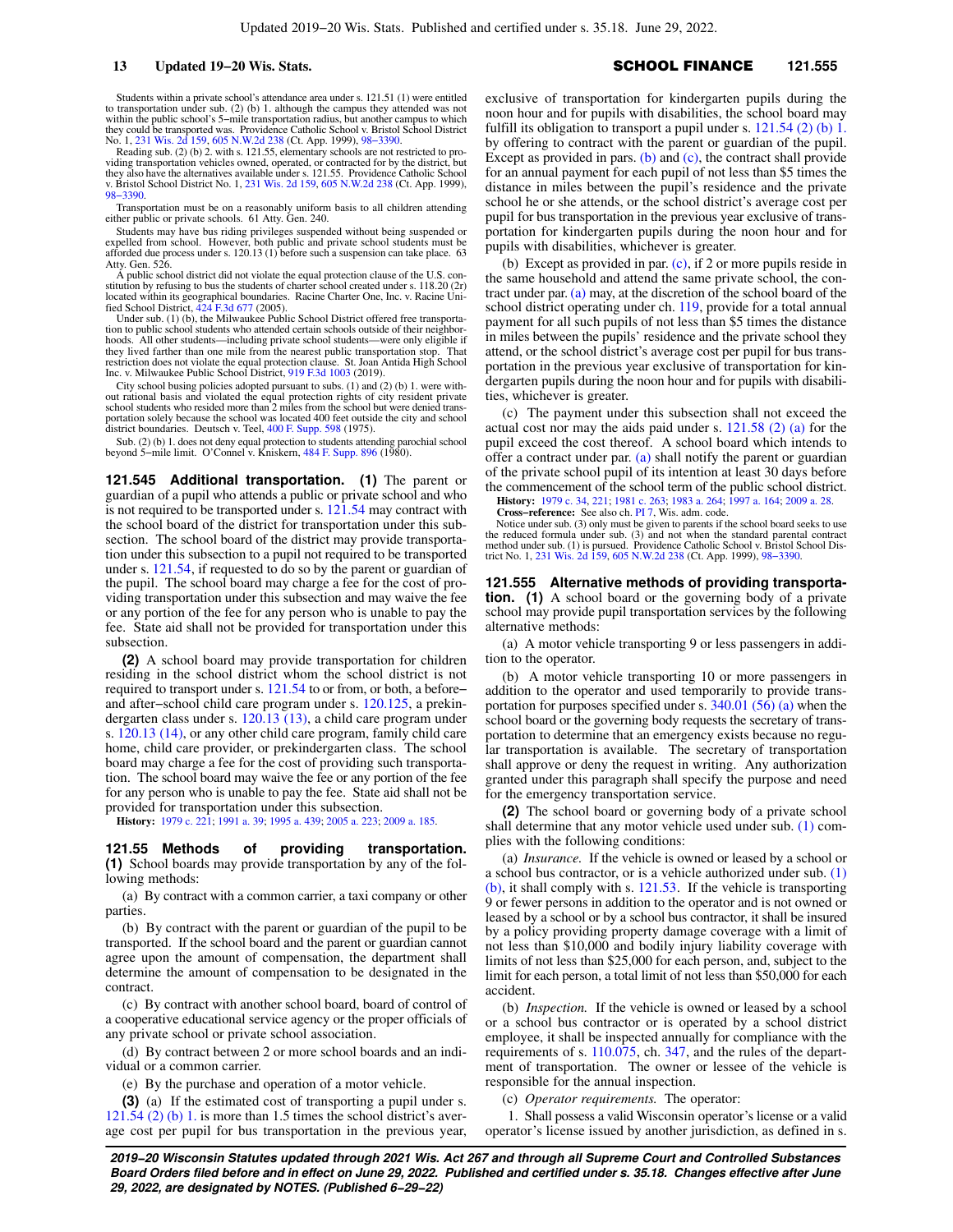## **121.555** SCHOOL FINANCE **Updated 19−20 Wis. Stats. 14**

[340.01 \(41m\)](https://docs.legis.wisconsin.gov/document/statutes/340.01(41m)), or a valid commercial driver license issued by Mexico.

2. Shall be at least 18 years of age.

3. Shall have sufficient use of both hands and the foot normally employed to operate the foot brake and foot accelerator. The department of transportation may require substantiation of such use by a driving examination conducted by the department or by a medical opinion.

4. Shall submit at least once every 3 years to the school a medical opinion in such form as the school may prescribe that the operator is not afflicted with or suffering from any mental or physical disability or disease such as to prevent the operator from exercising reasonable control over a motor vehicle. The examination report prescribed in s.  $118.25$  (2) and [\(4\)](https://docs.legis.wisconsin.gov/document/statutes/118.25(4)) may be used to satisfy this requirement. This subdivision applies only if the vehicle used under sub.  $(1)$  is owned or leased by a school or a school bus contractor or is operated by a school district employee.

(cm) *Waiver of operator requirement.* Notwithstanding par. [\(c\) 3.,](https://docs.legis.wisconsin.gov/document/statutes/121.555(2)(c)3.) with respect to the operator of a vehicle under sub.  $(1)$  (a), a school board or the governing body of a private school may waive the requirement that an operator have sufficient use of both hands if the operator has sufficient use of one hand to safely operate the vehicle which the school board or governing body of the private school proposes the operator use, as substantiated by a special driving examination conducted by the department of transportation. The department of transportation shall conduct the special examination under this paragraph upon the request of a school board, the governing body of a private school or the operator.

(d) *Seating requirements.* The vehicle may not be used to transport more persons than can be seated on the permanently mounted seats facing forward without interfering with the operator.

**(3)** (a) Subject to par. [\(c\)](https://docs.legis.wisconsin.gov/document/statutes/121.555(3)(c)), any person that employs or contracts with an individual, except an individual who holds a valid school bus endorsement issued under s. [343.12](https://docs.legis.wisconsin.gov/document/statutes/343.12), to operate a motor vehicle under sub. [\(1\)](https://docs.legis.wisconsin.gov/document/statutes/121.555(1)) to transport pupils shall do all of the following before the individual is initially permitted to operate the vehicle and every 4 years thereafter:

1. Notwithstanding ss. [111.321](https://docs.legis.wisconsin.gov/document/statutes/111.321), [111.322,](https://docs.legis.wisconsin.gov/document/statutes/111.322) and [111.335,](https://docs.legis.wisconsin.gov/document/statutes/111.335) request from the records maintained by the department of justice a criminal history search of the individual. Notwithstanding ss. [111.321,](https://docs.legis.wisconsin.gov/document/statutes/111.321) [111.322](https://docs.legis.wisconsin.gov/document/statutes/111.322), and [111.335](https://docs.legis.wisconsin.gov/document/statutes/111.335), if the individual who is the subject of the criminal history search has not resided in this state at anytime within the 2 years preceding the date of the search, the person shall make a good faith effort to obtain additional criminal history information from any state in which the individual has resided during this time period or from any other applicable federal or state agency.

2. Request the individual's operating record from the department of transportation under s. [343.24](https://docs.legis.wisconsin.gov/document/statutes/343.24) or, if the operating record has already been obtained by another entity, from that entity if there are reasonable grounds to believe that the operating record obtained from that entity is accurate and was furnished by the department of transportation to that entity not more than 2 months previously.

3. Obtain a background information form, prescribed by the department under sub. [\(6\) \(b\)](https://docs.legis.wisconsin.gov/document/statutes/121.555(6)(b)), completed by the individual.

(b) Any person that employs or contracts with an individual to operate a motor vehicle under sub. [\(1\)](https://docs.legis.wisconsin.gov/document/statutes/121.555(1)) to transport pupils, except an individual who holds a valid school bus endorsement issued under s. [343.12,](https://docs.legis.wisconsin.gov/document/statutes/343.12) may require the individual to be fingerprinted on 2 fingerprint cards, each bearing a complete set of the individual's fingerprints, or by other technologies approved by law enforcement agencies. The department of justice may provide for the submission of the fingerprint cards or fingerprints by other technologies to the federal bureau of investigation for the purposes of verifying the identity of the individual fingerprinted and obtaining records of his or her criminal arrests and convictions. Except as

provided in this paragraph, fingerprints obtained under this paragraph shall be kept confidential.

(c) Notwithstanding ss. [111.321](https://docs.legis.wisconsin.gov/document/statutes/111.321), [111.322,](https://docs.legis.wisconsin.gov/document/statutes/111.322) and [111.335,](https://docs.legis.wisconsin.gov/document/statutes/111.335) no person that employs or contracts with an individual, except an individual who holds a valid school bus endorsement issued under s. [343.12,](https://docs.legis.wisconsin.gov/document/statutes/343.12) to operate a motor vehicle under sub. [\(1\)](https://docs.legis.wisconsin.gov/document/statutes/121.555(1)) to transport pupils may permit the individual to operate such a vehicle if any of the following applies:

1. The person knows or should know that the individual has a record of conviction or operating privilege revocation or adjudicated delinquency that would disqualify the person from issuance or renewal of a school bus endorsement under s. [343.12 \(7\)](https://docs.legis.wisconsin.gov/document/statutes/343.12(7)) and rules promulgated by the department of transportation under s. [343.12 \(7\)](https://docs.legis.wisconsin.gov/document/statutes/343.12(7)) and [\(8\).](https://docs.legis.wisconsin.gov/document/statutes/343.12(8))

2. The person knows or should know that the individual has been convicted of a violation of sub. [\(4\) \(b\).](https://docs.legis.wisconsin.gov/document/statutes/121.555(4)(b))

3. The person knows or should know that the individual is listed in the registry under s. [146.40 \(4g\) \(a\) 2.](https://docs.legis.wisconsin.gov/document/statutes/146.40(4g)(a)2.)

**(4)** (a) An individual who is employed by or under contract with a person to operate a motor vehicle under sub. [\(1\)](https://docs.legis.wisconsin.gov/document/statutes/121.555(1)) to transport pupils shall report to the person in writing within 10 days of the occurrence of any of the following:

1. Any accident in which the individual was involved as the operator of a motor vehicle, regardless of whether the individual was issued a uniform traffic citation or charged with any offense or whether the individual was operating a motor vehicle under sub. [\(1\)](https://docs.legis.wisconsin.gov/document/statutes/121.555(1)) to transport pupils.

2. Notwithstanding ss. [111.321,](https://docs.legis.wisconsin.gov/document/statutes/111.321) [111.322,](https://docs.legis.wisconsin.gov/document/statutes/111.322) and [111.335](https://docs.legis.wisconsin.gov/document/statutes/111.335), any conviction or operating privilege revocation that, under sub. [\(3\)](https://docs.legis.wisconsin.gov/document/statutes/121.555(3)(c)) [\(c\)](https://docs.legis.wisconsin.gov/document/statutes/121.555(3)(c)), makes the individual ineligible to operate a motor vehicle under sub. [\(1\)](https://docs.legis.wisconsin.gov/document/statutes/121.555(1)) to transport pupils or, if the individual holds a valid school bus endorsement issued under s. [343.12](https://docs.legis.wisconsin.gov/document/statutes/343.12), that disqualifies the individual from issuance or renewal of a school bus endorsement under s. [343.12 \(7\)](https://docs.legis.wisconsin.gov/document/statutes/343.12(7)) and rules promulgated by the department of transportation under s. [343.12 \(7\)](https://docs.legis.wisconsin.gov/document/statutes/343.12(7)) and [\(8\)](https://docs.legis.wisconsin.gov/document/statutes/343.12(8)).

3. Any suspension or revocation of the individual's operating privilege, or cancellation of a school bus endorsement, by this state or another jurisdiction.

(b) No individual may provide false or incomplete information with respect to any material fact on a background information form specified in sub. [\(3\) \(a\) 3.](https://docs.legis.wisconsin.gov/document/statutes/121.555(3)(a)3.)

**(5)** No individual may operate a motor vehicle under sub. [\(1\)](https://docs.legis.wisconsin.gov/document/statutes/121.555(1)) to transport pupils if the individual is ineligible to do so under sub.  $(2)$  (c) and [\(cm\)](https://docs.legis.wisconsin.gov/document/statutes/121.555(2)(cm)) or under sub.  $(3)$  (c).

**(6)** (a) The department shall prepare and make available to school districts, private schools, and contractors providing pupil transportation services informational materials, in printed or electronic form, relating to compliance with this section.

(b) In consultation with persons that employ or contract with individuals to operate motor vehicles under sub.  $(1)$ , the department shall prescribe a background information form for purposes of sub.  $(3)$ . The form shall require an individual under sub.  $(3)$  (a) to specify whether the individual is listed in the registry under s. [146.40 \(4g\) \(a\) 2.](https://docs.legis.wisconsin.gov/document/statutes/146.40(4g)(a)2.)

**(7)** Any person that employs or contracts with an individual to operate a motor vehicle under sub. [\(1\)](https://docs.legis.wisconsin.gov/document/statutes/121.555(1)) to transport pupils shall maintain all records and furnish all information determined necessary to determine compliance with this section.

**(8)** (a) Any individual who violates sub. [\(4\) \(a\)](https://docs.legis.wisconsin.gov/document/statutes/121.555(4)(a)) or [\(5\)](https://docs.legis.wisconsin.gov/document/statutes/121.555(5)) may be required to forfeit not more than \$100 for the first offense and not more than \$200 for each subsequent offense.

(b) Any individual who violates sub.  $(4)$  (b) may be required to forfeit not more than \$1,000.

**History:** [1983 a. 175](https://docs.legis.wisconsin.gov/document/acts/1983/175); [1985 a. 100,](https://docs.legis.wisconsin.gov/document/acts/1985/100) [240](https://docs.legis.wisconsin.gov/document/acts/1985/240), [332,](https://docs.legis.wisconsin.gov/document/acts/1985/332) [337](https://docs.legis.wisconsin.gov/document/acts/1985/337); [1987 a. 3,](https://docs.legis.wisconsin.gov/document/acts/1987/3) [358](https://docs.legis.wisconsin.gov/document/acts/1987/358); [1989 a. 105](https://docs.legis.wisconsin.gov/document/acts/1989/105), [176](https://docs.legis.wisconsin.gov/document/acts/1989/176), [359;](https://docs.legis.wisconsin.gov/document/acts/1989/359) [1991 a. 39,](https://docs.legis.wisconsin.gov/document/acts/1991/39) [277;](https://docs.legis.wisconsin.gov/document/acts/1991/277) [1995 a. 113](https://docs.legis.wisconsin.gov/document/acts/1995/113); [2003 a. 280;](https://docs.legis.wisconsin.gov/document/acts/2003/280) [2009 a. 28;](https://docs.legis.wisconsin.gov/document/acts/2009/28) [2011 a. 14.](https://docs.legis.wisconsin.gov/document/acts/2011/14)

Application of this section to various methods of transportation is discussed. [75](https://docs.legis.wisconsin.gov/document/oag/vol75-146) [Atty. Gen. 146](https://docs.legis.wisconsin.gov/document/oag/vol75-146) (1986).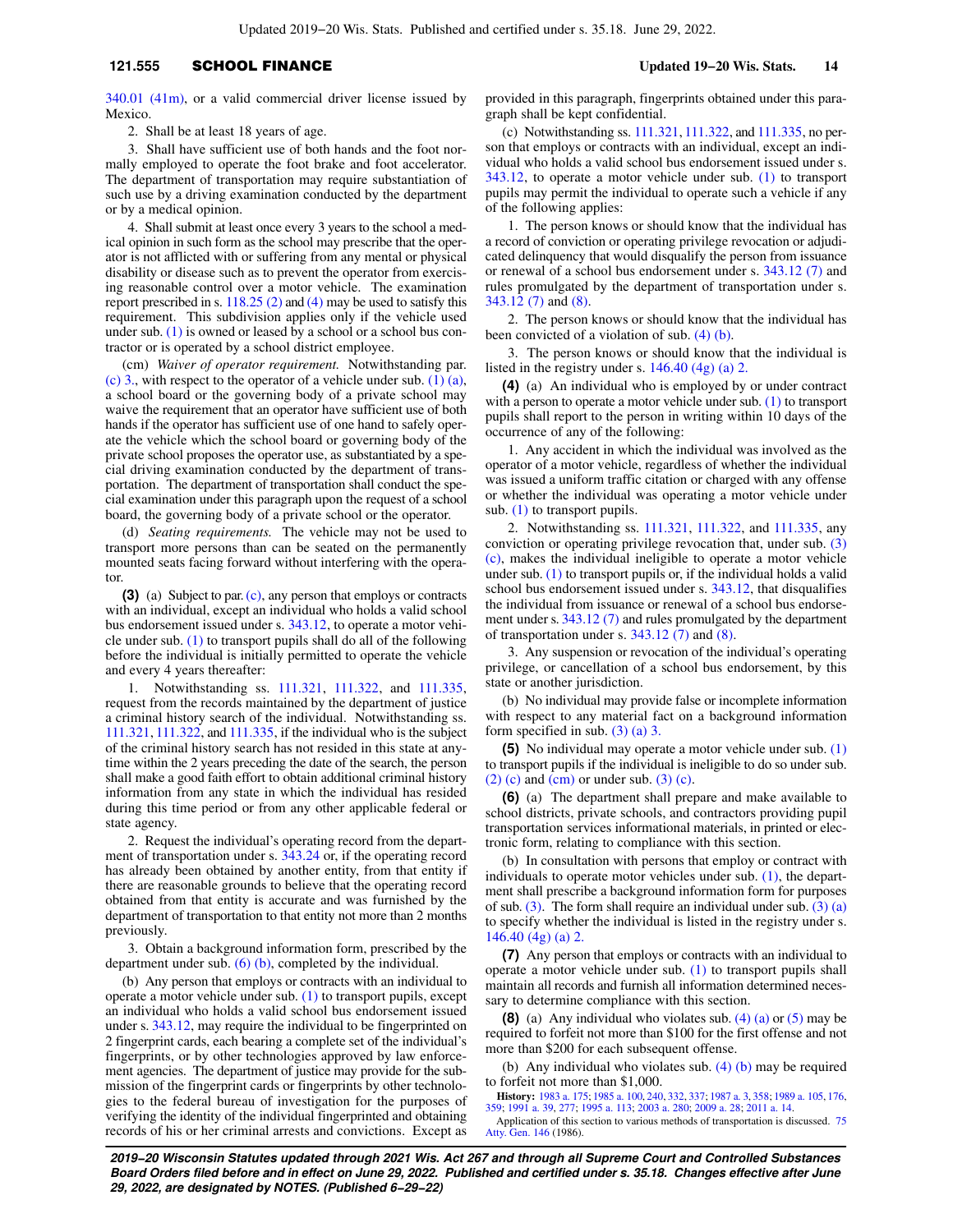**121.56 School bus routes.** The school board of each district shall make and be responsible for all necessary provisions for the transportation of pupils, including establishment, administration and scheduling of school bus routes. Upon the request of any school board, the state superintendent shall provide advice and counsel on problems of school transportation. Any private school shall, upon the request of the public school officials, supply all necessary information and reports. The transportation of public and private school pupils shall be effectively coordinated to insure the safety and welfare of the pupils. Upon receipt of a signed order from the state superintendent, the school board shall discontinue any route specified by the state superintendent.

**History:** [1993 a. 492](https://docs.legis.wisconsin.gov/document/acts/1993/492); [1995 a. 27;](https://docs.legis.wisconsin.gov/document/acts/1995/27) [1997 a. 27.](https://docs.legis.wisconsin.gov/document/acts/1997/27)

The refusal by a public school board to transport parochial pupils during a public school vacation violated s. 121.54 (2) (b) 1. Hahner v. Wisconsin Rapids Board of Education, [89 Wis. 2d 180](https://docs.legis.wisconsin.gov/document/courts/89%20Wis.%202d%20180), [278 N.W.2d 474](https://docs.legis.wisconsin.gov/document/courts/278%20N.W.2d%20474) (Ct. App. 1979).

**121.57 Board and lodging or house rental in lieu of transportation. (1)** (a) If a school board determines it is to the advantage of the school district and if the parent or guardian determines it is to the advantage of the pupil that board and lodging in lieu of transportation be provided for all or part of the time for a pupil of the school district required to be transported or for whom it has been authorized under s. [121.54 \(2\),](https://docs.legis.wisconsin.gov/document/statutes/121.54(2)) the school board shall enter into a written contract under which the pupil shall be properly boarded and lodged and the school board shall pay for such board and lodging. The pupil's parent or guardian may select the home in which the pupil is boarded and lodged. If a school board determines it is in the interest of the school district, it may pay the tuition of a pupil in a school in another school district in lieu of providing transportation to a school in the school district of residence or board and lodging. If the distance from the pupil's home to the school in another school district is 2 miles or more, the school board of the district of residence shall provide transportation.

(b) This subsection also applies to children with disabilities. The state superintendent may grant permission for a child with a disability to be transported to a school in another school district if an acceptable form of transportation is provided and if such school offers equal or better educational opportunities for the child.

**(2)** If a school board determines it is in the interest of the school district to rent a house for the family of children required to be transported in lieu of providing such transportation, it may enter into a written lease for such housing and pay as rental therefor not more than the amount which otherwise would be paid for transportation.

**(3)** This section does not apply to pupils who attend private schools.

**History:** [1993 a. 492](https://docs.legis.wisconsin.gov/document/acts/1993/492); [1995 a. 27](https://docs.legis.wisconsin.gov/document/acts/1995/27) s. [9145 \(1\)](https://docs.legis.wisconsin.gov/document/acts/1995/27,%20s.%209145); [1997 a. 27,](https://docs.legis.wisconsin.gov/document/acts/1997/27) [164.](https://docs.legis.wisconsin.gov/document/acts/1997/164)

## **121.575 School transportation bio−diesel fuel cost assistance. (1)** In this section:

(a) "Bio−diesel fuel" has the meaning given in s. [16.045 \(1\) \(c\).](https://docs.legis.wisconsin.gov/document/statutes/16.045(1)(c)) (b) "Petroleum−diesel fuel" has the meaning given for "diesel fuel" in s. [78.005 \(5\)](https://docs.legis.wisconsin.gov/document/statutes/78.005(5)), but does not include bio−diesel fuel.

**(2)** (a) The department may provide school transportation aids to school districts for the increased costs incurred by districts in utilizing bio−diesel fuel as compared with the costs of utilizing petroleum−diesel fuel for school bus transportation.

(b) If the department determines to provide aids to school districts under par. [\(a\)](https://docs.legis.wisconsin.gov/document/statutes/121.575(2)(a)), the department, in conjunction with the department of administration, shall apply to the federal government for bio−diesel fuel cost assistance for the purpose of financing payment of the aids. The department shall disburse federal aids received from the appropriation under s. [20.255 \(2\) \(m\).](https://docs.legis.wisconsin.gov/document/statutes/20.255(2)(m))

**(3)** If the federal government requires, as a condition of full federal financial participation under sub.  $(2)$  (b), that this state provide assistance for the purposes of sub.  $(2)$   $(a)$  from state resources, the department shall provide the assistance from the appropriation under s.  $20.255$  (2) (cr) in the minimum amount required to obtain full federal financial participation.

**(4)** (a) Any school district that utilizes bio−diesel fuel for school bus transportation may apply to the department for state assistance to finance the costs of utilizing that fuel. Except as provided in sub.  $(5)$ , the department shall apportion assistance to school districts on the basis of the increased costs incurred by each school district in utilizing bio−diesel fuel as compared to the cost that the school district would have incurred in utilizing petroleum−diesel fuel for school bus transportation in the fiscal year preceding the fiscal year for which aids are paid, as adjusted to reflect any change in the statewide average cost of bio−diesel fuel for the current fiscal year as compared to the statewide average cost of such fuel for the preceding fiscal year.

(b) For purposes of par.  $(a)$ , if a school district does not utilize bio−diesel fuel for some or all of the school bus transportation provided by the school district in any fiscal year, the department shall compute and utilize, for purposes of this subsection, the cost differential that the school district would have incurred in utilizing bio−diesel fuel on the basis of statewide average costs.

(c) The department shall annually determine the statewide average cost of bio−diesel fuel and petroleum−diesel fuel for purposes of administration of this subsection.

(d) If in any fiscal year there are insufficient moneys available to reimburse all school districts that apply for state assistance under par. [\(a\)](https://docs.legis.wisconsin.gov/document/statutes/121.575(4)(a)) for the full amount of reimbursable costs under this subsection, the department shall, after making any required deduction under sub. [\(5\),](https://docs.legis.wisconsin.gov/document/statutes/121.575(5)) prorate the available moneys among the school districts entitled thereto on a per pupil basis.

**(5)** Each school district that receives aids under sub. [\(2\) \(a\)](https://docs.legis.wisconsin.gov/document/statutes/121.575(2)(a)) for any fiscal year shall report to the department, in the form prescribed by the department, a statement of its actual costs incurred in utilizing bio−diesel fuel for school bus transportation in that fiscal year. If the actual increased costs incurred by a school district in utilizing bio−diesel fuel for school bus transportation in any fiscal year, as compared to the costs that the school district would have incurred in utilizing petroleum−diesel fuel for school bus transportation, are less than the amount of the aids received by the school district under sub.  $(2)$  (a) for that fiscal year, the department shall deduct the amount of the difference from the amount of the aids payable to the school district under sub. [\(2\) \(a\)](https://docs.legis.wisconsin.gov/document/statutes/121.575(2)(a)) for the current fiscal year.

**History:** [2005 a. 43](https://docs.legis.wisconsin.gov/document/acts/2005/43).

**121.58 State aid. (1)** REPORT. (a) In the report filed under s. [120.18](https://docs.legis.wisconsin.gov/document/statutes/120.18) the school district clerk shall include such information as the department requires on the number of pupils for whom transportation or board and lodging is provided.

(b) Annually, by the time the department prescribes under s. [120.18,](https://docs.legis.wisconsin.gov/document/statutes/120.18) an operator of a charter school authorized under s. [118.40](https://docs.legis.wisconsin.gov/document/statutes/118.40(2r))  $(2r)$  or  $(2x)$  that provides transportation to and from the charter school shall provide a report to the department that includes the number of pupils for whom transportation is provided and any other information the department requires related to the transportation of those pupils.

**(2)** STATE AID FOR TRANSPORTATION. (a) A school district that provides transportation to and from a school under ss. [118.50 \(3\)](https://docs.legis.wisconsin.gov/document/statutes/118.50(3)(a)) [\(a\)](https://docs.legis.wisconsin.gov/document/statutes/118.50(3)(a)),  $121.54$  (1) to [\(3\),](https://docs.legis.wisconsin.gov/document/statutes/121.54(3)) [\(5\),](https://docs.legis.wisconsin.gov/document/statutes/121.54(5)) and [\(6\)](https://docs.legis.wisconsin.gov/document/statutes/121.54(6)), and  $121.57$ , a nonresident school district that a pupil attends under s. [118.51](https://docs.legis.wisconsin.gov/document/statutes/118.51) or [121.84 \(4\)](https://docs.legis.wisconsin.gov/document/statutes/121.84(4)) which elects to provide transportation under s. [121.54 \(10\)](https://docs.legis.wisconsin.gov/document/statutes/121.54(10)), and an operator of a charter school authorized under s.  $118.40$  (2r) or [\(2x\)](https://docs.legis.wisconsin.gov/document/statutes/118.40(2x)) that provides transportation under s. [118.40 \(2r\) \(dm\)](https://docs.legis.wisconsin.gov/document/statutes/118.40(2r)(dm)) shall be paid state aid for such transportation at the following rates:

1. For each pupil so transported whose residence is at least 2 miles and not more than 5 miles from the school attended, \$30 per school year in the 2005−06 school year and \$35 per school year thereafter.

2. For each pupil so transported whose residence is more than 5 miles and not more than 8 miles from the school attended, \$45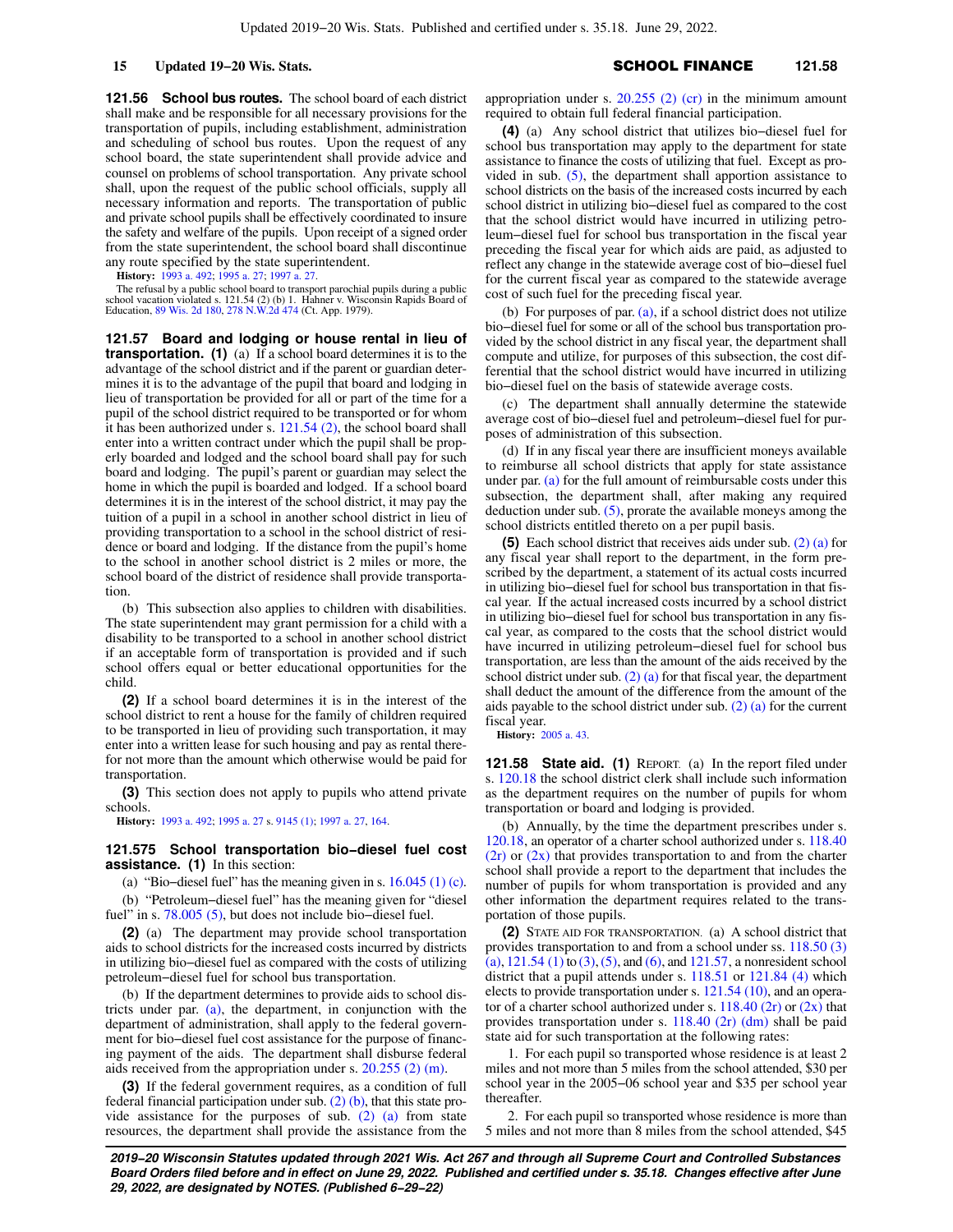## **121.58 SCHOOL FINANCE Updated 19−20 Wis. Stats. 16**

per school year in the 2005−06 school year and \$55 per school year thereafter.

3. For each pupil so transported whose residence is more than 8 miles and not more than 12 miles from the school attended, \$82 per school year in the 2005 school year and \$110 per school year thereafter.

4. For each pupil so transported whose residence is more than 12 miles from the school attended, \$300 per school year in the 2016−17 school year and \$365 for the 2020−21 school year. The amount for each school year thereafter is \$375.

(am) State aid for transportation shall not exceed the actual cost thereof. No state aid of any kind may be paid to a school district which charges the pupil transported or his or her parent or guardian any part of the cost of transportation provided under ss. [121.54 \(1\)](https://docs.legis.wisconsin.gov/document/statutes/121.54(1)) to [\(3\)](https://docs.legis.wisconsin.gov/document/statutes/121.54(3)), [\(5\)](https://docs.legis.wisconsin.gov/document/statutes/121.54(5)), [\(6\)](https://docs.legis.wisconsin.gov/document/statutes/121.54(6)) and [\(10\)](https://docs.legis.wisconsin.gov/document/statutes/121.54(10)) and [121.57](https://docs.legis.wisconsin.gov/document/statutes/121.57) or which willfully or negligently fails to transport all pupils for whom transportation is required under s. [121.54](https://docs.legis.wisconsin.gov/document/statutes/121.54).

(b) A school board that provides transportation under s. [121.54](https://docs.legis.wisconsin.gov/document/statutes/121.54(2)(am)) [\(2\) \(am\)](https://docs.legis.wisconsin.gov/document/statutes/121.54(2)(am)) shall be paid state aid for such transportation at the rates specified and according to the conditions established under pars. [\(a\)](https://docs.legis.wisconsin.gov/document/statutes/121.58(2)(a)) and [\(am\)](https://docs.legis.wisconsin.gov/document/statutes/121.58(2)(am)), except that the amount of state aid may not exceed the amount which the school district would receive for transporting the child between the child's residence and school attended under s. [121.54 \(1\)](https://docs.legis.wisconsin.gov/document/statutes/121.54(1)) to [\(3\),](https://docs.legis.wisconsin.gov/document/statutes/121.54(3)) [\(5\),](https://docs.legis.wisconsin.gov/document/statutes/121.54(5)) [\(6\)](https://docs.legis.wisconsin.gov/document/statutes/121.54(6)) or [\(9\)](https://docs.legis.wisconsin.gov/document/statutes/121.54(9)) or [121.57](https://docs.legis.wisconsin.gov/document/statutes/121.57).

(c) A school district which provides transportation to and from a school under s. [121.54 \(9\)](https://docs.legis.wisconsin.gov/document/statutes/121.54(9)) shall be paid state aid for such transportation at the rate of \$12 per school year per pupil so transported in the 2005−06 school year and \$15 per school year per pupil so transported thereafter. Such state aid shall be reduced proportionately in the case of a pupil transported for less than a full year because of nonenrollment. State aid for such transportation shall not exceed the actual cost thereof.

(d) In addition to any other payments made under this section, the department shall allocate \$35,000 annually to reimburse school districts for 75 percent of the costs incurred to transport pupils over ice from their residence on an island to school on the mainland and back to their residence on the island, including the costs of maintaining and storing equipment. If in any school year the amount to which school districts are entitled under this paragraph exceeds \$35,000, the department shall prorate the payments among the eligible school districts.

**(3)** STATE AID FOR BOARD AND LODGING. A school district which provides board and lodging or housing under s. [121.57 \(2\)](https://docs.legis.wisconsin.gov/document/statutes/121.57(2)) in lieu of transportation shall be paid state aid for such board and lodging or housing at the rate of not more than \$6 per week of 5 days for each pupil so boarded and lodged or housed, but not to exceed 60 percent of the cost. For children with disabilities, as defined in s. [115.76 \(5\)](https://docs.legis.wisconsin.gov/document/statutes/115.76(5)), such state aid shall be supplemented by the state aid under s. [115.88](https://docs.legis.wisconsin.gov/document/statutes/115.88) in an amount not to exceed the full cost of such board and lodging.

**(4)** STATE AID FOR SUMMER CLASS TRANSPORTATION. Annually on or before October 1 of the year in which transportation is provided under s. [118.50 \(3\) \(b\)](https://docs.legis.wisconsin.gov/document/statutes/118.50(3)(b)) or [121.54 \(4\),](https://docs.legis.wisconsin.gov/document/statutes/121.54(4)) or under s. [121.54 \(10\)](https://docs.legis.wisconsin.gov/document/statutes/121.54(10)) if the transportation is provided by the nonresident school district that a pupil attends under s. [118.51](https://docs.legis.wisconsin.gov/document/statutes/118.51) or [121.84 \(4\),](https://docs.legis.wisconsin.gov/document/statutes/121.84(4)) the school district clerk shall file with the department a report, containing such information as the department requires, on transportation provided by the school board to and from summer classes. Upon receipt of such report and if the summer classes meet the requirements of s.  $121.14$  (1) (a) 1. or [2.,](https://docs.legis.wisconsin.gov/document/statutes/121.14(1)(a)2.) state aid shall be paid for such transportation. A school district that provides such transportation shall be paid state aid for such transportation at the rate of \$10 per pupil transported to and from public school whose residence is at least 2 miles and not more than 5 miles by the nearest traveled route from the public school attended, and \$20 per pupil transported to and from public school whose residence is more than 5 miles by the nearest traveled route from the public school attended.

**(5)** STATE SUPERINTENDENT APPROVAL. If the state superintendent is satisfied that transportation or board and lodging was provided in compliance with law, the state superintendent shall certify to the department of administration the sum due the school district. The state superintendent may not certify payment of state aid under sub. [\(2\)](https://docs.legis.wisconsin.gov/document/statutes/121.58(2)) for the number of pupils calculated under s. [121.85 \(6\) \(am\).](https://docs.legis.wisconsin.gov/document/statutes/121.85(6)(am)) In case of differences concerning the character and sufficiency of the transportation or board and lodging, the state superintendent may determine such matter and his or her decision is final.

**(6)** APPROPRIATION; PRORATION, DISTRIBUTION OF BALANCE. (a) If the appropriation under s.  $20.255$  (2) (cr) in any one year is insufficient to pay the full amount of approved claims under this section, state aid payments for school districts not participating in the program under s. [121.575](https://docs.legis.wisconsin.gov/document/statutes/121.575) shall be prorated as though the minimum amount under s. [121.575 \(3\)](https://docs.legis.wisconsin.gov/document/statutes/121.575(3)) had not been made and state aid payments for school districts participating in the program under s. [121.575](https://docs.legis.wisconsin.gov/document/statutes/121.575) shall be prorated after deducting the minimum amount under s. [121.575 \(3\)](https://docs.legis.wisconsin.gov/document/statutes/121.575(3)).

(b) If the appropriation under s.  $20.255$  (2) (cr) in any fiscal year exceeds the amount of approved claims paid in full under this section and s. [121.575,](https://docs.legis.wisconsin.gov/document/statutes/121.575) the department shall distribute the balance to those school districts and charter school operators entitled to state aid under this section, with each entitled recipient receiving a percentage of the balance equal to its percentage of the total approved claims.

**(7)** PAYMENT. Each school district and charter school operator entitled to state aid under this section shall receive its total aid entitlement in January.

**History:** [1971 c. 125](https://docs.legis.wisconsin.gov/document/acts/1971/125) s. [522 \(1\)](https://docs.legis.wisconsin.gov/document/acts/1971/125,%20s.%20522); [1973 c. 89](https://docs.legis.wisconsin.gov/document/acts/1973/89), [333](https://docs.legis.wisconsin.gov/document/acts/1973/333); [1975 c. 392](https://docs.legis.wisconsin.gov/document/acts/1975/392); [1977 c. 29;](https://docs.legis.wisconsin.gov/document/acts/1977/29) [1979](https://docs.legis.wisconsin.gov/document/acts/1979/34)<br>[c. 34](https://docs.legis.wisconsin.gov/document/acts/1979/34) ss. [966d](https://docs.legis.wisconsin.gov/document/acts/1979/34,%20s.%20966d), [2102 \(43\) \(a\)](https://docs.legis.wisconsin.gov/document/acts/1979/34,%20s.%202102); [1979 c. 221;](https://docs.legis.wisconsin.gov/document/acts/1979/221) [1983 a. 27](https://docs.legis.wisconsin.gov/document/acts/1983/27), [538](https://docs.legis.wisconsin.gov/document/acts/1983/538); [1985 a. 29](https://docs.legis.wisconsin.gov/document/acts/1985/29); [1993 a. 492](https://docs.legis.wisconsin.gov/document/acts/1993/492);<br>[1995 a. 27](https://docs.legis.wisconsin.gov/document/acts/1995/27), [439;](https://docs.legis.wisconsin.gov/document/acts/1995/439) [1997 a. 27,](https://docs.legis.wisconsin.gov/document/acts/1997/27) [113,](https://docs.legis.wisconsin.gov/document/acts/1997/113) [164](https://docs.legis.wisconsin.gov/document/acts/1997/164); [1999 a. 9,](https://docs.legis.wisconsin.gov/document/acts/1999/9) [117;](https://docs.legis.wisconsin.gov/document/acts/1999/117) [a. 105](https://docs.legis.wisconsin.gov/document/acts/2011/105); [2013 a. 20](https://docs.legis.wisconsin.gov/document/acts/2013/20), [257](https://docs.legis.wisconsin.gov/document/acts/2013/257); [2015 a. 55;](https://docs.legis.wisconsin.gov/document/acts/2015/55) [2017 a. 59;](https://docs.legis.wisconsin.gov/document/acts/2017/59) [2021 a. 58.](https://docs.legis.wisconsin.gov/document/acts/2021/58)

### **121.59 High cost transportation aid. (1)** In this section:

(a) "Eligible school district" means a school district the membership of which in the previous school year, when divided by the school district's area in square miles, is 50 or less.

(b) "Transportation costs" means costs that are eligible for reimbursement under s. [121.58](https://docs.legis.wisconsin.gov/document/statutes/121.58).

**(2)** Annually the department shall pay to each eligible school district the amount determined as follows:

(a) Divide the statewide school district transportation costs in the previous school year by the statewide membership in the previous school year and multiply the quotient by 1.4.

(b) Divide the school district's transportation costs in the previous school year by the school district's membership in the previous school year.

(c) Subtract the product under par. [\(a\)](https://docs.legis.wisconsin.gov/document/statutes/121.59(2)(a)) from the quotient under par. [\(b\)](https://docs.legis.wisconsin.gov/document/statutes/121.59(2)(b)).

(d) If the remainder under par. [\(c\)](https://docs.legis.wisconsin.gov/document/statutes/121.59(2)(c)) is a positive number, multiply it by the school district's membership.

(e) Divide the product under par.  $(d)$  for the school district by the product under par. [\(d\)](https://docs.legis.wisconsin.gov/document/statutes/121.59(2)(d)) for all eligible school districts.

(f) Multiply the quotient under par.  $(e)$  by the amount appropriated under s. [20.255 \(2\) \(cq\).](https://docs.legis.wisconsin.gov/document/statutes/20.255(2)(cq))

**(2m)** (a) Beginning in the 2017−18 school year and in any school year thereafter, if a school district was eligible to receive aid under sub. [\(2\)](https://docs.legis.wisconsin.gov/document/statutes/121.59(2)) in the immediately preceding school year but is ineligible to receive aid in the current school year because the number under sub.  $(2)$  (d) is not a positive number, the state superintendent shall, subject to par.  $(b)$ , pay to that school district the amount determined as follows:

1. Determine the amount paid to the school district under sub. [\(2\) \(f\)](https://docs.legis.wisconsin.gov/document/statutes/121.59(2)(f)) in the immediately preceding school year.

2. Multiply the amount under subd. [1.](https://docs.legis.wisconsin.gov/document/statutes/121.59(2m)(a)1.) by 0.5.

(b) The sum of all payments under par. [\(a\)](https://docs.legis.wisconsin.gov/document/statutes/121.59(2m)(a)) may not exceed \$200,000 in any fiscal year. If in any school year the amount to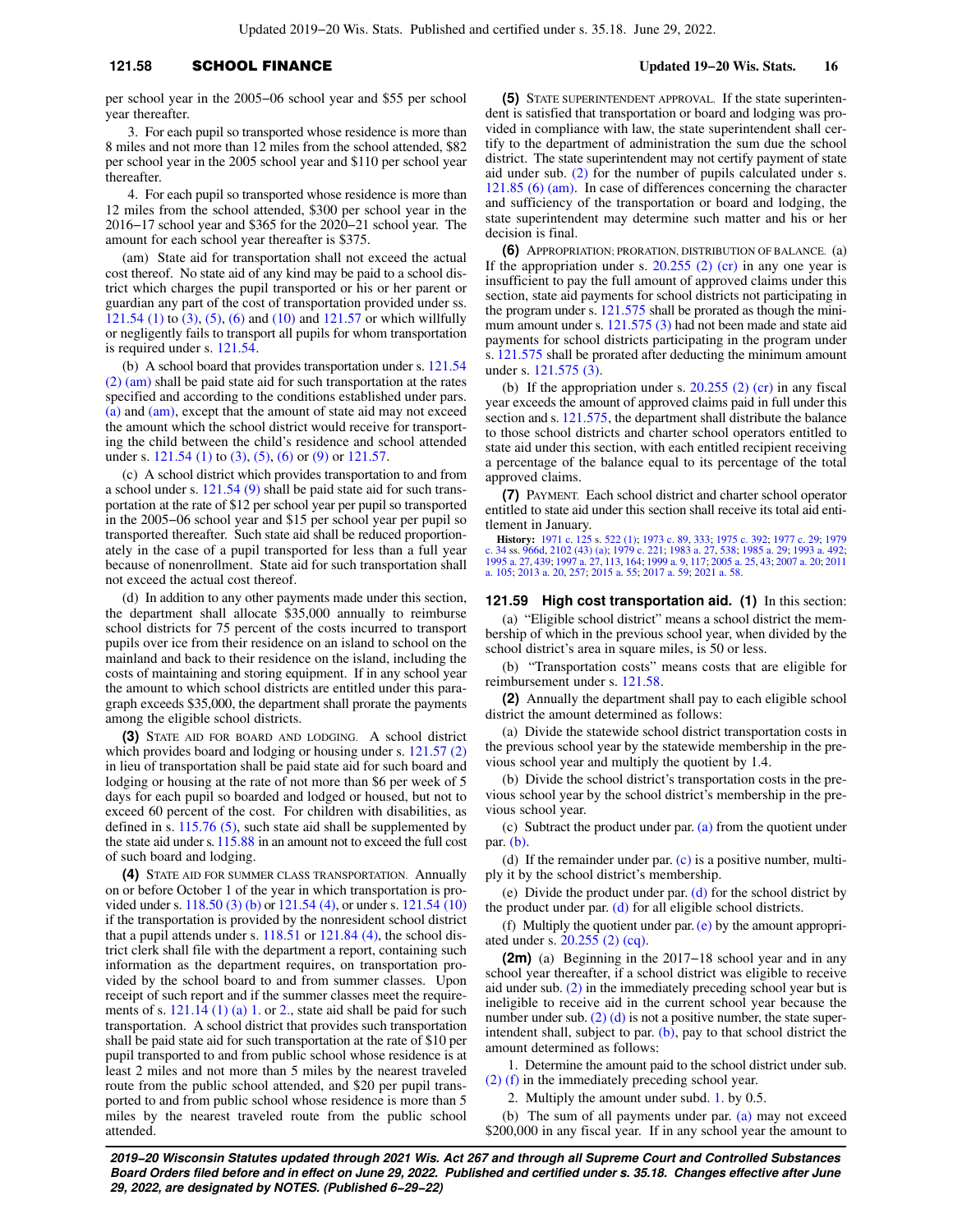which school districts are entitled under par. [\(a\)](https://docs.legis.wisconsin.gov/document/statutes/121.59(2m)(a)) exceeds \$200,000, the state superintendent shall prorate the payments among the eligible school districts.

**(3)** Aid under this section shall be paid from the appropriation under s. [20.255 \(2\) \(cq\)](https://docs.legis.wisconsin.gov/document/statutes/20.255(2)(cq)).

**History:** [2013 a. 20;](https://docs.legis.wisconsin.gov/document/acts/2013/20) [2015 a. 55;](https://docs.legis.wisconsin.gov/document/acts/2015/55) [2017 a. 59](https://docs.legis.wisconsin.gov/document/acts/2017/59); [2021 a. 58](https://docs.legis.wisconsin.gov/document/acts/2021/58).

## SUBCHAPTER V

## TUITION PAYMENTS

**121.75 Construction.** To the extent feasible, this subchapter shall be construed so that the tuition charge for a pupil shall:

**(1)** Include any unusual costs associated with the pupil.

**(2)** Exclude any costs associated with the pupil which are paid from a source other than tuition and property taxes.

**(3)** Cover only the period during which services were actually provided or available to the pupil.

**(4)** Not impose a financial burden on the agency of service. **History:** [1985 a. 29.](https://docs.legis.wisconsin.gov/document/acts/1985/29)

**121.76 Definitions and general provisions. (1) DEFINI-**TIONS. In this subchapter:

(a) "Agency of service" means a school board, board of control of a cooperative educational service agency, county children with disabilities education board, or governing body of a nonsectarian private school, university model school, or tribal school, which provides services for which tuition may be charged.

(b) "Pupil" includes a child with a disability, as defined in s. [115.76 \(5\)](https://docs.legis.wisconsin.gov/document/statutes/115.76(5)).

(c) "Specified services" means social work; guidance; health; psychological, speech−language pathology and audiology services; supervision; coordination; and transportation.

**(2)** GENERAL PROVISIONS. (a) All tuition shall be calculated under s. [121.83](https://docs.legis.wisconsin.gov/document/statutes/121.83) unless the state superintendent approves an alternative procedure consistent with s. [121.75](https://docs.legis.wisconsin.gov/document/statutes/121.75).

(b) A written agreement may provide for the prepayment in installments of up to 75 percent of the estimated tuition during the school year in which services are provided.

(c) The agency of service, other than a tribal school, shall rebate a proportional share of state or federal aid received for pupils for whom it received tuition. The rebate shall be paid to the agency or person who paid the tuition within 30 days of its receipt by the agency of service.

**History:** [1985 a. 29;](https://docs.legis.wisconsin.gov/document/acts/1985/29) [1989 a. 316;](https://docs.legis.wisconsin.gov/document/acts/1989/316) [1995 a. 27](https://docs.legis.wisconsin.gov/document/acts/1995/27) s. [9145 \(1\);](https://docs.legis.wisconsin.gov/document/acts/1995/27,%20s.%209145) [1997 a. 27](https://docs.legis.wisconsin.gov/document/acts/1997/27), [164](https://docs.legis.wisconsin.gov/document/acts/1997/164); [2009](https://docs.legis.wisconsin.gov/document/acts/2009/302) [a. 302.](https://docs.legis.wisconsin.gov/document/acts/2009/302)

**121.77 Admission of nonresident pupils. (1)** (a) Every elementary school and high school shall be free to all pupils who reside in the school district.

(b) If facilities are adequate, a school board, board of control of a cooperative educational service agency or county children with disabilities education board may admit nonresident pupils who meet its entrance requirements. Nonresident pupils shall have all of the rights and privileges of resident pupils and shall be subject to the same rules and regulations as resident pupils. The agency of service shall charge tuition for each nonresident pupil.

**(2)** Annually on or before September 1, the clerk or secretary of the agency of service shall file:

(a) A tuition claim for each nonresident pupil or adult for whom services were provided under this subchapter during the preceding school year. The claim shall be filed with the school district clerk under s. [121.78,](https://docs.legis.wisconsin.gov/document/statutes/121.78) the state superintendent under s. [121.79,](https://docs.legis.wisconsin.gov/document/statutes/121.79) the county clerk under s. [121.80](https://docs.legis.wisconsin.gov/document/statutes/121.80), the pupil's parent or guardian under s. [121.81](https://docs.legis.wisconsin.gov/document/statutes/121.81) or the adult under s. [121.82](https://docs.legis.wisconsin.gov/document/statutes/121.82). Credit shall be given for prepayments.

(b) A certified copy of each tuition claim under par. [\(a\)](https://docs.legis.wisconsin.gov/document/statutes/121.77(2)(a)) with the state superintendent.

**(3)** Subsections [\(1\) \(b\)](https://docs.legis.wisconsin.gov/document/statutes/121.77(1)(b)) and [\(2\)](https://docs.legis.wisconsin.gov/document/statutes/121.77(2)) do not apply to a pupil attending a public school in a nonresident school district under s. [118.50,](https://docs.legis.wisconsin.gov/document/statutes/118.50) [118.51,](https://docs.legis.wisconsin.gov/document/statutes/118.51) or [121.84 \(4\).](https://docs.legis.wisconsin.gov/document/statutes/121.84(4))

**History:** [1977 c. 29,](https://docs.legis.wisconsin.gov/document/acts/1977/29) [78,](https://docs.legis.wisconsin.gov/document/acts/1977/78) [203;](https://docs.legis.wisconsin.gov/document/acts/1977/203) [1985 a. 29;](https://docs.legis.wisconsin.gov/document/acts/1985/29) [1993 a. 16;](https://docs.legis.wisconsin.gov/document/acts/1993/16) [1995 a. 27](https://docs.legis.wisconsin.gov/document/acts/1995/27) s. [9145 \(1\);](https://docs.legis.wisconsin.gov/document/acts/1995/27,%20s.%209145) [1997](https://docs.legis.wisconsin.gov/document/acts/1997/27) [a. 27,](https://docs.legis.wisconsin.gov/document/acts/1997/27) [164;](https://docs.legis.wisconsin.gov/document/acts/1997/164) [1999 a. 117](https://docs.legis.wisconsin.gov/document/acts/1999/117); [2015 a. 55](https://docs.legis.wisconsin.gov/document/acts/2015/55).

**121.78 Tuition payments by school districts. (1)** BY AGREEMENT. (a) The school board of the district of residence and the school board of the district of attendance may make a written agreement to permit an elementary or high school pupil to attend a public school, including an out−of−state school, outside the school district of residence. The school district of residence shall pay tuition to the school board of the district of attendance in an amount specified in the written agreement. The school district of residence shall be paid state aid for the pupil, in an amount up to the amount specified in the written agreement, as though the pupil were enrolled in the school district of residence.

(b) A school board, upon its own order, may provide for the enrollment of a pupil in a public school located outside this state if the course of study in such school is equivalent to the course of study in this state. The school board shall pay the tuition for such pupil and the school district shall be paid state aid as though such pupil was enrolled in the school district of residence.

**(2)** REORGANIZED SCHOOL DISTRICTS. (a) The school board of a district operating high school grades shall permit a high school pupil who resides in the school district as the result of school district reorganization under ch. [117](https://docs.legis.wisconsin.gov/document/statutes/ch.%20117) and has completed 9th and 10th grades at one high school outside the school district to complete the pupil's high school education at that high school. The school board of residence shall pay tuition for the pupil. If the parent or guardian of the pupil has paid tuition in order to enroll the pupil in the high school, the school board of residence shall reimburse the parent or guardian for the tuition upon receipt of a tuition claim within 3 years from the date the tuition was paid.

(b) A school district created or altered by a reorganization under ch. [117](https://docs.legis.wisconsin.gov/document/statutes/ch.%20117), in its first year of operating high school grades, may provide for its 11th and 12th grade pupils on a tuition basis and, in its 2nd such year, may provide for its 12th grade pupils on a tuition basis. The clerk of the school district in which nonresident pupils under this subsection are enrolled shall certify the number of such pupils enrolled to the department and to the clerk of their school district of residence. The school district of residence shall include such pupils in membership for aid under subch. [II](https://docs.legis.wisconsin.gov/document/statutes/subch.%20II%20of%20ch.%20121).

(bm) The school board of a school district from which territory was detached to create a school district under s. [117.105](https://docs.legis.wisconsin.gov/document/statutes/117.105) and the school board of the school district created under s. [117.105](https://docs.legis.wisconsin.gov/document/statutes/117.105) shall permit a pupil who resides in the territory that was detached to continue to attend school in the school district from which the territory was detached until the school district created by the reorganization begins offering instruction at the pupil's grade level. The school board of the school district created by the reorganization shall pay tuition for the pupil.

(br) The school board of a school district from which territory was detached to create a school district under s. [117.105](https://docs.legis.wisconsin.gov/document/statutes/117.105) and the school board of the school district created under s. [117.105](https://docs.legis.wisconsin.gov/document/statutes/117.105) shall permit a pupil who resides in the territory that was detached and has gained 12th grade status in the school district from which the territory was detached to continue to attend school in the school district from which the territory was detached. The school board of the school district created by the reorganization shall pay tuition for the pupil.

(c) A school district created or altered by a reorganization under ch. [117](https://docs.legis.wisconsin.gov/document/statutes/ch.%20117) which has at least one operating high school within its territory and which does not have sufficient building facilities to provide high school educational services for all of the high school pupils residing in the reorganized school district may provide for such high school pupils on a tuition basis for a period of 2 years. The reorganized school district shall be eligible for state aid in accordance with par. [\(b\)](https://docs.legis.wisconsin.gov/document/statutes/121.78(2)(b)).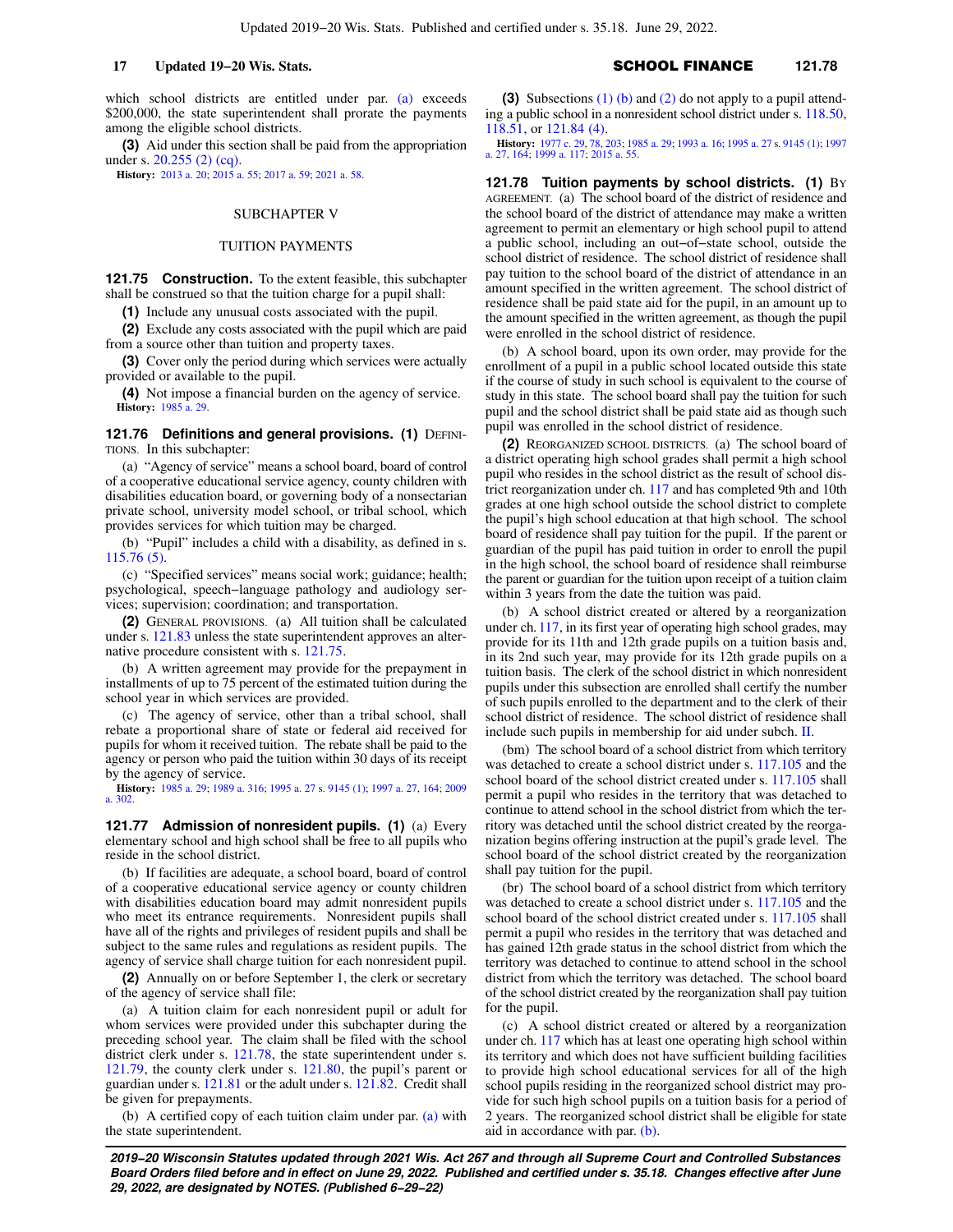## **121.78** SCHOOL FINANCE **Updated 19−20 Wis. Stats. 18**

**(3)** SPECIAL PLACEMENT. Pupils may be placed in:

(a) Special education and related services under subch. [V of](https://docs.legis.wisconsin.gov/document/statutes/subch.%20V%20of%20ch.%20115) [ch. 115](https://docs.legis.wisconsin.gov/document/statutes/subch.%20V%20of%20ch.%20115).

(b) Alternative programs under s.  $118.15$  (1) (d) 4. and [6.](https://docs.legis.wisconsin.gov/document/statutes/118.15(1)(d)6.)

**(4)** COURT−ORDERED EDUCATIONAL SERVICES. If a pupil is receiving educational services as the result of a court order under s. [48.345 \(12\)](https://docs.legis.wisconsin.gov/document/statutes/48.345(12)) or [938.34 \(7d\),](https://docs.legis.wisconsin.gov/document/statutes/938.34(7d)) the school board of the school district in which the pupil resided at the time of issuance of the court order shall pay tuition for the pupil. A school board paying tuition for a pupil under this subsection shall count the pupil as 1.0 pupil in membership for general aid under subch. [II.](https://docs.legis.wisconsin.gov/document/statutes/subch.%20II%20of%20ch.%20121) The school board shall pay each agency specified under s. [48.345 \(12\) \(a\) 2.](https://docs.legis.wisconsin.gov/document/statutes/48.345(12)(a)2.) to [4.](https://docs.legis.wisconsin.gov/document/statutes/48.345(12)(a)4.) or [938.34 \(7d\) \(a\) 2.](https://docs.legis.wisconsin.gov/document/statutes/938.34(7d)(a)2.) to [4.](https://docs.legis.wisconsin.gov/document/statutes/938.34(7d)(a)4.), for each full–time equivalent pupil served by the agency, an amount equal to at least 80 percent of the average per pupil cost for the school district. No state aid may be paid to the technical college district for pupils attending the technical college under s. [48.345 \(12\) \(a\) 4.](https://docs.legis.wisconsin.gov/document/statutes/48.345(12)(a)4.) or [938.34 \(7d\) \(a\) 4.](https://docs.legis.wisconsin.gov/document/statutes/938.34(7d)(a)4.) The minimum amount paid by a school board to a tribal school specified under s. [48.345 \(12\) \(a\) 5.](https://docs.legis.wisconsin.gov/document/statutes/48.345(12)(a)5.) or [938.34 \(7d\) \(a\) 5.](https://docs.legis.wisconsin.gov/document/statutes/938.34(7d)(a)5.), for each full−time equivalent pupil served by the tribal school, shall be determined by multiplying the average per pupil cost for the school district by 0.8 and then subtracting any federal or state aid received by the tribal school for the pupil.

**(5)** ALTERNATIVE PROGRAMS. If a pupil is placed in an alternative program under s.  $118.15$  (1) (d) 4., the school board shall pay tuition for the pupil to the agency of service pursuant to a contractual agreement between the school board and the agency of service. If the agency of service is a tribal school, any federal or state aid received by the tribal school for the pupil shall be subtracted in determining the amount of aid to be paid.

**History:** [1977 c. 29,](https://docs.legis.wisconsin.gov/document/acts/1977/29) [418;](https://docs.legis.wisconsin.gov/document/acts/1977/418) [1979 c. 244;](https://docs.legis.wisconsin.gov/document/acts/1979/244) [1985 a. 29](https://docs.legis.wisconsin.gov/document/acts/1985/29) ss. [1785](https://docs.legis.wisconsin.gov/document/acts/1985/29,%20s.%201785) to [1787,](https://docs.legis.wisconsin.gov/document/acts/1985/29,%20s.%201787) [1796](https://docs.legis.wisconsin.gov/document/acts/1985/29,%20s.%201796), [3202](https://docs.legis.wisconsin.gov/document/acts/1985/29,%20s.%203202)<br>[\(43\)](https://docs.legis.wisconsin.gov/document/acts/1985/29,%20s.%203202); [1987 a. 285;](https://docs.legis.wisconsin.gov/document/acts/1987/285) [1989 a. 114](https://docs.legis.wisconsin.gov/document/acts/1989/114), [359](https://docs.legis.wisconsin.gov/document/acts/1989/359); [1993 a. 399;](https://docs.legis.wisconsin.gov/document/acts/1993/399) [1995 a. 27](https://docs.legis.wisconsin.gov/document/acts/1995/27) s. [9145 \(1\);](https://docs.legis.wisconsin.gov/document/acts/1995/27,%20s.%209145) [1995 a. 77](https://docs.legis.wisconsin.gov/document/acts/1995/77);<br>[1997 a. 27](https://docs.legis.wisconsin.gov/document/acts/1997/27), [164](https://docs.legis.wisconsin.gov/document/acts/1997/164), [240](https://docs.legis.wisconsin.gov/document/acts/1997/240), [286](https://docs.legis.wisconsin.gov/document/acts/1997/286); [2009 a. 302](https://docs.legis.wisconsin.gov/document/acts/2009/302); [2015 a. 55](https://docs.legis.wisconsin.gov/document/acts/2015/55).

**121.79 Tuition payments by state. (1)** The state shall pay tuition from the appropriation under s. [20.255 \(2\) \(cg\)](https://docs.legis.wisconsin.gov/document/statutes/20.255(2)(cg)) for pupils attending public schools in the following cases:

(a) For pupils in children's homes.

(b) For pupils whose parents or guardians are employed at and reside on the grounds of a state or federal military camp, federal veteran hospital or state charitable or penal institution.

(d) For pupils in foster homes or group homes, if the foster home or group home is located outside the school district in which the pupil's parent or guardian resides and either of the following applies:

2. The foster or group home is exempted under s. [70.11](https://docs.legis.wisconsin.gov/document/statutes/70.11).

3. The pupil is a child with a disability, as defined in s. [115.76](https://docs.legis.wisconsin.gov/document/statutes/115.76(5)) [\(5\)](https://docs.legis.wisconsin.gov/document/statutes/115.76(5)), and at least 4 percent of the pupils enrolled in the school district reside in foster homes or group homes that are not exempt under s.  $70.11$ . Notwithstanding s.  $121.83$  (1) (d), the annual tuition rate for pupils under this subdivision is the special annual tuition rate only, as described in s.  $121.83$  (1) (c).

(e) For pupils in secured residential care centers for children and youth, as defined under s. [938.02 \(15g\)](https://docs.legis.wisconsin.gov/document/statutes/938.02(15g)).

**(2)** When transportation is provided for pupils under this section, state aid shall be paid in accordance with subch. [IV.](https://docs.legis.wisconsin.gov/document/statutes/subch.%20IV%20of%20ch.%20121)

**History:** [1971 c. 125](https://docs.legis.wisconsin.gov/document/acts/1971/125) ss. [459,](https://docs.legis.wisconsin.gov/document/acts/1971/125,%20s.%20459) [460,](https://docs.legis.wisconsin.gov/document/acts/1971/125,%20s.%20460) [522 \(1\)](https://docs.legis.wisconsin.gov/document/acts/1971/125,%20s.%20522); [1973 c. 89](https://docs.legis.wisconsin.gov/document/acts/1973/89), [90,](https://docs.legis.wisconsin.gov/document/acts/1973/90) [336](https://docs.legis.wisconsin.gov/document/acts/1973/336); [1975 c. 39](https://docs.legis.wisconsin.gov/document/acts/1975/39), [199](https://docs.legis.wisconsin.gov/document/acts/1975/199); [1977 c. 29;](https://docs.legis.wisconsin.gov/document/acts/1977/29) [1979 c. 34](https://docs.legis.wisconsin.gov/document/acts/1979/34) s. [2102 \(43\) \(a\);](https://docs.legis.wisconsin.gov/document/acts/1979/34,%20s.%202102) [1979 c. 60](https://docs.legis.wisconsin.gov/document/acts/1979/60), [221](https://docs.legis.wisconsin.gov/document/acts/1979/221); [1983 a. 27](https://docs.legis.wisconsin.gov/document/acts/1983/27) ss. [1486m,](https://docs.legis.wisconsin.gov/document/acts/1983/27,%20s.%201486m) [2202](https://docs.legis.wisconsin.gov/document/acts/1983/27,%20s.%202202) [\(42\)](https://docs.legis.wisconsin.gov/document/acts/1983/27,%20s.%202202); [1985 a. 29;](https://docs.legis.wisconsin.gov/document/acts/1985/29) [1993 a. 446](https://docs.legis.wisconsin.gov/document/acts/1993/446); [2001 a. 16](https://docs.legis.wisconsin.gov/document/acts/2001/16); [2009 a. 28;](https://docs.legis.wisconsin.gov/document/acts/2009/28) [2017 a. 185](https://docs.legis.wisconsin.gov/document/acts/2017/185).

**121.80 Tuition payments by counties.** The county shall pay the elementary and high school tuition of every pupil whose parent or guardian is employed at and resides on the grounds of a county institution. The county board may charge such tuition to the account of the county asylum or the county home.

**History:** [1985 a. 29.](https://docs.legis.wisconsin.gov/document/acts/1985/29)

121.81 Tuition payments by parents. (1) GENERAL. Before the admission of a nonresident pupil to an elementary or a high school of a school district, the school board of that district shall make a written agreement with the pupil's parent or guardian for the payment of tuition except when the tuition is otherwise chargeable under this subchapter. The tuition amount shall be calculated under s.  $118.51$  (16) (a) 3. except as follows:

(a) If the nonresident pupil attends school in the school district for less than a full school term, the tuition amount shall be prorated based on the number of days that school is in session and the nonresident pupil attends school in the school district.

(b) If the pupil is receiving special education or related services under subch. [V of ch. 115,](https://docs.legis.wisconsin.gov/document/statutes/subch.%20V%20of%20ch.%20115) the tuition amount shall be calculated using the daily tuition rate under s. [121.83](https://docs.legis.wisconsin.gov/document/statutes/121.83) for children receiving such special education and related services or an amount agreed to by the school board and the pupil's parent or guardian.

**(2)** SPECIAL. (a) A pupil whose parent or legal custodian is a resident of this state but not a resident of the school district may file with the school board of the district a written application for enrollment in the schools of the school district. The application shall be accompanied by a written declaration of the parent or legal custodian that the parent or legal custodian will establish residence in the school district by a specified time. If facilities are adequate, the school board may permit the pupil to enroll in the schools of the school district, and may require prepayment of a tuition fee for 9 school weeks or may waive the tuition requirement for that pupil. If the parent or legal custodian establishes residence in the school district within such 9 school weeks, the school board shall refund the tuition fee. If such residence is not established there shall be no refund of the tuition fee but another written application for enrollment may be filed for the next succeeding 9 school weeks and, upon prepayment of a tuition fee for such 9 school weeks, the school board may permit the pupil to reenroll. If the parent or legal custodian establishes residence in the school district within the second 9 school weeks, the school board shall refund the tuition fee for the second 9 school weeks.

(b) If the parent or legal custodian establishes residence in the school district prior to the expiration of the first 18 school weeks of the school term and if the pupil was enrolled in the school district on the 3rd Friday in September, the pupil shall be considered a resident pupil in computing general aid under subch. [II](https://docs.legis.wisconsin.gov/document/statutes/subch.%20II%20of%20ch.%20121).

(c) The parent or legal custodian of a pupil who is enrolled under this subsection shall be responsible for the transportation of such pupil to the school in which the pupil is so enrolled. No transportation aid under subch. [IV](https://docs.legis.wisconsin.gov/document/statutes/subch.%20IV%20of%20ch.%20121) may be paid for such transportation. **History:** [1971 c. 200;](https://docs.legis.wisconsin.gov/document/acts/1971/200) [1977 c. 29;](https://docs.legis.wisconsin.gov/document/acts/1977/29) [1979 c. 346](https://docs.legis.wisconsin.gov/document/acts/1979/346) s. [15](https://docs.legis.wisconsin.gov/document/acts/1979/346,%20s.%2015); [1993 a. 492](https://docs.legis.wisconsin.gov/document/acts/1993/492); [1999 a. 117.](https://docs.legis.wisconsin.gov/document/acts/1999/117)

**121.82 Tuition payment by adult.** An adult for whom the school district provides services under s. [120.13 \(4\)](https://docs.legis.wisconsin.gov/document/statutes/120.13(4)) shall provide for the payment of tuition.

**History:** [1985 a. 29](https://docs.legis.wisconsin.gov/document/acts/1985/29).

**121.83 Computation of tuition. (1)** (a) The net school cost for a school year is the sum of the net cost of the general fund, the net cost of the debt service fund, all tuition revenues under this subchapter and special transfer aid under s. [121.85 \(6\) \(b\) 2.](https://docs.legis.wisconsin.gov/document/statutes/121.85(6)(b)2.) and [3.](https://docs.legis.wisconsin.gov/document/statutes/121.85(6)(b)3.) for that school year for the agency of service, except as follows:

1. If the agency of service does not transport the pupil to and from school:

a. The cost of pupil transportation shall be subtracted.

b. State aid for pupil transportation shall be added.

2. If the agency of service counts the pupil under s. [121.05 \(1\)](https://docs.legis.wisconsin.gov/document/statutes/121.05(1)(a))

[\(a\)](https://docs.legis.wisconsin.gov/document/statutes/121.05(1)(a)) or  $(2)$ , or on an alternate counting date under s.  $121.05(3)$  or [\(3m\),](https://docs.legis.wisconsin.gov/document/statutes/121.05(3m)) state general aid shall be subtracted.

3. If the pupil receives special education and related services under subch. [V of ch. 115:](https://docs.legis.wisconsin.gov/document/statutes/subch.%20V%20of%20ch.%20115)

a. The cost of instruction and specified services shall be subtracted.

b. The federal and state aid for pupil transportation and special education and related services shall be added.

(b) The regular annual tuition rate is the net school cost divided by the average daily membership of the agency of service.

(c) If the pupil receives special education and related services under subch. [V of ch. 115](https://docs.legis.wisconsin.gov/document/statutes/subch.%20V%20of%20ch.%20115), the special annual tuition rate is the sum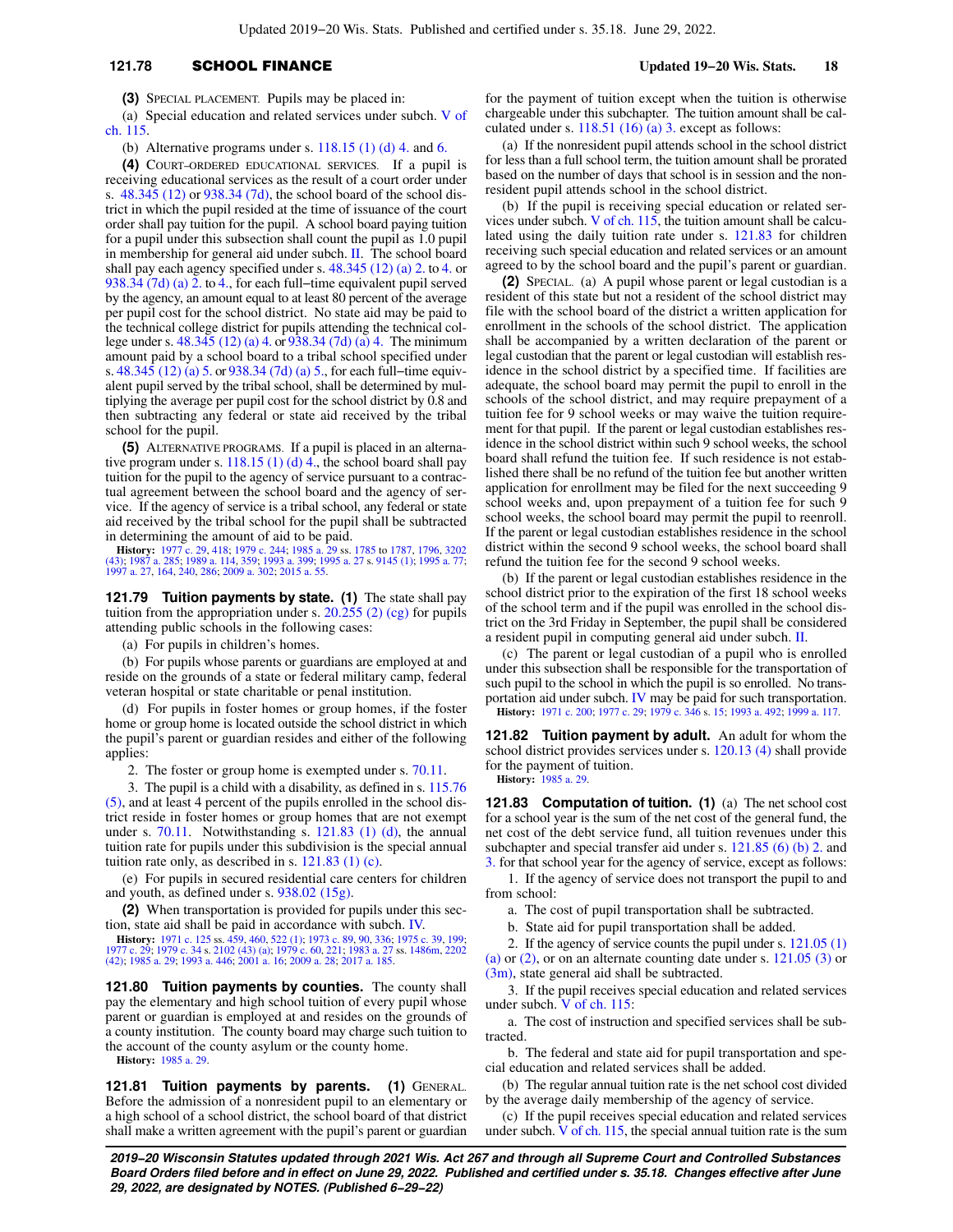of instructional and specified services costs unique to that program divided by the average daily membership of all pupils enrolled in the program, including those for whom tuition is paid.

(d) The annual tuition rate is the sum of the regular annual tuition rate and the special annual tuition rate, if any.

(e) The daily tuition rate is the annual tuition rate divided by the number of school days in the session.

**(2)** (a) The tuition for the regular school year is the daily tuition rate multiplied by the number of school days the pupil was enrolled. No reduction of tuition may be made because of the absence of a pupil, unless the pupil was absent more than 10 consecutive school days, in which case a reduction shall be made only for the absence in excess of 10 school days.

(b) The tuition for summer school shall be the daily tuition rate for the previous school year multiplied by the number of school days held in the previous school year times the summer average daily membership equivalent of the pupil.

**(3)** All disbursements for tuition shall be made from the school district general fund. All receipts for tuition shall be made to the school district general fund.

**(4)** Notwithstanding subs. [\(1\)](https://docs.legis.wisconsin.gov/document/statutes/121.83(1)) and [\(2\)](https://docs.legis.wisconsin.gov/document/statutes/121.83(2)), if a pupil who is not a resident of this state attends a virtual charter school in this state, the school board that contracted for the establishment of the virtual charter school shall charge tuition for the pupil in an amount equal to at least the amount determined under s. [118.51 \(16\) \(a\) 3.](https://docs.legis.wisconsin.gov/document/statutes/118.51(16)(a)3.)

**History:** [1977 c. 29](https://docs.legis.wisconsin.gov/document/acts/1977/29); [1981 c. 20](https://docs.legis.wisconsin.gov/document/acts/1981/20); [1985 a. 29](https://docs.legis.wisconsin.gov/document/acts/1985/29) ss. [1790](https://docs.legis.wisconsin.gov/document/acts/1985/29,%20s.%201790) to [1792,](https://docs.legis.wisconsin.gov/document/acts/1985/29,%20s.%201792) [1794](https://docs.legis.wisconsin.gov/document/acts/1985/29,%20s.%201794); Stats. 1985 s. 121.83; [1991 a. 39](https://docs.legis.wisconsin.gov/document/acts/1991/39); [1997 a. 164](https://docs.legis.wisconsin.gov/document/acts/1997/164); [2007 a. 222;](https://docs.legis.wisconsin.gov/document/acts/2007/222) [2009 a. 28](https://docs.legis.wisconsin.gov/document/acts/2009/28); [2013 a. 20](https://docs.legis.wisconsin.gov/document/acts/2013/20), [257](https://docs.legis.wisconsin.gov/document/acts/2013/257).

**121.84 Tuition waiver; special cases. (1)** (a) 1. A school board may permit a pupil who was enrolled in and a resident of the school district at the beginning of the school year to complete the school year at the school he or she is attending without payment of tuition, even though the pupil is no longer a resident of the school district.

2. A school board shall permit a pupil who was a resident of the school district on the 3rd Friday in September or the 2nd Friday in January of the current school year and who has been enrolled in the school district for at least 20 school days during the current school year to complete the current school year at the school he or she is attending without payment of tuition, even though the pupil is no longer a resident of the school district.

(b) Upon request of a pupil's parent or guardian, a school board of a district operating high school grades shall permit a pupil who has gained 12th grade status in a high school under its jurisdiction and is a resident of the school district at the time of gaining such status to complete 12th grade at the high school without payment of tuition, even though the pupil is no longer a resident of the school district. This paragraph does not apply to a pupil to whom s. [121.78 \(2\) \(br\)](https://docs.legis.wisconsin.gov/document/statutes/121.78(2)(br)) applies.

(c) A school board may permit a foreign exchange student to attend school in the school district without payment of tuition.

(d) The school district of attendance shall continue to count pupils under this subsection in membership.

**(1m)** The school boards of 2 school districts operating high school grades may enter into an agreement under which a high school pupil who resides in one of the school districts as the result of a reorganization under ch. [117](https://docs.legis.wisconsin.gov/document/statutes/ch.%20117) and who has completed 9th and 10th grades at a high school in the other school district may complete his or her high school education at the latter high school without payment of tuition. The school district of attendance shall count the pupil in its membership for state aid purposes under subch. [II](https://docs.legis.wisconsin.gov/document/statutes/subch.%20II%20of%20ch.%20121).

**(4)** (a) A school board shall permit a pupil to whom all of the following apply to attend school in the school district in the current school year without payment of tuition:

1. The pupil was a resident of the school district on the 2nd Friday in January of the previous school year.

2. The pupil was enrolled in the school district continuously from the 2nd Friday in January of the previous school year to the end of the school term of the previous school year.

3. The pupil ceased to be a resident of the school district after the first Monday in February of the previous school year.

4. The pupil continues to be a resident of this state.

(b) If a pupil attends school in a school district outside the pupil's school district of residence under par. [\(a\),](https://docs.legis.wisconsin.gov/document/statutes/121.84(4)(a)) s. [118.51 \(12\)](https://docs.legis.wisconsin.gov/document/statutes/118.51(12)(b))  $(b)$ ,  $(14)$ ,  $(16)$ , and  $(17)$  apply to the pupil as if the pupil were attending school in a nonresident school district under s. [118.51.](https://docs.legis.wisconsin.gov/document/statutes/118.51) If the pupil is rejected as a result of s. [118.51 \(12\) \(b\)](https://docs.legis.wisconsin.gov/document/statutes/118.51(12)(b)), s. [118.51 \(9\)](https://docs.legis.wisconsin.gov/document/statutes/118.51(9)) applies.

**(5)** The transportation requirement in s. [121.54 \(2\)](https://docs.legis.wisconsin.gov/document/statutes/121.54(2)) shall not apply to transportation beyond the school district boundaries for pupils under this section.

**History:** [1973 c. 90;](https://docs.legis.wisconsin.gov/document/acts/1973/90) [1977 c. 29](https://docs.legis.wisconsin.gov/document/acts/1977/29), [78;](https://docs.legis.wisconsin.gov/document/acts/1977/78) [1985 a. 29,](https://docs.legis.wisconsin.gov/document/acts/1985/29) [218;](https://docs.legis.wisconsin.gov/document/acts/1985/218) [1989 a. 31,](https://docs.legis.wisconsin.gov/document/acts/1989/31) [114](https://docs.legis.wisconsin.gov/document/acts/1989/114); [1997 a. 27](https://docs.legis.wisconsin.gov/document/acts/1997/27), [286;](https://docs.legis.wisconsin.gov/document/acts/1997/286) [1999 a. 117;](https://docs.legis.wisconsin.gov/document/acts/1999/117) [2015 a. 55](https://docs.legis.wisconsin.gov/document/acts/2015/55); [2017 a. 59](https://docs.legis.wisconsin.gov/document/acts/2017/59).

## SUBCHAPTER VI

## SPECIAL TRANSFER AID

**121.845 Definitions.** In this subchapter:

**(1)** "Attendance area" means the geographical area within a school district established by the school board thereof for the purpose of designating the elementary, middle, high or other school which pupils residing within the area normally would attend.

**(1m)** "Membership" has the meaning given in s. [121.07 \(2\).](https://docs.legis.wisconsin.gov/document/statutes/121.07(2))

**(2)** "Minority group pupil" means a pupil who is Black or African American, Hispanic, American Indian, an Alaskan native, or a person of Asian or Pacific Island origin, and who has reached the age of 4 on or before September 1 of the year he or she enters school.

**(3)** "School" means an organized educational activity operated by the school board and approved by the department.

**History:** [1985 a. 29](https://docs.legis.wisconsin.gov/document/acts/1985/29) ss. [1797](https://docs.legis.wisconsin.gov/document/acts/1985/29,%20s.%201797), [1799;](https://docs.legis.wisconsin.gov/document/acts/1985/29,%20s.%201799) [1995 a. 27](https://docs.legis.wisconsin.gov/document/acts/1995/27); [1997 a. 27](https://docs.legis.wisconsin.gov/document/acts/1997/27); [2001 a. 48;](https://docs.legis.wisconsin.gov/document/acts/2001/48) [2015 a.](https://docs.legis.wisconsin.gov/document/acts/2015/55) [55](https://docs.legis.wisconsin.gov/document/acts/2015/55).

**121.85 Special transfer programs. (1) DEFINITION. In** this section, "net school cost" is the sum of the net cost of the general fund and the net cost of the debt service fund for the previous school year, plus any aid received in the previous year under this section.

**(2)** APPLICABILITY OF SECTION. This section applies to transfers:

(a) *Interdistrict.* 1. By minority group pupils who reside in an attendance area in a school district where minority group pupils constitute 30 percent or more of the number of pupils enrolled in the school serving that attendance area and which the pupil would normally attend, from that district to a school in a school district where minority group pupils constitute less than 30 percent of the number of pupils enrolled in that school, as of May 1 of the prior year.

2. By nonminority group pupils who have reached the age of 4 on or before September 1 of the year they enter school and who reside in an attendance area in a school district where minority group pupils constitute less than 30 percent of the number of pupils enrolled in the school serving that attendance area and which the pupil would normally attend in the district, from that district to a school in a school district where minority group pupils constitute 30 percent or more of the number of pupils enrolled in that school, as of May 1 of the prior year.

(b) *Intradistrict.* 1. By minority group pupils who reside in an attendance area where minority group pupils constitute 30 percent or more of the number of pupils enrolled in the school serving that attendance area and which the pupil normally would attend, from that school to another school within the district where minority group pupils constitute less than 30 percent of the number of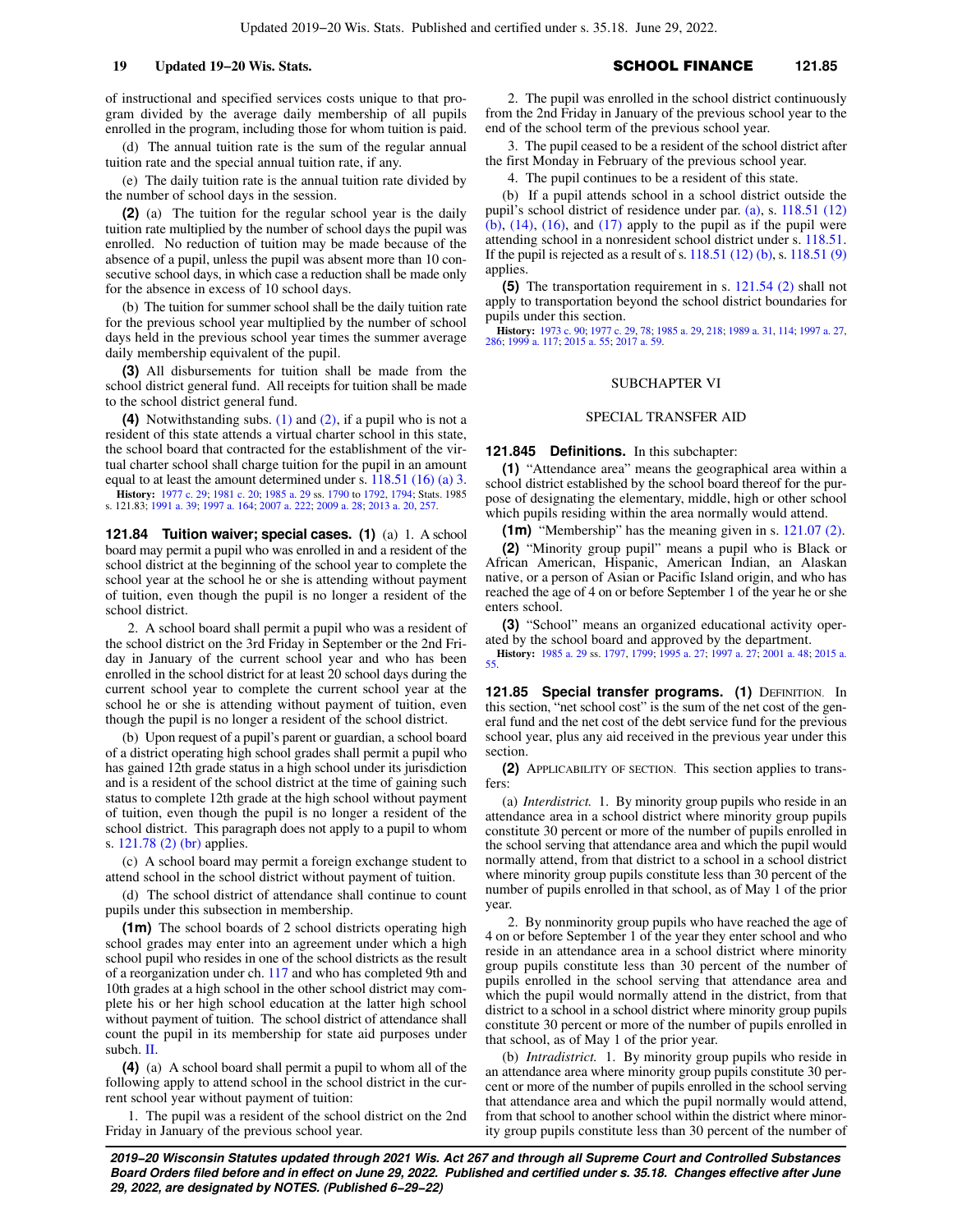## **121.85** SCHOOL FINANCE **Updated 19−20 Wis. Stats. 20**

pupils enrolled in that school or to a school serving the entire district.

2. By nonminority group pupils who have reached the age of 4 on or before September 1 of the year they enter school and who reside in an attendance area where minority group pupils constitute less than 30 percent of the number of pupils enrolled in the school serving that attendance area and which the pupil normally would attend, from that school to another school within the district where minority group pupils constitute 30 percent or more of the number of pupils enrolled in that school or to a school serving the entire district.

**(3)** TRANSFER AGREEMENTS. In accordance with sub. [\(2\)](https://docs.legis.wisconsin.gov/document/statutes/121.85(2)) and with the approval of the parents or guardian of the pupil:

(a) *Interdistrict.* 1. Subject to subd. [2.,](https://docs.legis.wisconsin.gov/document/statutes/121.85(3)(a)2.) the school board of the district of residence and the school board of the district of attendance may enter into annual written agreements to permit a pupil to attend a public school outside the school district of residence.

2. a. Except as provided in subd. [2. b.](https://docs.legis.wisconsin.gov/document/statutes/121.85(3)(a)2.b.), [c.,](https://docs.legis.wisconsin.gov/document/statutes/121.85(3)(a)2.c.) and [d.](https://docs.legis.wisconsin.gov/document/statutes/121.85(3)(a)2.d.), beginning on July 14, 2015, no school board may enter into a written agreement with another school board under subd. [1.](https://docs.legis.wisconsin.gov/document/statutes/121.85(3)(a)1.)

b. A school board may continue to enter into an annual written agreement with another school board under subd. [1.](https://docs.legis.wisconsin.gov/document/statutes/121.85(3)(a)1.) on behalf of a pupil that attended a public school under a written agreement under subd. [1.](https://docs.legis.wisconsin.gov/document/statutes/121.85(3)(a)1.) in the 2015−16 school year.

c. A school board may enter into a written agreement with another school board under subd. [1.](https://docs.legis.wisconsin.gov/document/statutes/121.85(3)(a)1.), and may continue to enter into that written agreement, on behalf of a pupil that will attend a public school under that agreement in the 2015−16 school year.

d. The school board of a school district operating grades kindergarten through 8 and a school board operating a unified high school district may enter into an annual written agreement under subd. [1.](https://docs.legis.wisconsin.gov/document/statutes/121.85(3)(a)1.) on behalf of a pupil that attended a public school in the school district operating grades kindergarten through 8 in the 2015−16 school year.

(b) *Intradistrict.* 1. Except as provided in subd. [2.](https://docs.legis.wisconsin.gov/document/statutes/121.85(3)(b)2.), the school board of a district may not permit a pupil to attend a public school under this section that is within the district but that is outside the pupil's attendance area.

2. The school board of a school district may permit a pupil to attend a public school under this section that is within the pupil's district of residence but that is outside the pupil's attendance area if the pupil attended a public school under this section that is within the pupil's district of residence but that is outside the pupil's attendance area in the 2015−16 school year.

**(4)** OTHER PLANS TO REDUCE RACIAL IMBALANCE. (a) Pupil transfers resulting from a plan implemented by the school board to reduce racial imbalance in a school district or attendance area shall be deemed to be transfer agreements under sub. [\(3\)](https://docs.legis.wisconsin.gov/document/statutes/121.85(3)) and shall be eligible for state aid under this section if the transfers comply with sub. [\(2\)](https://docs.legis.wisconsin.gov/document/statutes/121.85(2)), provided the transfers are of pupils who attended a public school in a school district or attendance area under the plan in the 2015−16 school year.

(b) Any school board that, prior to May 4, 1976, established a plan to reduce racial imbalance in the school district is eligible for state aid under sub.  $(6)$  (a) if the state superintendent approves the plan, provided the transfer pupil attended a public school in an attendance area other than the pupil's attendance area under the plan in the 2015−16 school year.

**(5)** PART−TIME TRANSFERS. (a) Except as provided in par. [\(b\),](https://docs.legis.wisconsin.gov/document/statutes/121.85(5)(b)) part−time transfers for curriculum offerings are not permitted under this section.

(b) A pupil who, in the 2015−16 school year, attended on a part−time basis under this section a public school that is in a school district other than the pupil's district of residence, or that is located in an attendance area other than the pupil's attendance area, for the purpose of receiving curriculum offerings at that school may continue to attend on a part−time basis under this section a public school that is in a school district other than the pupil's district of residence, or that is located in an attendance area other than the

pupil's attendance area, for the purpose of receiving curriculum offerings at that school. The department shall establish procedures for aid computations in such cases.

**(6)** STATE AIDS. (a) *Intradistrict transfer.* Except as provided under pars. [\(am\)](https://docs.legis.wisconsin.gov/document/statutes/121.85(6)(am)), [\(ar\),](https://docs.legis.wisconsin.gov/document/statutes/121.85(6)(ar)) and [\(as\),](https://docs.legis.wisconsin.gov/document/statutes/121.85(6)(as)) the school district of attendance of pupils transferring from one attendance area to another under subs.  $(3)$  (b) and [\(4\)](https://docs.legis.wisconsin.gov/document/statutes/121.85(4)) is entitled to an amount determined as follows:

1. Divide the state aid received in the current school year under s. [121.08](https://docs.legis.wisconsin.gov/document/statutes/121.08) by the membership used to compute state aid to the school district for the current school year.

2. Multiply the number of transfer pupils, as counted for membership purposes under s. [121.004 \(7\),](https://docs.legis.wisconsin.gov/document/statutes/121.004(7)) by 0.25.

3. Multiply the quotient under subd. [1.](https://docs.legis.wisconsin.gov/document/statutes/121.85(6)(a)1.) by the product under subd. [2.](https://docs.legis.wisconsin.gov/document/statutes/121.85(6)(a)2.)

(am) *Reduction of intradistrict transfer aid.* The school district operating under ch. [119](https://docs.legis.wisconsin.gov/document/statutes/ch.%20119) may not receive aid under par. [\(a\)](https://docs.legis.wisconsin.gov/document/statutes/121.85(6)(a)) for the number of pupils calculated as follows, if the calculation results in a positive number:

1. In the 2000−01 school year:

a. Subtract from 75 percent the percentage of pupils whose parents or guardians have provided the board of school directors with written consent to a pupil transfer to another attendance area.

b. Multiply the result under subd. [1. a.](https://docs.legis.wisconsin.gov/document/statutes/121.85(6)(am)1.a.) by the total number of transfer pupils under par. [\(a\)](https://docs.legis.wisconsin.gov/document/statutes/121.85(6)(a)) in the current school year.

2. In the 2001−02 school year:

a. Subtract from 80 percent the percentage of pupils whose parents or guardians have provided the board of school directors with written consent to a pupil transfer to another attendance area.

b. Multiply the result under subd. [2. a.](https://docs.legis.wisconsin.gov/document/statutes/121.85(6)(am)2.a.) by the total number of transfer pupils under par. [\(a\)](https://docs.legis.wisconsin.gov/document/statutes/121.85(6)(a)) in the current school year.

3. In the 2002−03 school year:

a. Subtract from 90 percent the percentage of pupils whose parents or guardians have provided the board of school directors with written consent to a pupil transfer to another attendance area.

b. Multiply the result under subd. [3. a.](https://docs.legis.wisconsin.gov/document/statutes/121.85(6)(am)3.a.) by the total number of transfer pupils under par. [\(a\)](https://docs.legis.wisconsin.gov/document/statutes/121.85(6)(a)) in the current school year.

4. In the 2003−04 school year:

a. Subtract from 95 percent the percentage of pupils whose parents or guardians have provided the board of school directors with written consent to a pupil transfer to another attendance area.

b. Multiply the result under subd. [4. a.](https://docs.legis.wisconsin.gov/document/statutes/121.85(6)(am)4.a.) by the total number of transfer pupils under par. [\(a\)](https://docs.legis.wisconsin.gov/document/statutes/121.85(6)(a)) in the current school year.

5. In the 2004−05 school year, the number of pupils whose parents or guardians have not provided the board of school directors with written consent to a pupil transfer to another attendance area.

6. In the 2005−06 school year and in each school year thereafter:

a. Subtract from 95 percent the percentage of pupils whose parents or guardians have provided the board of school directors with written consent to a pupil transfer to another attendance area.

b. Multiply the result under subd. [6. a.](https://docs.legis.wisconsin.gov/document/statutes/121.85(6)(am)6.a.) by the total number of transfer pupils under par.  $(a)$  in the current school year.

(ar) *Hold harmless.* 1. In the 1999−2000 school year, the department shall pay to the school district operating under ch. [119](https://docs.legis.wisconsin.gov/document/statutes/ch.%20119) the greater of the following:

a. The amount of aid received in the 1998−99 school year under par. [\(a\).](https://docs.legis.wisconsin.gov/document/statutes/121.85(6)(a))

b. The amount of aid to which the school district is entitled under par. [\(a\).](https://docs.legis.wisconsin.gov/document/statutes/121.85(6)(a))

2. Except as provided in subd. [3.,](https://docs.legis.wisconsin.gov/document/statutes/121.85(6)(ar)3.) in the 2000−01 school year and in each school year thereafter, the department shall pay to the school district operating under ch. [119](https://docs.legis.wisconsin.gov/document/statutes/ch.%20119) the greater of the following:

a. The amount of aid received in the 1998−99 school year under par.  $(a)$ , less the reduction under par.  $(am)$ .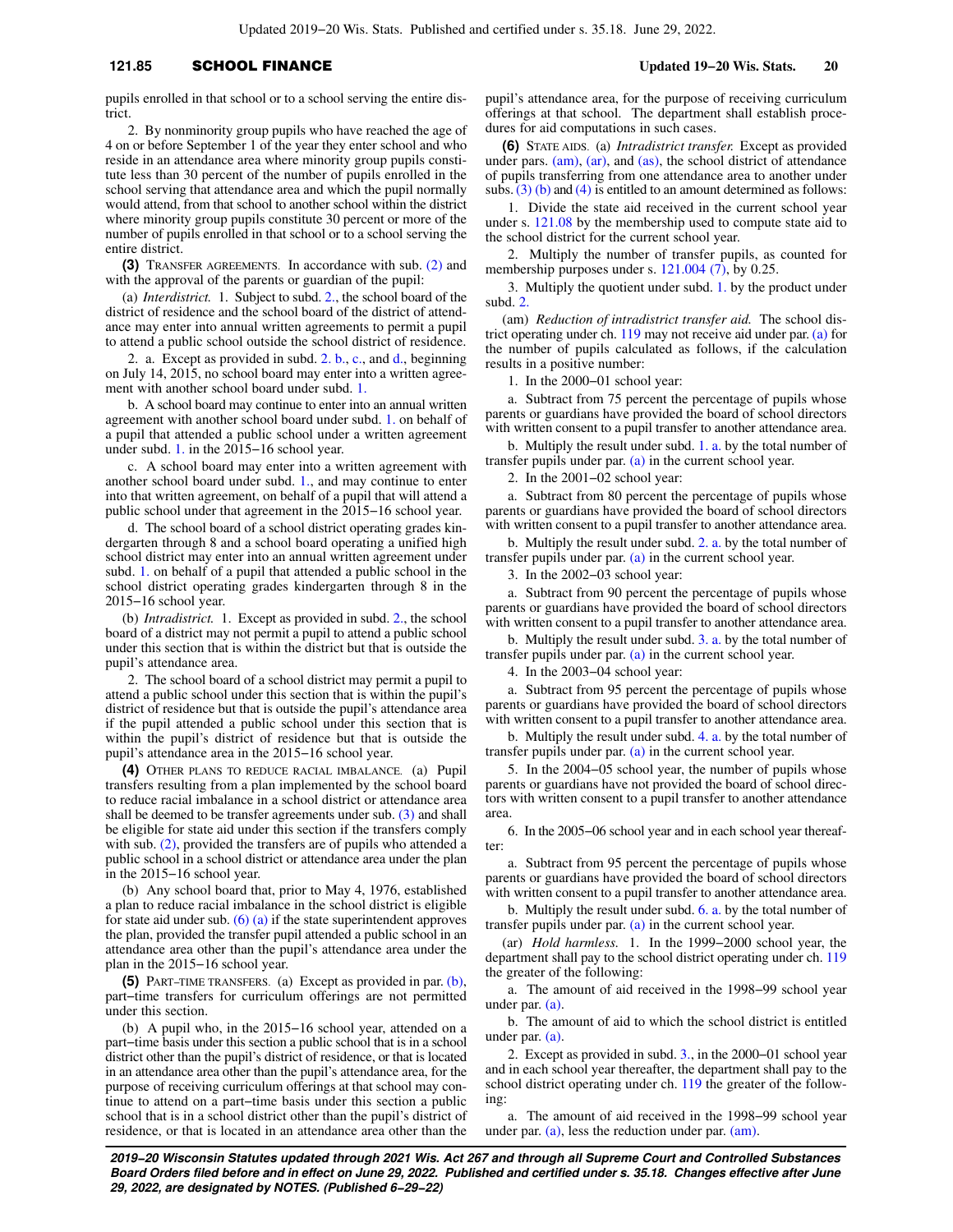b. The amount of aid to which the school district is entitled under par. [\(a\)](https://docs.legis.wisconsin.gov/document/statutes/121.85(6)(a)), less the reduction under par. [\(am\).](https://docs.legis.wisconsin.gov/document/statutes/121.85(6)(am))

c. The amount of aid to which the school district is entitled under par. [\(as\),](https://docs.legis.wisconsin.gov/document/statutes/121.85(6)(as)) less the reduction under par. [\(am\)](https://docs.legis.wisconsin.gov/document/statutes/121.85(6)(am)).

3. a. If one or more bonds are issued under s.  $66.1333(5r)$ , subd. [2.](https://docs.legis.wisconsin.gov/document/statutes/121.85(6)(ar)2.) does not apply beginning in the first fiscal year following certification by the secretary of administration to the department that the last principal and interest payment on the bonds has been made.

b. If no bonds are issued under s.  $66.1333$  (5r) by the date specified in that section, subd. [2.](https://docs.legis.wisconsin.gov/document/statutes/121.85(6)(ar)2.) does not apply beginning in the first fiscal year following that date.

(as) *Intradistrict transfer aid hold harmless.* Subject to par. [\(ar\):](https://docs.legis.wisconsin.gov/document/statutes/121.85(6)(ar))

1. In the 2015−16 school year, the school district of attendance of pupils transferring from one attendance area to another under subs. [\(3\) \(b\)](https://docs.legis.wisconsin.gov/document/statutes/121.85(3)(b)) and [\(4\)](https://docs.legis.wisconsin.gov/document/statutes/121.85(4)) is entitled to the greater of the following:

a. The amount of aid to which the school district is entitled under par. [\(a\)](https://docs.legis.wisconsin.gov/document/statutes/121.85(6)(a)).

b. The amount of aid to which the school district was entitled under par. [\(a\)](https://docs.legis.wisconsin.gov/document/statutes/121.85(6)(a)) in the 2014−15 school year multiplied by 0.875.

2. In the 2016−17 school year, the school district of attendance of pupils transferring from one attendance area to another under subs. [\(3\) \(b\)](https://docs.legis.wisconsin.gov/document/statutes/121.85(3)(b)) and [\(4\)](https://docs.legis.wisconsin.gov/document/statutes/121.85(4)) is entitled to the greater of the following:

a. The amount of aid to which the school district is entitled under par. [\(a\)](https://docs.legis.wisconsin.gov/document/statutes/121.85(6)(a)).

b. The amount of aid to which the school district was entitled under par. [\(a\)](https://docs.legis.wisconsin.gov/document/statutes/121.85(6)(a)) in the 2014−15 school year multiplied by 0.75.

3. In the 2017−18 school year, the school district of attendance of pupils transferring from one attendance area to another under subs.  $(3)$  (b) and [\(4\)](https://docs.legis.wisconsin.gov/document/statutes/121.85(4)) is entitled to the greater of the following:

a. The amount of aid to which the school district is entitled under par. [\(a\)](https://docs.legis.wisconsin.gov/document/statutes/121.85(6)(a)).

b. The amount of aid to which the school district was entitled under par. [\(a\)](https://docs.legis.wisconsin.gov/document/statutes/121.85(6)(a)) in the 2014−15 school year multiplied by 0.625.

4. In the 2018−19 school year, the school district of attendance of pupils transferring from one attendance area to another under subs.  $(3)$  (b) and [\(4\)](https://docs.legis.wisconsin.gov/document/statutes/121.85(4)) is entitled to the greater of the following:

a. The amount of aid to which the school district is entitled under par. [\(a\)](https://docs.legis.wisconsin.gov/document/statutes/121.85(6)(a)).

b. The amount of aid to which the school district was entitled under par. [\(a\)](https://docs.legis.wisconsin.gov/document/statutes/121.85(6)(a)) in the 2014−15 school year multiplied by 0.50.

5. In the 2019−20 school year, the school district of attendance of pupils transferring from one attendance area to another under subs.  $(3)$  (b) and [\(4\)](https://docs.legis.wisconsin.gov/document/statutes/121.85(4)) is entitled to the greater of the following:

a. The amount of aid to which the school district is entitled under par. [\(a\)](https://docs.legis.wisconsin.gov/document/statutes/121.85(6)(a)).

b. The amount of aid to which the school district was entitled under par. [\(a\)](https://docs.legis.wisconsin.gov/document/statutes/121.85(6)(a)) in the 2014−15 school year multiplied by 0.375.

6. In the 2020−21 school year, the school district of attendance of pupils transferring from one attendance area to another under subs.  $(3)$  (b) and  $(4)$  is entitled to the greater of the following:

a. The amount of aid to which the school district is entitled under par. [\(a\)](https://docs.legis.wisconsin.gov/document/statutes/121.85(6)(a)).

b. The amount of aid to which the school district was entitled under par. [\(a\)](https://docs.legis.wisconsin.gov/document/statutes/121.85(6)(a)) in the 2014−15 school year multiplied by 0.25.

7. In the 2021−22 school year, the school district of attendance of pupils transferring from one attendance area to another under subs.  $(3)$  (b) and [\(4\)](https://docs.legis.wisconsin.gov/document/statutes/121.85(4)) is entitled to the greater of the following:

a. The amount of aid to which the school district is entitled under par. [\(a\).](https://docs.legis.wisconsin.gov/document/statutes/121.85(6)(a))

b. The amount of aid to which the school district was entitled under par. [\(a\)](https://docs.legis.wisconsin.gov/document/statutes/121.85(6)(a)) in the 2014−15 school year multiplied by 0.125.

(b) *Interdistrict transfer.* 2. Subject to par. [\(bm\),](https://docs.legis.wisconsin.gov/document/statutes/121.85(6)(bm)) in each school year, the school district of attendance of pupils transferring from one school district to another under sub. [\(3\) \(a\)](https://docs.legis.wisconsin.gov/document/statutes/121.85(3)(a)) shall receive an amount equal to that produced by multiplying the number of pupils transferred into the school district under sub.  $(3)$  (a) in the previous school year by the amount produced by dividing the school district's net school cost by the sum of the membership, plus the number of pupils transferred into the school district of attendance in the previous school year under sub. [\(3\) \(a\).](https://docs.legis.wisconsin.gov/document/statutes/121.85(3)(a))

3. If, in the 1994−95 school year, the number of pupils transferring from one school district to another under sub. [\(3\) \(a\)](https://docs.legis.wisconsin.gov/document/statutes/121.85(3)(a)) constitute 5 percent or more of the total membership of the school district of attendance, in the 1995−96 school year the school district of attendance shall receive an amount equal to 1.2 multiplied by the amount to which the district is entitled under subd. [2.](https://docs.legis.wisconsin.gov/document/statutes/121.85(6)(b)2.)

(bm) *Interdistrict transfer aid hold harmless.* 1. In the 2015−16 school year, the school district of attendance of pupils transferring from one school district to another under sub. [\(3\) \(a\)](https://docs.legis.wisconsin.gov/document/statutes/121.85(3)(a)) is entitled to the greater of the following:

a. The amount of aid to which the school district is entitled under par. [\(b\)](https://docs.legis.wisconsin.gov/document/statutes/121.85(6)(b)).

b. The amount of aid to which the school district was entitled under par. [\(b\)](https://docs.legis.wisconsin.gov/document/statutes/121.85(6)(b)) in the 2014−15 school year multiplied by 0.875.

2. In the 2016−17 school year, the school district of attendance of pupils transferring from one school district to another under sub.  $(3)$  (a) is entitled to the greater of the following:

a. The amount of aid to which the school district is entitled under par. [\(b\)](https://docs.legis.wisconsin.gov/document/statutes/121.85(6)(b)).

b. The amount of aid to which the school district was entitled under par. [\(b\)](https://docs.legis.wisconsin.gov/document/statutes/121.85(6)(b)) in the 2014−15 school year multiplied by 0.75.

3. In the 2017−18 school year, the school district of attendance of pupils transferring from one school district to another under sub.  $(3)$  (a) is entitled to the greater of the following:

a. The amount of aid to which the school district is entitled under par. [\(b\)](https://docs.legis.wisconsin.gov/document/statutes/121.85(6)(b)).

b. The amount of aid to which the school district was entitled under par. [\(b\)](https://docs.legis.wisconsin.gov/document/statutes/121.85(6)(b)) in the 2014−15 school year multiplied by 0.625.

4. In the 2018−19 school year, the school district of attendance of pupils transferring from one school district to another under sub.  $(3)$  (a) is entitled to the greater of the following:

a. The amount of aid to which the school district is entitled under par. [\(b\)](https://docs.legis.wisconsin.gov/document/statutes/121.85(6)(b)).

b. The amount of aid to which the school district was entitled under par. [\(b\)](https://docs.legis.wisconsin.gov/document/statutes/121.85(6)(b)) in the 2014−15 school year multiplied by 0.50.

5. In the 2019−20 school year, the school district of attendance of pupils transferring from one school district to another under sub.  $(3)$  (a) is entitled to the greater of the following:

a. The amount of aid to which the school district is entitled under par. [\(b\)](https://docs.legis.wisconsin.gov/document/statutes/121.85(6)(b)).

b. The amount of aid to which the school district was entitled under par. [\(b\)](https://docs.legis.wisconsin.gov/document/statutes/121.85(6)(b)) in the 2014−15 school year multiplied by 0.375.

6. In the 2020−21 school year, the school district of attendance of pupils transferring from one school district to another under sub. [\(3\) \(a\)](https://docs.legis.wisconsin.gov/document/statutes/121.85(3)(a)) is entitled to the greater of the following:

a. The amount of aid to which the school district is entitled under par. [\(b\)](https://docs.legis.wisconsin.gov/document/statutes/121.85(6)(b)).

b. The amount of aid to which the school district was entitled under par. [\(b\)](https://docs.legis.wisconsin.gov/document/statutes/121.85(6)(b)) in the 2014−15 school year multiplied by 0.25.

7. In the 2021−22 school year, the school district of attendance of pupils transferring from one school district to another under sub.  $(3)$  (a) is entitled to the greater of the following:

**2019−20 Wisconsin Statutes updated through 2021 Wis. Act 267 and through all Supreme Court and Controlled Substances Board Orders filed before and in effect on June 29, 2022. Published and certified under s. 35.18. Changes effective after June 29, 2022, are designated by NOTES. (Published 6−29−22)**

## **21 Updated 19−20 Wis. Stats.** SCHOOL FINANCE 121.85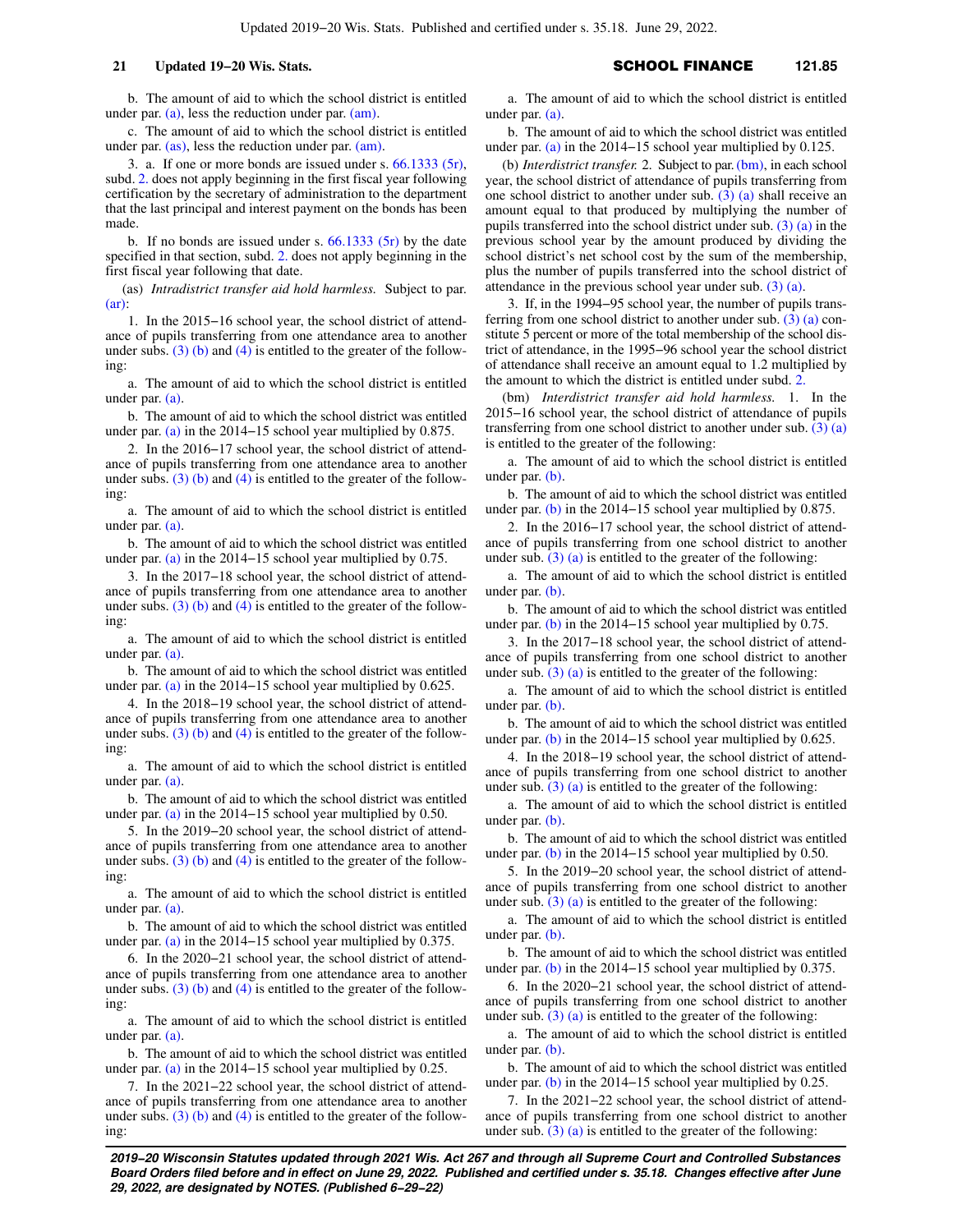## **121.85** SCHOOL FINANCE **Updated 19−20 Wis. Stats. 22**

a. The amount of aid to which the school district is entitled under par. [\(b\).](https://docs.legis.wisconsin.gov/document/statutes/121.85(6)(b))

b. The amount of aid to which the school district was entitled under par. [\(b\)](https://docs.legis.wisconsin.gov/document/statutes/121.85(6)(b)) in the 2014−15 school year multiplied by 0.125.

(c) *Special applications.* If a school district finds that it has incurred costs beyond aids received because of the number of pupils which it has accepted as transfers under this section, it may apply to the department for supplementary aids under this subsection. If the department finds that the school district has incurred costs for which reimbursement has not been made under par. [\(b\)](https://docs.legis.wisconsin.gov/document/statutes/121.85(6)(b)2.) [2.](https://docs.legis.wisconsin.gov/document/statutes/121.85(6)(b)2.) or [3.,](https://docs.legis.wisconsin.gov/document/statutes/121.85(6)(b)3.) it shall supplement the state aids paid to the district under this section in an amount equal to the unreimbursed cost.

(d) *Aid in lieu of tuition.* Aid payments under this section shall be in lieu of tuition payments required under subch. [V.](https://docs.legis.wisconsin.gov/document/statutes/subch.%20V%20of%20ch.%20121) Aid payments under this section shall not be made for interdistrict transfers under sub. [\(6\) \(b\),](https://docs.legis.wisconsin.gov/document/statutes/121.85(6)(b)) if tuition payments are made from funds received by the school district of residence under P.L. [73−167](https://docs.legis.wisconsin.gov/document/publiclaw/73-167) and P.L. 81–874, as amended, for pupils so transferring from such district of residence.

(e) *Sources of aid payments.* State aid under this section shall be paid from the appropriation under s. [20.255 \(2\) \(ac\).](https://docs.legis.wisconsin.gov/document/statutes/20.255(2)(ac))

(g) *Minority census tracts.* 1. In this paragraph:

a. "Base year enrollment" means the number of pupils enrolled in the nonspecialty public schools located in minority census tracts in the 1984−85 school year.

b. "Minority census tract" means a census tract that has a nonwhite population of 20 percent or more, according to the most recent federal decennial census, and that is located in a school district containing a 1st class city.

2. Each pupil attending a nonspecialty public school in a minority census tract who is in excess of the base year enrollment shall be counted as an additional 0.2 pupil in membership for general aid under subch. [II](https://docs.legis.wisconsin.gov/document/statutes/subch.%20II%20of%20ch.%20121).

(h) *Sunset.* Beginning on July 14, 2015, a school district may not receive state aid under this section unless all of the following conditions are satisfied:

1. A pupil is attending a public school in the school district under one of the following:

a. A transfer agreement under sub. [\(3\)](https://docs.legis.wisconsin.gov/document/statutes/121.85(3)).

b. A plan that has been deemed a transfer agreement under sub.  $(4)$   $(a)$  or approved under sub.  $(4)$   $(b)$ .

c. A part−time transfer under sub. [\(5\)](https://docs.legis.wisconsin.gov/document/statutes/121.85(5)).

2. The attendance of the pupil in the public school pursuant to the transfer agreement, plan, or part−time transfer described in subd. [1.](https://docs.legis.wisconsin.gov/document/statutes/121.85(6)(h)1.) complies with sub. [\(2\)](https://docs.legis.wisconsin.gov/document/statutes/121.85(2)).

3. One of the following conditions is satisfied:

a. The pupil described in subd. [1.](https://docs.legis.wisconsin.gov/document/statutes/121.85(6)(h)1.) attended a public school in the school district under one of the following in the 2015−16 school year: a transfer agreement under sub.  $(3)$ ; a plan that has been deemed a transfer agreement under sub. [\(4\) \(a\)](https://docs.legis.wisconsin.gov/document/statutes/121.85(4)(a)) or approved under sub.  $(4)$  (b); or a part–time transfer under sub.  $(5)$ .

b. The school district is a unified high school district and the pupil described in subd. [1.](https://docs.legis.wisconsin.gov/document/statutes/121.85(6)(h)1.) is attending the high school in the unified high school district under a transfer agreement under sub. [\(3\)](https://docs.legis.wisconsin.gov/document/statutes/121.85(3)(a)2.d.) [\(a\) 2. d.](https://docs.legis.wisconsin.gov/document/statutes/121.85(3)(a)2.d.)

**(6m)** USE OF AID FOR LEASE OR LOAN PAYMENTS. If the board of directors of the school district operating under ch. [119](https://docs.legis.wisconsin.gov/document/statutes/ch.%20119) leases buildings or sites from the redevelopment authority of the city or borrows money from the redevelopment authority of the city under s. [119.16 \(3\) \(c\)](https://docs.legis.wisconsin.gov/document/statutes/119.16(3)(c)), it may use intradistrict transfer aid under sub. [\(6\)](https://docs.legis.wisconsin.gov/document/statutes/121.85(6)) to make lease payments or repay the loan. If the board of school directors decides to use the aid to make lease payments or repay the loan, it may request the department to remit the intradistrict transfer aid under sub. [\(6\)](https://docs.legis.wisconsin.gov/document/statutes/121.85(6)) to the redevelopment authority of the city of Milwaukee in an annual amount agreed to by the board of school directors and the department, and the department shall ensure that the aid remittance does not affect the amount determined to be received by the board of school directors as state aid under s. [121.08](https://docs.legis.wisconsin.gov/document/statutes/121.08) for any other purpose.

**(7)** TRANSPORTATION. Transportation shall be provided to pupils transferring schools under this section if required under subch. [IV.](https://docs.legis.wisconsin.gov/document/statutes/subch.%20IV%20of%20ch.%20121) Transportation for a pupil attending a public school under sub.  $(3)$   $(a)$  outside the pupil's school district of residence shall be provided pursuant to agreement between the school district of residence and the school district of attendance. If either the school district of residence or the school district of attendance operates a program of intradistrict transfers under sub.  $(3)$  (b), that school district shall be responsible for the cost of transportation. The school district may meet this responsibility either by contracting directly for provision of transportation or by reimbursing another school district for the cost of such a contract. Transportation for a pupil attending a public school under sub.  $(3)$  (b) outside his or her attendance area of residence may be provided by his or her school district. A school district providing transportation under this subsection may not claim transportation aid under subch. [IV](https://docs.legis.wisconsin.gov/document/statutes/subch.%20IV%20of%20ch.%20121) for pupils so transported. A school district that transports a pupil who moves outside his or her attendance district during the school year to the school in the pupil's former attendance district may use intradistrict transfer aid under sub. [\(6\)](https://docs.legis.wisconsin.gov/document/statutes/121.85(6)) to pay the costs of transporting the pupil.

**(8)** TRANSFERRED PUPILS. Pupils transferring schools under this section shall be subject to the same rules and regulations as resident pupils and shall have the responsibilities, privileges, and rights of resident pupils in the school district or attendance area. Subject to this subsection, a pupil transferring schools under either sub. [\(3\) \(a\)](https://docs.legis.wisconsin.gov/document/statutes/121.85(3)(a)) or [\(b\)](https://docs.legis.wisconsin.gov/document/statutes/121.85(3)(b)) has the right to complete his or her education at the elementary, middle, or high school to which he or she transfers so long as full funding therefor is available under s. [20.255 \(2\) \(ac\)](https://docs.legis.wisconsin.gov/document/statutes/20.255(2)(ac)).

**(9)** PLANNING COUNCILS. (a) Annually on or before October 1, the school board of each school district lying wholly or partially within a county having a population of 750,000 or more shall organize a planning council with the school board of the school district within such county containing a 1st class city. Each planning council shall consist of 10 members, 5 members from the school district containing a 1st class city and 5 members from the school district which does not contain a 1st class city. The representatives of the planning council from each school district shall include, for terms of membership determined by the school board, 3 school board members, the school district administrator and one public member who resides in the school district. In the case of school districts containing a 1st class city, the school board may appoint the same persons as representatives to more than one planning council, and the school district administrator may select a representative to serve in his or her place on any planning council. Within 180 days after its appointment, each planning council shall make a recommendation to its appointing school boards on a cooperative program designed to facilitate transfers under sub. [\(3\)](https://docs.legis.wisconsin.gov/document/statutes/121.85(3)(a)) [\(a\)](https://docs.legis.wisconsin.gov/document/statutes/121.85(3)(a)) for the ensuing school term to promote cultural and racial integration. The recommendations shall include achievement and other relevant factors for the school boards to consider in permitting pupils to transfer for the purpose of facilitating, so far as possible, a balanced representation of the pupils who might transfer under sub.  $(3)$  (a). Within 90 days after receiving the recommendation of the planning council, each school board shall determine the extent to which its district will participate in the cooperative program. Upon making its determination, each school board shall disseminate information concerning the cooperative program to pupils and parents and guardians of pupils in the school district. Information shall be disseminated regarding the availability of transfers, the nature of the transportation to be provided, the courses and programs to be available to transfer pupils and any other aspects which the school board determines to be appropriate.

(b) Within 90 days after determining that its district will participate in transfers under this section, the school board of a district not subject to par. [\(a\)](https://docs.legis.wisconsin.gov/document/statutes/121.85(9)(a)) shall make appointments to, and shall orga-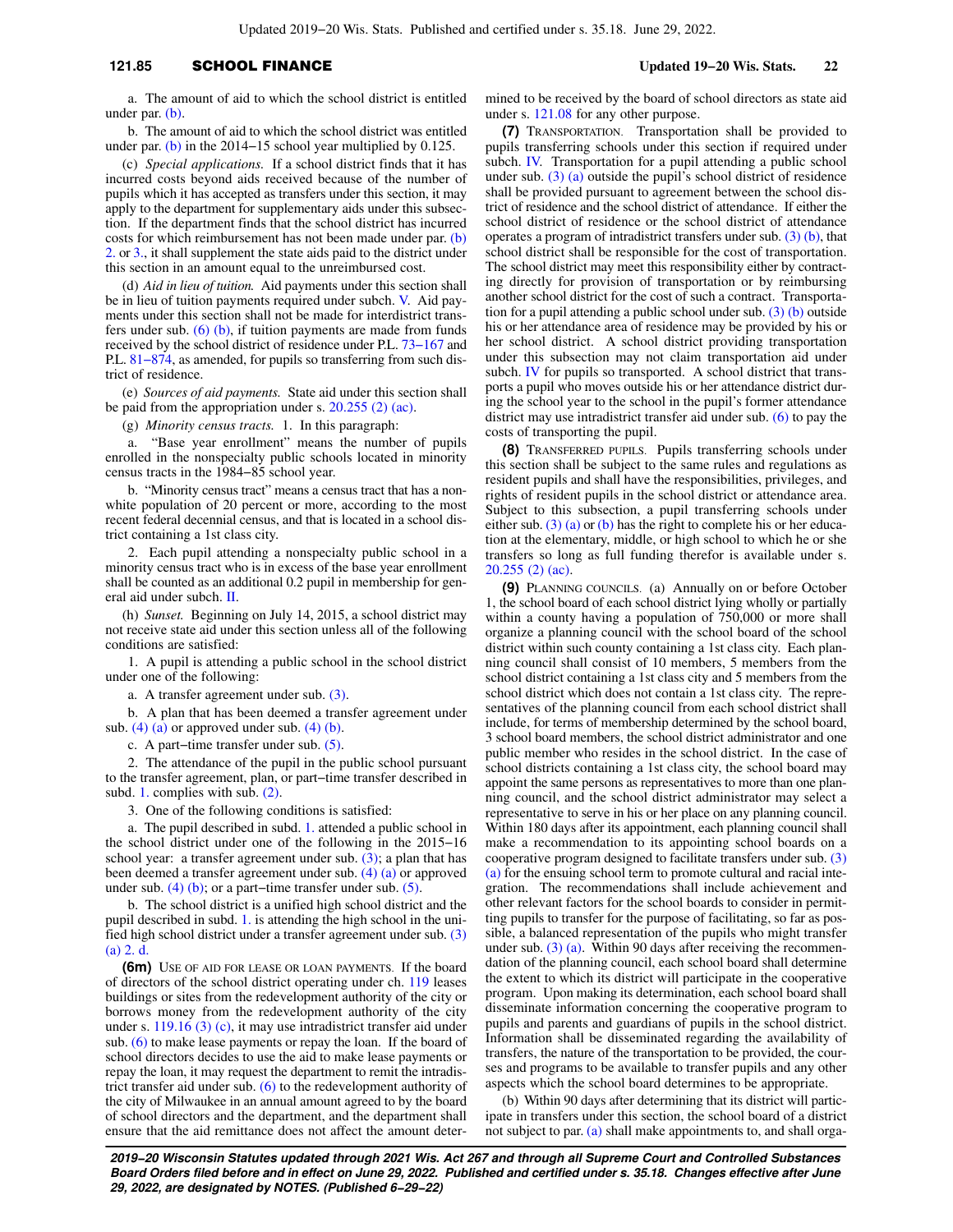nize with other participating school districts, a planning council to make recommendations to facilitate cooperative programs.

(c) The obligation under par. [\(a\)](https://docs.legis.wisconsin.gov/document/statutes/121.85(9)(a)) to organize planning councils shall apply only with regard to school terms for which full pupil transfer aids are appropriated under s. [20.255 \(2\) \(ac\)](https://docs.legis.wisconsin.gov/document/statutes/20.255(2)(ac)) and planning council assistance funds are appropriated under s. [20.255 \(1\)](https://docs.legis.wisconsin.gov/document/statutes/20.255(1)(a)) [\(a\).](https://docs.legis.wisconsin.gov/document/statutes/20.255(1)(a))

**History:** [1975 c. 220;](https://docs.legis.wisconsin.gov/document/acts/1975/220) [1977 c. 29,](https://docs.legis.wisconsin.gov/document/acts/1977/29) [418;](https://docs.legis.wisconsin.gov/document/acts/1977/418) [1979 c. 34](https://docs.legis.wisconsin.gov/document/acts/1979/34) ss. [966m](https://docs.legis.wisconsin.gov/document/acts/1979/34,%20s.%20966m), [2102 \(43\) \(a\)](https://docs.legis.wisconsin.gov/document/acts/1979/34,%20s.%202102); [1979](https://docs.legis.wisconsin.gov/document/acts/1979/221) [c. 221](https://docs.legis.wisconsin.gov/document/acts/1979/221); [1981 c. 20](https://docs.legis.wisconsin.gov/document/acts/1981/20), [385;](https://docs.legis.wisconsin.gov/document/acts/1981/385) [1983 a. 27](https://docs.legis.wisconsin.gov/document/acts/1983/27) s. [2202 \(42\);](https://docs.legis.wisconsin.gov/document/acts/1983/27,%20s.%202202) [1983 a. 189](https://docs.legis.wisconsin.gov/document/acts/1983/189); [1985 a. 29;](https://docs.legis.wisconsin.gov/document/acts/1985/29) [1987 a. 399](https://docs.legis.wisconsin.gov/document/acts/1987/399); [1989 a. 31,](https://docs.legis.wisconsin.gov/document/acts/1989/31) [259](https://docs.legis.wisconsin.gov/document/acts/1989/259), [336;](https://docs.legis.wisconsin.gov/document/acts/1989/336) [1991 a. 39](https://docs.legis.wisconsin.gov/document/acts/1991/39), [48](https://docs.legis.wisconsin.gov/document/acts/1991/48); [1993 a. 16;](https://docs.legis.wisconsin.gov/document/acts/1993/16) [1995 a. 27](https://docs.legis.wisconsin.gov/document/acts/1995/27) ss. [4095m](https://docs.legis.wisconsin.gov/document/acts/1995/27,%20s.%204095m) to [4098,](https://docs.legis.wisconsin.gov/document/acts/1995/27,%20s.%204098) [9145](https://docs.legis.wisconsin.gov/document/acts/1995/27,%20s.%209145) [\(1\);](https://docs.legis.wisconsin.gov/document/acts/1995/27,%20s.%209145) [1997 a. 27](https://docs.legis.wisconsin.gov/document/acts/1997/27); [1999 a. 9;](https://docs.legis.wisconsin.gov/document/acts/1999/9) [2001 a. 16](https://docs.legis.wisconsin.gov/document/acts/2001/16), [30,](https://docs.legis.wisconsin.gov/document/acts/2001/30) [105;](https://docs.legis.wisconsin.gov/document/acts/2001/105) [2005 a. 25](https://docs.legis.wisconsin.gov/document/acts/2005/25); [2015 a. 55](https://docs.legis.wisconsin.gov/document/acts/2015/55); [2017 a. 207](https://docs.legis.wisconsin.gov/document/acts/2017/207) s. [5](https://docs.legis.wisconsin.gov/document/acts/2017/207,%20s.%205). **NOTE: [Chapter 220, laws of 1975,](https://docs.legis.wisconsin.gov/document/acts/1975/220) which created this section, contains a legis-**

**lative declaration of policy in section 1 of the act.**

### **121.86 Merged attendance area programs. (1) DEFINI-**TIONS. In this section:

(a) "Base school" means the school in a merged attendance area that has the lowest enrollment of the schools in the merged attendance area.

(b) "Merged attendance area" means an attendance area that contains one of the following:

1. Two or more schools that offer elementary grades, with each such grade offered at only one school.

2. Two or more schools that offer middle school grades, with each such grade offered at only one school.

3. Two or more schools that offer high school grades, with each such grade offered at only one school.

**(2)** STATE AID. (a) Except as provided under sub. [\(3\),](https://docs.legis.wisconsin.gov/document/statutes/121.86(3)) if a school board establishes a merged attendance area after January 1, 1984, for the purpose of reducing racial imbalance in the school district, the school district shall be entitled to an amount determined as follows:

1. Divide the state aid received in the current school year under s. [121.08](https://docs.legis.wisconsin.gov/document/statutes/121.08) by the membership used to compute state aid to the school district for the current school year.

2. Multiply the number of pupils enumerated under pars. [\(b\)](https://docs.legis.wisconsin.gov/document/statutes/121.86(2)(b)) and [\(c\)](https://docs.legis.wisconsin.gov/document/statutes/121.86(2)(c)) by 0.25.

3. Multiply the quotient under subd. [1.](https://docs.legis.wisconsin.gov/document/statutes/121.86(2)(a)1.) by the product under subd. [2.](https://docs.legis.wisconsin.gov/document/statutes/121.86(2)(a)2.)

(b) The number of minority group pupils enrolled in the base school, not to exceed:

1. The number of minority group pupils who reside in the merged attendance area; minus

2. The number of minority group pupils enrolled in the base school or 30 percent of the total enrollment of the base school, whichever is greater.

(c) The number of minority group pupils enrolled in the nonbase schools located in the merged attendance area or 30 percent of the total enrollment of such nonbase schools, whichever is less.

**(3)** STATE AID EXCEPTION. Pupils under sub. [\(2\) \(b\)](https://docs.legis.wisconsin.gov/document/statutes/121.86(2)(b)) and [\(c\)](https://docs.legis.wisconsin.gov/document/statutes/121.86(2)(c)) who are enrolled in a kindergarten program or in a preschool program under subch. [V of ch. 115](https://docs.legis.wisconsin.gov/document/statutes/subch.%20V%20of%20ch.%20115) shall be multiplied under sub. [\(2\) \(a\) 2.](https://docs.legis.wisconsin.gov/document/statutes/121.86(2)(a)2.) by a number equal to the result obtained by multiplying 0.25 by the appropriate fraction under s.  $121.004$  (7) (c), [\(cm\)](https://docs.legis.wisconsin.gov/document/statutes/121.004(7)(cm)) or [\(d\).](https://docs.legis.wisconsin.gov/document/statutes/121.004(7)(d))

**(4)** TRANSPORTATION. A school district shall provide transportation to pupils under this section if required under subch. [IV,](https://docs.legis.wisconsin.gov/document/statutes/subch.%20IV%20of%20ch.%20121) but may not claim transportation aid under subch. [IV](https://docs.legis.wisconsin.gov/document/statutes/subch.%20IV%20of%20ch.%20121) for the number of pupils determined under sub. [\(2\)](https://docs.legis.wisconsin.gov/document/statutes/121.86(2)).

**History:** [1985 a. 29;](https://docs.legis.wisconsin.gov/document/acts/1985/29) [1987 a. 399;](https://docs.legis.wisconsin.gov/document/acts/1987/399) [1989 a. 31](https://docs.legis.wisconsin.gov/document/acts/1989/31), [309](https://docs.legis.wisconsin.gov/document/acts/1989/309), [336,](https://docs.legis.wisconsin.gov/document/acts/1989/336) [359;](https://docs.legis.wisconsin.gov/document/acts/1989/359) [1991 a. 39,](https://docs.legis.wisconsin.gov/document/acts/1991/39) [48](https://docs.legis.wisconsin.gov/document/acts/1991/48), [315](https://docs.legis.wisconsin.gov/document/acts/1991/315); [1993 a. 16](https://docs.legis.wisconsin.gov/document/acts/1993/16); [1995 a. 27](https://docs.legis.wisconsin.gov/document/acts/1995/27).

**121.87 School district report. (1)** Any school district that receives aid under this subchapter in any school year shall submit a report to the state superintendent, on a form provided by the state superintendent, by October 15 of the following school year. The report shall include all of the following for the school year in which the school district received aid:

(a) The number of pupils who transferred to the school district, the number of pupils who transferred to another school district and the number of intradistrict transfers under this subchapter.

(b) The number of pupils who transferred to the school district under this subchapter who satisfy the income eligibility criteria for free or reduced−price lunches under [42 USC 1758](https://docs.legis.wisconsin.gov/document/usc/42%20USC%201758) (b) (1).

(c) A detailed description of how the school district used the aid received under this subchapter, including any expenditures on staff, materials and services that are not related to the special transfer program. The report shall separately describe the use of aid received under s. [121.85 \(6\) \(b\) 3.](https://docs.legis.wisconsin.gov/document/statutes/121.85(6)(b)3.)

(d) The additional costs incurred by the school district for the pupils who transferred to the school district under this subchapter, including the cost of any additional teachers and the costs of counseling, remediation and pupil transportation.

(e) Any other information requested by the state superintendent.

**(2)** The state superintendent shall develop a standard method for reporting under sub. [\(1\).](https://docs.legis.wisconsin.gov/document/statutes/121.87(1))

**(3)** In addition to the report under sub. [\(1\),](https://docs.legis.wisconsin.gov/document/statutes/121.87(1)) annually by May 1 the board of school directors of the school district operating under ch. [119](https://docs.legis.wisconsin.gov/document/statutes/ch.%20119) shall submit a report to the legislature under s. [13.172 \(2\)](https://docs.legis.wisconsin.gov/document/statutes/13.172(2)) that specifies the number, percentage, race, sex, grade and attendance area of pupils transferred outside their attendance area without written consent under s. [121.85 \(6\) \(am\)](https://docs.legis.wisconsin.gov/document/statutes/121.85(6)(am)).

**History:** [1989 a. 31](https://docs.legis.wisconsin.gov/document/acts/1989/31); [1995 a. 27](https://docs.legis.wisconsin.gov/document/acts/1995/27) s. [9145 \(1\);](https://docs.legis.wisconsin.gov/document/acts/1995/27,%20s.%209145) [1997 a. 27](https://docs.legis.wisconsin.gov/document/acts/1997/27), [113](https://docs.legis.wisconsin.gov/document/acts/1997/113); [1999 a. 9](https://docs.legis.wisconsin.gov/document/acts/1999/9), [19;](https://docs.legis.wisconsin.gov/document/acts/1999/19) [2015](https://docs.legis.wisconsin.gov/document/acts/2015/55) [a. 55.](https://docs.legis.wisconsin.gov/document/acts/2015/55)

### SUBCHAPTER VII

### REVENUE LIMIT

### **121.90 Definitions.** In this subchapter:

**(1)** "Number of pupils enrolled" means the number of pupils enrolled on the 3rd Friday of September, including pupils identified in s.  $121.05$  (1) (a) 1. to [11.](https://docs.legis.wisconsin.gov/document/statutes/121.05(1)(a)11.) and [13.](https://docs.legis.wisconsin.gov/document/statutes/121.05(1)(a)13.) and pupils enrolled and counted on an alternate counting date under s. [121.05 \(3\)](https://docs.legis.wisconsin.gov/document/statutes/121.05(3)) or [\(3m\),](https://docs.legis.wisconsin.gov/document/statutes/121.05(3m)) and the number of pupils attending the Challenge Academy program under s.  $321.03$  (1) (c) in the previous spring session, except that "number of pupils enrolled" excludes the number of pupils attending public school under ss. [118.145 \(4\)](https://docs.legis.wisconsin.gov/document/statutes/118.145(4)) and [118.53](https://docs.legis.wisconsin.gov/document/statutes/118.53) and except as follows:

(a) In determining a school district's revenue limit for the 1998−99 school year, a number equal to 20 percent of the summer enrollment in 1998 shall be included in the number of pupils enrolled on the 3rd Friday of September 1998.

(b) In determining a school district's revenue limit in the 1999−2000 school year, a number equal to 20 percent of the summer enrollment in 1998 shall be included in the number of pupils enrolled on the 3rd Friday of September 1998; and a number equal to 20 percent of the summer enrollment in 1999 shall be included in the number of pupils enrolled on the 3rd Friday of September 1999.

(c) In determining a school district's revenue limit in the 2000−01 school year, a number equal to 20 percent of the summer enrollment in 1998 shall be included in the number of pupils enrolled on the 3rd Friday of September 1998; a number equal to 20 percent of the summer enrollment in 1999 shall be included in the number of pupils enrolled on the 3rd Friday of September 1999; and a number equal to 40 percent of the summer enrollment in the year 2000 shall be included in the number of pupils enrolled on the 3rd Friday of September 2000.

(d) In determining a school district's revenue limit in the 2001−02 school year, a number equal to 20 percent of the summer enrollment in the year 1999 shall be included in the number of pupils enrolled on the 3rd Friday of September 1999; a number equal to 40 percent of the summer enrollment in the year 2000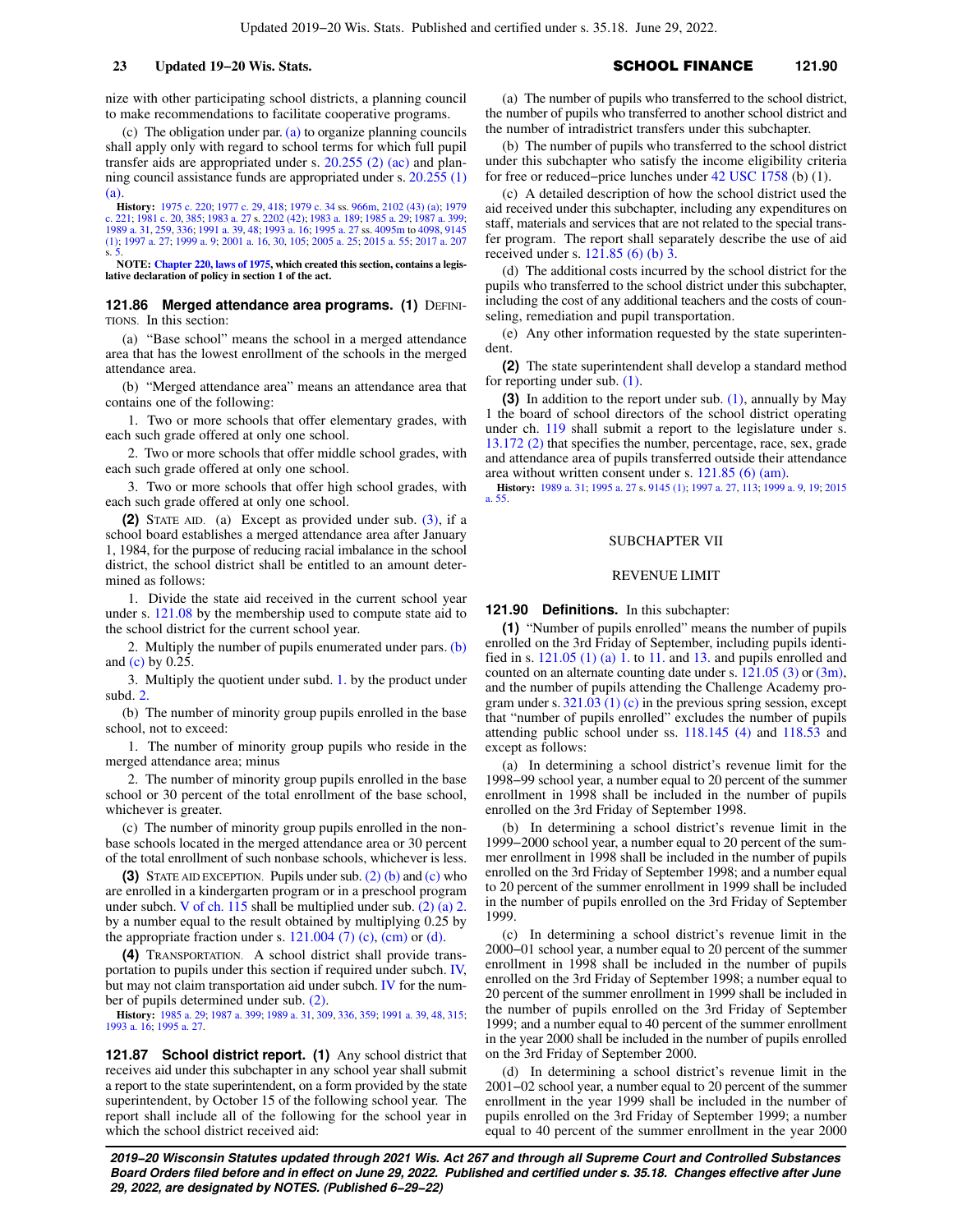## **121.90** SCHOOL FINANCE **Updated 19−20 Wis. Stats. 24**

shall be included in the number of pupils enrolled on the 3rd Friday of September 2000; and a number equal to 40 percent of the summer enrollment in the year 2001 shall be included in the number of pupils enrolled on the 3rd Friday of September 2001.

(dm) In determining a school district's revenue limit in the 2002−03 school year, a number equal to 40 percent of the summer enrollment in the year 2000 shall be included in the number of pupils enrolled on the 3rd Friday of September 2000; a number equal to 40 percent of the summer enrollment in the year 2001 shall be included in the number of pupils enrolled on the 3rd Friday of September 2001; and a number equal to 40 percent of the summer enrollment in the year 2002 shall be included in the number of pupils enrolled on the 3rd Friday of September 2002.

(dr) In determining a school district's revenue limit in the 2003−04 school year and in each school year thereafter, a number equal to 40 percent of the summer enrollment shall be included in the number of pupils enrolled on the 3rd Friday of September of each appropriate school year.

(e) In determining a school district's revenue limit for the 2000−01 school year or for any school year thereafter, the department shall calculate the number of pupils enrolled in each school year prior to the 2000−01 school year as the number was calculated in that school year under s. [121.85 \(6\) \(b\) 1.](https://docs.legis.wisconsin.gov/document/statutes/1997/121.85(6)(b)1.) and [\(f\)](https://docs.legis.wisconsin.gov/document/statutes/1997/121.85(6)(f)), 1997 stats.

(f) In the 2015−16 and 2016−17 school years, the "number of pupils enrolled" shall include a number equal to the sum of the pupils residing in the school district who attend any of the following on the 3rd Friday of September of each appropriate school year:

1. A private school under a scholarship under s. [115.7915.](https://docs.legis.wisconsin.gov/document/statutes/115.7915)

2. A charter school established under a contract with an entity under s. [118.40 \(2r\) \(b\) 1. e.](https://docs.legis.wisconsin.gov/document/statutes/118.40(2r)(b)1.e.) to [h.](https://docs.legis.wisconsin.gov/document/statutes/118.40(2r)(b)1.h.)

3. A charter school established under a contract with the director under s.  $118.40$  (2x).

(g) In the 2017−18 school year and in each school year thereafter, the "number of pupils enrolled" shall include the total number of pupils residing in the school district who on the 3rd Friday of September of each appropriate school year attend a charter school established under a contract with an entity under s. [118.40](https://docs.legis.wisconsin.gov/document/statutes/118.40(2r)(b)1.e.) [\(2r\) \(b\) 1. e.](https://docs.legis.wisconsin.gov/document/statutes/118.40(2r)(b)1.e.) to [h.](https://docs.legis.wisconsin.gov/document/statutes/118.40(2r)(b)1.h.) or a charter school established under a contract with the director under s.  $118.40$  (2x).

**(1m)** "Revenue" means the sum of state aid and the property tax levy.

**(2)** (am) "State aid" means all of the following:

1. Aid under ss. [121.08](https://docs.legis.wisconsin.gov/document/statutes/121.08), [121.09](https://docs.legis.wisconsin.gov/document/statutes/121.09), [121.105](https://docs.legis.wisconsin.gov/document/statutes/121.105), and [121.136](https://docs.legis.wisconsin.gov/document/statutes/121.136) and subch. [VI](https://docs.legis.wisconsin.gov/document/statutes/subch.%20VI%20of%20ch.%20121), as calculated for the current school year on October 15 under s. [121.15 \(4\)](https://docs.legis.wisconsin.gov/document/statutes/121.15(4)) and including adjustments made under s. [121.15 \(4\).](https://docs.legis.wisconsin.gov/document/statutes/121.15(4))

2. Amounts under ss. [79.095 \(4\)](https://docs.legis.wisconsin.gov/document/statutes/79.095(4)) and [79.096](https://docs.legis.wisconsin.gov/document/statutes/79.096) for the current school year, not including payments received under s. [79.096 \(3\)](https://docs.legis.wisconsin.gov/document/statutes/79.096(3)) for a tax incremental district that has been terminated.

3. All federal moneys received from allocations from the state fiscal stabilization fund that are distributed to school districts as general equalization aid.

4. For the school district operating under ch. [119,](https://docs.legis.wisconsin.gov/document/statutes/ch.%20119) the amount received under s. [121.137 \(3\),](https://docs.legis.wisconsin.gov/document/statutes/121.137(3)) as specified in the notice received under s. [121.137 \(2\).](https://docs.legis.wisconsin.gov/document/statutes/121.137(2))

5. Amounts received in the 2011−12 school year under [2011](https://docs.legis.wisconsin.gov/document/acts/2011/32) [Wisconsin Act 32](https://docs.legis.wisconsin.gov/document/acts/2011/32), section [9137 \(3q\)](https://docs.legis.wisconsin.gov/document/acts/2011/32,%20s.%209137).

(bm) "State aid" excludes all of the following:

1. Any additional aid that a school district receives as a result of ss. [121.07 \(6\) \(e\) 1.](https://docs.legis.wisconsin.gov/document/statutes/121.07(6)(e)1.) and [\(7\) \(e\) 1.](https://docs.legis.wisconsin.gov/document/statutes/121.07(7)(e)1.) and [121.105 \(3\)](https://docs.legis.wisconsin.gov/document/statutes/121.105(3)) for school district consolidations that are effective on or after July 1, 1995, as determined by the department.

2. Any additional aid that a school district receives as a result of s.  $121.07$  (6) (e) 2. and [\(7\) \(e\) 2.](https://docs.legis.wisconsin.gov/document/statutes/121.07(7)(e)2.) for school district reorganizations under s. [117.105,](https://docs.legis.wisconsin.gov/document/statutes/117.105) as determined by the department.

3. For the school district operating under ch. [119](https://docs.legis.wisconsin.gov/document/statutes/ch.%20119), aid received under s. [121.136](https://docs.legis.wisconsin.gov/document/statutes/121.136).

**(3)** "Summer enrollment" means the summer average daily membership equivalent for those academic summer classes, interim session classes, and laboratory periods approved for necessary academic purposes under s. [121.14 \(1\) \(a\) 1.](https://docs.legis.wisconsin.gov/document/statutes/121.14(1)(a)1.) and [2.](https://docs.legis.wisconsin.gov/document/statutes/121.14(1)(a)2.) and those online classes described in s. [121.14 \(1\) \(a\) 3.](https://docs.legis.wisconsin.gov/document/statutes/121.14(1)(a)3.)

**History:** [1993 a. 16](https://docs.legis.wisconsin.gov/document/acts/1993/16); [1995 a. 27](https://docs.legis.wisconsin.gov/document/acts/1995/27); [1997 a. 27,](https://docs.legis.wisconsin.gov/document/acts/1997/27) [113,](https://docs.legis.wisconsin.gov/document/acts/1997/113) [237](https://docs.legis.wisconsin.gov/document/acts/1997/237), [286](https://docs.legis.wisconsin.gov/document/acts/1997/286); [1999 a. 9](https://docs.legis.wisconsin.gov/document/acts/1999/9), [32,](https://docs.legis.wisconsin.gov/document/acts/1999/32) [186](https://docs.legis.wisconsin.gov/document/acts/1999/186); [2001](https://docs.legis.wisconsin.gov/document/acts/2001/109) [a. 109](https://docs.legis.wisconsin.gov/document/acts/2001/109); [2005 a. 225;](https://docs.legis.wisconsin.gov/document/acts/2005/225) [2007 a. 20](https://docs.legis.wisconsin.gov/document/acts/2007/20), [200](https://docs.legis.wisconsin.gov/document/acts/2007/200); [2009 a. 28](https://docs.legis.wisconsin.gov/document/acts/2009/28); [2011 a. 32](https://docs.legis.wisconsin.gov/document/acts/2011/32); [2013 a. 20](https://docs.legis.wisconsin.gov/document/acts/2013/20), [257;](https://docs.legis.wisconsin.gov/document/acts/2013/257) [2015](https://docs.legis.wisconsin.gov/document/acts/2015/55) [a. 55;](https://docs.legis.wisconsin.gov/document/acts/2015/55) [2017 a. 36,](https://docs.legis.wisconsin.gov/document/acts/2017/36) [59](https://docs.legis.wisconsin.gov/document/acts/2017/59); [2017 a. 364](https://docs.legis.wisconsin.gov/document/acts/2017/364) s. [49](https://docs.legis.wisconsin.gov/document/acts/2017/364,%20s.%2049); [2021 a. 61](https://docs.legis.wisconsin.gov/document/acts/2021/61).

**121.905 Applicability. (1)** (a) Except as provided in par. [\(b\),](https://docs.legis.wisconsin.gov/document/statutes/121.905(1)(b)) in this section, "revenue ceiling" means \$9,100 in the 2017−18 school year, \$9,400 in the 2018−19 school year, \$9,500 in the 2019−20 school year, \$9,600 in the 2020−21 school year, \$9,700 in the 2021−22 school year, and \$9,800 in the 2022−23 school year and in any subsequent school year.

(b) 1. Except as provided in subd. [3.,](https://docs.legis.wisconsin.gov/document/statutes/121.905(1)(b)3.) if a referendum on a resolution adopted by a school board under s. [121.91 \(3\) \(a\)](https://docs.legis.wisconsin.gov/document/statutes/121.91(3)(a)) was held during the 2015−16, 2016−17, or 2017−18 school year and a majority of those voting rejected the resolution, the school district's "revenue ceiling" is \$9,100 in the 3 school years following the school year during which the referendum was held. This subdivision does not apply to a school district if a subsequent referendum is held on a resolution adopted by the school board under s. [121.91 \(3\) \(a\)](https://docs.legis.wisconsin.gov/document/statutes/121.91(3)(a)) during the 2015−16, 2016−17, 2017−18, or 2018−19 school year and a majority of those voting approved the resolution.

2. Except as provided in subd. [3.,](https://docs.legis.wisconsin.gov/document/statutes/121.905(1)(b)3.) if a referendum on a resolution adopted by a school board under s.  $121.91$  (3) (a) is held during the 2018−19 school year or any school year thereafter and a majority of those voting reject the resolution, for the 3 school years following the school year during which the referendum is held, that school district's "revenue ceiling" is the applicable amount under par.[\(a\)](https://docs.legis.wisconsin.gov/document/statutes/121.905(1)(a)) plus the increase under subds. [4.](https://docs.legis.wisconsin.gov/document/statutes/121.905(1)(b)4.) to [7.](https://docs.legis.wisconsin.gov/document/statutes/121.905(1)(b)7.) for the school year during which the referendum is held.

3. If, during the 3−school−year period during which a school district's revenue ceiling is an amount determined under subd. [1.](https://docs.legis.wisconsin.gov/document/statutes/121.905(1)(b)1.) or [2.,](https://docs.legis.wisconsin.gov/document/statutes/121.905(1)(b)2.) a referendum on a resolution adopted by the school board under s. [121.91 \(3\) \(a\)](https://docs.legis.wisconsin.gov/document/statutes/121.91(3)(a)) is held and a majority of those voting approve the resolution, beginning in the school year immediately following the school year during which the referendum is held, the school district's "revenue ceiling" is the amount under par. [\(a\)](https://docs.legis.wisconsin.gov/document/statutes/121.905(1)(a)) plus any applicable increase under subds. [4.](https://docs.legis.wisconsin.gov/document/statutes/121.905(1)(b)4.) to [7.](https://docs.legis.wisconsin.gov/document/statutes/121.905(1)(b)7.)

4. In the 2019−20 school year, "revenue ceiling" means the amount under par. [\(a\)](https://docs.legis.wisconsin.gov/document/statutes/121.905(1)(a)) for that school year plus \$200.

5. In the 2020−21 school year, "revenue ceiling" means the amount under par. [\(a\)](https://docs.legis.wisconsin.gov/document/statutes/121.905(1)(a)) for that school year plus \$400.

6. In the 2021−22 school year, "revenue ceiling" means the amount under par. [\(a\)](https://docs.legis.wisconsin.gov/document/statutes/121.905(1)(a)) for that school year plus \$300.

7. In the 2022−23 school year and each subsequent school year, "revenue ceiling" means the amount under par. [\(a\)](https://docs.legis.wisconsin.gov/document/statutes/121.905(1)(a)) for that school year plus \$200.

**(2)** The revenue limit under s. [121.91](https://docs.legis.wisconsin.gov/document/statutes/121.91) does not apply to any school district in any school year in which its base revenue per member, as calculated under sub. [\(3\),](https://docs.legis.wisconsin.gov/document/statutes/121.905(3)) is less than its revenue ceiling.

**(3)** A school district's base revenue per member is determined as follows:

(a) 1. Except as provided under subds. [2.](https://docs.legis.wisconsin.gov/document/statutes/121.905(3)(a)2.) and [3.](https://docs.legis.wisconsin.gov/document/statutes/121.905(3)(a)3.), calculate the sum of the amount of state aid received in the previous school year and property taxes levied for the previous school year, excluding property taxes levied for the purpose of s. [120.13 \(19\)](https://docs.legis.wisconsin.gov/document/statutes/120.13(19)) and excluding funds described under s. [121.91 \(4\) \(c\)](https://docs.legis.wisconsin.gov/document/statutes/121.91(4)(c)), and the costs of the county children with disabilities education board program, as defined in s.  $121.135$  (2) (a) 2., in the previous year, for pupils who were school district residents or nonresidents who attended the school district under s. [118.51](https://docs.legis.wisconsin.gov/document/statutes/118.51) and solely enrolled in a special education program provided by the county children with disabilities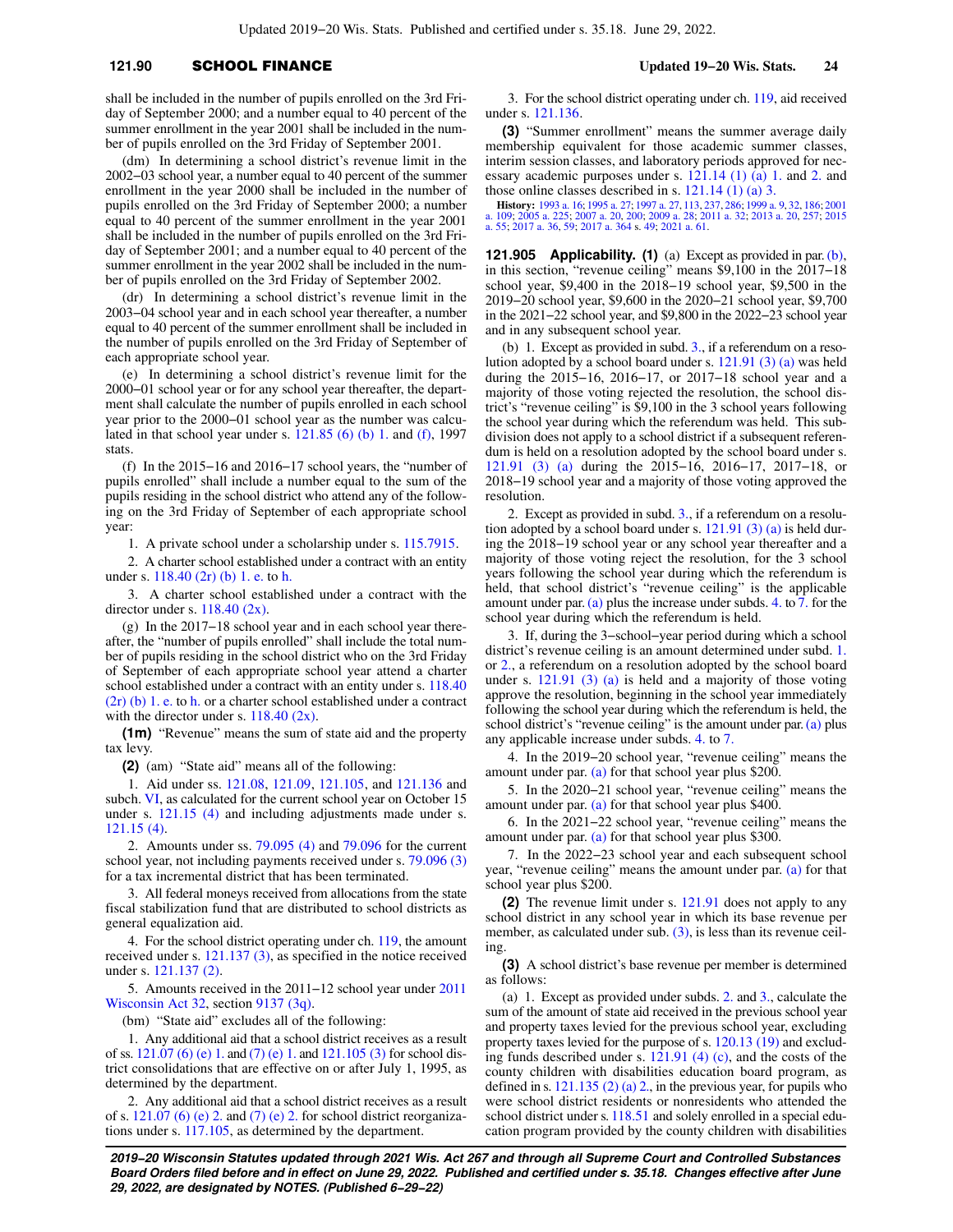education board that included the school district in its program under s. [115.817 \(2\).](https://docs.legis.wisconsin.gov/document/statutes/115.817(2))

2. For a school district created under s. [117.105](https://docs.legis.wisconsin.gov/document/statutes/117.105), for the school year beginning with the effective date of the reorganization, perform the following calculations:

a. Calculate the sum under subd. [1.](https://docs.legis.wisconsin.gov/document/statutes/121.905(3)(a)1.) for each of the school districts from which territory was detached to create the new school district.

b. For each of those school districts, divide the result in subd. [2. a.](https://docs.legis.wisconsin.gov/document/statutes/121.905(3)(a)2.a.) by the number of pupils enrolled in that school district in the previous school year.

c. For each of those school districts, multiply the result in subd. [2. b.](https://docs.legis.wisconsin.gov/document/statutes/121.905(3)(a)2.b.) by the number of pupils enrolled in that school district in the previous school year who resided in territory that was detached to create the new school district.

d. Calculate the sum of the amounts determined under subd. [2. c.](https://docs.legis.wisconsin.gov/document/statutes/121.905(3)(a)2.c.)

3. For a school district from which territory was detached to create a new school district under s. [117.105](https://docs.legis.wisconsin.gov/document/statutes/117.105), for the school year beginning with the effective date of the reorganization, perform the following calculations:

a. Calculate the sum under subd. [1.](https://docs.legis.wisconsin.gov/document/statutes/121.905(3)(a)1.) for each of the school districts from which territory was detached to create the new school district.

b. For each of those school districts, divide the result in subd. [3. a.](https://docs.legis.wisconsin.gov/document/statutes/121.905(3)(a)3.a.) by the number of pupils enrolled in that school district in the previous school year.

c. For each of those school districts, multiply the result in subd. [3. b.](https://docs.legis.wisconsin.gov/document/statutes/121.905(3)(a)3.b.) by the number of pupils enrolled in that school district in the previous school year who did not reside in territory that was detached to create the new school district.

(b) 1. Except as provided under subds. [2.](https://docs.legis.wisconsin.gov/document/statutes/121.905(3)(b)2.) and [3.](https://docs.legis.wisconsin.gov/document/statutes/121.905(3)(b)3.), divide the result in par. [\(a\) 1.](https://docs.legis.wisconsin.gov/document/statutes/121.905(3)(a)1.) by the sum of the average of the number of pupils enrolled in the 3 previous school years and the number of pupils enrolled who were school district residents and solely enrolled in a special education program provided by a county children with disabilities education board program in the previous school year.

2. For a school district created under s. [117.105](https://docs.legis.wisconsin.gov/document/statutes/117.105), for the school year beginning with the effective date of the reorganization, divide the result in par. [\(a\) 2.](https://docs.legis.wisconsin.gov/document/statutes/121.905(3)(a)2.) by the number of pupils who in the previous school year were enrolled in a school district from which territory was detached to create the new school district and who resided in the detached territory; for the school year beginning on the first July 1 following the effective date of the reorganization, divide the result in par. [\(a\) 2.](https://docs.legis.wisconsin.gov/document/statutes/121.905(3)(a)2.) by the number of pupils in the previous school year; and for the school year beginning on the 2nd July 1 following the effective date of the reorganization, divide the result in par. [\(a\) 2.](https://docs.legis.wisconsin.gov/document/statutes/121.905(3)(a)2.) by the average of the number of pupils in the 2 previous school years.

3. For a school district from which territory was detached to create a new school district under s. [117.105](https://docs.legis.wisconsin.gov/document/statutes/117.105), for the school year beginning with the effective date of the reorganization, divide the result in par. (a)  $3.$  by the number of pupils who in the previous school year were enrolled in the school district and who did not reside in territory that was detached to create the new school district; for the school year beginning on the first July 1 following the effective date of the reorganization, divide the result in par. [\(a\) 3.](https://docs.legis.wisconsin.gov/document/statutes/121.905(3)(a)3.) by the number of pupils enrolled in the previous school year; and for the school year beginning on the 2nd July 1 following the effective date of the reorganization, divide the result in par. [\(a\) 3.](https://docs.legis.wisconsin.gov/document/statutes/121.905(3)(a)3.) by the average of the number of pupils enrolled in the 2 previous school years.

(c) 2. For the limit for the 1996−97 school year, add \$206 to the result under par. [\(b\)](https://docs.legis.wisconsin.gov/document/statutes/121.905(3)(b)).

3. For the limit for the 1997−98 school year, add the result under s.  $121.91$  (2m) (c) 2. to the result under par. [\(b\)](https://docs.legis.wisconsin.gov/document/statutes/121.905(3)(b)).

**25 Updated 19−20 Wis. Stats.** SCHOOL FINANCE 121.91

3g. For the limit for the 2009−10 or 2010−11 school year, add \$200 to the result under par. [\(b\)](https://docs.legis.wisconsin.gov/document/statutes/121.905(3)(b)).

3r. For the limit for the 2011−12 school year, multiply the result under par. [\(b\)](https://docs.legis.wisconsin.gov/document/statutes/121.905(3)(b)) by 0.945.

4. For the limit for the 2012−13 school year, add \$50 to the result under par. [\(b\)](https://docs.legis.wisconsin.gov/document/statutes/121.905(3)(b)).

5. For the limit for the 2013−14 school year and the 2014−15 school year, add \$75 to the result under par. [\(b\).](https://docs.legis.wisconsin.gov/document/statutes/121.905(3)(b))

6. For the limit for each of the 2015−16 to 2018−19 school years, for the 2021−22 school year, and for any school year thereafter, make no adjustment to the result under par. [\(b\).](https://docs.legis.wisconsin.gov/document/statutes/121.905(3)(b))

7. For the limit for the 2019−20 school year, add \$175 to the result under par. [\(b\)](https://docs.legis.wisconsin.gov/document/statutes/121.905(3)(b)).

8. For the limit for the 2020−21 school year, add \$179 to the result under par. [\(b\)](https://docs.legis.wisconsin.gov/document/statutes/121.905(3)(b)).

**(4)** (a) A school district that is exempt from the revenue limits under sub. [\(2\)](https://docs.legis.wisconsin.gov/document/statutes/121.905(2)) may not increase its base revenue per member to an amount that is greater than its revenue ceiling.

(b) 1. A school district may increase its revenue ceiling by following the procedures prescribed in s. [121.91 \(3\).](https://docs.legis.wisconsin.gov/document/statutes/121.91(3))

2. The department shall, under s. [121.91 \(4\),](https://docs.legis.wisconsin.gov/document/statutes/121.91(4)) adjust the revenue ceiling otherwise applicable to a school district under this section as if the revenue ceiling constituted a revenue limit under s. [121.91 \(2m\).](https://docs.legis.wisconsin.gov/document/statutes/121.91(2m))

**History:** [1995 a. 27](https://docs.legis.wisconsin.gov/document/acts/1995/27); [1997 a. 27,](https://docs.legis.wisconsin.gov/document/acts/1997/27) [113](https://docs.legis.wisconsin.gov/document/acts/1997/113), [164,](https://docs.legis.wisconsin.gov/document/acts/1997/164) [286;](https://docs.legis.wisconsin.gov/document/acts/1997/286) [1999 a. 9,](https://docs.legis.wisconsin.gov/document/acts/1999/9) [32](https://docs.legis.wisconsin.gov/document/acts/1999/32); [2001 a. 16](https://docs.legis.wisconsin.gov/document/acts/2001/16); [2003](https://docs.legis.wisconsin.gov/document/acts/2003/33) [a. 33;](https://docs.legis.wisconsin.gov/document/acts/2003/33) [2005 a. 25,](https://docs.legis.wisconsin.gov/document/acts/2005/25) [219;](https://docs.legis.wisconsin.gov/document/acts/2005/219) [2007 a. 20](https://docs.legis.wisconsin.gov/document/acts/2007/20); [2009 a. 28](https://docs.legis.wisconsin.gov/document/acts/2009/28); [2011 a. 32](https://docs.legis.wisconsin.gov/document/acts/2011/32); [2013 a. 20;](https://docs.legis.wisconsin.gov/document/acts/2013/20) [2017 a. 141](https://docs.legis.wisconsin.gov/document/acts/2017/141); [2019 a. 9;](https://docs.legis.wisconsin.gov/document/acts/2019/9) [2021 a. 58](https://docs.legis.wisconsin.gov/document/acts/2021/58).

**121.91 Revenue limit. (2m)** (a) Except as provided in subs. [\(3\)](https://docs.legis.wisconsin.gov/document/statutes/121.91(3)) and [\(4\),](https://docs.legis.wisconsin.gov/document/statutes/121.91(4)) no school district may increase its revenues for the 1995−96 school year to an amount that exceeds the amount calculated as follows:

1. Divide the sum of the amount of state aid received in the previous school year and property taxes levied for the previous school year, excluding funds described under sub. [\(4\) \(c\)](https://docs.legis.wisconsin.gov/document/statutes/121.91(4)(c)), by the average of the number of pupils in the 3 previous school years.

3. Add \$200 to the result under subd. [1.](https://docs.legis.wisconsin.gov/document/statutes/121.91(2m)(a)1.)

4. Multiply the result under subd. [3.](https://docs.legis.wisconsin.gov/document/statutes/121.91(2m)(a)3.) by the average of the number of pupils in the current and the 2 preceding school years.

(b) Except as provided in subs.  $(3)$  and  $(4)$ , no school district may increase its revenues for the 1996−97 school year to an amount that exceeds the amount calculated as follows:

1. Divide the sum of the amount of state aid received in the previous school year and property taxes levied for the previous school year, excluding funds described under sub. [\(4\) \(c\)](https://docs.legis.wisconsin.gov/document/statutes/121.91(4)(c)), by the average of the number of pupils in the 3 previous school years.

2. Add \$206 to the result under subd. [1.](https://docs.legis.wisconsin.gov/document/statutes/121.91(2m)(b)1.)

3. Multiply the result under subd. [2.](https://docs.legis.wisconsin.gov/document/statutes/121.91(2m)(b)2.) by the average of the number of pupils in the current and the 2 preceding school years.

(c) Except as provided in subs.  $(3)$ ,  $(4)$  and  $(6)$ , no school district may increase its revenues for the 1997−98 school year to an amount that exceeds the amount calculated as follows:

1. Divide the sum of the amount of state aid received in the previous school year and property taxes levied for the previous school year, excluding funds described under sub.  $(4)$   $(c)$ , by a number calculated by adding the number of pupils enrolled in the 3 previous school years, subtracting from that total the number of pupils attending private schools under s. [119.23](https://docs.legis.wisconsin.gov/document/statutes/119.23) in the 4th, 3rd and 2nd preceding school years, and dividing the remainder by 3.

2. Multiply \$206 by 1.0.

3. Add the result under subd. [1.](https://docs.legis.wisconsin.gov/document/statutes/121.91(2m)(c)1.) to the result under subd. [2.](https://docs.legis.wisconsin.gov/document/statutes/121.91(2m)(c)2.)

4. Multiply the result under subd. [3.](https://docs.legis.wisconsin.gov/document/statutes/121.91(2m)(c)3.) by a number calculated by adding the number of pupils enrolled in the current and the 2 preceding school years, subtracting from that total the number of pupils attending private schools under s. [119.23](https://docs.legis.wisconsin.gov/document/statutes/119.23) in the 3 previous school years, and dividing the remainder by 3.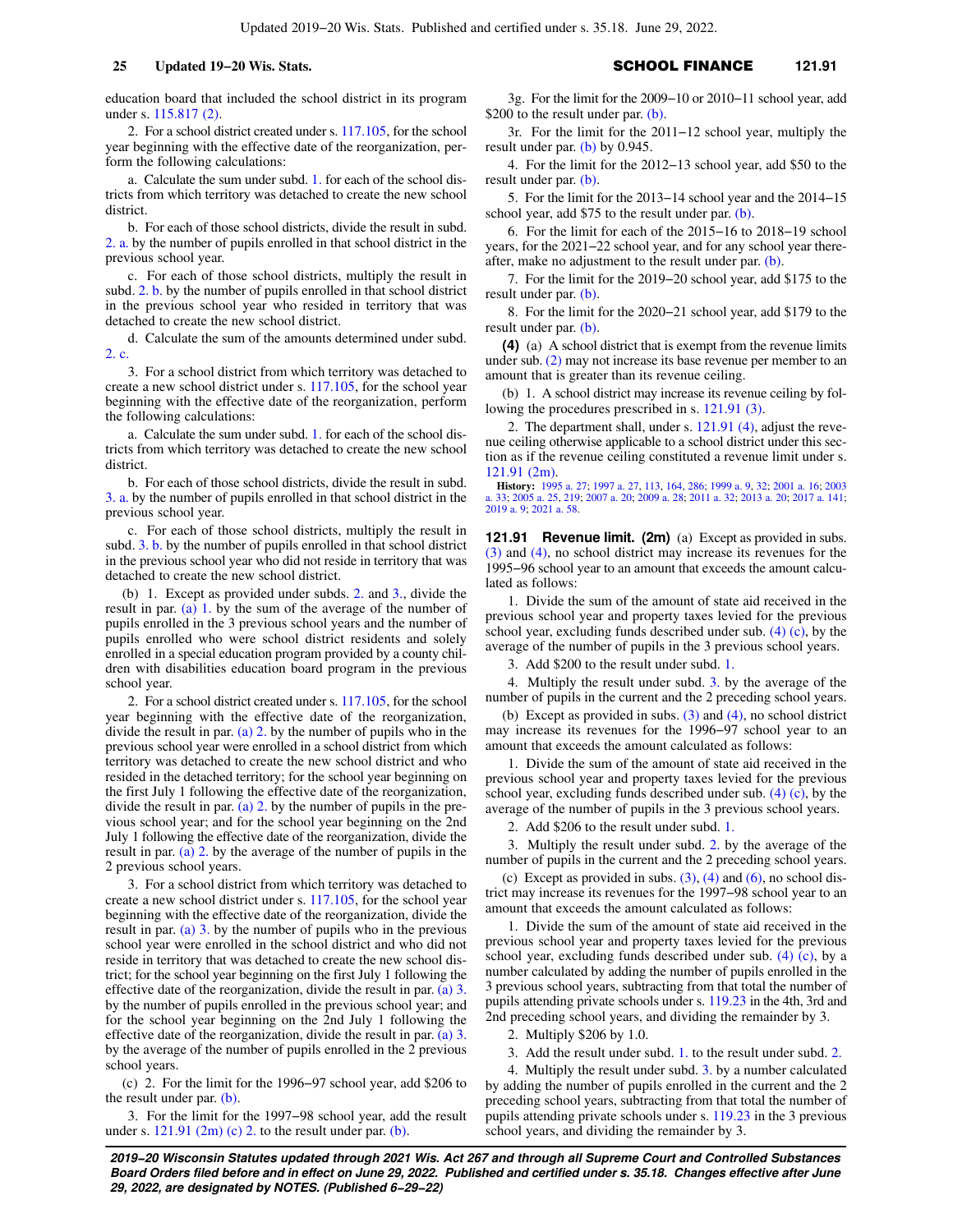# **121.91** SCHOOL FINANCE **Updated 19−20 Wis. Stats. 26**

(d) Except as provided in subs. [\(3\)](https://docs.legis.wisconsin.gov/document/statutes/121.91(3)) and [\(4\)](https://docs.legis.wisconsin.gov/document/statutes/121.91(4)), no school district may increase its revenues for the 1998−99 school year to an amount that exceeds the amount calculated as follows:

1. Divide the sum of the amount of state aid received in the previous school year and property taxes levied for the previous school year, excluding funds described under sub.  $(4)$   $(c)$ , by a number calculated by adding the number of pupils enrolled in the 3 previous school years, subtracting from that total the number of pupils attending charter schools under s. [118.40 \(2r\)](https://docs.legis.wisconsin.gov/document/statutes/118.40(2r)) and private schools under s. [119.23](https://docs.legis.wisconsin.gov/document/statutes/119.23) in the 4th, 3rd and 2nd preceding school years and dividing the remainder by 3.

2. Multiply the amount of the revenue increase per pupil allowed under this subsection for the previous school year by the sum of 1.0 plus the allowable rate of increase under s.  $73.0305$ expressed as a decimal.

3. Add the result under subd. [1.](https://docs.legis.wisconsin.gov/document/statutes/121.91(2m)(d)1.) to the result under subd. [2.](https://docs.legis.wisconsin.gov/document/statutes/121.91(2m)(d)2.)

4. Multiply the result under subd. [3.](https://docs.legis.wisconsin.gov/document/statutes/121.91(2m)(d)3.) by a number calculated by adding the number of pupils enrolled in the current and the 2 preceding school years, subtracting from that total the number of pupils attending charter schools under s. [118.40 \(2r\)](https://docs.legis.wisconsin.gov/document/statutes/118.40(2r)) and private schools under s. [119.23](https://docs.legis.wisconsin.gov/document/statutes/119.23) in the 3 previous school years and dividing the remainder by 3.

(e) Except as provided in subs.  $(3)$ ,  $(4)$ , and  $(8)$ , no school district may increase its revenues for the 2008−09 school year to an amount that exceeds the amount calculated as follows:

1. Divide the sum of the amount of state aid received in the previous school year and property taxes levied for the previous school year, excluding property taxes levied for the purpose of s. [120.13 \(19\)](https://docs.legis.wisconsin.gov/document/statutes/120.13(19)) and excluding funds described under sub. [\(4\) \(c\),](https://docs.legis.wisconsin.gov/document/statutes/121.91(4)(c)) by the average of the number of pupils enrolled in the 3 previous school years.

2. Multiply the amount of the revenue increase per pupil allowed under this subsection for the previous school year by the sum of 1.0 plus the allowable rate of increase under s. [73.0305](https://docs.legis.wisconsin.gov/document/statutes/73.0305) expressed as a decimal.

3. Add the result under subd. [1.](https://docs.legis.wisconsin.gov/document/statutes/121.91(2m)(e)1.) to the result under subd. [2.](https://docs.legis.wisconsin.gov/document/statutes/121.91(2m)(e)2.)

4. Multiply the result under subd. [3.](https://docs.legis.wisconsin.gov/document/statutes/121.91(2m)(e)3.) by the average of the number of pupils enrolled in the current and the 2 preceding school years.

(f) Except as provided in subs.  $(3)$ ,  $(4)$ , and  $(8)$ , no school district may increase its revenues for the 2009−10 school year or for the 2010−11 school year to an amount that exceeds the amount calculated as follows:

1. Divide the sum of the amount of state aid received in the previous school year and property taxes levied for the previous school year, excluding property taxes levied for the purpose of s. [120.13 \(19\)](https://docs.legis.wisconsin.gov/document/statutes/120.13(19)) and excluding funds described under sub.  $(4)$  (c), by the average of the number of pupils enrolled in the 3 previous school years.

2. Add \$200 to the result under subd. [1.](https://docs.legis.wisconsin.gov/document/statutes/121.91(2m)(f)1.)

3. Multiply the result under subd. [2.](https://docs.legis.wisconsin.gov/document/statutes/121.91(2m)(f)2.) by the average of the number of pupils enrolled in the current and the 2 preceding school years.

(g) Except as provided in subs.  $(3)$ ,  $(4)$ , and  $(8)$ , no school district may increase its revenues for the 2011−12 school year to an amount that exceeds the amount calculated as follows:

1. Divide the sum of the amount of state aid received in the previous school year and property taxes levied for the previous school year, excluding property taxes levied for the purpose of s. [120.13 \(19\)](https://docs.legis.wisconsin.gov/document/statutes/120.13(19)) and excluding funds described under sub. [\(4\) \(c\),](https://docs.legis.wisconsin.gov/document/statutes/121.91(4)(c)) by the average of the number of pupils enrolled in the 3 previous school years.

3. Multiply the result under subd. [1.](https://docs.legis.wisconsin.gov/document/statutes/121.91(2m)(g)1.) by the average of the number of pupils enrolled in the current and the 2 preceding school years.

4. Multiply the result under subd. [3.](https://docs.legis.wisconsin.gov/document/statutes/121.91(2m)(g)3.) by 0.055.

5. Subtract the product under subd. [4.](https://docs.legis.wisconsin.gov/document/statutes/121.91(2m)(g)4.) from the result under subd. [3.](https://docs.legis.wisconsin.gov/document/statutes/121.91(2m)(g)3.)

(h) Except as provided in subs.  $(3)$ ,  $(4)$ , and  $(8)$ , no school district may increase its revenues for the 2012−13 school year to an amount that exceeds the amount calculated as follows:

1. Divide the sum of the amount of state aid received in the previous school year and property taxes levied for the previous school year, excluding property taxes levied for the purpose of s. [120.13 \(19\)](https://docs.legis.wisconsin.gov/document/statutes/120.13(19)) and excluding funds described under sub.  $(4)$  (c), by the average of the number of pupils enrolled in the 3 previous school years.

3. Add \$50 to the result under subd. [1.](https://docs.legis.wisconsin.gov/document/statutes/121.91(2m)(h)1.)

4. Multiply the result under subd. [3.](https://docs.legis.wisconsin.gov/document/statutes/121.91(2m)(h)3.) by the average of the number of pupils enrolled in the current and the 2 preceding school years.

(hm) Except as provided in subs.  $(3)$ ,  $(4)$ , and  $(8)$ , no school district may increase its revenues for the 2013−14 school year or for the 2014−15 school year to an amount that exceeds the amount calculated as follows:

1. Divide the sum of the amount of state aid received in the previous school year and property taxes levied for the previous school year, excluding property taxes levied for the purpose of s. [120.13 \(19\)](https://docs.legis.wisconsin.gov/document/statutes/120.13(19)) and excluding funds described under sub. [\(4\) \(c\),](https://docs.legis.wisconsin.gov/document/statutes/121.91(4)(c)) by the average of the number of pupils enrolled in the 3 previous school years.

2. Add \$75 to the result under subd. [1.](https://docs.legis.wisconsin.gov/document/statutes/121.91(2m)(hm)1.)

3. Multiply the result under subd. [2.](https://docs.legis.wisconsin.gov/document/statutes/121.91(2m)(hm)2.) by the average of the number of pupils enrolled in the current school year and the 2 preceding school years.

(i) Except as provided in subs.  $(3)$ ,  $(4)$ , and  $(8)$ , no school district may increase its revenues for the 2015−16 school year or for any school year thereafter to an amount that exceeds the amount calculated as follows:

1. Divide the sum of the amount of state aid received in the previous school year and property taxes levied for the previous school year, excluding property taxes levied for the purpose of s. [120.13 \(19\)](https://docs.legis.wisconsin.gov/document/statutes/120.13(19)) and excluding funds described under sub.  $(4)$  (c), by the average of the number of pupils enrolled in the 3 previous school years.

2. Multiply the result under subd. [1.](https://docs.legis.wisconsin.gov/document/statutes/121.91(2m)(i)1.) by the average of the number of pupils enrolled in the current and the 2 preceding school years.

(im) Notwithstanding par. [\(i\)](https://docs.legis.wisconsin.gov/document/statutes/121.91(2m)(i)) and except as provided in subs. [\(3\),](https://docs.legis.wisconsin.gov/document/statutes/121.91(3)) [\(4\)](https://docs.legis.wisconsin.gov/document/statutes/121.91(4)), and [\(8\),](https://docs.legis.wisconsin.gov/document/statutes/121.91(8)) a school district cannot increase its revenues for the 2019−20 school year to an amount that exceeds the amount calculated as follows:

1. Divide the sum of the amount of state aid received in the previous school year and property taxes levied for the previous school year, excluding property taxes levied for the purpose of s. [120.13 \(19\)](https://docs.legis.wisconsin.gov/document/statutes/120.13(19)) and excluding funds described under sub. [\(4\) \(c\),](https://docs.legis.wisconsin.gov/document/statutes/121.91(4)(c)) by the average of the number of pupils enrolled in the 3 previous school years.

2. Add \$175.

3. Multiply the result under subd. [2.](https://docs.legis.wisconsin.gov/document/statutes/121.91(2m)(im)2.) by the average of the number of pupils enrolled in the current school year and the 2 preceding school years.

(j) Notwithstanding par. [\(i\)](https://docs.legis.wisconsin.gov/document/statutes/121.91(2m)(i)) and except as provided in subs.[\(3\),](https://docs.legis.wisconsin.gov/document/statutes/121.91(3)) [\(4\),](https://docs.legis.wisconsin.gov/document/statutes/121.91(4)) and [\(8\),](https://docs.legis.wisconsin.gov/document/statutes/121.91(8)) a school district cannot increase its revenues for the 2020−21 school year to an amount that exceeds the amount calculated as follows:

1. Divide the sum of the amount of state aid received in the previous school year and property taxes levied for the previous school year, excluding property taxes levied for the purpose of s. [120.13 \(19\)](https://docs.legis.wisconsin.gov/document/statutes/120.13(19)) and excluding funds described under sub.  $(4)$  (c), by the average of the number of pupils enrolled in the 3 previous school years.

2. Add \$179.

3. Multiply the result under subd. [2.](https://docs.legis.wisconsin.gov/document/statutes/121.91(2m)(j)2.) by the average of the number of pupils enrolled in the current school year and the 2 preceding school years.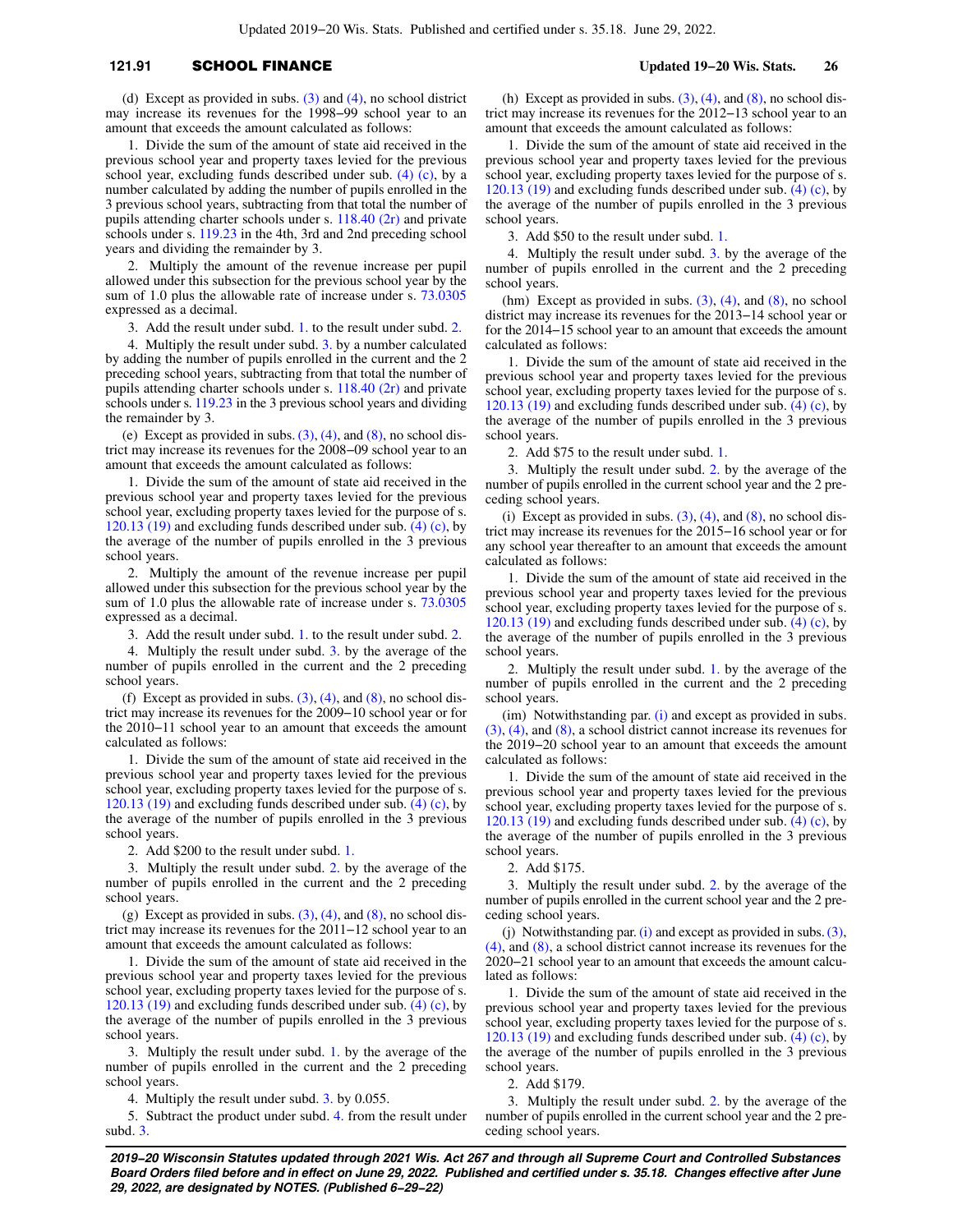(r) 1. Notwithstanding pars. [\(i\)](https://docs.legis.wisconsin.gov/document/statutes/121.91(2m)(i)) to  $(j)$ , if a school district is created under s. [117.105](https://docs.legis.wisconsin.gov/document/statutes/117.105), its revenue limit under this section for the school year beginning with the effective date of the reorganization shall be determined as follows except as provided under subs. [\(3\)](https://docs.legis.wisconsin.gov/document/statutes/121.91(3)) and [\(4\):](https://docs.legis.wisconsin.gov/document/statutes/121.91(4))

a. Divide the result under s.  $121.905$  (3) (a) 2. by the total number of pupils who in the previous school year were enrolled in a school district from which territory was detached to create the new school district and who resided in the detached territory.

b. Add an amount equal to the amount of revenue increase per pupil allowed under this subsection for the previous school year multiplied by the sum of 1.0 plus the allowable rate of increase under s. [73.0305](https://docs.legis.wisconsin.gov/document/statutes/73.0305) expressed as a decimal to the result under subd. [1. a.](https://docs.legis.wisconsin.gov/document/statutes/121.91(2m)(r)1.a.), except that in calculating the limit for the 2013−14 school year and the 2014−15 school year, add \$75 to the result under subd. [1. a.](https://docs.legis.wisconsin.gov/document/statutes/121.91(2m)(r)1.a.), in calculating the limit for the 2019−20 school year, add \$175 to the result under subd. [1. a.](https://docs.legis.wisconsin.gov/document/statutes/121.91(2m)(r)1.a.), and in calculating the limit for the 2020−21 school year, add \$179 to the result under subd. [1.](https://docs.legis.wisconsin.gov/document/statutes/121.91(2m)(r)1.a.) [a.](https://docs.legis.wisconsin.gov/document/statutes/121.91(2m)(r)1.a.) In the 2015−16 to 2018−19 school years, the 2021−22 school year, and any school year thereafter, make no adjustment to the result under subd. [1. a.](https://docs.legis.wisconsin.gov/document/statutes/121.91(2m)(r)1.a.)

c. Multiply the result under subd. [1. b.](https://docs.legis.wisconsin.gov/document/statutes/121.91(2m)(r)1.b.) by the number of pupils who in the previous school year were enrolled in a school district from which territory was detached to create the new school district and who resided in the detached territory, or by the number of pupils enrolled in the new school district in the current school year, whichever is greater.

2. If a school district is created under s. [117.105,](https://docs.legis.wisconsin.gov/document/statutes/117.105) the following adjustments to the calculations under pars. [\(i\)](https://docs.legis.wisconsin.gov/document/statutes/121.91(2m)(i)) to  $(j)$  apply for the 2 school years beginning on the July 1 following the effective date of the reorganization:

a. For the school year beginning on the first July 1 following the effective date of the reorganization the number of pupils in the previous school year shall be used under pars. [\(i\) 1.](https://docs.legis.wisconsin.gov/document/statutes/121.91(2m)(i)1.), [\(im\) 1.](https://docs.legis.wisconsin.gov/document/statutes/121.91(2m)(im)1.) and  $(j)$  1. instead of the average of the number of pupils in the 3 previous school years, and for the school year beginning on the 2nd July 1 following the effective date of the reorganization the average of the number of pupils in the 2 previous school years shall be used under pars. (i)  $1$ , (im)  $1$ . and (j)  $1$ . instead of the average of the number of pupils in the 3 previous school years.

b. For the school year beginning on the first July 1 following the effective date of the reorganization the average of the number of pupils in the current and the previous school years shall be used under pars. [\(i\) 2.](https://docs.legis.wisconsin.gov/document/statutes/121.91(2m)(i)2.) and [\(j\) 3.](https://docs.legis.wisconsin.gov/document/statutes/121.91(2m)(j)3.) instead of the average of the number of pupils in the current and the 2 preceding school years.

(s) 1. Notwithstanding pars.  $(i)$  to  $(j)$ , if territory is detached from a school district to create a new school district under s. [117.105,](https://docs.legis.wisconsin.gov/document/statutes/117.105) the revenue limit under this section of the school district from which territory is detached for the school year beginning with the effective date of the reorganization shall be determined as follows except as provided in subs.  $(3)$  and  $(4)$ :

a. Divide the result under s.  $121.905(3)(a)$  3. by the number of pupils who in the previous school year were enrolled in the school district and who did not reside in territory that was detached to create the new school district.

b. Add an amount equal to the amount of revenue increase per pupil allowed under this subsection for the previous school year multiplied by the sum of 1.0 plus the allowable rate of increase under s. [73.0305](https://docs.legis.wisconsin.gov/document/statutes/73.0305) expressed as a decimal to the result under subd. [1. a.](https://docs.legis.wisconsin.gov/document/statutes/121.91(2m)(s)1.a.), except that in calculating the limit for the 2013−14 school year and the 2014−15 school year, add \$75 to the result under subd. [1. a.](https://docs.legis.wisconsin.gov/document/statutes/121.91(2m)(s)1.a.), in calculating the limit for the 2019−20 school year, add \$175 to the result under subd. [1. a.](https://docs.legis.wisconsin.gov/document/statutes/121.91(2m)(s)1.a.), and in calculating the limit for the 2020−21 school year, add \$179 to the result under subd. [1.](https://docs.legis.wisconsin.gov/document/statutes/121.91(2m)(s)1.a.) [a.](https://docs.legis.wisconsin.gov/document/statutes/121.91(2m)(s)1.a.) In the 2015−16 to 2018−19 school years, the 2021−22 school year, and any school year thereafter, make no adjustment to the result under subd. [1. a.](https://docs.legis.wisconsin.gov/document/statutes/121.91(2m)(s)1.a.)

c. Multiply the result under subd. [1. b.](https://docs.legis.wisconsin.gov/document/statutes/121.91(2m)(s)1.b.) by the number of pupils who in the previous school year were enrolled in the school district and who did not reside in the detached territory, or by the number of pupils enrolled in the school district in the current school year, whichever is greater.

2. If territory is detached from a school district to create a new school district under s. [117.105](https://docs.legis.wisconsin.gov/document/statutes/117.105), the following adjustments to the calculations under pars. [\(i\)](https://docs.legis.wisconsin.gov/document/statutes/121.91(2m)(i)) to  $(j)$  apply to the school district from which territory is detached for the 2 school years beginning on the July 1 following the effective date of the reorganization:

a. For the school year beginning on the first July 1 following the effective date of the reorganization, the number of pupils in the previous school year shall be used under pars. [\(i\) 1.,](https://docs.legis.wisconsin.gov/document/statutes/121.91(2m)(i)1.) [\(im\) 1.,](https://docs.legis.wisconsin.gov/document/statutes/121.91(2m)(im)1.) and [\(j\) 1.](https://docs.legis.wisconsin.gov/document/statutes/121.91(2m)(j)1.) instead of the average of the number of pupils in the 3 previous school years; and for the school year beginning on the 2nd July 1 following the effective date of the reorganization, the average of the number of pupils in the 2 previous school years shall be used under pars. [\(i\) 1.](https://docs.legis.wisconsin.gov/document/statutes/121.91(2m)(i)1.), [\(im\) 1.](https://docs.legis.wisconsin.gov/document/statutes/121.91(2m)(im)1.), and [\(j\) 1.](https://docs.legis.wisconsin.gov/document/statutes/121.91(2m)(j)1.) instead of the average of the number of pupils in the 3 previous school years.

b. For the school year beginning on the first July 1 following the effective date of the reorganization the average of the number of pupils in the current and the previous school year shall be used under pars. [\(i\) 2.](https://docs.legis.wisconsin.gov/document/statutes/121.91(2m)(i)2.) and [\(j\) 3.](https://docs.legis.wisconsin.gov/document/statutes/121.91(2m)(j)3.) instead of the average of the number of pupils in the current and the 2 preceding school years.

(t) 1. If 2 or more school districts are consolidated under s. [117.08](https://docs.legis.wisconsin.gov/document/statutes/117.08) or [117.09](https://docs.legis.wisconsin.gov/document/statutes/117.09), in the 2019−20 school year, the consolidated school district's revenue limit shall be determined as provided under par. [\(im\),](https://docs.legis.wisconsin.gov/document/statutes/121.91(2m)(im)) in the 2020−21 school year, the consolidated school district's revenue limit shall be determined as provided under par. [\(j\)](https://docs.legis.wisconsin.gov/document/statutes/121.91(2m)(j)), and in each school year thereafter, the consolidated school district's revenue limit shall be determined as provided under par. [\(i\),](https://docs.legis.wisconsin.gov/document/statutes/121.91(2m)(i)) except as follows:

a. For the school year beginning with the effective date of the consolidation, the state aid received in the previous school year by the consolidated school district is the sum of the state aid amounts received in the previous school year by all of the affected school districts.

b. For the school year beginning with the effective date of the consolidation, the property taxes levied for the previous school year for the consolidated school district is the sum of the property taxes levied for the previous school year by all of the affected school districts.

c. For the school year beginning with the effective date of the consolidation and the 2 succeeding school years, the number of pupils enrolled in the consolidated school district in any school year previous to the effective date of the consolidation is the sum of the number of pupils enrolled in all of the affected school districts in that school year.

2. If 2 or more school districts are consolidated under s. [117.08](https://docs.legis.wisconsin.gov/document/statutes/117.08) or [117.09,](https://docs.legis.wisconsin.gov/document/statutes/117.09) and an excess revenue has been approved under sub. [\(3\)](https://docs.legis.wisconsin.gov/document/statutes/121.91(3)) for one or more of the affected school districts for school years beginning on or after the effective date of the consolidation, the approval for those school years expires on the effective date of the consolidation.

**(3)** (a) 1. If a school board wishes to exceed the limit under sub.  $(2m)$  otherwise applicable to the school district in any school year, it shall promptly adopt a resolution supporting inclusion in the final school district budget of an amount equal to the proposed excess revenue. The resolution shall specify whether the proposed excess revenue is for a recurring or nonrecurring purpose, or, if the proposed excess revenue is for both recurring and nonrecurring purposes, the amount of the proposed excess revenue for each purpose. The resolution shall be filed as provided in s. [8.37.](https://docs.legis.wisconsin.gov/document/statutes/8.37) Within 10 days after adopting the resolution, the school board shall notify the department that it will schedule a referendum for the purpose of submitting the resolution to the electors of the school district for approval or rejection and shall submit a copy of the resolution to the department. Except as provided in subd. [2.,](https://docs.legis.wisconsin.gov/document/statutes/121.91(3)(a)2.) the school board shall schedule the referendum to be held at the next regularly scheduled spring primary or election or partisan primary or general election, provided such election is to be held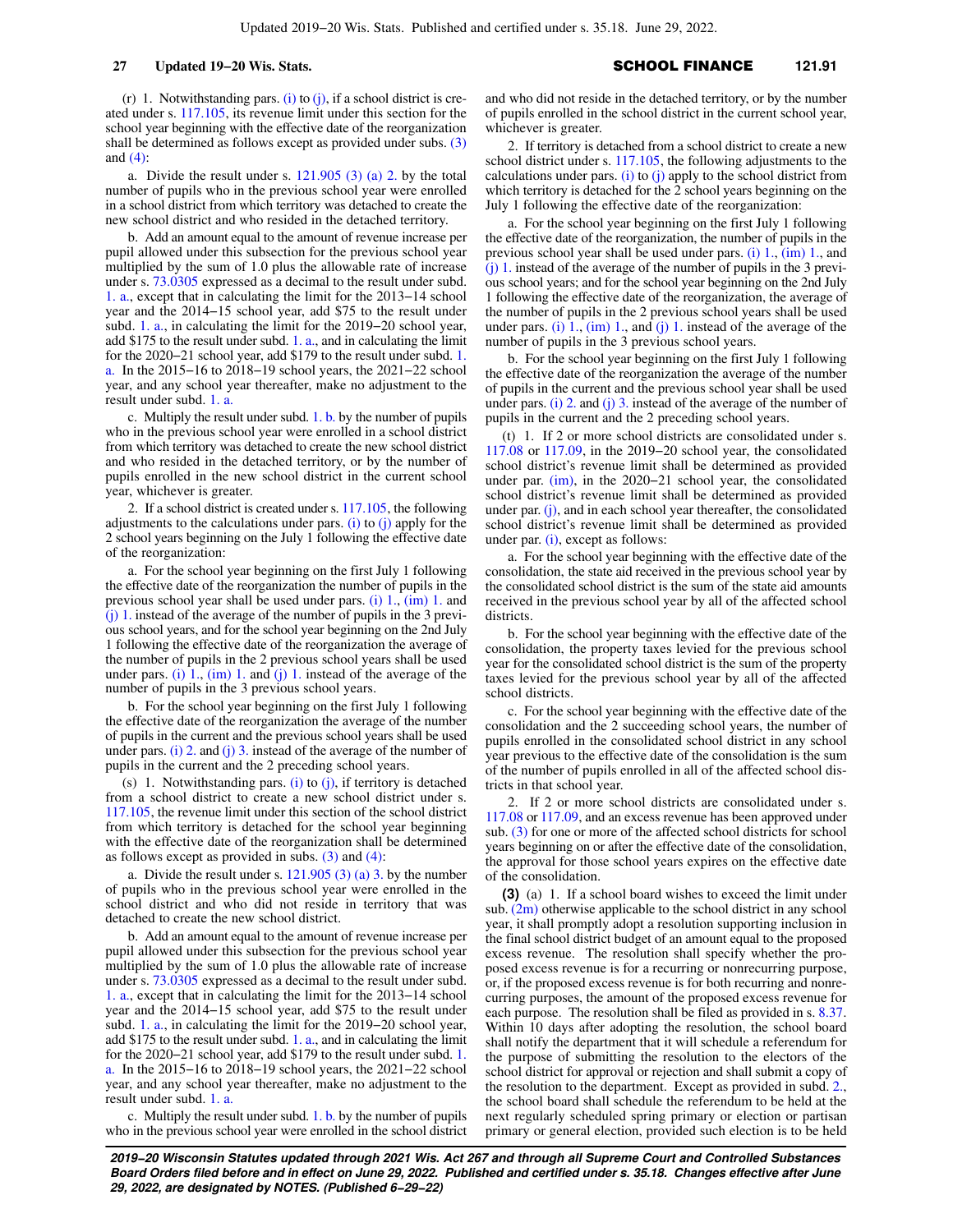## **121.91** SCHOOL FINANCE **Updated 19−20 Wis. Stats. 28**

not sooner than 70 days after the filing of the resolution of the school board. A school board may proceed under this subdivision and under s.  $67.05$  (6a) (a) 2. a. no more than 2 times in any calendar year. The school district clerk shall certify the results of the referendum to the department within 10 days after the referendum is held.

2. The school board of a school district that experiences a natural disaster, including a fire, that causes the school district's costs to increase may call a special referendum to be held within the 6−month period immediately following the natural disaster, provided the special referendum is to be held not sooner than 70 days after the filing of the resolution of the school board under subd. [1.](https://docs.legis.wisconsin.gov/document/statutes/121.91(3)(a)1.)

(b) The school district clerk shall publish type A, B, C, D and E notices of the referendum under s. [10.01 \(2\)](https://docs.legis.wisconsin.gov/document/statutes/10.01(2)). Notwithstanding s. [10.01 \(2\) \(a\),](https://docs.legis.wisconsin.gov/document/statutes/10.01(2)(a)) the type A notice shall include a statement of the amount of the excess revenue specified in par. [\(a\)](https://docs.legis.wisconsin.gov/document/statutes/121.91(3)(a)) and a copy of the resolution under par. [\(a\)](https://docs.legis.wisconsin.gov/document/statutes/121.91(3)(a)). Section  $5.01$  (1) applies in the event of failure to comply with the notice requirements of this paragraph.

(c) A referendum under this subsection shall be held in accordance with chs. [5](https://docs.legis.wisconsin.gov/document/statutes/ch.%205) to [12](https://docs.legis.wisconsin.gov/document/statutes/ch.%2012). The school district clerk shall provide the election officials with all necessary election supplies. The form of the ballot shall correspond substantially with the standard form for referendum ballots prescribed by the elections commission under ss.  $5.64$  (2) and  $7.08$  (1) (a). The question submitted shall be whether the limit under sub.  $(2m)$  may be exceeded by a specified amount. If the resolution provides that any of the excess revenue will be used for a nonrecurring purpose, the ballot in the election shall so state and shall specify the amount that will be used for a nonrecurring purpose. The limit otherwise applicable to the school district under sub.  $(2m)$  is increased by the amount approved by a majority of those voting on the question.

**(4)** (a) 1. If a school board transfers to another governmental unit responsibility for providing any service that it provided in the preceding school year, the limit otherwise applicable under sub. [\(2m\)](https://docs.legis.wisconsin.gov/document/statutes/121.91(2m)) in the current school year is decreased by the cost that it would have incurred to provide that service, as determined by the state superintendent.

2. If a school board increases the services that it provides by adding responsibility for providing a service transferred to it from another governmental unit in the previous school year, the limit otherwise applicable under sub.  $(2m)$  in the current school year is increased by the cost of that service, as determined by the state superintendent.

3. Notwithstanding subd. [2.](https://docs.legis.wisconsin.gov/document/statutes/121.91(4)(a)2.), if a school board increases the services that it provides by adding responsibility for providing a service that is transferred to it from another governmental unit for a child with a disability, as defined in s.  $115.76$  (5), or for a limited−English proficient pupil, as defined in s. [115.955 \(7\)](https://docs.legis.wisconsin.gov/document/statutes/115.955(7)), the limit otherwise applicable under sub.  $(2m)$  in the current school year is increased by an amount equal to the estimated cost of providing the service less the estimated amount of aid that the school district will receive for the child or pupil in the following school year under s. [115.88 \(1m\)](https://docs.legis.wisconsin.gov/document/statutes/115.88(1m)) to [\(6\)](https://docs.legis.wisconsin.gov/document/statutes/115.88(6)) and [\(8\)](https://docs.legis.wisconsin.gov/document/statutes/115.88(8)), [115.995](https://docs.legis.wisconsin.gov/document/statutes/115.995) or [118.255](https://docs.legis.wisconsin.gov/document/statutes/118.255), as determined by the state superintendent. A school board that transfers or receives responsibility for providing a service under this subdivision shall notify the state superintendent. A school board that transfers responsibility for providing a service under this subdivision shall provide the state superintendent with an estimate of the reduction in cost attributable to the transfer, even if that estimate is zero. The state superintendent shall notify the transferring school district when a receiving school district notifies the state superintendent that it has received responsibility for providing a service transferred to it under this subdivision.

(b) 1. If a school district increases its territory by a boundary change under s. [117.10,](https://docs.legis.wisconsin.gov/document/statutes/117.10) [117.11](https://docs.legis.wisconsin.gov/document/statutes/117.11), [117.12,](https://docs.legis.wisconsin.gov/document/statutes/117.12) [117.13](https://docs.legis.wisconsin.gov/document/statutes/117.13) or [117.132,](https://docs.legis.wisconsin.gov/document/statutes/117.132) the limit otherwise applicable in the school year beginning on the effective date of the boundary change under sub.  $(2m)$  is increased by an amount equal to the cost of extending services to the attached territory in the school year to which the limit applies, as determined by the state superintendent.

2. If a school district decreases its territory due to a boundary change under s. [117.11](https://docs.legis.wisconsin.gov/document/statutes/117.11), [117.12,](https://docs.legis.wisconsin.gov/document/statutes/117.12) [117.13](https://docs.legis.wisconsin.gov/document/statutes/117.13) or [117.132](https://docs.legis.wisconsin.gov/document/statutes/117.132), the limit otherwise applicable in the school year beginning on the effective date of the boundary change under sub.  $(2m)$  is decreased by an amount equal to the cost of services that it provided to the detached territory in the school year to which the limit applies, as determined by the state superintendent.

(c) The limit under sub.  $(2m)$  is increased by the following amount:

1. Funds needed for the payment of any general obligation debt service, including debt service on debt issued or reissued to fund or refund outstanding municipal obligations, interest on outstanding municipal obligations or the payment of related issuance costs or redemption premiums, authorized prior to August 12, 1993, by a resolution of the school board or by a referendum and secured by the full faith and credit of the school district.

2. Funds needed for the payment of any general obligation debt service, including debt service on debt issued or reissued to fund or refund outstanding municipal obligations, interest on outstanding municipal obligations or the payment of related issuance costs or redemption premiums, authorized on or after August 12, 1993, by a referendum and secured by the full faith and credit of the school district.

3. Funds needed for the payment of any general obligation debt service, including debt service on debt issued or reissued to fund or refund outstanding municipal obligations, interest on outstanding municipal obligations or the payment of related issuance costs or redemption premiums, authorized by a resolution of the school board and secured by the full faith and credit of the school district if the issuance of the debt was not subject to a referendum as a result of s. [67.05 \(6a\) \(bg\)](https://docs.legis.wisconsin.gov/document/statutes/67.05(6a)(bg)) or [\(7\) \(j\)](https://docs.legis.wisconsin.gov/document/statutes/67.05(7)(j)) or [67.12 \(12\) \(e\) 2r.](https://docs.legis.wisconsin.gov/document/statutes/67.12(12)(e)2r.) or [\(h\).](https://docs.legis.wisconsin.gov/document/statutes/67.12(12)(h))

(d) If a school district's revenue in the preceding school year was less than the limit under sub.  $(2m)$  in the preceding school year, the limit otherwise applicable to the school district's revenue in the current school year under sub.  $(2m)$  is increased by an amount equal to the difference between the amount of its revenue in the preceding school year and the amount of the limit in the preceding school year under sub. [\(2m\).](https://docs.legis.wisconsin.gov/document/statutes/121.91(2m))

(e) If a school district receives less aid under [20 USC 7701](https://docs.legis.wisconsin.gov/document/usc/20%20USC%207701) to [7703](https://docs.legis.wisconsin.gov/document/usc/20%20USC%207703) in the 1994−95 school year or in any school year thereafter than it received in the previous school year, the limit otherwise applicable to the school district's revenue in the following school year under sub.  $(2m)$  is increased by an amount equal to the reduction in such aid.

(f) 1. Except as provided in subd. [1m.,](https://docs.legis.wisconsin.gov/document/statutes/121.91(4)(f)1m.) for the 2007−08 school year or any school year thereafter, if the average of the number of pupils enrolled in the current and the 2 preceding school years is less than the average of the number of pupils enrolled in the 3 previous school years, the limit otherwise applicable under sub.  $(2m)$ is increased by the additional amount that would have been calculated had there been no decline in average enrollment.

1m. If territory is detached from a school district to create a new school district under s. [117.105,](https://docs.legis.wisconsin.gov/document/statutes/117.105) all of the following apply to the school district from which territory was detached and to the new school district:

a. In the school year in which the school district reorganization takes effect, subd. [1.](https://docs.legis.wisconsin.gov/document/statutes/121.91(4)(f)1.) does not apply.

b. For the school year beginning on the first July 1 following the effective date of the school district reorganization, if the number of pupils enrolled in that school year is less than the number of pupils enrolled in the previous school year, the limit otherwise applicable under sub.  $(2m)$  is increased by the additional amount that would have been calculated had there been no decline in enrollment.

c. For the school year beginning on the 2nd July 1 following the effective date of the school district reorganization, if the aver-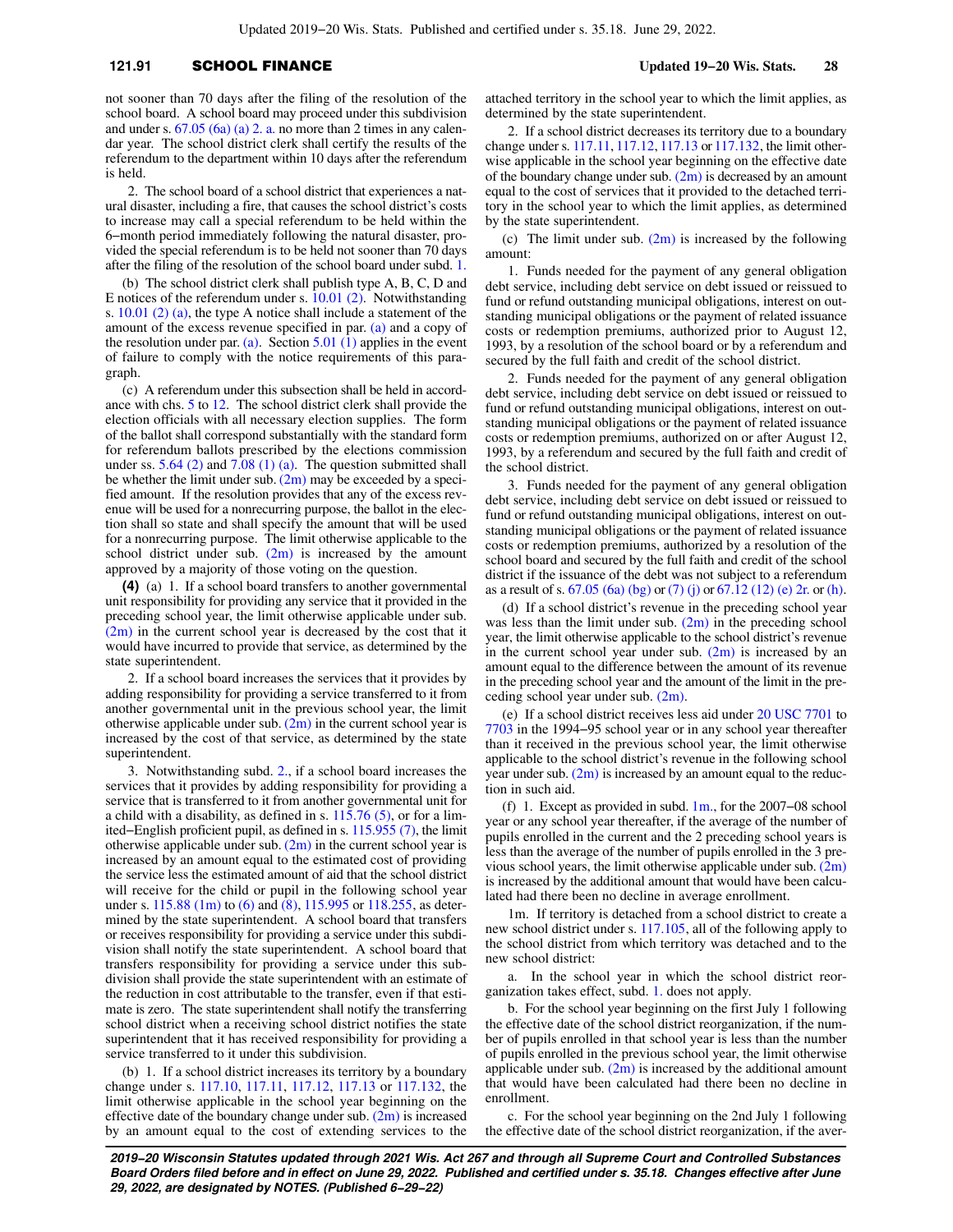age of the number of pupils enrolled in that school year and the previous school year is less than the average of the number of pupils enrolled in the 2 previous school years, the limit otherwise applicable under sub.  $(2m)$  is increased by the additional amount that would have been calculated had there been no decline in average enrollment.

2. Any additional revenue received by a school district as a result of subds. [1.](https://docs.legis.wisconsin.gov/document/statutes/121.91(4)(f)1.) and [1m.](https://docs.legis.wisconsin.gov/document/statutes/121.91(4)(f)1m.) shall not be included in the base for determining the school district's limit under sub.  $(2m)$  for the following school year.

(g) The limit otherwise applicable to a school district from which territory is detached to create a school district under s. [117.105](https://docs.legis.wisconsin.gov/document/statutes/117.105) is increased for the school year beginning with the effective date of the reorganization under s. [117.105](https://docs.legis.wisconsin.gov/document/statutes/117.105) by an amount equal to 5 percent of the school district's state aid.

(h) The limit otherwise applicable to a school district under sub.  $(2m)$  in any school year is increased by an amount equal to the amount deposited into the capital improvement fund under s. [120.135 \(2\)](https://docs.legis.wisconsin.gov/document/statutes/120.135(2)) in that school year.

(i) The limit otherwise applicable to a school district under sub. [\(2m\)](https://docs.legis.wisconsin.gov/document/statutes/121.91(2m)) in any school year is increased by an amount equal to the amount of property taxes levied for the purpose of s. [120.13 \(19\)](https://docs.legis.wisconsin.gov/document/statutes/120.13(19)) for that school year.

(j) If a school board implemented an intradistrict pupil transfer program to reduce racial imbalance in the school district after June 30, 1993, but before September 1, 2001, the limit otherwise applicable to the school district under sub. [\(2m\)](https://docs.legis.wisconsin.gov/document/statutes/121.91(2m)) in the 2001−02, 2002−03, and 2003−04 school years is increased by an amount equal to one−third of the amount received in the 1994−95 school year under s. [121.85](https://docs.legis.wisconsin.gov/document/statutes/121.85) as a result of implementing the program.

(k) The limit otherwise applicable under sub.  $(2m)$  to a school district that is at least 275 square miles in area and in which the number of pupils enrolled in the 2000−01 school year was less than 450 is increased for the 2001−02 school year by the following amount:

1. If the number of pupils enrolled in the school district declined between the 1996−97 school year and the 2000−01 school year, but the decline was less than 10 percent, \$100,000.

2. If the decline in the number of pupils enrolled between the 1996−97 school year and the 2000−01 school year was at least 10 percent but not more than 20 percent, \$175,000.

3. If the decline in the number of pupils enrolled between the 1996−97 school year and the 2000−01 school year was more than 20 percent, \$250,000.

(L) For a school district created by a consolidation under s. [117.08](https://docs.legis.wisconsin.gov/document/statutes/117.08) or [117.09,](https://docs.legis.wisconsin.gov/document/statutes/117.09) beginning with the limit for the 2016−17 school year, the limit otherwise applicable under sub.  $(2m)$  for the 5th school year following the school year in which the consolidation took effect is increased by an amount equal to 75 percent of any additional aid that the school district received as a result of ss. [121.07 \(6\) \(e\) 1.](https://docs.legis.wisconsin.gov/document/statutes/121.07(6)(e)1.) and [\(7\) \(e\) 1.](https://docs.legis.wisconsin.gov/document/statutes/121.07(7)(e)1.) and [121.105 \(3\)](https://docs.legis.wisconsin.gov/document/statutes/121.105(3)) in the 4th school year following the school year in which the consolidation took effect.

(n) 1. The limit otherwise applicable to a school district under sub.  $(2m)$  in any school year is increased by an amount equal to the amount determined for that school district under ss. [115.7915](https://docs.legis.wisconsin.gov/document/statutes/115.7915(4m)(f)) [\(4m\) \(f\)](https://docs.legis.wisconsin.gov/document/statutes/115.7915(4m)(f)) and [118.60 \(4d\) \(b\) 1.](https://docs.legis.wisconsin.gov/document/statutes/118.60(4d)(b)1.)

2. Any additional revenue received by a school district under this paragraph shall not be included in the base for determining the school district's limit under sub.  $(2m)$  for the following school year.

(o) 1. Except as provided in subd.  $1m$ , if a school board adopts a resolution to do so, the limit otherwise applicable to a school district under sub.  $(2m)$  in any school year is increased by the amount spent by the school district in that school year on a project to implement energy efficiency measures or to purchase energy efficiency products, including the payment of debt service on a bond or note issued, or a state trust fund loan obtained, to finance the project, if the project results in the avoidance of, or reduction in,

energy costs or operational costs, the project is governed by a performance contract entered into under s. [66.0133](https://docs.legis.wisconsin.gov/document/statutes/66.0133), and the bond or note issued or state trust fund loan obtained to finance the project is issued for a term not exceeding 20 years. If a school board issues a bond or note or obtains a state trust fund loan to finance a project described in this subdivision, a resolution adopted by a school board under this subdivision is valid for each school year in which the school board pays debt service on the bond, note, or state trust fund loan.

1m. If a school district issues a bond or note or obtains a state trust fund loan to finance a project described in subd. [1.](https://docs.legis.wisconsin.gov/document/statutes/121.91(4)(o)1.), the amount of debt service included in the amount spent by the school district under subd. [1.](https://docs.legis.wisconsin.gov/document/statutes/121.91(4)(o)1.) is the amount paid in the calendar year that begins on January 1 of the school year in which the school district's revenue limit is increased under this paragraph.

2. Any additional revenue received by a school district under this paragraph shall not be included in the base for determining the school district's limit under sub.  $(2m)$  for the following school year.

3. If a school district issues a bond or note or obtains a state trust fund loan to finance a project described in subd. [1.](https://docs.legis.wisconsin.gov/document/statutes/121.91(4)(o)1.) and the school district's utility costs are measurably reduced as a result of the project, the school board shall use the savings to retire the bond, note, or state trust fund loan.

4. Unless the resolution is adopted before January 1, 2018, subd. [1.](https://docs.legis.wisconsin.gov/document/statutes/121.91(4)(o)1.) applies only to a resolution adopted after December 3018.

(p) 1. The limit otherwise applicable to a school district under sub.  $(2m)$  in any school year is increased by the amount of any reduction to that school district's state aid payment made under s. [118.51 \(16\) \(b\) 2.](https://docs.legis.wisconsin.gov/document/statutes/118.51(16)(b)2.) and [\(c\)](https://docs.legis.wisconsin.gov/document/statutes/118.51(16)(c)) or [\(17\) \(c\) 2.](https://docs.legis.wisconsin.gov/document/statutes/118.51(17)(c)2.) or [\(cm\) 2.](https://docs.legis.wisconsin.gov/document/statutes/118.51(17)(cm)2.) in the previous school year for a pupil who was not included in the calculation of the number of pupils enrolled in that school district in the previous school year.

2. Any additional revenue received by a school district under this paragraph shall not be included in the base for determining the school district's limit under sub. [\(2m\)](https://docs.legis.wisconsin.gov/document/statutes/121.91(2m)) for the following school year

(q) 1. The limit otherwise applicable to a school district under sub.  $(2m)$  is increased by an amount equal to the amount of any refunded or rescinded property taxes paid by the school board in the year of the levy as determined by the department of revenue under s. [74.41](https://docs.legis.wisconsin.gov/document/statutes/74.41).

2. Any additional revenue received by a school district under this paragraph shall not be included in the base for determining the school district's limit under sub.  $(2m)$  for the following school year.

(qe) The limit otherwise applicable to a school district under sub.  $(2m)$  in any school year is increased by the amount spent by the school district in that school year on debt service costs associated with an environmental remediation project under s. [67.05 \(7\)](https://docs.legis.wisconsin.gov/document/statutes/67.05(7)(er)) [\(er\)](https://docs.legis.wisconsin.gov/document/statutes/67.05(7)(er)). Any additional revenue received by a school district under this paragraph shall not be included in the base for determining the school district's limit under sub.  $(2m)$  for the following school year.

(r) The limit otherwise applicable to a school district under sub.  $(2m)$  in any school year is decreased by an amount equal to the sum of the school district's ineligible expenditures for community programs and services in the previous school year, as determined by the department under s. [120.13 \(19\).](https://docs.legis.wisconsin.gov/document/statutes/120.13(19)) The amount of the decrease under this paragraph shall not be deducted from the base for determining the school district's limit under sub.  $(2m)$  for the following school year.

**Cross−reference:** See also ch. [PI 15](https://docs.legis.wisconsin.gov/document/administrativecode/ch.%20PI%2015), Wis. adm. code.

**(5)** Upon request by a school board, the state superintendent may increase the school district's limit under s. [121.91 \(1\),](https://docs.legis.wisconsin.gov/document/statutes/1995/121.91(1)) 1995 stats., by the amount necessary to allow the school district to avoid increasing its level of short−term borrowing over the amount of short−term borrowing incurred by the school district in the 1992−93 school year if the school district presents clear and con-